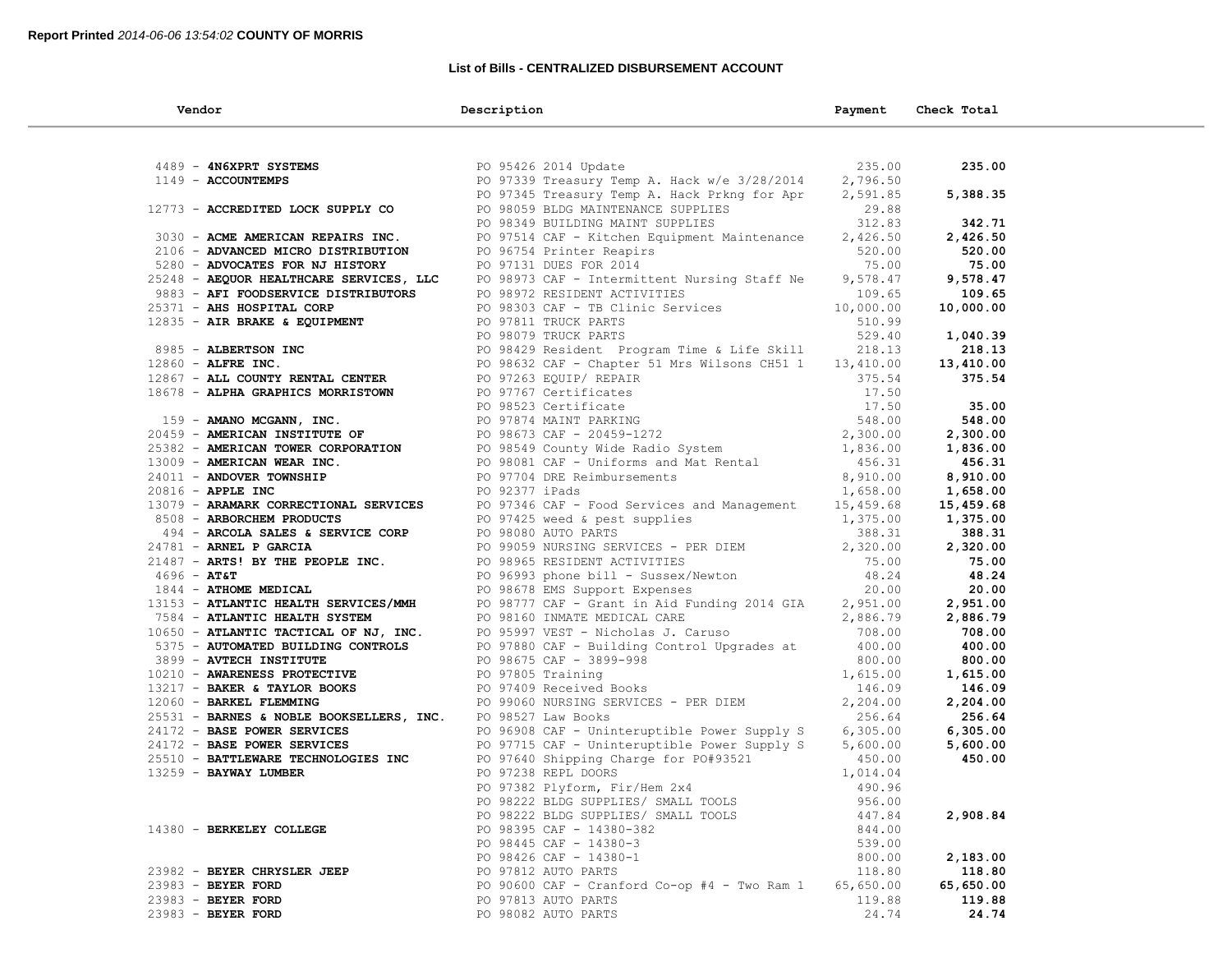|                                     |  | 13549 - BFI<br>26217 - BINARY INTELLIGENCE, LLC<br>26217 - BINARY INTELLIGENCE, LLC<br>26217 - BINARY INTELLIGENCE, LLC<br>276 - BINSKY & SNYDER SERVICES LLC<br>276 - BINSKY & SNYDER SERVICES LLC<br>2847 - BOOR PARER COMPANY, INC.<br>2              |            |                  |
|-------------------------------------|--|----------------------------------------------------------------------------------------------------------------------------------------------------------------------------------------------------------------------------------------------------------|------------|------------------|
|                                     |  |                                                                                                                                                                                                                                                          |            |                  |
|                                     |  |                                                                                                                                                                                                                                                          |            |                  |
|                                     |  |                                                                                                                                                                                                                                                          |            |                  |
|                                     |  |                                                                                                                                                                                                                                                          |            |                  |
|                                     |  |                                                                                                                                                                                                                                                          |            |                  |
|                                     |  |                                                                                                                                                                                                                                                          |            |                  |
|                                     |  |                                                                                                                                                                                                                                                          |            |                  |
|                                     |  |                                                                                                                                                                                                                                                          |            |                  |
|                                     |  |                                                                                                                                                                                                                                                          |            |                  |
|                                     |  |                                                                                                                                                                                                                                                          |            |                  |
|                                     |  |                                                                                                                                                                                                                                                          |            | 700.00           |
|                                     |  |                                                                                                                                                                                                                                                          |            | 29.96            |
|                                     |  |                                                                                                                                                                                                                                                          |            | 12,500.00        |
|                                     |  |                                                                                                                                                                                                                                                          |            | 230.00           |
|                                     |  |                                                                                                                                                                                                                                                          |            |                  |
|                                     |  | 26024 - BOW TIE CINEMAS LLC<br>26314 - BRIAN HAMILTON<br>26314 - BROWN & BROWN METRO, INC.<br>26314 - BROWN & BROWN METRO, INC.<br>26314 - BROWN & BROWN METRO, INC.<br>29.96<br>230.00<br>230.00<br>230.00<br>230.00<br>230.00<br>230.00<br>230.00<br>2 |            |                  |
|                                     |  | PO 98083 AUTO PARTS                                                                                                                                                                                                                                      | 190.00     | 365.00           |
|                                     |  |                                                                                                                                                                                                                                                          |            | 195.58<br>409.75 |
|                                     |  |                                                                                                                                                                                                                                                          |            |                  |
|                                     |  |                                                                                                                                                                                                                                                          |            |                  |
|                                     |  |                                                                                                                                                                                                                                                          |            |                  |
|                                     |  |                                                                                                                                                                                                                                                          |            |                  |
|                                     |  |                                                                                                                                                                                                                                                          |            |                  |
|                                     |  |                                                                                                                                                                                                                                                          |            |                  |
|                                     |  |                                                                                                                                                                                                                                                          |            |                  |
|                                     |  |                                                                                                                                                                                                                                                          |            |                  |
|                                     |  |                                                                                                                                                                                                                                                          |            |                  |
|                                     |  |                                                                                                                                                                                                                                                          |            |                  |
|                                     |  |                                                                                                                                                                                                                                                          |            |                  |
|                                     |  |                                                                                                                                                                                                                                                          |            |                  |
|                                     |  |                                                                                                                                                                                                                                                          |            |                  |
|                                     |  |                                                                                                                                                                                                                                                          |            |                  |
|                                     |  |                                                                                                                                                                                                                                                          |            |                  |
|                                     |  |                                                                                                                                                                                                                                                          |            |                  |
|                                     |  |                                                                                                                                                                                                                                                          |            |                  |
|                                     |  |                                                                                                                                                                                                                                                          |            |                  |
|                                     |  |                                                                                                                                                                                                                                                          |            |                  |
|                                     |  |                                                                                                                                                                                                                                                          |            |                  |
|                                     |  |                                                                                                                                                                                                                                                          |            |                  |
|                                     |  |                                                                                                                                                                                                                                                          |            |                  |
|                                     |  |                                                                                                                                                                                                                                                          |            |                  |
|                                     |  |                                                                                                                                                                                                                                                          |            |                  |
|                                     |  |                                                                                                                                                                                                                                                          |            |                  |
|                                     |  |                                                                                                                                                                                                                                                          |            |                  |
|                                     |  |                                                                                                                                                                                                                                                          |            |                  |
|                                     |  |                                                                                                                                                                                                                                                          |            |                  |
|                                     |  |                                                                                                                                                                                                                                                          |            |                  |
|                                     |  | 56413 <b>areney or FORD and Proposition (1995)</b> and the specific street in the specific street in the specific street in the specific street in the specific street in the specific street in the specific street in the specif                       |            |                  |
|                                     |  |                                                                                                                                                                                                                                                          |            |                  |
|                                     |  |                                                                                                                                                                                                                                                          |            |                  |
|                                     |  | 9486 - COMPLETE SECURITY SYSTEMS, INC. PO 97921 CAF - Weights and Measures Security 21,645.00                                                                                                                                                            |            | 21,645.00        |
| 21934 - COMPUTER SQUARE             |  | PO 97639 Please Order - "2014" Computer Soft                                                                                                                                                                                                             | 15,000.00  | 15,000.00        |
| 25489 - CONCRETE CONSTRUCTION CORP. |  | PO 98635 CAF - Intersection Improvements to                                                                                                                                                                                                              | 17,402.55  | 17,402.55        |
| 14027 - COUNTY COLLEGE OF MORRIS    |  | PO 98422 Grafas Painting Contractors, Inc.                                                                                                                                                                                                               | 62,772.26  | 62,772.26        |
| 14022 - COUNTY COLLEGE OF MORRIS    |  | PO 99024 1ST HALF 6/14 OPERATING BUDGET COUN                                                                                                                                                                                                             | 568,256.75 | 568,256.75       |
| 14029 - COUNTY COLLEGE OF MORRIS    |  | PO 99160 CAF - 2014 Printing Services for Ma                                                                                                                                                                                                             | 15,720.75  | 15,720.75        |
| 14031 - COUNTY CONCRETE CORP.       |  | PO 97359 Concrete supply                                                                                                                                                                                                                                 | 462.50     | 462.50           |
| 13 - COUNTY OF MORRIS               |  | PO 98998 2nd HALF May 2014 METERED MAIL                                                                                                                                                                                                                  | 327.54     | 327.54           |
| 13 - COUNTY OF MORRIS               |  | PO 99000 2nd HALF May 2014 METERED MAIL                                                                                                                                                                                                                  | 9,064.56   | 9,064.56         |
| 13 - COUNTY OF MORRIS               |  | PO 99065 RMB CURRENT FOR COMPENSATED ABSENCE                                                                                                                                                                                                             | 13,489.75  | 13,489.75        |
| 13 - COUNTY OF MORRIS               |  | PO 99108 TRANSFER FUNDS FOR DEDICATED MOTOR                                                                                                                                                                                                              | 625,902.01 | 625,902.01       |
| 13 - COUNTY OF MORRIS               |  | PO 99110 TRANSFER FUNDS TO DEDICATED TRUST                                                                                                                                                                                                               | 63,973.91  | 63,973.91        |
| 14041 - COUNTY WELDING SUPPLY CO    |  | PO 98023 Small Acetylene                                                                                                                                                                                                                                 | 17.70      | 17.70            |
| 25373 - CREATING WITH CLAY LLC      |  | PO 98959 RESIDENT ACTIVITIES                                                                                                                                                                                                                             | 100.00     | 100.00           |
|                                     |  |                                                                                                                                                                                                                                                          |            |                  |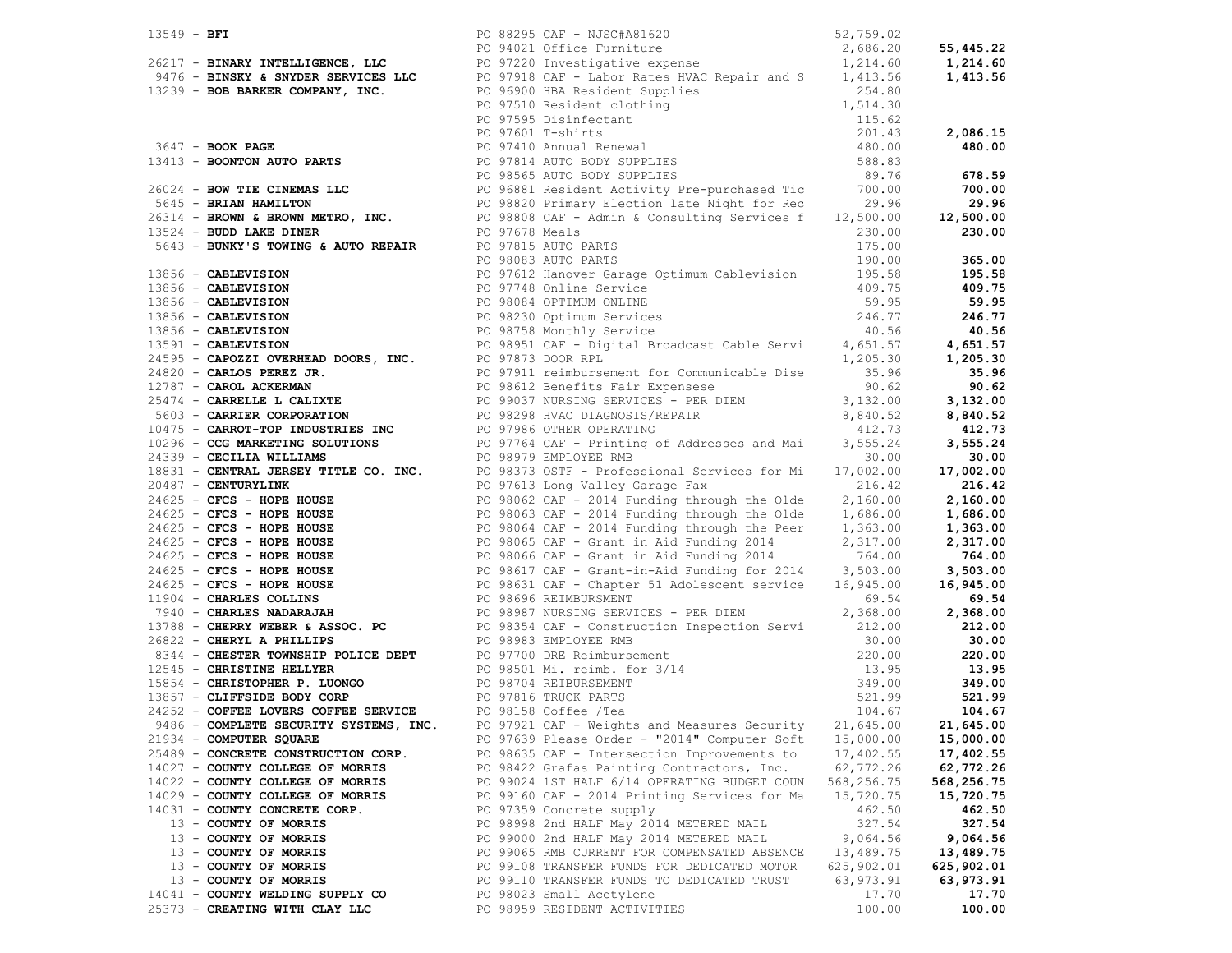| 2.1131 - Characteristics, Dec. 10.21 and 10.21 and 10.21 and 10.21 and 10.22 and 10.22 and 10.22 and 10.22 and 10.22 and 10.22 and 10.23 and 10.23 and 10.23 and 10.23 and 10.23 and 10.23 and 10.23 and 10.23 and 10.23 and |                |                                              |           |           |
|------------------------------------------------------------------------------------------------------------------------------------------------------------------------------------------------------------------------------|----------------|----------------------------------------------|-----------|-----------|
|                                                                                                                                                                                                                              |                |                                              |           |           |
|                                                                                                                                                                                                                              |                |                                              |           |           |
|                                                                                                                                                                                                                              |                |                                              |           |           |
| 25496 - EASTBOUND GARDEN CENTER PO 97479 EQUIP REPAIR                                                                                                                                                                        |                |                                              |           |           |
| 26312 - EASTERN CONCRETE MATERIALS, INC.                                                                                                                                                                                     | PO 97488 Stone |                                              | 1,031.17  | 1,031.17  |
| 3160 - EASTWICK COLLEGE                                                                                                                                                                                                      |                | PO 98684 CAF - 3160-1190                     | 1,000.00  | 1,000.00  |
| 26632 - EDGE PROPERTY MAINTENANCE                                                                                                                                                                                            |                | PO 98248 CAF - Office Alterations at the Dov | 1,652.40  | 1,652.40  |
| $12467$ - EDITHA MARQUEZ                                                                                                                                                                                                     |                | PO 98985 NURSING SERVICES - PER DIEM         | 1,480.00  | 1,480.00  |
| 26117 - EDWARDS LEARNING CENTER                                                                                                                                                                                              |                | PO 98444 CAF - EDWARDS-JR/JS-14-WFNJ         | 4,666.65  | 4,666.65  |
| 14501 - ELEVATOR MAINTENANCE CORP                                                                                                                                                                                            |                | PO 97729 CAF - Elevator Maintenance and Insp | 683.33    | 683.33    |
| 1462 - ELIZABETH A. JACOBSON                                                                                                                                                                                                 |                | PO 98868 Travel reimbursement 2014           | 156.50    | 156.50    |
| 26681 - EMMA L. STANSKI                                                                                                                                                                                                      |                |                                              |           |           |
|                                                                                                                                                                                                                              |                | PO 98990 NURSING SERVICES - PER DIEM         | 296.00    | 296.00    |
| 2047 - EMPLOYMENT HORIZONS, INC.                                                                                                                                                                                             |                | PO 98511 CAF - Lawn Cutting and Office Clean | 33,404.50 | 33,404.50 |
| 14569 - ENVIRONMENTAL SYSTEMS                                                                                                                                                                                                |                | PO 95459 Annual Software Maintenance Renewal | 32,201.00 | 32,201.00 |
| 20265 - EVELYN TOLENTINO                                                                                                                                                                                                     |                | PO 98991 NURSING SERVICES - PER DIEM         | 1,655.75  | 1,655.75  |
| 14604 - EXTEL COMMUNICATIONS                                                                                                                                                                                                 |                | PO 95428 Yearly Maintenance Renewal - Teleph | 542.88    | 542.88    |
| 2878 - FAIRLEIGH DICKINSON UNIVERSITY                                                                                                                                                                                        |                | PO 98394 CAF - 2878-639                      | 457.56    |           |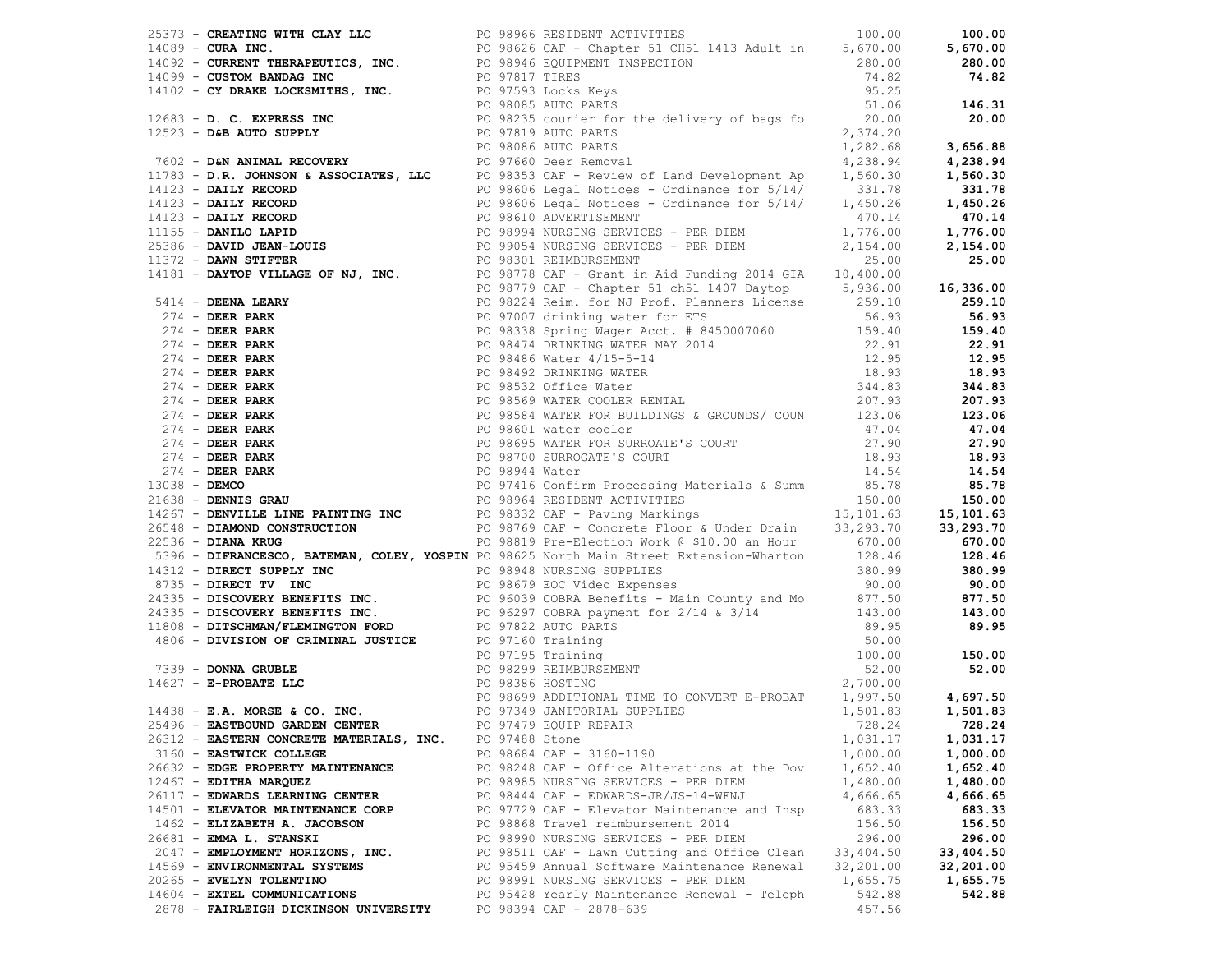|                                                                                                                                                                                                                                                          |  |                                              |             | 690.22        |
|----------------------------------------------------------------------------------------------------------------------------------------------------------------------------------------------------------------------------------------------------------|--|----------------------------------------------|-------------|---------------|
|                                                                                                                                                                                                                                                          |  |                                              |             |               |
|                                                                                                                                                                                                                                                          |  |                                              |             |               |
|                                                                                                                                                                                                                                                          |  |                                              |             |               |
|                                                                                                                                                                                                                                                          |  |                                              |             |               |
|                                                                                                                                                                                                                                                          |  |                                              |             |               |
|                                                                                                                                                                                                                                                          |  |                                              |             |               |
|                                                                                                                                                                                                                                                          |  |                                              |             |               |
|                                                                                                                                                                                                                                                          |  |                                              |             |               |
|                                                                                                                                                                                                                                                          |  |                                              |             |               |
|                                                                                                                                                                                                                                                          |  |                                              |             |               |
| 21299 - PAITR MORRIT CARR 10 98612 ΔT - 2376-1102<br>21299 - <b>PAITRE WORDER CARR 1000 - 2121-1225</b><br>2123-3 <b>- PAITRE WORDER CARR 1000 - 2121-2125</b><br>2123-3 <b>- PAITRE WORDER CARR 1000 - 2131-213</b><br>2023 <b>- PAITRE WORDER CARR</b> |  |                                              |             |               |
|                                                                                                                                                                                                                                                          |  |                                              |             |               |
|                                                                                                                                                                                                                                                          |  |                                              |             |               |
|                                                                                                                                                                                                                                                          |  |                                              |             |               |
|                                                                                                                                                                                                                                                          |  |                                              |             |               |
|                                                                                                                                                                                                                                                          |  |                                              |             |               |
|                                                                                                                                                                                                                                                          |  |                                              |             |               |
|                                                                                                                                                                                                                                                          |  |                                              |             |               |
|                                                                                                                                                                                                                                                          |  |                                              |             |               |
| 14936 - GLOBAL KNOWLEDGE TRANING LLC $10$ 83110 Registration for A+ Certification P $2,817.23$<br>PO 83123 IT SILE figure cours $2,036.63$<br>26658 - GMT CONTRACTING CORP.<br>PO 83225 1st of 3rd anvoice to replace cours $2,036.$                     |  |                                              |             |               |
|                                                                                                                                                                                                                                                          |  |                                              |             |               |
|                                                                                                                                                                                                                                                          |  |                                              |             |               |
|                                                                                                                                                                                                                                                          |  |                                              |             |               |
|                                                                                                                                                                                                                                                          |  |                                              |             |               |
|                                                                                                                                                                                                                                                          |  |                                              |             |               |
|                                                                                                                                                                                                                                                          |  |                                              |             |               |
|                                                                                                                                                                                                                                                          |  |                                              |             |               |
|                                                                                                                                                                                                                                                          |  |                                              |             |               |
|                                                                                                                                                                                                                                                          |  |                                              |             |               |
|                                                                                                                                                                                                                                                          |  |                                              |             |               |
|                                                                                                                                                                                                                                                          |  |                                              |             |               |
|                                                                                                                                                                                                                                                          |  |                                              |             |               |
|                                                                                                                                                                                                                                                          |  |                                              |             |               |
|                                                                                                                                                                                                                                                          |  |                                              |             |               |
|                                                                                                                                                                                                                                                          |  |                                              |             |               |
|                                                                                                                                                                                                                                                          |  |                                              |             |               |
|                                                                                                                                                                                                                                                          |  |                                              |             |               |
| 26785 - HAINES TOWING, INC.                                                                                                                                                                                                                              |  | PO 98159 Investigative Expense               |             | 193.85 193.85 |
| 9728 - HARRIET VALLECER RN                                                                                                                                                                                                                               |  | PO 98992 NURSING SERVICES - PER DIEM         | 1,184.00    | 1,184.00      |
| $24287$ - HAZEL HUNTE                                                                                                                                                                                                                                    |  | PO 98975 EMPLOYEE REIMBURSEMENT              | 30.00       | 30.00         |
| 11538 - HEWLETT-PACKARD COMPANY                                                                                                                                                                                                                          |  | PO 95460 Prosecutor's Office Annual Workstat | 73,700.00   | 73,700.00     |
| $10845$ - HIAB INC                                                                                                                                                                                                                                       |  | PO 97467 TRUCK PARTS                         | 69.34       | 69.34         |
| 8560 - HIGH GRADE CONTRACTING                                                                                                                                                                                                                            |  | PO 97870 ROOF RPR                            | 1,200.00    |               |
|                                                                                                                                                                                                                                                          |  | PO 99063 ROOF REPAIRS                        | 17,400.00   | 18,600.00     |
| 20737 - HOOVER TRUCK CENTERS INC                                                                                                                                                                                                                         |  | PO 97468 TRUCK PARTS                         | 2,886.64    | 2,886.64      |
| 15241 - HORIZON BLUE CROSS BLUE SHIELD                                                                                                                                                                                                                   |  | PO 95738 Invoice for the month of April 2014 | 146, 134.30 | 146,134.30    |
| 15241 - HORIZON BLUE CROSS BLUE SHIELD                                                                                                                                                                                                                   |  | PO 95943 Dental coverage for April 2014      | 4,439.14    | 4,439.14      |
| 15241 - HORIZON BLUE CROSS BLUE SHIELD                                                                                                                                                                                                                   |  | PO 97503 HMO Premium bill for 5/14           | 147,754.15  | 147,754.15    |
| 15241 - HORIZON BLUE CROSS BLUE SHIELD                                                                                                                                                                                                                   |  | PO 98370 June 2014 Horizon Mosquito Medical  | 22,308.27   | 22,308.27     |
| 15241 - HORIZON BLUE CROSS BLUE SHIELD                                                                                                                                                                                                                   |  | PO 98487 June 2014 Main County and Morris Vi | 37,092.21   | 37,092.21     |
| 10767 - ILLIENE CHARLES, RN                                                                                                                                                                                                                              |  | PO 99034 NURSING SERVICES - PER DIEM         | 1,970.25    | 1,970.25      |
|                                                                                                                                                                                                                                                          |  |                                              |             |               |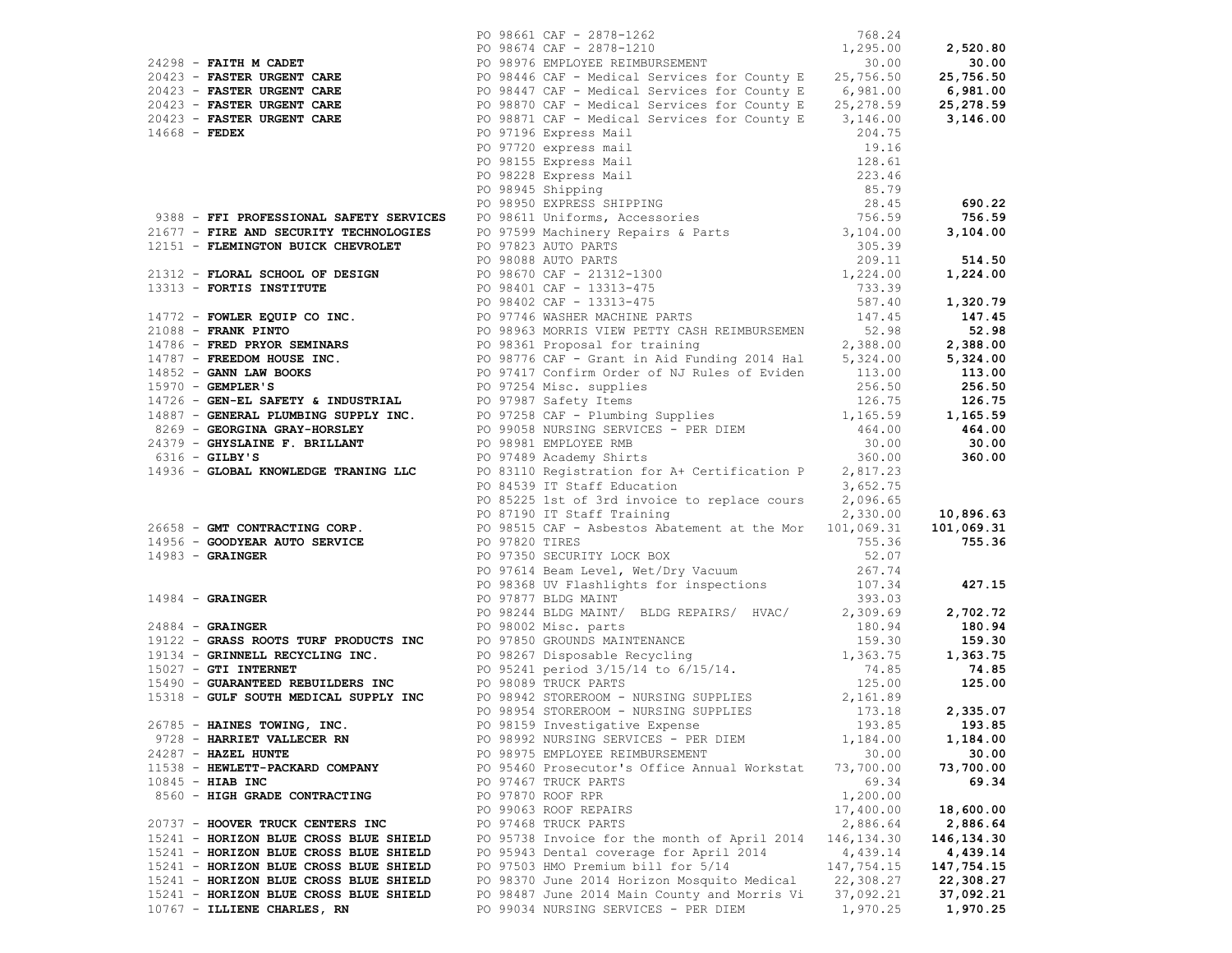| 15337 - INFORMATION TODAY INC <b>Example 2018</b> PO 97418 Received American Book Trade Direct 385.53                                                                                                                         |                                                         |          | 385.53     |
|-------------------------------------------------------------------------------------------------------------------------------------------------------------------------------------------------------------------------------|---------------------------------------------------------|----------|------------|
|                                                                                                                                                                                                                               |                                                         |          |            |
|                                                                                                                                                                                                                               |                                                         |          |            |
|                                                                                                                                                                                                                               |                                                         |          |            |
|                                                                                                                                                                                                                               |                                                         |          |            |
|                                                                                                                                                                                                                               |                                                         |          |            |
|                                                                                                                                                                                                                               |                                                         |          |            |
|                                                                                                                                                                                                                               |                                                         |          |            |
|                                                                                                                                                                                                                               |                                                         |          |            |
|                                                                                                                                                                                                                               |                                                         |          |            |
|                                                                                                                                                                                                                               |                                                         |          |            |
|                                                                                                                                                                                                                               |                                                         |          |            |
|                                                                                                                                                                                                                               |                                                         |          |            |
|                                                                                                                                                                                                                               |                                                         |          |            |
|                                                                                                                                                                                                                               |                                                         |          |            |
|                                                                                                                                                                                                                               |                                                         |          |            |
|                                                                                                                                                                                                                               |                                                         |          |            |
|                                                                                                                                                                                                                               |                                                         |          |            |
|                                                                                                                                                                                                                               |                                                         |          |            |
|                                                                                                                                                                                                                               |                                                         |          |            |
|                                                                                                                                                                                                                               |                                                         |          |            |
|                                                                                                                                                                                                                               |                                                         |          |            |
|                                                                                                                                                                                                                               |                                                         |          |            |
|                                                                                                                                                                                                                               |                                                         |          |            |
|                                                                                                                                                                                                                               |                                                         |          |            |
|                                                                                                                                                                                                                               |                                                         |          |            |
|                                                                                                                                                                                                                               |                                                         |          |            |
|                                                                                                                                                                                                                               |                                                         |          |            |
|                                                                                                                                                                                                                               |                                                         |          |            |
|                                                                                                                                                                                                                               |                                                         |          |            |
|                                                                                                                                                                                                                               |                                                         |          |            |
|                                                                                                                                                                                                                               |                                                         |          |            |
|                                                                                                                                                                                                                               |                                                         |          |            |
|                                                                                                                                                                                                                               |                                                         |          |            |
|                                                                                                                                                                                                                               |                                                         |          |            |
|                                                                                                                                                                                                                               |                                                         |          |            |
|                                                                                                                                                                                                                               |                                                         |          |            |
|                                                                                                                                                                                                                               |                                                         |          |            |
|                                                                                                                                                                                                                               |                                                         |          |            |
|                                                                                                                                                                                                                               |                                                         |          |            |
|                                                                                                                                                                                                                               |                                                         |          |            |
|                                                                                                                                                                                                                               |                                                         |          |            |
|                                                                                                                                                                                                                               |                                                         |          |            |
|                                                                                                                                                                                                                               |                                                         |          |            |
|                                                                                                                                                                                                                               |                                                         |          |            |
| 1702 - ANGELES VAN INCHER 10 1993 - The Most Line International Control (1993) - 189, 199 - 189, 199 - 189, 199 - 189, 199 - 189, 199 - 189, 199 - 189, 199 - 189, 199 - 189, 199 - 189, 199 - 189, 199 - 189, 199 - 189, 199 |                                                         |          |            |
|                                                                                                                                                                                                                               |                                                         |          |            |
|                                                                                                                                                                                                                               |                                                         |          |            |
|                                                                                                                                                                                                                               |                                                         |          |            |
|                                                                                                                                                                                                                               |                                                         |          |            |
| 15574 - KENVIL POWER EQUIPMENT, INC. PO 97381 Repairs to outside equipment 770.53                                                                                                                                             |                                                         |          |            |
|                                                                                                                                                                                                                               | PO 98071 EQUIP REPAIR                                   | 106.60   | 877.13     |
| 15587 - KEYSTONE PUBLIC SAFETY INC.                                                                                                                                                                                           | PO 98007 Software                                       | 300.00   | 300.00     |
| 17948 - KIDDE FIRE TRAINERS, INC.                                                                                                                                                                                             | PO 96869 CAF - Maintenance of Proprietary Co 34,243.00  |          | 34,243.00  |
| 11406 - KONKUS CORPORATION                                                                                                                                                                                                    | PO 98783 CAF - Replacement of County Bridge 132, 619.37 |          | 132,619.37 |
| 801 - KRISTINE A. BEIRNE                                                                                                                                                                                                      | PO 98485 EXPENSE VOUCHER                                | 73.35    | 73.35      |
| 12726 - LANGUAGE LINE SERVICES                                                                                                                                                                                                | PO 98552 Interpreter fees                               | 204.00   | 204.00     |
| 12318 - LARISSA GRAHAM                                                                                                                                                                                                        | PO 98300 REIMBURSEMENT                                  | 125.00   | 125.00     |
| 15775 - LIFESAVERS INC                                                                                                                                                                                                        | PO 97679 Education, school, training                    | 215.00   |            |
|                                                                                                                                                                                                                               | PO 97994 New Hire CPR/First Aid Training                | 35.00    | 250.00     |
| 8307 - LOREEN RAFISURA                                                                                                                                                                                                        | PO 98988 NURSING SERVICES - PER DIEM                    | 592.00   | 592.00     |
| 21100 - LOUISE R. MACCHIA                                                                                                                                                                                                     | PO 98986 NURSING SERVICES - PER DIEM                    | 2,599.25 | 2,599.25   |
| 15883 - M.C. BAR ASSOCIATION                                                                                                                                                                                                  | PO 97709 meeting                                        | 180.00   | 180.00     |
| 15895 - M.C. FARMS INC                                                                                                                                                                                                        | PO 97256 GRNDS MAINT                                    | 78.00    | 78.00      |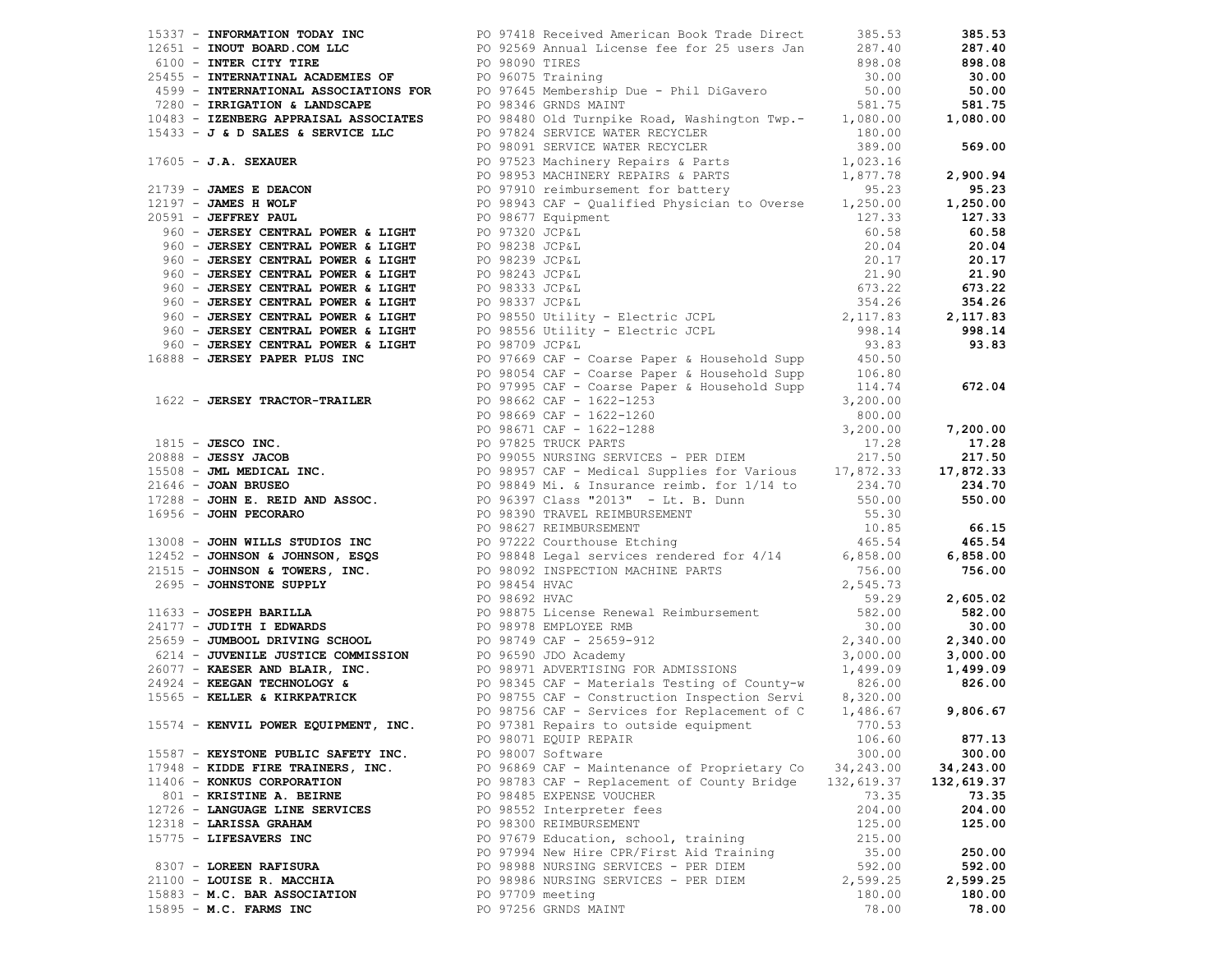| 19919 - N.C. PROSECUTOR S EMERGENT 19922 REPEIRENT 19923 REPEIRENT 19923 PORT 1994.820 4,786.82<br>2018 - MARION ENNES INDUSIVE SUBPARENT 19921 NUMBER SERVICES - PRE DIENT 19925 2.366.00 2.386.00<br>2019 - MARION ENNES<br>2019              |  |                                              |           |               |
|-------------------------------------------------------------------------------------------------------------------------------------------------------------------------------------------------------------------------------------------------|--|----------------------------------------------|-----------|---------------|
|                                                                                                                                                                                                                                                 |  |                                              |           |               |
|                                                                                                                                                                                                                                                 |  |                                              |           |               |
|                                                                                                                                                                                                                                                 |  |                                              |           |               |
|                                                                                                                                                                                                                                                 |  |                                              |           |               |
|                                                                                                                                                                                                                                                 |  |                                              |           |               |
| 16321 - MORRISTOWN LUMBER &<br>16327 - MORRISTOWN MEMORIAL HOSPITAL PO 98325 Barrel Bolts<br>16327 - MORRISTOWN MEMORIAL HOSPITAL PO 97998 Morgue Use<br>16334 - MORRISTOWN MEMORIAL HOSPITAL PO 98628 CAF - Chapter 51 CO OCCURRING            |  |                                              |           |               |
|                                                                                                                                                                                                                                                 |  |                                              |           |               |
|                                                                                                                                                                                                                                                 |  |                                              |           |               |
|                                                                                                                                                                                                                                                 |  |                                              |           |               |
|                                                                                                                                                                                                                                                 |  |                                              |           |               |
|                                                                                                                                                                                                                                                 |  |                                              |           |               |
|                                                                                                                                                                                                                                                 |  |                                              |           |               |
| 25150 <b>- MOUNTAIN CREEK RESORT, INC.</b> PO 96818 Resident Some Upilits (159.75.00<br>19501 <b>- MSC INDUSTRIAL SUPPLY CO.</b> PO 96141 SHOP SUPPLIES 1.252.35<br>PO 97449 SHOP SUPPLIES 1.63.13<br>PO 97449 SHOP SUPPLIES 129.02<br>PO 97629 |  |                                              |           |               |
|                                                                                                                                                                                                                                                 |  |                                              |           |               |
|                                                                                                                                                                                                                                                 |  |                                              |           |               |
|                                                                                                                                                                                                                                                 |  |                                              |           |               |
|                                                                                                                                                                                                                                                 |  |                                              |           |               |
|                                                                                                                                                                                                                                                 |  |                                              |           |               |
|                                                                                                                                                                                                                                                 |  |                                              |           |               |
|                                                                                                                                                                                                                                                 |  |                                              |           |               |
|                                                                                                                                                                                                                                                 |  |                                              |           |               |
|                                                                                                                                                                                                                                                 |  |                                              |           |               |
| 24247 - NERLANDE DEFORGES PO 98982 EMPLOYEE RMB                                                                                                                                                                                                 |  |                                              |           | $30.00$ 30.00 |
| 16533 - NEW HOPE FOUNDATION INC.                                                                                                                                                                                                                |  | PO 98634 CAF - Chapter 51 ADULT INPATIENT CH | 14,445.00 | 14,445.00     |
| 5075 - NEW JERSEY ALLIANCE FOR                                                                                                                                                                                                                  |  | PO 98467 Membership Dues                     | 1,200.00  | 1,200.00      |
| 16595 - NEW JERSEY STATE                                                                                                                                                                                                                        |  | PO 97600 Membership Dues                     | 790.00    | 790.00        |
| 16552 - NEWBRIDGE SERVICES INC                                                                                                                                                                                                                  |  | PO 98649 CAF - NEWSER-14M-WIA                | 1,415.00  |               |
|                                                                                                                                                                                                                                                 |  | PO 98650 CAF - NEWSER-14M-WIA                | 1,415.00  |               |
|                                                                                                                                                                                                                                                 |  | PO 98651 CAF - NEWSER-14M-WIA                | 1,415.00  |               |
|                                                                                                                                                                                                                                                 |  | PO 98652 CAF - NEWSER-14M-WIA                | 1,915.00  |               |
|                                                                                                                                                                                                                                                 |  | PO 98653 CAF - NEWSER-14M-WIA                | 1,415.00  |               |
|                                                                                                                                                                                                                                                 |  | PO 98654 CAF - NEWSER-14M-WIA                | 2,415.00  |               |
|                                                                                                                                                                                                                                                 |  | PO 98655 CAF - NEWSER-14M-WIA                | 1,415.00  |               |
|                                                                                                                                                                                                                                                 |  | PO 98656 CAF - NEWSER-14M-WIA                | 3,101.00  | 14,506.00     |
| 23981 - NIELSEN DODGE - C-J-R                                                                                                                                                                                                                   |  | PO 96884 AUTO PARTS                          | 1,102.11  | 1,102.11      |
| 23981 - NIELSEN DODGE - C-J-R                                                                                                                                                                                                                   |  | PO 97450 AUTO PARTS                          | 337.12    | 337.12        |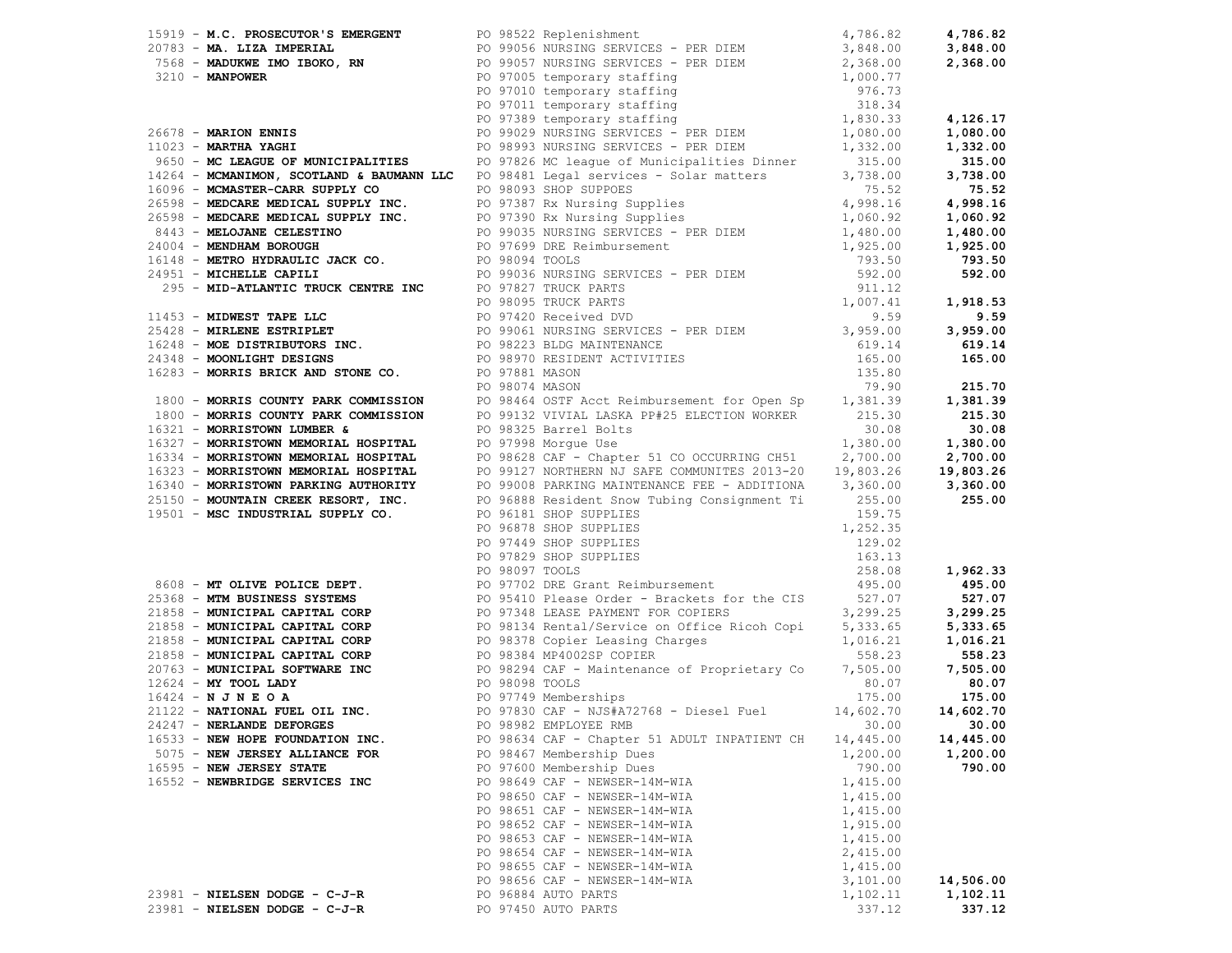| 1678 - NORTHER FRAMENT AREA CONTROL (1971) (1971) (1971) (1971) (1972) (1981) (1981) (1981) (1981) (1981) (1981) (1981) (1981) (1981) (1981) (1981) (1981) (1981) (1981) (1981) (1981) (1981) (1981) (1981) (1981) (1981) (19 |               |                                                                                                                  |           |               |
|-------------------------------------------------------------------------------------------------------------------------------------------------------------------------------------------------------------------------------|---------------|------------------------------------------------------------------------------------------------------------------|-----------|---------------|
|                                                                                                                                                                                                                               |               |                                                                                                                  |           |               |
|                                                                                                                                                                                                                               |               |                                                                                                                  |           |               |
|                                                                                                                                                                                                                               |               |                                                                                                                  |           |               |
| 21413 - QUALITY AUTO GLASS, INC                                                                                                                                                                                               |               | PO 97834 AUTO PARTS FOR THE STATE OF STATES IN THE STATE OF STATES IN THE STATE OF STATES IN THE STATE OF STATES |           | 238.01 238.01 |
| 12473 - R.D. SALES DOOR & HARDWARE LLC                                                                                                                                                                                        |               | PO 98069 BLDG MAINTENANCE                                                                                        | 285.00    | 285.00        |
| 17215 - R.S. KNAPP CO. INC.                                                                                                                                                                                                   |               | PO 97871 PLANS & SPECS                                                                                           | 148.15    |               |
|                                                                                                                                                                                                                               |               | PO 98344 Plans & Specs for Green Pond Rd Mil                                                                     | 617.88    | 766.03        |
| $17225$ - RADIO SHACK                                                                                                                                                                                                         | PO 96118 TV'S |                                                                                                                  | 879.98    | 879.98        |
| $11850$ - RAHWAY TRAVEL                                                                                                                                                                                                       |               | PO 97227 Witness Travel                                                                                          | 1,324.00  | 1,324.00      |
| 26223 - RE-TRON TECHNOLOGIES INC.                                                                                                                                                                                             |               | PO 98586 TURCK PARTS                                                                                             | 438.20    | 438.20        |
| $12128$ - READY SUPPLY                                                                                                                                                                                                        |               | PO 98956 NURSING SUPPLIES                                                                                        | 1,208.50  | 1,208.50      |
| 17269 - RECORDED BOOKS LLC                                                                                                                                                                                                    |               | PO 97421 Confirm Replacement CD's                                                                                | 13.90     | 13.90         |
| 17277 - REDRESS OFFICE MACHINES PO 97290 1 Yr Contract - Parts & Labor for U                                                                                                                                                  |               |                                                                                                                  | 200.00    | 200.00        |
|                                                                                                                                                                                                                               |               |                                                                                                                  | 654.73    |               |
| 9912 - REMINGTON & VERNICK ENGINEERS INC PO 98465 CAF - On-Call Professional Engineer                                                                                                                                         |               |                                                                                                                  |           | 654.73        |
| 17334 - RIO'S ENGRAVING                                                                                                                                                                                                       |               | PO 98449 rubber stamps                                                                                           | 173.00    | 173.00        |
| 7952 - RIOS' ENGRAVING                                                                                                                                                                                                        |               | PO 98516 "Date Adopted" Stamp                                                                                    | 85.00     | 85.00         |
| 21788 - ROAD SAFETY SYSTEMS LLC                                                                                                                                                                                               |               | PO 97592 Guard rail material                                                                                     | 22,295.70 | 22,295.70     |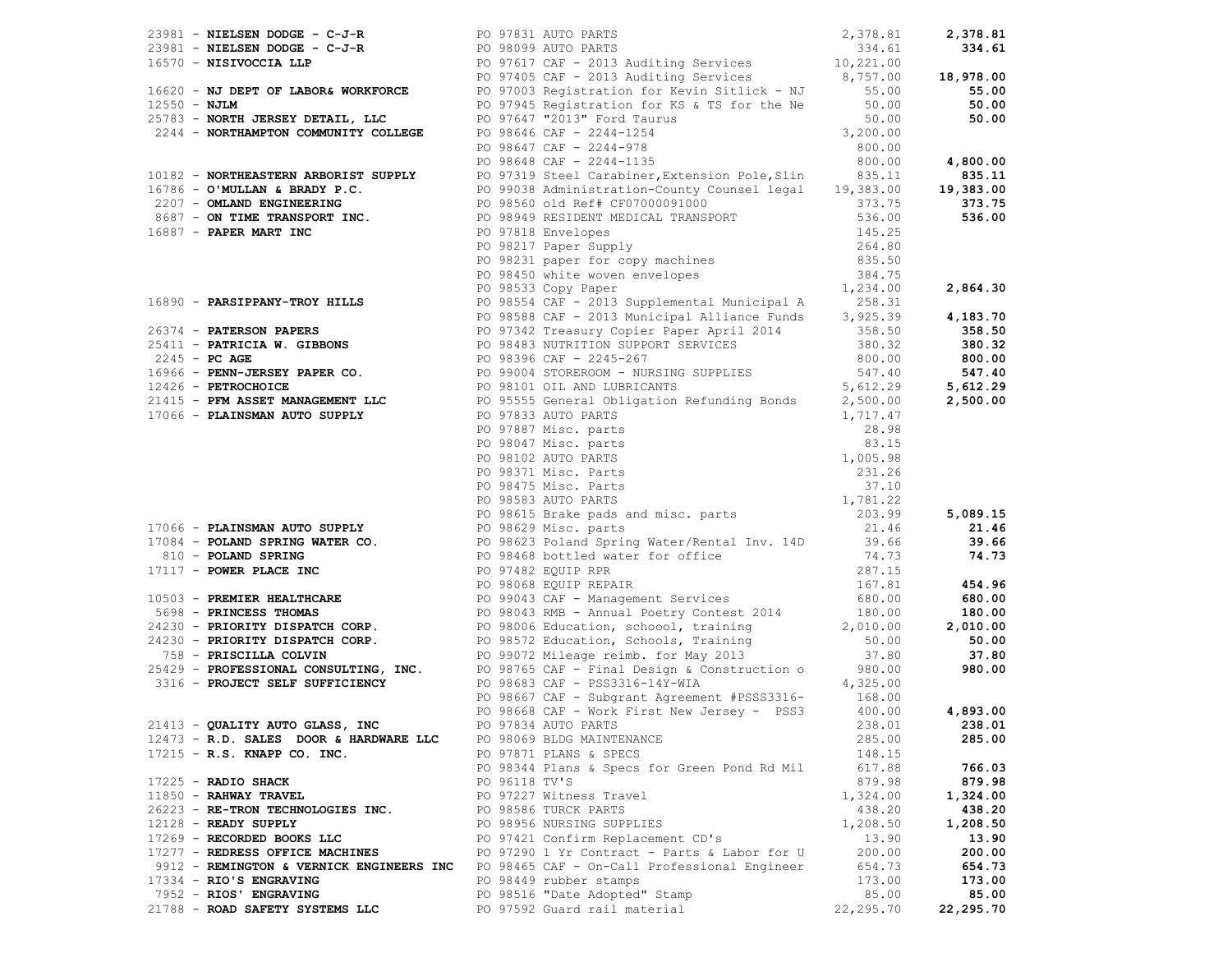| 27313 - ROMERY REMENT<br>27313 - ROMERY REMENT<br>27314 - ROMERY REMENT<br>27314 - ROMERY REMENT<br>27314 - ROMERY REMENT<br>27314 - ROMERY REMENT<br>27314 - ROMERY REMENT<br>27350 - ROMERY REMENT<br>27350 - ROMERY REMENT<br>27350 - ROME<br>3032 - SCIENTIFIC WATER CONDITIONING<br>2032 - SCIENTIFIC WATER CONDITIONING<br>2032 - SCIENTIFIC WATER CONDITIONING<br>2033 - SHACHIHATA INC. (U.S.A.)<br>2033 - SHACHIHATA INC. (U.S.A.)<br>2033 - SHACHIHATA INC. (U.S.A.)<br>2033 - S |                                                         |             |            |
|--------------------------------------------------------------------------------------------------------------------------------------------------------------------------------------------------------------------------------------------------------------------------------------------------------------------------------------------------------------------------------------------------------------------------------------------------------------------------------------------|---------------------------------------------------------|-------------|------------|
|                                                                                                                                                                                                                                                                                                                                                                                                                                                                                            |                                                         |             |            |
|                                                                                                                                                                                                                                                                                                                                                                                                                                                                                            |                                                         |             |            |
|                                                                                                                                                                                                                                                                                                                                                                                                                                                                                            |                                                         |             |            |
|                                                                                                                                                                                                                                                                                                                                                                                                                                                                                            |                                                         |             |            |
|                                                                                                                                                                                                                                                                                                                                                                                                                                                                                            |                                                         |             |            |
|                                                                                                                                                                                                                                                                                                                                                                                                                                                                                            |                                                         |             |            |
|                                                                                                                                                                                                                                                                                                                                                                                                                                                                                            |                                                         |             |            |
|                                                                                                                                                                                                                                                                                                                                                                                                                                                                                            |                                                         |             |            |
|                                                                                                                                                                                                                                                                                                                                                                                                                                                                                            |                                                         |             |            |
|                                                                                                                                                                                                                                                                                                                                                                                                                                                                                            |                                                         |             |            |
|                                                                                                                                                                                                                                                                                                                                                                                                                                                                                            |                                                         |             |            |
|                                                                                                                                                                                                                                                                                                                                                                                                                                                                                            |                                                         |             |            |
|                                                                                                                                                                                                                                                                                                                                                                                                                                                                                            |                                                         |             |            |
|                                                                                                                                                                                                                                                                                                                                                                                                                                                                                            |                                                         |             |            |
|                                                                                                                                                                                                                                                                                                                                                                                                                                                                                            |                                                         |             |            |
|                                                                                                                                                                                                                                                                                                                                                                                                                                                                                            |                                                         |             |            |
|                                                                                                                                                                                                                                                                                                                                                                                                                                                                                            |                                                         |             |            |
|                                                                                                                                                                                                                                                                                                                                                                                                                                                                                            |                                                         |             |            |
|                                                                                                                                                                                                                                                                                                                                                                                                                                                                                            |                                                         |             |            |
| 6981 - SODEXO INC & AFFILIATES                                                                                                                                                                                                                                                                                                                                                                                                                                                             | PO 98961 CAF - Housekeeping Facility Mainten 173,036.30 |             | 173,036.30 |
| 6981 - SODEXO INC & AFFILIATES                                                                                                                                                                                                                                                                                                                                                                                                                                                             | PO 98962 CAF - Dietary Services                         | 278, 357.32 | 278,357.32 |
| 6981 - SODEXO INC & AFFILIATES                                                                                                                                                                                                                                                                                                                                                                                                                                                             | PO 98989 Refreshments for the 200 club Cerem            | 197.75      | 197.75     |
| 2240 - SOLARTECH INC.                                                                                                                                                                                                                                                                                                                                                                                                                                                                      | PO 97936 VMS Maintenance                                | 130.00      | 130.00     |
| $6732 -$ SPRINT                                                                                                                                                                                                                                                                                                                                                                                                                                                                            | PO 98154 Air Cards                                      | 119.97      | 119.97     |
| 4611 - STAPLES BUSINESS ADVANTAGE                                                                                                                                                                                                                                                                                                                                                                                                                                                          | PO 96761 Office Supplies                                | 198.85      | 198.85     |
| 4611 - STAPLES BUSINESS ADVANTAGE                                                                                                                                                                                                                                                                                                                                                                                                                                                          | PO 97347 OFFICE SUPPLIES                                | 189.28      | 189.28     |
| 4611 - STAPLES BUSINESS ADVANTAGE                                                                                                                                                                                                                                                                                                                                                                                                                                                          | PO 97504 Office Supplies                                | 285.14      | 285.14     |
| 4611 - STAPLES BUSINESS ADVANTAGE                                                                                                                                                                                                                                                                                                                                                                                                                                                          | PO 97674 OFFICE SUPPLIES                                | 92.49       | 92.49      |
|                                                                                                                                                                                                                                                                                                                                                                                                                                                                                            |                                                         |             |            |
| 4611 - STAPLES BUSINESS ADVANTAGE                                                                                                                                                                                                                                                                                                                                                                                                                                                          | PO 97745 OFFICE SUPPLIES                                | 768.88      | 768.88     |
| 4611 - STAPLES BUSINESS ADVANTAGE                                                                                                                                                                                                                                                                                                                                                                                                                                                          | PO 97755 Office Supplies                                | 198.42      | 198.42     |
| 4611 - STAPLES BUSINESS ADVANTAGE                                                                                                                                                                                                                                                                                                                                                                                                                                                          | PO 97836 OFFICE SUPPLIES                                | 23.18       | 23.18      |
| 4611 - STAPLES BUSINESS ADVANTAGE                                                                                                                                                                                                                                                                                                                                                                                                                                                          | PO 97930 OFFICE SUPPLIES                                | 212.40      | 212.40     |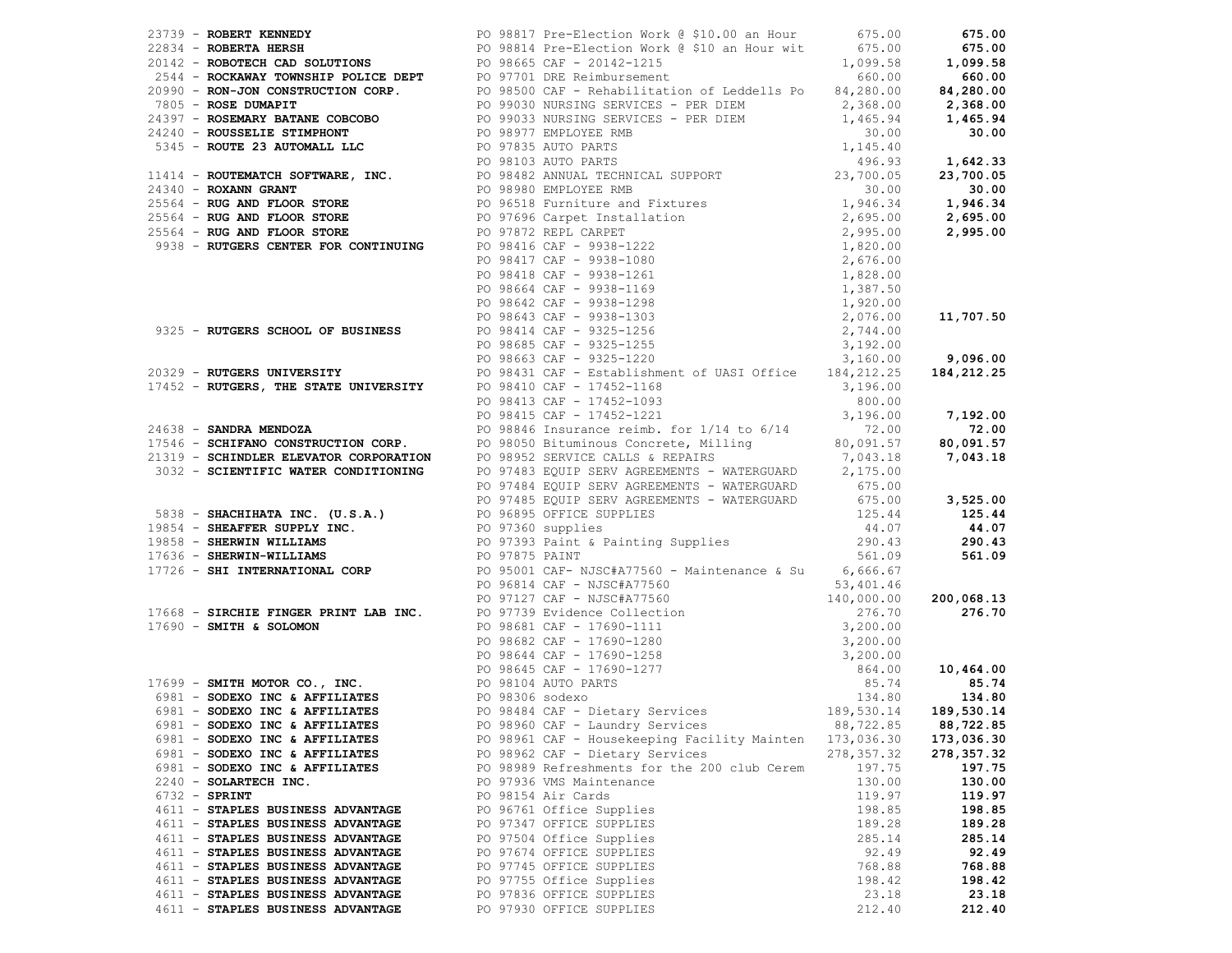| 4411 <b>STATLES BUSINESS ADVANTAGE</b><br><b>FOR 121 CALL STATLES ADVANTAGE</b><br><b>FOR 121 CALL STATLES ADVANTAGE</b><br><b>FOR 121 CALL STATLES ADVANTAGE</b><br><b>FOR 121 CALL STATLES ADVANTAGE</b><br><b>FOR 121 CALL STATLES ADVANTAGE</b><br><b>FOR 121 CALL ST</b> |  |                                                                                                                                                                                                                                             |            |            |
|-------------------------------------------------------------------------------------------------------------------------------------------------------------------------------------------------------------------------------------------------------------------------------|--|---------------------------------------------------------------------------------------------------------------------------------------------------------------------------------------------------------------------------------------------|------------|------------|
|                                                                                                                                                                                                                                                                               |  |                                                                                                                                                                                                                                             |            |            |
|                                                                                                                                                                                                                                                                               |  |                                                                                                                                                                                                                                             |            |            |
|                                                                                                                                                                                                                                                                               |  |                                                                                                                                                                                                                                             |            |            |
|                                                                                                                                                                                                                                                                               |  |                                                                                                                                                                                                                                             |            |            |
|                                                                                                                                                                                                                                                                               |  |                                                                                                                                                                                                                                             |            |            |
|                                                                                                                                                                                                                                                                               |  |                                                                                                                                                                                                                                             |            |            |
|                                                                                                                                                                                                                                                                               |  |                                                                                                                                                                                                                                             |            |            |
|                                                                                                                                                                                                                                                                               |  |                                                                                                                                                                                                                                             |            |            |
|                                                                                                                                                                                                                                                                               |  |                                                                                                                                                                                                                                             |            |            |
|                                                                                                                                                                                                                                                                               |  |                                                                                                                                                                                                                                             |            |            |
|                                                                                                                                                                                                                                                                               |  |                                                                                                                                                                                                                                             |            |            |
|                                                                                                                                                                                                                                                                               |  |                                                                                                                                                                                                                                             |            |            |
|                                                                                                                                                                                                                                                                               |  |                                                                                                                                                                                                                                             |            |            |
|                                                                                                                                                                                                                                                                               |  |                                                                                                                                                                                                                                             |            |            |
|                                                                                                                                                                                                                                                                               |  |                                                                                                                                                                                                                                             |            |            |
|                                                                                                                                                                                                                                                                               |  |                                                                                                                                                                                                                                             |            |            |
|                                                                                                                                                                                                                                                                               |  |                                                                                                                                                                                                                                             |            |            |
|                                                                                                                                                                                                                                                                               |  |                                                                                                                                                                                                                                             |            |            |
|                                                                                                                                                                                                                                                                               |  |                                                                                                                                                                                                                                             |            |            |
|                                                                                                                                                                                                                                                                               |  |                                                                                                                                                                                                                                             |            |            |
|                                                                                                                                                                                                                                                                               |  |                                                                                                                                                                                                                                             |            |            |
|                                                                                                                                                                                                                                                                               |  |                                                                                                                                                                                                                                             |            |            |
|                                                                                                                                                                                                                                                                               |  |                                                                                                                                                                                                                                             |            |            |
|                                                                                                                                                                                                                                                                               |  |                                                                                                                                                                                                                                             |            |            |
|                                                                                                                                                                                                                                                                               |  |                                                                                                                                                                                                                                             |            |            |
|                                                                                                                                                                                                                                                                               |  |                                                                                                                                                                                                                                             |            |            |
|                                                                                                                                                                                                                                                                               |  |                                                                                                                                                                                                                                             |            |            |
|                                                                                                                                                                                                                                                                               |  |                                                                                                                                                                                                                                             |            |            |
|                                                                                                                                                                                                                                                                               |  |                                                                                                                                                                                                                                             |            |            |
|                                                                                                                                                                                                                                                                               |  |                                                                                                                                                                                                                                             |            |            |
|                                                                                                                                                                                                                                                                               |  |                                                                                                                                                                                                                                             |            | 2,475.00   |
|                                                                                                                                                                                                                                                                               |  |                                                                                                                                                                                                                                             |            | 4,280.00   |
|                                                                                                                                                                                                                                                                               |  |                                                                                                                                                                                                                                             |            | 29.69      |
|                                                                                                                                                                                                                                                                               |  |                                                                                                                                                                                                                                             |            | 181.09     |
|                                                                                                                                                                                                                                                                               |  |                                                                                                                                                                                                                                             |            | 476.66     |
|                                                                                                                                                                                                                                                                               |  |                                                                                                                                                                                                                                             |            | 2,750.00   |
|                                                                                                                                                                                                                                                                               |  |                                                                                                                                                                                                                                             |            | 15.05      |
|                                                                                                                                                                                                                                                                               |  |                                                                                                                                                                                                                                             |            | 50,000.00  |
|                                                                                                                                                                                                                                                                               |  |                                                                                                                                                                                                                                             |            |            |
|                                                                                                                                                                                                                                                                               |  |                                                                                                                                                                                                                                             |            | 1,993.05   |
|                                                                                                                                                                                                                                                                               |  |                                                                                                                                                                                                                                             |            | 3,126.50   |
|                                                                                                                                                                                                                                                                               |  |                                                                                                                                                                                                                                             |            | 1,744.89   |
|                                                                                                                                                                                                                                                                               |  |                                                                                                                                                                                                                                             |            | 2,146.43   |
|                                                                                                                                                                                                                                                                               |  |                                                                                                                                                                                                                                             |            | 194.80     |
|                                                                                                                                                                                                                                                                               |  |                                                                                                                                                                                                                                             |            | 6,709.29   |
|                                                                                                                                                                                                                                                                               |  |                                                                                                                                                                                                                                             |            |            |
| 16675 - STATE TOXICOLOGY LABORATORY<br>2011 - STATE TOXICOLOGY LABORATORY<br>2011 - STATEWIDE COMMUNICATIONS INC<br>20131 - STATEWIDE COMMUNICATIONS INC<br>201395 - STEPHEN NEBESNI<br>201395 - STEPHEN NEBESNI<br>201395 - STEPHEN NEBE                                     |  | PO 96991 temporary staffing<br>PO 96992 temporary staffing<br>PO 96992 temporary staffing<br>PO 96996 temporary staffing<br>PO 96997 temporary staffing<br>PO 97022 temporary staffing<br>PO 97022 temporary staffing<br>PO 97027 temporary |            |            |
|                                                                                                                                                                                                                                                                               |  |                                                                                                                                                                                                                                             |            |            |
|                                                                                                                                                                                                                                                                               |  |                                                                                                                                                                                                                                             |            |            |
|                                                                                                                                                                                                                                                                               |  |                                                                                                                                                                                                                                             |            |            |
|                                                                                                                                                                                                                                                                               |  |                                                                                                                                                                                                                                             |            |            |
|                                                                                                                                                                                                                                                                               |  |                                                                                                                                                                                                                                             |            |            |
|                                                                                                                                                                                                                                                                               |  | PO 98121 temporary staffing                                                                                                                                                                                                                 | 2,024.00   |            |
|                                                                                                                                                                                                                                                                               |  | PO 98472 tempory services weekend 5/18/14                                                                                                                                                                                                   | 770.00     | 15,523.16  |
| 26677 - TEODORA O. DELEON                                                                                                                                                                                                                                                     |  | PO 99031 NURSING SERVICES - PER DIEM                                                                                                                                                                                                        | 888.00     | 888.00     |
| 21214 - TEW FUNERAL SERVICES INC.                                                                                                                                                                                                                                             |  | PO 97244 Transport Service                                                                                                                                                                                                                  | 1,415.00   | 1,415.00   |
| 25660 - THE LANDTEK GROUP, INC.                                                                                                                                                                                                                                               |  | PO 98941 CAF - Central park Phase 3 Construc                                                                                                                                                                                                | 150,626.00 | 150,626.00 |
| 25278 - THE PENNSYLVANIA STATE UNIVERSITY                                                                                                                                                                                                                                     |  | PO 97641 Registration for Morris County Sher                                                                                                                                                                                                | 390.00     | 390.00     |
| $24933 - THOMAS POLLIO$                                                                                                                                                                                                                                                       |  | PO 98766 Reimbursement of Petty Cash                                                                                                                                                                                                        | 274.72     | 274.72     |
| 122 - TILCON NEW YORK INC.                                                                                                                                                                                                                                                    |  | PO 97253 Bituminous Concrete                                                                                                                                                                                                                | 2,813.00   |            |
|                                                                                                                                                                                                                                                                               |  | PO 97662 Bituminous Concrete                                                                                                                                                                                                                | 4,022.22   | 6,835.22   |
| 281 - TOMAR INDUSTRIES INC                                                                                                                                                                                                                                                    |  | PO 97839 JANITORIAL SUPPLIES                                                                                                                                                                                                                | 77.00      | 77.00      |
| 20788 - TOP LINE CONSTRUCTION CORP                                                                                                                                                                                                                                            |  | PO 98768 CAF - Milling and Resurfacing of Bo                                                                                                                                                                                                | 616.77     |            |
|                                                                                                                                                                                                                                                                               |  | PO 98768 CAF - Milling and Resurfacing of Bo                                                                                                                                                                                                | 484,009.63 | 484,626.40 |
| 16349 - TOWN OF MORRISTOWN                                                                                                                                                                                                                                                    |  | PO 97247 Vehicle Fee                                                                                                                                                                                                                        | 1,845.76   | 1,845.76   |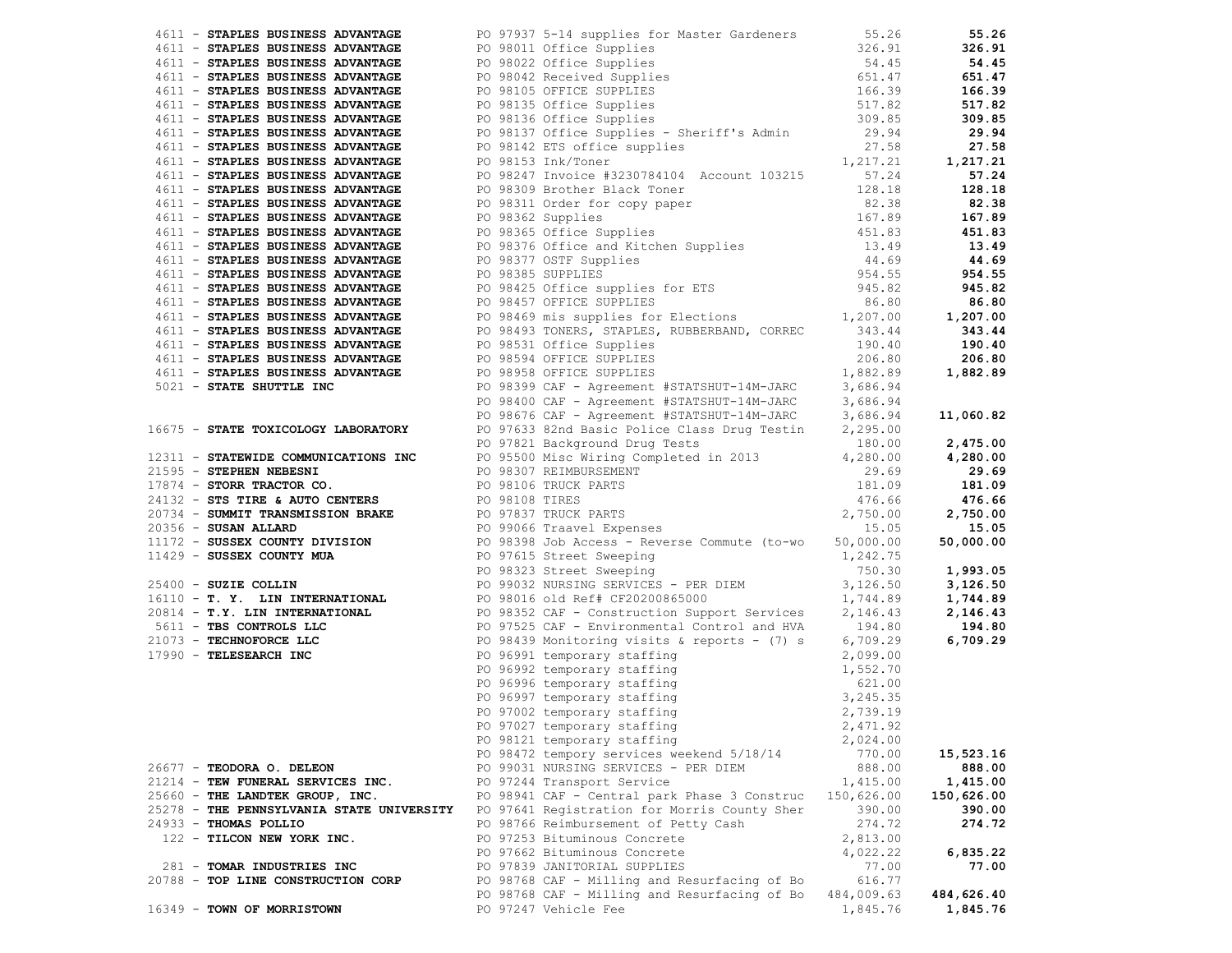| 1991) <b>CONSULT OF MODELLA (MODELLA DE CONSULTATION CONSULTING INTERNATION (1991)</b> 1993-1993<br>1993) TRANS MODELLA (MODELLA DE CONSULTATION PRINCIPAL AND CONSULTATION (1993) 1993-1994<br>1993) TRANS MODELLA (MODELLA DE CONSUL |                                                                                                                                                                                                                                                |          |          |
|----------------------------------------------------------------------------------------------------------------------------------------------------------------------------------------------------------------------------------------|------------------------------------------------------------------------------------------------------------------------------------------------------------------------------------------------------------------------------------------------|----------|----------|
|                                                                                                                                                                                                                                        |                                                                                                                                                                                                                                                |          |          |
|                                                                                                                                                                                                                                        |                                                                                                                                                                                                                                                |          |          |
|                                                                                                                                                                                                                                        |                                                                                                                                                                                                                                                |          |          |
|                                                                                                                                                                                                                                        |                                                                                                                                                                                                                                                |          |          |
|                                                                                                                                                                                                                                        |                                                                                                                                                                                                                                                |          |          |
|                                                                                                                                                                                                                                        |                                                                                                                                                                                                                                                |          |          |
|                                                                                                                                                                                                                                        |                                                                                                                                                                                                                                                |          |          |
|                                                                                                                                                                                                                                        |                                                                                                                                                                                                                                                |          |          |
|                                                                                                                                                                                                                                        |                                                                                                                                                                                                                                                |          |          |
|                                                                                                                                                                                                                                        |                                                                                                                                                                                                                                                |          |          |
|                                                                                                                                                                                                                                        |                                                                                                                                                                                                                                                |          |          |
|                                                                                                                                                                                                                                        |                                                                                                                                                                                                                                                |          |          |
|                                                                                                                                                                                                                                        |                                                                                                                                                                                                                                                |          |          |
|                                                                                                                                                                                                                                        |                                                                                                                                                                                                                                                |          |          |
|                                                                                                                                                                                                                                        |                                                                                                                                                                                                                                                |          |          |
|                                                                                                                                                                                                                                        |                                                                                                                                                                                                                                                |          |          |
|                                                                                                                                                                                                                                        |                                                                                                                                                                                                                                                |          |          |
|                                                                                                                                                                                                                                        |                                                                                                                                                                                                                                                |          |          |
|                                                                                                                                                                                                                                        |                                                                                                                                                                                                                                                |          |          |
|                                                                                                                                                                                                                                        |                                                                                                                                                                                                                                                |          |          |
|                                                                                                                                                                                                                                        |                                                                                                                                                                                                                                                |          |          |
|                                                                                                                                                                                                                                        |                                                                                                                                                                                                                                                |          |          |
|                                                                                                                                                                                                                                        |                                                                                                                                                                                                                                                |          |          |
|                                                                                                                                                                                                                                        |                                                                                                                                                                                                                                                |          |          |
|                                                                                                                                                                                                                                        |                                                                                                                                                                                                                                                |          |          |
|                                                                                                                                                                                                                                        |                                                                                                                                                                                                                                                |          |          |
|                                                                                                                                                                                                                                        |                                                                                                                                                                                                                                                |          |          |
|                                                                                                                                                                                                                                        |                                                                                                                                                                                                                                                |          |          |
|                                                                                                                                                                                                                                        |                                                                                                                                                                                                                                                |          |          |
|                                                                                                                                                                                                                                        |                                                                                                                                                                                                                                                |          |          |
|                                                                                                                                                                                                                                        |                                                                                                                                                                                                                                                |          |          |
|                                                                                                                                                                                                                                        |                                                                                                                                                                                                                                                |          |          |
|                                                                                                                                                                                                                                        |                                                                                                                                                                                                                                                |          |          |
|                                                                                                                                                                                                                                        |                                                                                                                                                                                                                                                |          |          |
|                                                                                                                                                                                                                                        |                                                                                                                                                                                                                                                |          |          |
|                                                                                                                                                                                                                                        |                                                                                                                                                                                                                                                |          |          |
|                                                                                                                                                                                                                                        |                                                                                                                                                                                                                                                |          |          |
|                                                                                                                                                                                                                                        |                                                                                                                                                                                                                                                |          |          |
|                                                                                                                                                                                                                                        |                                                                                                                                                                                                                                                |          |          |
|                                                                                                                                                                                                                                        |                                                                                                                                                                                                                                                |          |          |
|                                                                                                                                                                                                                                        |                                                                                                                                                                                                                                                |          |          |
|                                                                                                                                                                                                                                        |                                                                                                                                                                                                                                                |          |          |
|                                                                                                                                                                                                                                        |                                                                                                                                                                                                                                                |          |          |
|                                                                                                                                                                                                                                        |                                                                                                                                                                                                                                                |          |          |
|                                                                                                                                                                                                                                        |                                                                                                                                                                                                                                                |          |          |
|                                                                                                                                                                                                                                        |                                                                                                                                                                                                                                                |          |          |
|                                                                                                                                                                                                                                        | 7037 - VILLAGE SUPER MARKET, INC.<br>PO 97636 Meeting Expenses<br>PO 97637 Meeting Expenses<br>PO 97807 Supplies<br>PO 98613 CAF - 2014 Funding through the Olde<br>PO 98613 CAF - 2014 Funding through the Olde<br>4,954.00<br>4,954.00<br>4, |          |          |
|                                                                                                                                                                                                                                        |                                                                                                                                                                                                                                                |          |          |
|                                                                                                                                                                                                                                        |                                                                                                                                                                                                                                                |          |          |
|                                                                                                                                                                                                                                        |                                                                                                                                                                                                                                                |          |          |
|                                                                                                                                                                                                                                        |                                                                                                                                                                                                                                                |          |          |
|                                                                                                                                                                                                                                        | 25832 - VOIANCE LANGUAGE SERVICES, LLC DE 98053 Interpreter fees<br>6146 - W.B. MASON COMPANY INC DE PO 98286 Treasury office supplies 5/5/2014 30.19                                                                                          |          |          |
|                                                                                                                                                                                                                                        | PO 97993 supplies                                                                                                                                                                                                                              | 645.49   |          |
|                                                                                                                                                                                                                                        | PO 97996 Office Supplies                                                                                                                                                                                                                       | 199.75   |          |
|                                                                                                                                                                                                                                        | PO 98045 Confirmed Supplies                                                                                                                                                                                                                    | 563.42   |          |
|                                                                                                                                                                                                                                        | PO 98302 supplies                                                                                                                                                                                                                              | 344.56   |          |
|                                                                                                                                                                                                                                        | PO 98375 Paper Order                                                                                                                                                                                                                           | 202.74   |          |
|                                                                                                                                                                                                                                        | PO 98461 mis supplies                                                                                                                                                                                                                          | 537.21   |          |
|                                                                                                                                                                                                                                        | PO 98557 Office Supplies                                                                                                                                                                                                                       | 522.26   | 3,045.62 |
| 6146 - W.B. MASON COMPANY INC                                                                                                                                                                                                          | PO 98490 OFFICE SUPPLIES                                                                                                                                                                                                                       | 202.74   | 202.74   |
| 18388 - WARREN COUNTY COMMUNITY COLL.                                                                                                                                                                                                  | PO 98747 CAF - 18388-1165                                                                                                                                                                                                                      | 3,200.00 |          |
|                                                                                                                                                                                                                                        | PO 98748 CAF - 18388-1218                                                                                                                                                                                                                      | 3,200.00 |          |
|                                                                                                                                                                                                                                        |                                                                                                                                                                                                                                                |          |          |
|                                                                                                                                                                                                                                        | PO 98750 CAF - 18388-1180                                                                                                                                                                                                                      | 3,200.00 |          |
|                                                                                                                                                                                                                                        | PO 98751 CAF - 18388-1214                                                                                                                                                                                                                      | 2,592.00 |          |
|                                                                                                                                                                                                                                        | PO 98752 CAF - 18388-1164                                                                                                                                                                                                                      | 2,592.00 |          |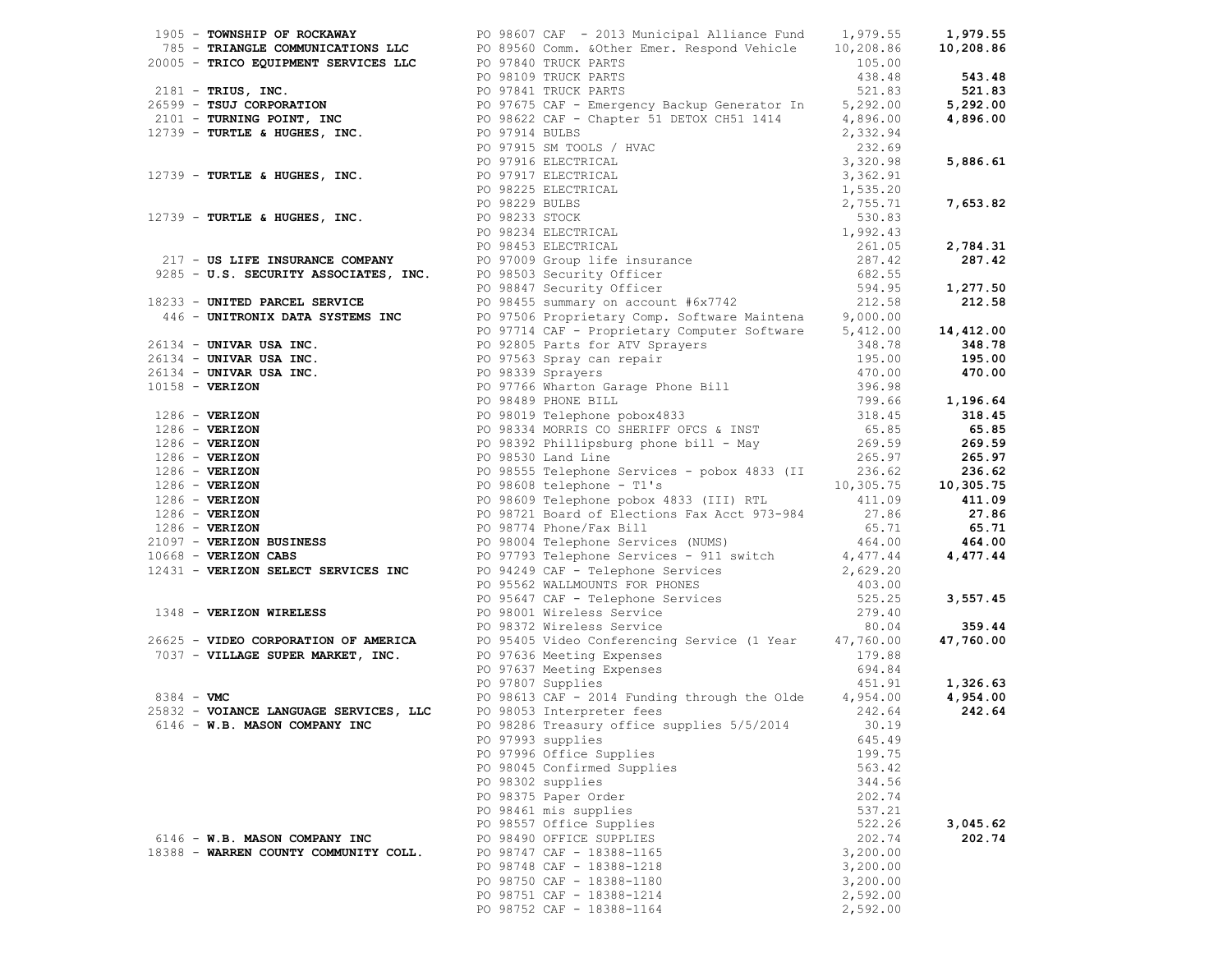|                                        | PO 98753 CAF - 18388-1195                                           | 2,592.00 |                            |
|----------------------------------------|---------------------------------------------------------------------|----------|----------------------------|
|                                        | PO 98641 CAF - 18388-1178                                           | 2,592.00 | 19,968.00                  |
| 18389 - WARREN COUNTY TECHNICAL SCHOOL | PO 98397 CAF - 18389-166                                            | 31.96    |                            |
|                                        | PO 98411 CAF - 18389-929                                            | 504.40   |                            |
|                                        | PO 98412 CAF - 18389-459                                            | 300.70   |                            |
|                                        | PO 98419 CAF - 18389-467                                            | 455.90   |                            |
|                                        | PO 98420 CAF - 18389-930                                            | 745.92   |                            |
|                                        | PO 98440 CAF - 18389-1121                                           | 745.92   |                            |
|                                        | PO 98441 CAF - 8389-933                                             | 745.92   |                            |
|                                        | PO 98442 CAF - 18389-1133                                           | 745.92   | 4,276.64                   |
| 18389 - WARREN COUNTY TECHNICAL SCHOOL | PO 98421 CAF - 18389-1117                                           | 745.92   |                            |
|                                        | PO 98443 CAF - 18389-1193                                           | 745.92   | 1,491.84                   |
| 18396 - WASHINGTON TWP POLICE DEPT     | PO 97705 DRE Reimbursement                                          | 220.00   | 220.00                     |
| 21268 - WATER WORKS SUPPLY CO., INC.   | PO 98061 PLUMBING                                                   | 117.75   | 117.75                     |
| 25859 - WESCOM SOLUTIONS INC.          | PO 96755 POINT CLICK CARE - Monthly Service 3,122.86                |          | 3,122.86                   |
| 18435 - WEST CHESTER MACHINERY AND     | PO 98067 EQUIP REPAIR                                               | 80.00    | 80.00                      |
| 5455 - WEST PAYMENT CENTER             | PO 97422 Monthly Billing for March 05, 2014 778.80                  |          | 778.80                     |
| 10812 - WEST PAYMENT CENTER            | PO 98310 Information charges/Discount plan 701.07                   |          | 701.07                     |
| 8343 - WHARTON BOROUGH POLICE DEPT     | PO 97703 DRE Grant Reimbursement 220.00                             |          | 220.00                     |
| 18456 - WHITE & SHAUGER INC.           | PO 97396 Machinery Repairs & Parts 352.47                           |          |                            |
|                                        | PO 97524 Machinery Repairs & Parts 10.73<br>PO 98113 SERVICE CALL 1 |          | 363.20                     |
| 4677 - WHITEMARSH CORPORATION          | PO 98113 SERVICE CALL                                               | 495.15   | 495.15                     |
| 10826 - WHITES HEALTHCARE              | PO 97261 Resident Medication 2,901.67                               |          | 2,901.67                   |
| 453 - WHITES HEALTHCARE                | PO 98600 Resident Medications                                       | 181.99   | 181.99                     |
| 7524 - WILLIAM G. STEPHENS             | PO 98680 Work Boots Per Contract                                    | 90.00    | 90.00                      |
| 8335 - WILLIAM PATERSON UNIVERSITY     | PO 98406 CAF - 8335-1151                                            | 2,651.76 |                            |
|                                        |                                                                     |          |                            |
|                                        |                                                                     |          |                            |
|                                        |                                                                     |          |                            |
|                                        |                                                                     |          |                            |
|                                        |                                                                     |          | 7,251.76                   |
| 18506 - WINFIELD UPHOLSTERING CO       |                                                                     |          | 189.00                     |
| 1621 - WINSOR'S TRACTOR TRAILER        |                                                                     |          |                            |
|                                        |                                                                     | 3,200.00 | 6,400.00<br>-------------- |
| TOTAL                                  |                                                                     |          | 5,372,663.62               |
|                                        |                                                                     |          |                            |

|  |  |  |  | Total to be paid from Fund 01 Current Fund    | 2,651,546.62 |  |
|--|--|--|--|-----------------------------------------------|--------------|--|
|  |  |  |  | Total to be paid from Fund 02 Grant Fund      | 549,004.26   |  |
|  |  |  |  | Total to be paid from Fund 04 County Capital  | 793,114.54   |  |
|  |  |  |  | Total to be paid from Fund 13 Dedicated Trust | 1,378,998.20 |  |
|  |  |  |  |                                               |              |  |

 **5,372,663.62**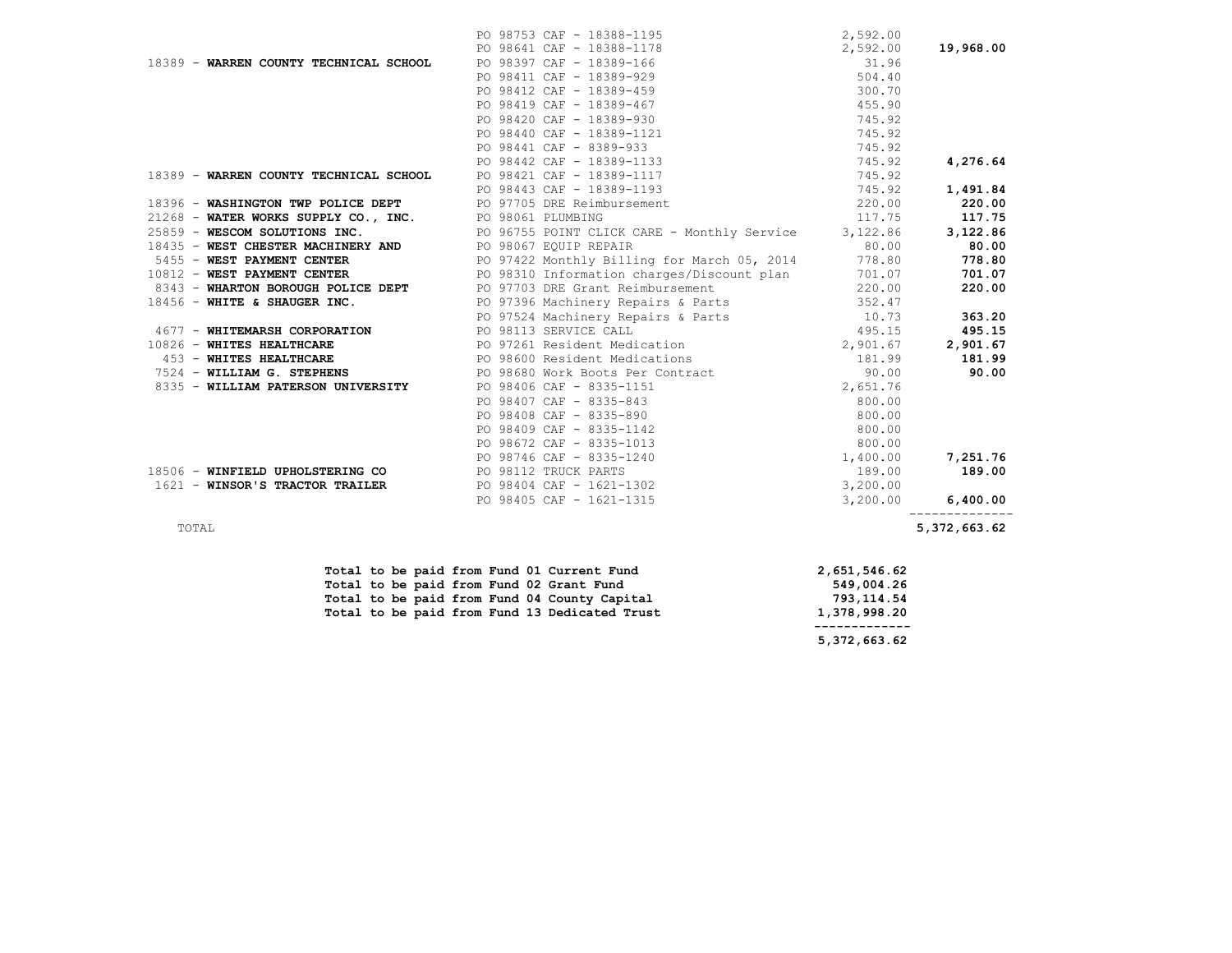## **List of Bills (Department/Account Detail) - CENTRALIZED DISBURSEMENT ACCOUNT**

| Account                            | <b>PO #</b>                                                          | Vendor                                                                                                                                                                                         | Description                                                                                                                                                                                                                                                                                | Payment                                                               | Account Total          |
|------------------------------------|----------------------------------------------------------------------|------------------------------------------------------------------------------------------------------------------------------------------------------------------------------------------------|--------------------------------------------------------------------------------------------------------------------------------------------------------------------------------------------------------------------------------------------------------------------------------------------|-----------------------------------------------------------------------|------------------------|
|                                    |                                                                      |                                                                                                                                                                                                | <b>Current Fund</b>                                                                                                                                                                                                                                                                        |                                                                       |                        |
| <b>County Administrator</b>        |                                                                      |                                                                                                                                                                                                |                                                                                                                                                                                                                                                                                            |                                                                       |                        |
| 01-201-20-100100-068               | 99000 COUNTY OF MORRIS                                               | Postage & Metered Mail                                                                                                                                                                         | 2nd HALF May 2014 METERED MAIL<br>TOTAL FOR ACCOUNT                                                                                                                                                                                                                                        | 22.45                                                                 | 22.45                  |
| 01-201-20-100100-082               | Travel Expense                                                       | 97826 MC LEAGUE OF MUNICIPALITIES                                                                                                                                                              | Reservation for John Bonanni to attend t<br>TOTAL FOR ACCOUNT                                                                                                                                                                                                                              | 35.00                                                                 | 35.00                  |
|                                    |                                                                      | TOTAL for County Administrator                                                                                                                                                                 |                                                                                                                                                                                                                                                                                            |                                                                       | ============<br>57.45  |
| <b>Personnel</b>                   |                                                                      |                                                                                                                                                                                                |                                                                                                                                                                                                                                                                                            |                                                                       |                        |
| 01-201-20-105100-068               | 99000 COUNTY OF MORRIS                                               | Postage & Metered Mail                                                                                                                                                                         | 2nd HALF May 2014 METERED MAIL<br>TOTAL FOR ACCOUNT                                                                                                                                                                                                                                        | 71.19                                                                 | 71.19                  |
|                                    | 98612 CAROL ACKERMAN<br>98612 CAROL ACKERMAN<br>98612 CAROL ACKERMAN |                                                                                                                                                                                                | Apples, pretzels, nuts from BJ's<br>Water and Table covers from Target<br>Muffins Vitalicious                                                                                                                                                                                              | 25.67<br>27.96<br>36.99                                               |                        |
| 01-201-20-105100-077               | 98486 DEER PARK                                                      | Social Service Costs                                                                                                                                                                           | TOTAL FOR ACCOUNT<br>$4/15/14 - 5/14/14$<br>Acct#0436628846                                                                                                                                                                                                                                | 12.95                                                                 | 90.62                  |
| 01-201-20-105100-095               |                                                                      | Other Administrative Supplies                                                                                                                                                                  | TOTAL FOR ACCOUNT                                                                                                                                                                                                                                                                          |                                                                       | 12.95                  |
|                                    | TOTAL for Personnel                                                  |                                                                                                                                                                                                |                                                                                                                                                                                                                                                                                            |                                                                       | ============<br>174.76 |
| <b>DEPARTMENT 105115</b>           |                                                                      |                                                                                                                                                                                                |                                                                                                                                                                                                                                                                                            |                                                                       |                        |
| 01-201-20-105115-084               |                                                                      | 98447 FASTER URGENT CARE<br>98446 FASTER URGENT CARE<br>98446 FASTER URGENT CARE<br>98871 FASTER URGENT CARE<br>98870 FASTER URGENT CARE<br>98870 FASTER URGENT CARE<br>Other Outside Services | Diagnostic Tests - April 2014 (see attac<br>Medical Services/Fees - April 2014 (see<br>Diagnostic Tests - April 2014 (see attac<br>Diagnostic Tests - May 2014 (see attache<br>Medical Services/Fees-May 2014 (see attac<br>Diagnostic Tests- May 2014 (see attached)<br>TOTAL FOR ACCOUNT | 6,981.00<br>25,226.50<br>530.00<br>3,146.00<br>23, 373.59<br>1,905.00 | 61,162.09              |
|                                    |                                                                      |                                                                                                                                                                                                |                                                                                                                                                                                                                                                                                            |                                                                       | -------------          |
|                                    | TOTAL for DEPARTMENT 105115                                          |                                                                                                                                                                                                |                                                                                                                                                                                                                                                                                            |                                                                       | 61,162.09              |
| <b>Board of Chosen Freeholders</b> | 97600 NEW JERSEY STATE                                               | 98467 NEW JERSEY ALLIANCE FOR                                                                                                                                                                  | membership Dues for 2014<br>Membership Dues - 10068                                                                                                                                                                                                                                        | 790.00<br>1,200.00                                                    |                        |
| 01-201-20-110100-023               |                                                                      | Associations and Memberships                                                                                                                                                                   | TOTAL FOR ACCOUNT                                                                                                                                                                                                                                                                          |                                                                       | 1,990.00               |
| 01-201-20-110100-068               | 99000 COUNTY OF MORRIS<br>99000 COUNTY OF MORRIS                     | Postage & Metered Mail                                                                                                                                                                         | 2nd HALF May 2014 METERED MAIL<br>2nd HALF May 2014 METERED MAIL<br>TOTAL FOR ACCOUNT                                                                                                                                                                                                      | 100.75<br>38.87                                                       | 139.62                 |
|                                    |                                                                      | 97826 MC LEAGUE OF MUNICIPALITIES<br>98989 SODEXO INC & AFFILIATES<br>98989 SODEXO INC & AFFILIATES<br>98989 SODEXO INC & AFFILIATES                                                           | Reservations for the following to attend<br>Assorted cookies 6 Dozen<br>Chocolate Eclairs<br>Sodas                                                                                                                                                                                         | 280.00<br>36.00<br>51.75<br>28.00                                     |                        |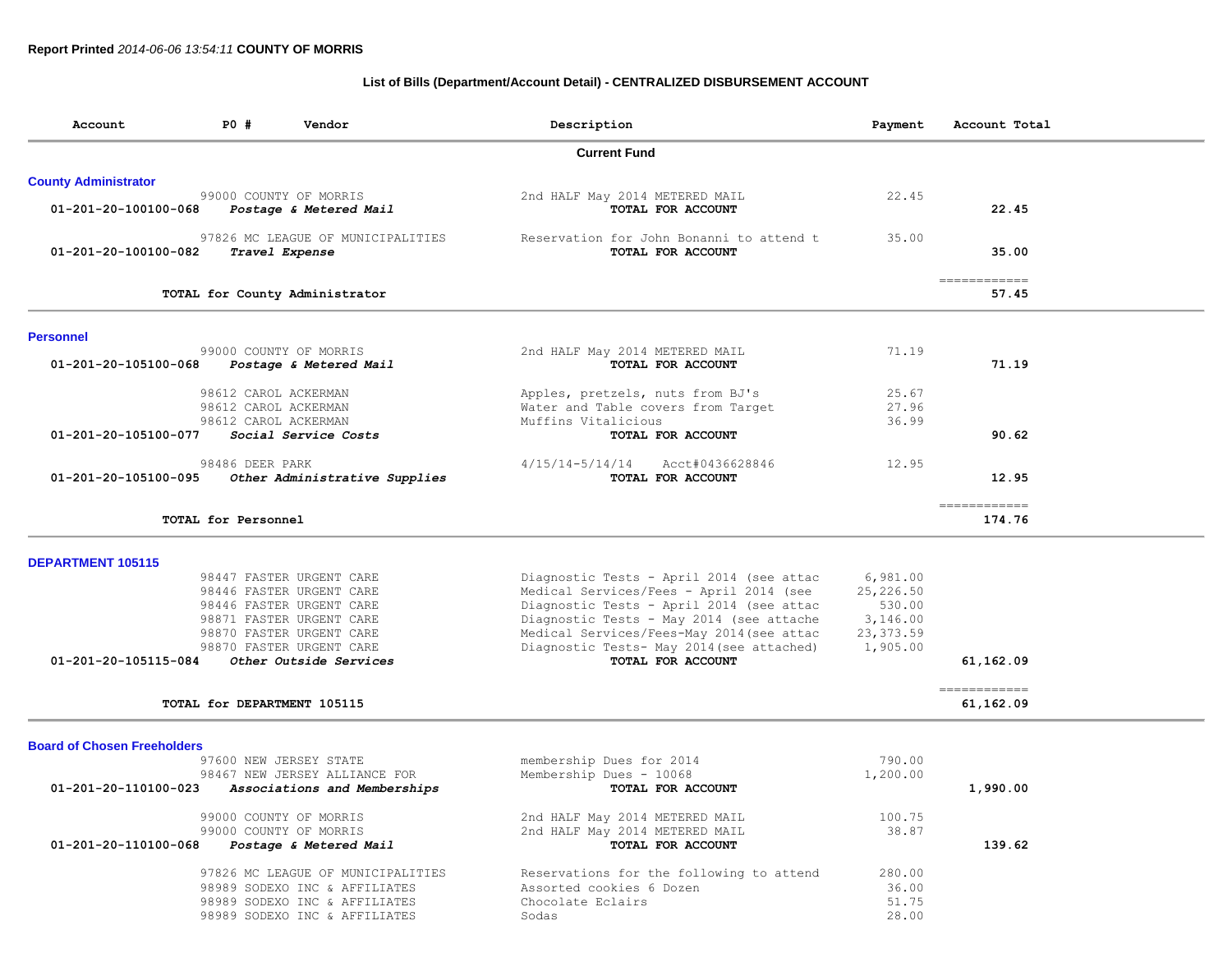| <b>County Clerk</b>                                  |                                         |          |          |
|------------------------------------------------------|-----------------------------------------|----------|----------|
| 98472 TELESEARCH INC                                 | tempory services weekend 5/18/14 sharon | 770.00   |          |
| 01-201-20-120100-016<br>Outside Salaries & Wages     | TOTAL FOR ACCOUNT                       |          | 770.00   |
| 98469 STAPLES BUSINESS ADVANTAGE                     | mis supplies for office toner           | 130.95   |          |
| 98461 W.B. MASON COMPANY INC                         | mis supplies for office                 | 341.67   |          |
| 98461 W.B. MASON COMPANY INC                         | mis supplies for the office             | 195.54   |          |
| 01-201-20-120100-058<br>Office Supplies & Stationery | TOTAL FOR ACCOUNT                       |          | 668.16   |
| 99000 COUNTY OF MORRIS                               | 2nd HALF May 2014 METERED MAIL          | 1,437.93 |          |
| 01-201-20-120100-068<br>Postage & Metered Mail       | TOTAL FOR ACCOUNT                       |          | 1,437.93 |

| VI-ZVI-ZV-IIVIVV-I04<br><i>Ullice Machines - Rentai</i> | TUIAL FUR ACCOUNT                                                                                                                                      |        | 1,010.21                                                                                                                                                                                                                                                                                                                                                                                                                                                                                           |
|---------------------------------------------------------|--------------------------------------------------------------------------------------------------------------------------------------------------------|--------|----------------------------------------------------------------------------------------------------------------------------------------------------------------------------------------------------------------------------------------------------------------------------------------------------------------------------------------------------------------------------------------------------------------------------------------------------------------------------------------------------|
| TOTAL for Board of Chosen Freeholders                   |                                                                                                                                                        |        | $\begin{array}{cccccccccc} \multicolumn{2}{c}{} & \multicolumn{2}{c}{} & \multicolumn{2}{c}{} & \multicolumn{2}{c}{} & \multicolumn{2}{c}{} & \multicolumn{2}{c}{} & \multicolumn{2}{c}{} & \multicolumn{2}{c}{} & \multicolumn{2}{c}{} & \multicolumn{2}{c}{} & \multicolumn{2}{c}{} & \multicolumn{2}{c}{} & \multicolumn{2}{c}{} & \multicolumn{2}{c}{} & \multicolumn{2}{c}{} & \multicolumn{2}{c}{} & \multicolumn{2}{c}{} & \multicolumn{2}{c}{} & \multicolumn{2}{c}{} & \mult$<br>3,638.63 |
| <b>Clerk of the Board</b>                               |                                                                                                                                                        |        |                                                                                                                                                                                                                                                                                                                                                                                                                                                                                                    |
| 98610 DAILY RECORD                                      | CONSTR INSPECT SUSSEX TPK 2014 5/09/14                                                                                                                 | 236.24 |                                                                                                                                                                                                                                                                                                                                                                                                                                                                                                    |
| 98610 DAILY RECORD                                      | CONSTR SUPPORT SUSSEX TPK 2014 5/09/14,5 233.90                                                                                                        |        |                                                                                                                                                                                                                                                                                                                                                                                                                                                                                                    |
| 98606 DAILY RECORD                                      | \$116,000 CAPITAL SURPLUS Sheriff's Vehic 61.78                                                                                                        |        |                                                                                                                                                                                                                                                                                                                                                                                                                                                                                                    |
| 98606 DAILY RECORD                                      | \$140,700 CAPITAL IMPROVEMENT MORRIS COUN                                                                                                              | 59.96  |                                                                                                                                                                                                                                                                                                                                                                                                                                                                                                    |
| 98606 DAILY RECORD                                      | \$50,000 CAPITAL SURPLUS ORDINANCE TO RE                                                                                                               | 58.40  |                                                                                                                                                                                                                                                                                                                                                                                                                                                                                                    |
| 98606 DAILY RECORD                                      | \$71,000 CAPITAL IMPROVEMENT FOR THE PURC                                                                                                              | 59.96  |                                                                                                                                                                                                                                                                                                                                                                                                                                                                                                    |
| 98606 DAILY RECORD                                      | \$85,000 CAPITAL IMPROVEMENT FOR THE PURC                                                                                                              | 59.18  |                                                                                                                                                                                                                                                                                                                                                                                                                                                                                                    |
| 98606 DAILY RECORD                                      | \$869,500 BOND ORDINANCE PROVIDING FOR VA                                                                                                              | 99.48  |                                                                                                                                                                                                                                                                                                                                                                                                                                                                                                    |
| 98606 DAILY RECORD                                      | \$1,438,870 BOND ORDINANCE PROVIDING FOR                                                                                                               | 66.46  |                                                                                                                                                                                                                                                                                                                                                                                                                                                                                                    |
| 98606 DAILY RECORD                                      | \$390,000 BOND ORDINANCE PROVIDING FOR TH                                                                                                              | 61.78  |                                                                                                                                                                                                                                                                                                                                                                                                                                                                                                    |
| 98606 DAILY RECORD                                      | \$810,000 BOND ORDINANCE PROVIDING FOR TH                                                                                                              | 65.68  |                                                                                                                                                                                                                                                                                                                                                                                                                                                                                                    |
| 98606 DAILY RECORD                                      | \$500,000 BOND ORDINANCE PROVIDING FOR TH                                                                                                              | 63.34  |                                                                                                                                                                                                                                                                                                                                                                                                                                                                                                    |
| 98606 DAILY RECORD                                      | \$346,000 BOND ORDINANCE PROVIDING FOR VA                                                                                                              | 83.36  |                                                                                                                                                                                                                                                                                                                                                                                                                                                                                                    |
| 98606 DAILY RECORD                                      | \$100,000 BOND ORDINANCE PROVIDING FOR SE                                                                                                              | 62.56  |                                                                                                                                                                                                                                                                                                                                                                                                                                                                                                    |
| 98606 DAILY RECORD                                      | \$300,000 BOND ORDINANCE PROVIDING FOR EL                                                                                                              | 61.78  |                                                                                                                                                                                                                                                                                                                                                                                                                                                                                                    |
| 98606 DAILY RECORD                                      | \$425,000 BOND ORDINANCE PROVIDING FOR IM                                                                                                              | 63.34  |                                                                                                                                                                                                                                                                                                                                                                                                                                                                                                    |
| 98606 DAILY RECORD                                      | \$300,000 BOND ORDINANCE PROVIDING FOR EL                                                                                                              | 62.56  |                                                                                                                                                                                                                                                                                                                                                                                                                                                                                                    |
| 98606 DAILY RECORD                                      | \$750,000 BOND ORDINANCE PROVIDING FOR VA                                                                                                              | 93.24  |                                                                                                                                                                                                                                                                                                                                                                                                                                                                                                    |
| 98606 DAILY RECORD                                      |                                                                                                                                                        |        |                                                                                                                                                                                                                                                                                                                                                                                                                                                                                                    |
| 98606 DAILY RECORD                                      |                                                                                                                                                        |        |                                                                                                                                                                                                                                                                                                                                                                                                                                                                                                    |
| 98606 DAILY RECORD                                      | $$1,200,000$ BOND ORDINANCE PROVIDING FOR 61.00<br>$$1,292,220$ BOND ORDINANCE PROVIDING FOR 112.48<br>$$2,190,700$ BOND ORDINANCE PROVIDING FOR 66.46 |        |                                                                                                                                                                                                                                                                                                                                                                                                                                                                                                    |
| 98606 DAILY RECORD                                      | \$1,164,000 BOND ORDINANCE PROVIDING FOR                                                                                                               | 63.34  |                                                                                                                                                                                                                                                                                                                                                                                                                                                                                                    |
| 98606 DAILY RECORD                                      | \$142,000 CAPITAL IMPROVEMENT K-9/Emergen                                                                                                              | 64.12  |                                                                                                                                                                                                                                                                                                                                                                                                                                                                                                    |
| 98606 DAILY RECORD                                      | \$1,195,000 BOND ORDINANCE VARIOUS SECURI                                                                                                              | 66.46  |                                                                                                                                                                                                                                                                                                                                                                                                                                                                                                    |
| 98606 DAILY RECORD                                      | \$121,000 BOND ORDINANCE SHERIFF'S CAMERA                                                                                                              | 69.06  |                                                                                                                                                                                                                                                                                                                                                                                                                                                                                                    |
| 98606 DAILY RECORD                                      | \$1,665,000 BOND ORDINANCE BRIDGE UPGRADE                                                                                                              | 66.46  |                                                                                                                                                                                                                                                                                                                                                                                                                                                                                                    |
| 98606 DAILY RECORD                                      | \$380,000 BOND ORDINANCE CULVERTS AND DRA                                                                                                              | 64.12  |                                                                                                                                                                                                                                                                                                                                                                                                                                                                                                    |
| 98606 DAILY RECORD                                      | \$2,600,000 BOND ORDINANCE PAVING ROADWAY                                                                                                              | 65.68  |                                                                                                                                                                                                                                                                                                                                                                                                                                                                                                    |
| 01-201-20-110105-022<br>Advertising                     | TOTAL FOR ACCOUNT                                                                                                                                      |        | 2,252.18                                                                                                                                                                                                                                                                                                                                                                                                                                                                                           |

| 98989 SODEXO INC & AFFILIATES                    | Water                                    | 24.00    |          |
|--------------------------------------------------|------------------------------------------|----------|----------|
| 98989 SODEXO INC & AFFILIATES                    | Coffee                                   | 50.00    |          |
| 98989 SODEXO INC & AFFILIATES                    | Delivery                                 | 8.00     |          |
| 01-201-20-110100-079<br>Special Projects         | TOTAL FOR ACCOUNT                        |          | 477.75   |
| 99066 SUSAN ALLARD                               | 04/23/14 Freeholder Work Session to Pars | 5.25     |          |
| 99066 SUSAN ALLARD                               | 05/28/14 Freeholder Work Session to Ches | 9.80     |          |
| 01-201-20-110100-082<br><i>Travel Expense</i>    | TOTAL FOR ACCOUNT                        |          | 15.05    |
| 98378 MUNICIPAL CAPITAL CORP                     | Leasing Charges for the Ricoh C4502A     | 1,016.21 |          |
| 01-201-20-110100-164<br>Office Machines - Rental | TOTAL FOR ACCOUNT                        |          | 1,016.21 |
|                                                  |                                          |          |          |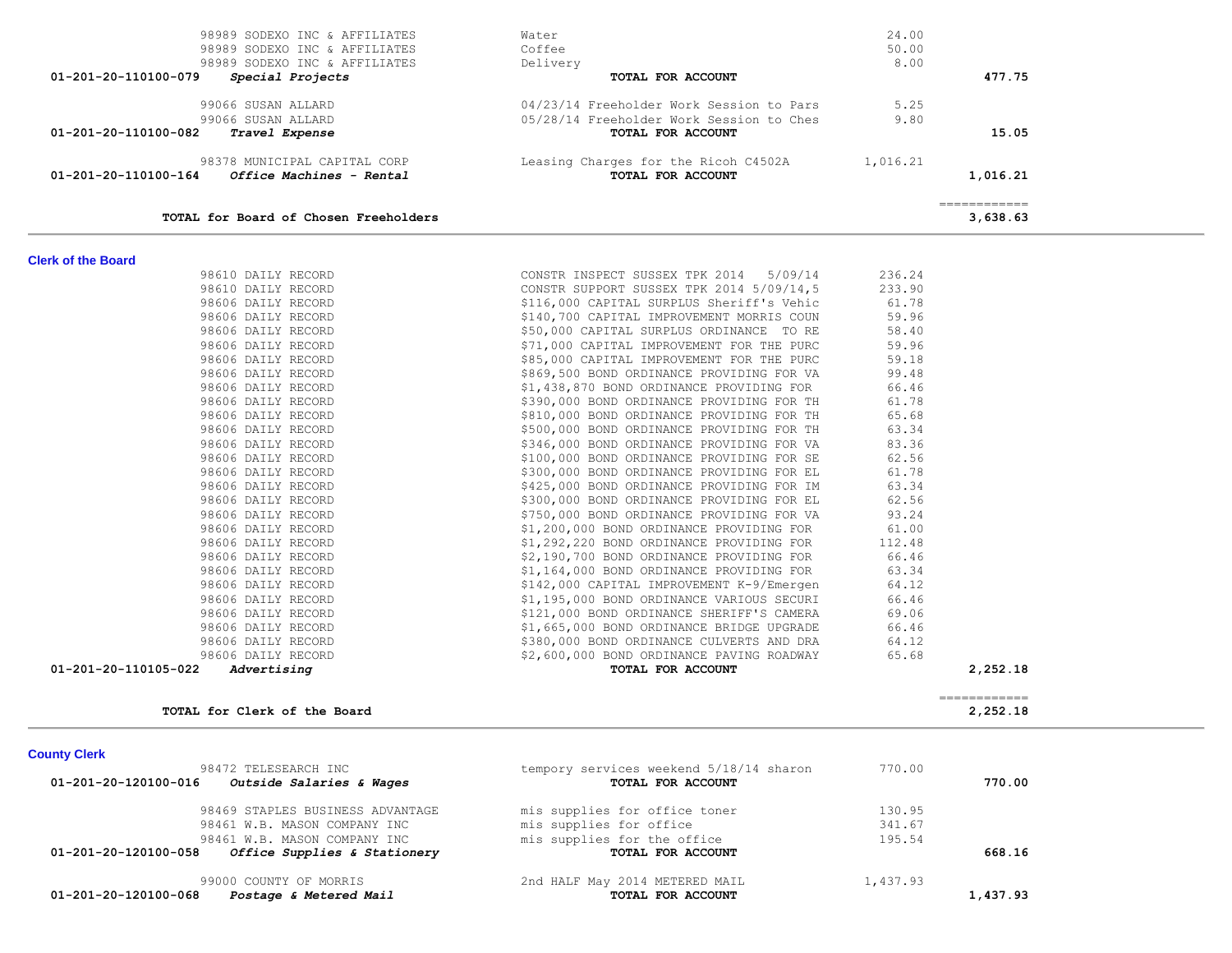| rubber stamps and notary seal for office<br>TOTAL FOR ACCOUNT                          | 173.00                                                                                                                                                                                                                                                                                                                                                                                | 173.00                                                                         |                                           |
|----------------------------------------------------------------------------------------|---------------------------------------------------------------------------------------------------------------------------------------------------------------------------------------------------------------------------------------------------------------------------------------------------------------------------------------------------------------------------------------|--------------------------------------------------------------------------------|-------------------------------------------|
| summary on account 6x7742 weekly service<br>TOTAL FOR ACCOUNT                          | 212.58                                                                                                                                                                                                                                                                                                                                                                                | 212.58                                                                         |                                           |
| 0429033129 - 4/15/14-5/14/14 bottled w<br>TOTAL FOR ACCOUNT                            | 74.73                                                                                                                                                                                                                                                                                                                                                                                 | 74.73                                                                          |                                           |
|                                                                                        |                                                                                                                                                                                                                                                                                                                                                                                       | 3,336.40                                                                       |                                           |
|                                                                                        |                                                                                                                                                                                                                                                                                                                                                                                       |                                                                                |                                           |
| Item #556355 Cust Self Inkstamp 9/ 16x1<br>TOTAL FOR ACCOUNT                           | 57.24                                                                                                                                                                                                                                                                                                                                                                                 | 57.24                                                                          |                                           |
| Verizon Account #973-984-8412 477 35Y- B<br>TOTAL FOR ACCOUNT                          | 27.86                                                                                                                                                                                                                                                                                                                                                                                 | 27.86                                                                          |                                           |
| 2nd HALF May 2014 METERED MAIL<br>TOTAL FOR ACCOUNT                                    | 41.58                                                                                                                                                                                                                                                                                                                                                                                 | 41.58                                                                          |                                           |
| Monday, May 19, 2014 8:30AM-4:00PM (1/2hr                                              | 70.00                                                                                                                                                                                                                                                                                                                                                                                 |                                                                                |                                           |
| Wednesday, May 21, 2014 8:30AM-4:30PM (1/<br>Thursday, May 22, 2014 8:30AM-4:30PM (1/2 | 75.00<br>75.00                                                                                                                                                                                                                                                                                                                                                                        |                                                                                |                                           |
| Friday, May 23, 2014 8:30AM-4:30PM (1/2hr<br>Tuesday, May 27, 2014 8:30AM-4:30PM (1/2h | 75.00<br>75.00                                                                                                                                                                                                                                                                                                                                                                        |                                                                                |                                           |
| Wednesday, May 28, 2014 8:30AM-4:30PM (1/<br>Thursday, May 29, 2014 8:30AM-4:30PM (1/2 | 75.00<br>75.00                                                                                                                                                                                                                                                                                                                                                                        |                                                                                |                                           |
| Friday, May 30, 2014 8:30AM-4:30PM (1/2hr<br>Monday, May 19, 2014 8:30AM-4:30PM (1/2hr | 75.00                                                                                                                                                                                                                                                                                                                                                                                 |                                                                                |                                           |
| Wednesday, May 21, 2014 8:30AM-4:30PM (1/                                              | 75.00                                                                                                                                                                                                                                                                                                                                                                                 |                                                                                |                                           |
| Friday, May 23, 2014 8:30AM-4:30PM (1/2hr                                              | 75.00                                                                                                                                                                                                                                                                                                                                                                                 |                                                                                |                                           |
| Wednesday, May 28, 2014 8:30AM-4:30PM (1/                                              | 75.00                                                                                                                                                                                                                                                                                                                                                                                 |                                                                                |                                           |
| Friday, May 30, 2014 8:30AM-4:30PM (1/2hr                                              | 75.00                                                                                                                                                                                                                                                                                                                                                                                 |                                                                                |                                           |
| Tuesday-May 20, 2014 8:30AM-4:30PM(1/2hr<br>Wednesday-May 21, 2014 8:30AM-4:30PM (1/2h | 75.00<br>75.00                                                                                                                                                                                                                                                                                                                                                                        |                                                                                |                                           |
| Thursday-May 22, 2014 8:30AM-4:30PM(1/2h<br>Friday-May 23, 2014 8:30AM-4:30PM(1/2hr    | 75.00<br>75.00                                                                                                                                                                                                                                                                                                                                                                        |                                                                                |                                           |
| Tuesday, May 27, 2014 8:30AM-4:30PM(1/2h<br>Wednesday-May 28, 2014 8:30AM-4:30PM (1/2  | 75.00<br>75.00                                                                                                                                                                                                                                                                                                                                                                        |                                                                                |                                           |
| Friday-May 30, 2014 8:30AM-4:30PM(1/2hr                                                | 75.00                                                                                                                                                                                                                                                                                                                                                                                 |                                                                                |                                           |
|                                                                                        |                                                                                                                                                                                                                                                                                                                                                                                       |                                                                                |                                           |
| TOTAL FOR ACCOUNT                                                                      |                                                                                                                                                                                                                                                                                                                                                                                       | 200.00                                                                         |                                           |
|                                                                                        |                                                                                                                                                                                                                                                                                                                                                                                       | 2,346.68                                                                       |                                           |
|                                                                                        | Tuesday, May 20, 2014 8:30AM-4:30PM (1/2h<br>Tuesday, May 20, 2014 8:30AM-4:30PM (1/2h<br>Thursday, May 22, 2014 8:30AM-4:30PM (1/2<br>Tuesday, May 27, 2014 8:30AM-4:30PM (1/2h<br>Thursday, May 29, 2014 8:30AM-4:30PM (1/2<br>Monday-May 19, 2014 8:30AM-4:30PM(1/2hr<br>Thursday-May 29, 2014 8:30AM-4:30PM(1/2h<br>TOTAL FOR ACCOUNT<br>PP#25 - ELECTION WORKERS - GROSS EARNING | 75.00<br>75.00<br>75.00<br>75.00<br>75.00<br>75.00<br>75.00<br>75.00<br>200.00 | ============<br>2,020.00<br>------------- |

**Superintendent of Elections** 98820 BRIAN HAMILTON Primary Election Late Night-May 29th for 29.96 97290 REDRESS OFFICE MACHINES Maintenance Contract May 7, 2014 thru Ma  $100.00$  **01-201-20-121105-057** *National Voter Registration* **TOTAL FOR ACCOUNT 229.96**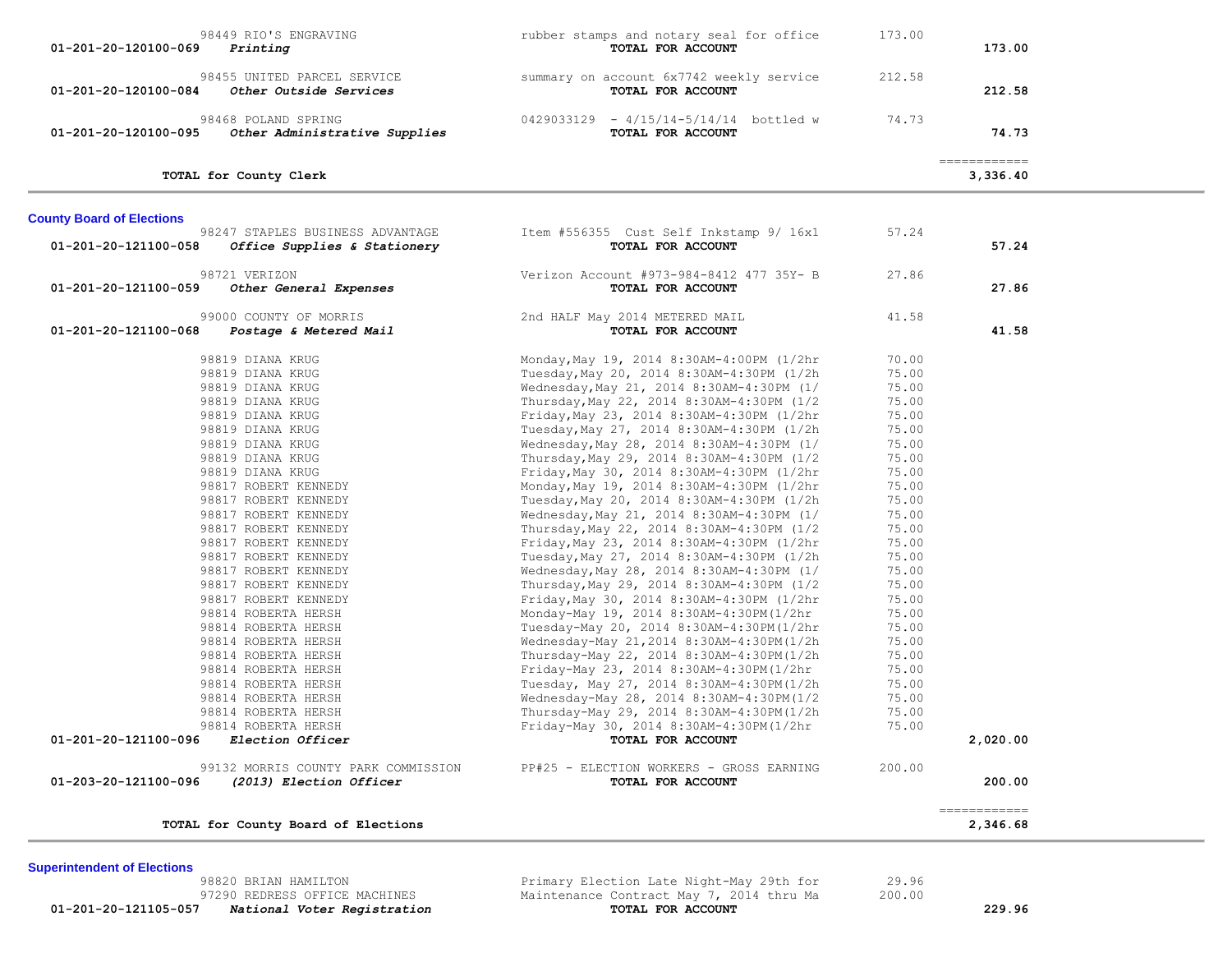| 99000 COUNTY OF MORRIS<br>01-201-20-121105-068<br>Postage & Metered Mail                             | 2nd HALF May 2014 METERED MAIL<br>TOTAL FOR ACCOUNT                                                              | 861.46           | 861.46                   |
|------------------------------------------------------------------------------------------------------|------------------------------------------------------------------------------------------------------------------|------------------|--------------------------|
| 98623 POLAND SPRING WATER CO.<br>01-201-20-121105-095<br>Other Administrative Supplies               | 3/31/14 thru 4/30/14 Date: 4/30/14 Acct<br>TOTAL FOR ACCOUNT                                                     | 39.66            | 39.66                    |
| 97764 CCG MARKETING SOLUTIONS<br>01-203-20-121105-076<br>(2013) School Board Elections               | 2014 Annual School Election Sample Ballo<br>TOTAL FOR ACCOUNT                                                    | 3,555.24         | 3,555.24                 |
| TOTAL for Superintendent of Elections                                                                |                                                                                                                  |                  | ============<br>4,686.32 |
| <b>County Elections (Cty Clerk)</b>                                                                  |                                                                                                                  |                  |                          |
| 98469 STAPLES BUSINESS ADVANTAGE<br>Office Supplies & Stationery<br>01-201-20-121110-058             | mis office supplies for elections. toner<br>TOTAL FOR ACCOUNT                                                    | 1,076.05         | 1,076.05                 |
| 99000 COUNTY OF MORRIS<br>01-201-20-121110-068<br>Postage & Metered Mail                             | 2nd HALF May 2014 METERED MAIL<br>TOTAL FOR ACCOUNT                                                              | 244.70           | 244.70                   |
| 98231 PAPER MART INC<br>98450 PAPER MART INC                                                         | paper for the copy machine for printing<br>white woven envelopes for the office                                  | 835.50<br>384.75 |                          |
| 01-201-20-121110-069<br>Printing                                                                     | TOTAL FOR ACCOUNT                                                                                                |                  | 1,220.25                 |
| 98235 D. C. EXPRESS INC<br>98235 D. C. EXPRESS INC<br>01-201-20-121110-076<br>School Board Elections | summary, delivery of the bags to long hi<br>delivery of the bags for the school boar<br><b>TOTAL FOR ACCOUNT</b> | 2.50<br>17.50    | 20.00                    |
| TOTAL for County Elections (Cty Clerk)                                                               |                                                                                                                  |                  | essessessess<br>2,561.00 |

 97339 ACCOUNTEMPS Treasury Temp Andrew Hack for week endin 1,398.25 97339 ACCOUNTEMPS Treasury Temp Andrew Hack for week endin 1,398.25 97345 ACCOUNTEMPS Treasury Temp Andrew Hack for April 2014 75.00 97345 ACCOUNTEMPS Treasury Temp Andrew Hack for week endin 1,398.25 97345 ACCOUNTEMPS Treasury Temp Andrew Hack for week endin 1,118.60  **01-201-20-130100-016** *Outside Salaries & Wages* **TOTAL FOR ACCOUNT 5,388.35** 97342 PATERSON PAPERS Treasury White Xerographic 8.5 X 11 Copi 358.50 98286 W.B. MASON COMPANY INC 3 Expanding wallet letter sized 2-1/4 fo 30.19  **01-201-20-130100-058** *Office Supplies & Stationery* **TOTAL FOR ACCOUNT 388.69** 99000 COUNTY OF MORRIS 199000 COUNTY OF MORRIS 199000 COUNTY 199000 COUNTY 199000 COUNTY 19900 2nd HALF May 2014 METERED MAIL 19900 2014 FOR ACCOUNT  **01-201-20-130100-068** *Postage & Metered Mail* **TOTAL FOR ACCOUNT 350.45** 98294 MUNICIPAL SOFTWARE INC (Quarter Fund Accounting & Web Requisitio 7,505.00<br> **01-201-20-130100-078** Software Maintenance (DI-201-20-130100-078 Software Maintenance  **01-201-20-130100-078** *Software Maintenance* **TOTAL FOR ACCOUNT 7,505.00** 95555 PFM ASSET MANAGEMENT LLC General Obligation Refunding Bonds Serie 2,500.00  **01-201-20-130100-084** *Other Outside Services* **TOTAL FOR ACCOUNT 2,500.00** ============ **TOTAL for County Treasurer 16,132.49**

#### **Purchasing Division**

**County Treasurer** 

98493 STAPLES BUSINESS ADVANTAGE 1032164 OFFICE SUPPLIES 343.44  **01-201-20-130105-058** *Office Supplies & Stationery* **TOTAL FOR ACCOUNT 343.44**

99000 COUNTY OF MORRIS THE SERVICE OF A 2nd HALF May 2014 METERED MAIL 187.30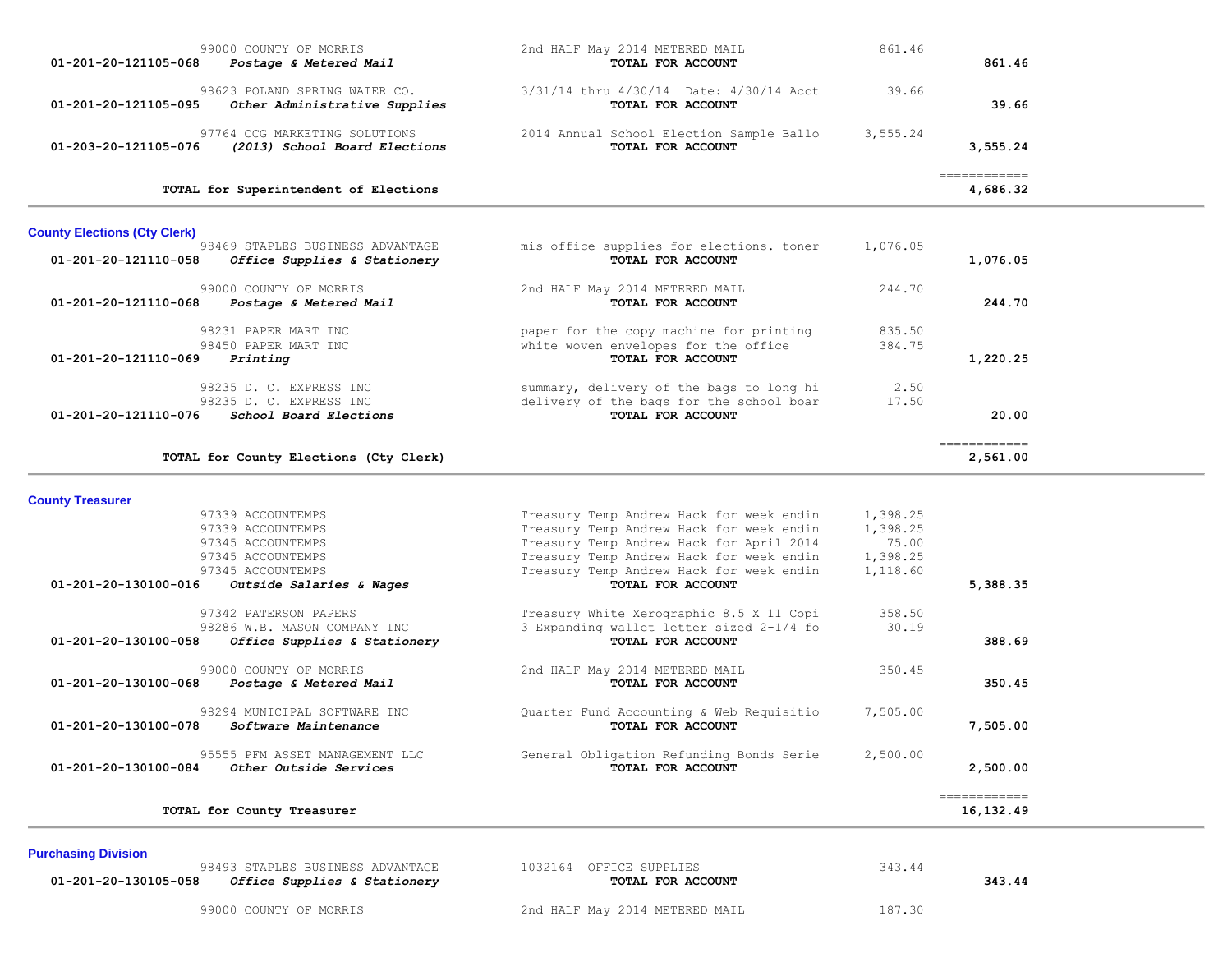| 01-201-20-130105-068<br>Postage & Metered Mail                                                    | TOTAL FOR ACCOUNT                                             |                       | 187.30                                |  |
|---------------------------------------------------------------------------------------------------|---------------------------------------------------------------|-----------------------|---------------------------------------|--|
| 98492 DEER PARK<br>01-201-20-130105-095<br>Other Administrative Supplies                          | 0434495552 4/15/14-5/14/14<br>TOTAL FOR ACCOUNT               | 18.93                 | 18.93                                 |  |
| TOTAL for Purchasing Division                                                                     |                                                               |                       | $=$ = = = = = = = = = = = =<br>549.67 |  |
| <b>Office Services</b>                                                                            |                                                               |                       |                                       |  |
| 99160 COUNTY COLLEGE OF MORRIS<br>01-201-20-130110-069<br>Printing                                | In accordance with 2014 Printing Contrac<br>TOTAL FOR ACCOUNT | 15,720.75             | 15,720.75                             |  |
| TOTAL for Office Services                                                                         |                                                               |                       | ============<br>15,720.75             |  |
| <b>Information Technology Div</b>                                                                 |                                                               |                       |                                       |  |
| 96761 STAPLES BUSINESS ADVANTAGE                                                                  | Office Supplies                                               | 161.55                |                                       |  |
| 96761 STAPLES BUSINESS ADVANTAGE<br>01-201-20-140100-058<br>Office Supplies & Stationery          | Office Supplies<br>TOTAL FOR ACCOUNT                          | 37.30                 | 198.85                                |  |
| 99000 COUNTY OF MORRIS<br>01-201-20-140100-068<br>Postage & Metered Mail                          | 2nd HALF May 2014 METERED MAIL<br>TOTAL FOR ACCOUNT           | 10.98                 | 10.98                                 |  |
| 95459 ENVIRONMENTAL SYSTEMS                                                                       | ARC GIS Annual Software Maintenance rene                      | 30,750.00             |                                       |  |
| 95459 ENVIRONMENTAL SYSTEMS<br>01-201-20-140100-078<br>Software Maintenance                       | ARC GIS Annual Software Maintenance rene<br>TOTAL FOR ACCOUNT | 1,451.00              | 32,201.00                             |  |
| 95405 VIDEO CORPORATION OF AMERICA<br>Other Outside Services<br>01-201-20-140100-084              | Blue Jeans VTC 1 Year Port based Service<br>TOTAL FOR ACCOUNT | 47,760.00             | 47,760.00                             |  |
| 96754 ADVANCED MICRO DISTRIBUTION                                                                 | 4250 Fuser                                                    | 245.00                |                                       |  |
| 96754 ADVANCED MICRO DISTRIBUTION<br>01-201-20-140100-098<br>Other Operating&Repair Supply        | 4350 Maint Kit<br>TOTAL FOR ACCOUNT                           | 275.00                | 520.00                                |  |
| 87190 GLOBAL KNOWLEDGE TRANING LLC                                                                | Admin Cisco Unified Comm Workspace                            | 2,330.00              |                                       |  |
| 84539 GLOBAL KNOWLEDGE TRANING LLC<br>01-203-20-140100-039<br>(2013) Education Schools & Training | Vmware vSphere Install Configure Manage<br>TOTAL FOR ACCOUNT  | 3,652.75              | 5,982.75                              |  |
| 95500 STATEWIDE COMMUNICATIONS INC                                                                | OIT Workshop Wiring                                           | 455.00                |                                       |  |
| 95500 STATEWIDE COMMUNICATIONS INC<br>95500 STATEWIDE COMMUNICATIONS INC                          | Soil Conservation Telephone Wiring<br>WAP Wiring              | 325.00<br>2,590.00    |                                       |  |
| 95500 STATEWIDE COMMUNICATIONS INC                                                                | Freeholders Public Meeting Room Wiring                        | 910.00                |                                       |  |
| 01-203-20-140100-098<br>(2013) Other Operating&Repair Supply                                      | TOTAL FOR ACCOUNT                                             |                       | 4,280.00                              |  |
| TOTAL for Information Technology Div                                                              |                                                               |                       | ============<br>90,953.58             |  |
| <b>O.L.I.S.</b>                                                                                   |                                                               |                       |                                       |  |
| 85225 GLOBAL KNOWLEDGE TRANING LLC                                                                | 8971 dated $08/21/13$ - Attendee B Hong cl                    | 2,096.65              |                                       |  |
| 83110 GLOBAL KNOWLEDGE TRANING LLC<br>83110 GLOBAL KNOWLEDGE TRANING LLC                          | G Vanderkooy - Course#3405C; A+ Certific<br>Discount          | 3,130.25<br>$-313.02$ |                                       |  |
| (2013) Education Schools & Training<br>01-203-20-140105-039                                       | TOTAL FOR ACCOUNT                                             |                       | 4,913.88                              |  |
| 92569 INOUT BOARD.COM LLC<br>01-203-20-140105-084<br>(2013) Other Outside Services                | Annual License fee for 25 users Jan.2013<br>TOTAL FOR ACCOUNT | 287.40                | 287.40                                |  |

 ============ **TOTAL for O.L.I.S. 5,201.28**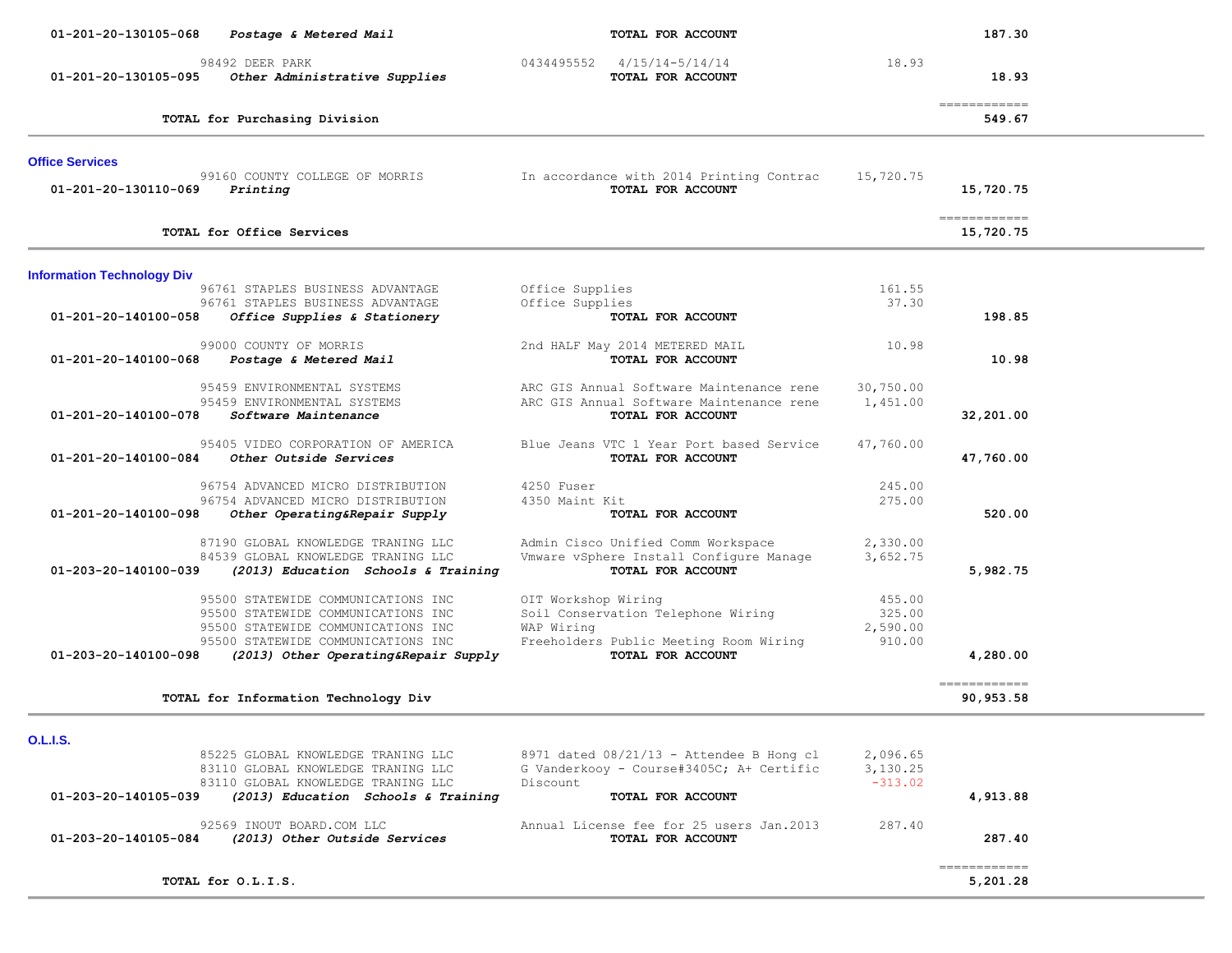| TOTAL for County Surrogate<br>and the contract of the contract of the contract of the contract of the contract of the contract of the contract of | 5,095.83 |
|---------------------------------------------------------------------------------------------------------------------------------------------------|----------|
|---------------------------------------------------------------------------------------------------------------------------------------------------|----------|

|                         | 98481 MCMANIMON, SCOTLAND & BAUMANN LLC<br>99038 O'MULLAN & BRADY P.C.                  | Sunlight Morris matter<br>legal services                           | 3,423.00<br>19,383.00 |                           |
|-------------------------|-----------------------------------------------------------------------------------------|--------------------------------------------------------------------|-----------------------|---------------------------|
| 01-201-20-155100-051    | Legal                                                                                   | TOTAL FOR ACCOUNT                                                  |                       | 23,121.00                 |
|                         | 98311 STAPLES BUSINESS ADVANTAGE<br>$01-201-20-155100-058$ Office Supplies & Stationery | Order for copy paper - letter and legal 82.38<br>TOTAL FOR ACCOUNT |                       | 82.38                     |
|                         | 99000 COUNTY OF MORRIS<br>01-201-20-155100-068 Postage & Metered Mail                   | 2nd HALF May 2014 METERED MAIL<br>TOTAL FOR ACCOUNT                | 87.13                 | 87.13                     |
|                         | TOTAL for County Counsel                                                                |                                                                    |                       | ============<br>23,991.58 |
| <b>County Surrogate</b> |                                                                                         |                                                                    |                       |                           |
|                         | 98704 CHRISTOPHER P. LUONGO<br>$01-201-20-160100-039$ Education Schools & Training      | NATIONAL BUSINESS INSTITUTE- SEMINAR<br>TOTAL FOR ACCOUNT          | 349.00                | 349.00                    |
|                         | 98385 STAPLES BUSINESS ADVANTAGE                                                        | SUPPLIES                                                           | 207.05                |                           |
|                         | 98385 STAPLES BUSINESS ADVANTAGE                                                        | SUPPLIES                                                           | 62.04                 |                           |
|                         | 98385 STAPLES BUSINESS ADVANTAGE                                                        | SUPPLIES                                                           | 672.68                |                           |
|                         | 98385 STAPLES BUSINESS ADVANTAGE                                                        | SUPPLIES                                                           | 12.78                 |                           |
| 01-201-20-160100-058    | Office Supplies & Stationery                                                            | TOTAL FOR ACCOUNT                                                  |                       | 954.55                    |
|                         | 99000 COUNTY OF MORRIS                                                                  | 2nd HALF May 2014 METERED MAIL                                     | 351.53                |                           |
|                         | 01-201-20-160100-068 Postage & Metered Mail                                             | TOTAL FOR ACCOUNT                                                  |                       | 351.53                    |
|                         | 98386 E-PROBATE LLC                                                                     | HOSTING MORRIS COUNTY SURROGATE'S OFFICE                           | 450.00                |                           |
|                         | 98386 E-PROBATE LLC                                                                     | SOFTWARE MAINTENANCE ON SURROGATE'S SYST                           | 2,250.00              |                           |
| 01-201-20-160100-078    | <i>Software Maintenance</i>                                                             | TOTAL FOR ACCOUNT                                                  |                       | 2,700.00                  |
|                         | 98390 JOHN PECORARO                                                                     | PRESENTATION IN DENVILLE, NJ                                       | 6.65                  |                           |
|                         | 98390 JOHN PECORARO                                                                     | PRESENTATION IN JEFFERSON TOWNSHIP                                 | 17.15                 |                           |
|                         | 98390 JOHN PECORARO                                                                     | PRESENTATION IN JEFFERSON TOWNSHIP                                 | 17.15                 |                           |
|                         | 98390 JOHN PECORARO                                                                     | PRESENTATION IN MOUNT OLIVE TOWNSHIP                               | 14.35                 |                           |
| 01-201-20-160100-082    | 98627 JOHN PECORARO<br>Travel Expense                                                   | MILEAGE FOR SURROGATE PRESENTATION IN RO<br>TOTAL FOR ACCOUNT      | 10.85                 | 66.15                     |
|                         |                                                                                         |                                                                    |                       |                           |
|                         | 98696 CHARLES COLLINS                                                                   | STAPLES                                                            | 69.54                 |                           |
|                         | 98695 DEER PARK                                                                         | 0434552170, 4/15-5/14/14                                           | 27.90                 |                           |
|                         | 98700 DEER PARK                                                                         | 0434552170, 3/5-4/14                                               | 18.93                 |                           |
|                         | $01-201-20-160100-095$ Other Administrative Supplies                                    | TOTAL FOR ACCOUNT                                                  |                       | 116.37                    |
|                         | 98384 MUNICIPAL CAPITAL CORP                                                            | RICOH MP4002SP COPIER                                              | 558.23                |                           |
|                         | 01-201-20-160100-163 Office Machines                                                    | TOTAL FOR ACCOUNT                                                  |                       | 558.23                    |
|                         |                                                                                         |                                                                    |                       |                           |

============

============

98310 WEST PAYMENT CENTER Discount Plan:  $\frac{4}{5}$  -  $\frac{5}{4}$ .<br>Discount Plan:  $\frac{4}{5}$  -  $\frac{5}{4}$ .

| <u>, sound of fundament</u> |                        |                                |        |
|-----------------------------|------------------------|--------------------------------|--------|
| 99000 COUNTY OF MORRIS      |                        | 2nd HALF May 2014 METERED MAIL | 407.49 |
| 01-201-20-150100-068        | Postage & Metered Mail | TOTAL FOR ACCOUNT              |        |

 **01-201-20-150100-068** *Postage & Metered Mail* **TOTAL FOR ACCOUNT 407.49**

**TOTAL for County Board of Taxation 407.49**

98310 WEST PAYMENT CENTER<br>162.00 98310 WEST PAYMENT CENTER<br>2000 Discount Plan: 4/5 - 5/4

 98481 MCMANIMON, SCOTLAND & BAUMANN LLC County Solar general 273.00 98481 MCMANIMON, SCOTLAND & BAUMANN LLC Solare I RFP 42.00

 **01-201-20-155100-050** *Law Books* **TOTAL FOR ACCOUNT 701.07**

**County Counsel**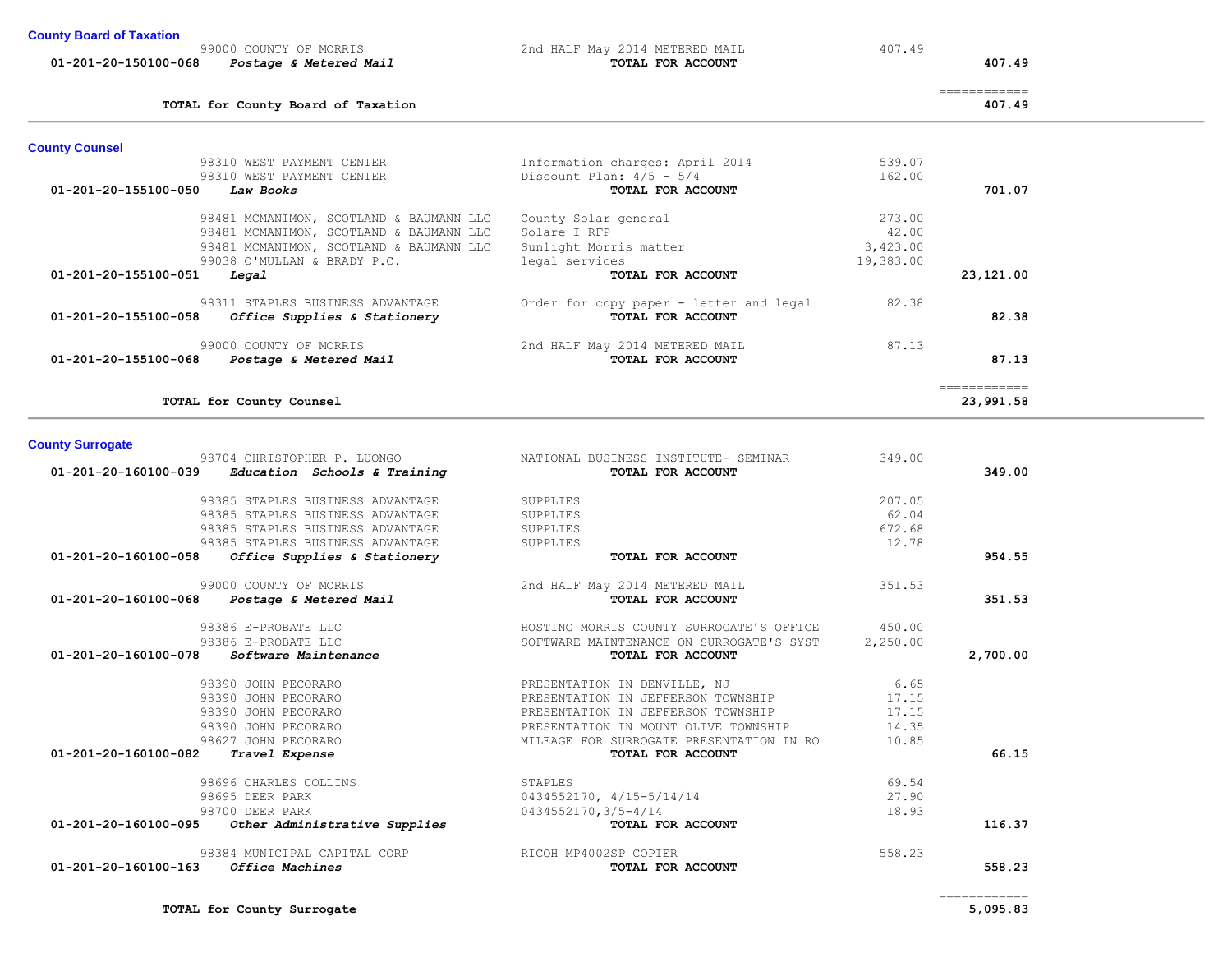| <b>Engineering</b>                                     |                                                                              |          |               |  |
|--------------------------------------------------------|------------------------------------------------------------------------------|----------|---------------|--|
| 98217 PAPER MART INC                                   | A-Plus Xero White 95 BRI8 1/2 x 11 20#                                       | 264.80   |               |  |
| 01-201-20-165100-058<br>Office Supplies & Stationery   | TOTAL FOR ACCOUNT                                                            |          | 264.80        |  |
| 99000 COUNTY OF MORRIS                                 | 2nd HALF May 2014 METERED MAIL                                               | 0.96     |               |  |
| 99000 COUNTY OF MORRIS                                 | 2nd HALF May 2014 METERED MAIL                                               | 37.21    |               |  |
| 99000 COUNTY OF MORRIS                                 | 2nd HALF May 2014 METERED MAIL                                               | 2.93     |               |  |
| 01-201-20-165100-068<br>Postage & Metered Mail         | TOTAL FOR ACCOUNT                                                            |          | 41.10         |  |
|                                                        |                                                                              |          |               |  |
| 97425 ARBORCHEM PRODUCTS                               | $(50)$ Sahara DG $(4X10LB)$                                                  | 1,375.00 |               |  |
| 01-201-20-165100-225<br>Chemicals & Sprays             | TOTAL FOR ACCOUNT                                                            |          | 1,375.00      |  |
|                                                        |                                                                              |          |               |  |
|                                                        |                                                                              |          | ============  |  |
| TOTAL for Engineering                                  |                                                                              |          | 1,680.90      |  |
| <b>Heritage Commission</b>                             |                                                                              |          |               |  |
| 97131 ADVOCATES FOR NJ HISTORY                         | ANNUAL MEMBERSHIP DUES FOR 2014                                              | 75.00    |               |  |
| 01-201-20-175100-023<br>Associations and Memberships   | TOTAL FOR ACCOUNT                                                            |          | 75.00         |  |
| 99000 COUNTY OF MORRIS                                 |                                                                              | 568.26   |               |  |
| 01-201-20-175100-068<br>Postage & Metered Mail         | 2nd HALF May 2014 METERED MAIL<br>TOTAL FOR ACCOUNT                          |          | 568.26        |  |
|                                                        |                                                                              |          |               |  |
|                                                        |                                                                              |          | ------------- |  |
| TOTAL for Heritage Commission                          |                                                                              |          | 643.26        |  |
|                                                        |                                                                              |          |               |  |
| <b>Planning Board</b>                                  |                                                                              |          |               |  |
| 98224 DEENA LEARY                                      | Reimbursement for NJ Professional Planne                                     | 150.00   |               |  |
| 98875 JOSEPH BARILLA                                   | NJ Professional Planners License renewal                                     | 130.00   |               |  |
| 98875 JOSEPH BARILLA<br>$01 - 201 - 20 - 180100 - 023$ | Professional Planners Membership Dues (A<br>TOTAL FOR ACCOUNT                | 452.00   | 732.00        |  |
| Associations and Memberships                           |                                                                              |          |               |  |
| 97003 NJ DEPT OF LABOR& WORKFORCE                      | Registration for Kevin Sitlick to attend                                     | 55.00    |               |  |
| 97945 NJLM                                             | Registration for Anthony Soriano and Kev                                     | 50.00    |               |  |
| Education Schools & Training<br>01-201-20-180100-039   | TOTAL FOR ACCOUNT                                                            |          | 105.00        |  |
|                                                        |                                                                              |          |               |  |
| 98376 STAPLES BUSINESS ADVANTAGE                       | Office and Kitchen Supplies - Invoice Da                                     | 13.49    |               |  |
| 98516 RIOS' ENGRAVING                                  | X-Stamper Date Stamp "Date Adopted" N-80                                     | 85.00    |               |  |
| 01-201-20-180100-058<br>Office Supplies & Stationery   | TOTAL FOR ACCOUNT                                                            |          | 98.49         |  |
| 99000 COUNTY OF MORRIS                                 | 2nd HALF May 2014 METERED MAIL                                               | 108.36   |               |  |
| 01-201-20-180100-068<br>Postage & Metered Mail         | TOTAL FOR ACCOUNT                                                            |          | 108.36        |  |
|                                                        |                                                                              |          |               |  |
| 98224 DEENA LEARY                                      | Reimbursement for a one night hotel stay                                     | 84.10    |               |  |
| 98224 DEENA LEARY                                      | Parking for the TransAction Conferenc in                                     | 10.00    |               |  |
| 98224 DEENA LEARY                                      | Parking for training at the North Jersey                                     | 15.00    |               |  |
| 01-201-20-180100-082<br>Travel Expense                 | TOTAL FOR ACCOUNT                                                            |          | 109.10        |  |
| 98375 W.B. MASON COMPANY INC                           |                                                                              | 202.74   |               |  |
| Other Administrative Supplies<br>01-201-20-180100-095  | Xerox Paper - $8 \frac{1}{2} \times 11$ Customer #C1033<br>TOTAL FOR ACCOUNT |          | 202.74        |  |
|                                                        |                                                                              |          |               |  |
|                                                        |                                                                              |          |               |  |
|                                                        |                                                                              |          | ------------  |  |

**County Weights & Measures**

97674 STAPLES BUSINESS ADVANTAGE CUST# NYC 1054187 92.49  **01-201-22-201100-058** *Office Supplies & Stationery* **TOTAL FOR ACCOUNT 92.49**

99000 COUNTY OF MORRIS 2nd HALF May 2014 METERED MAIL 4.05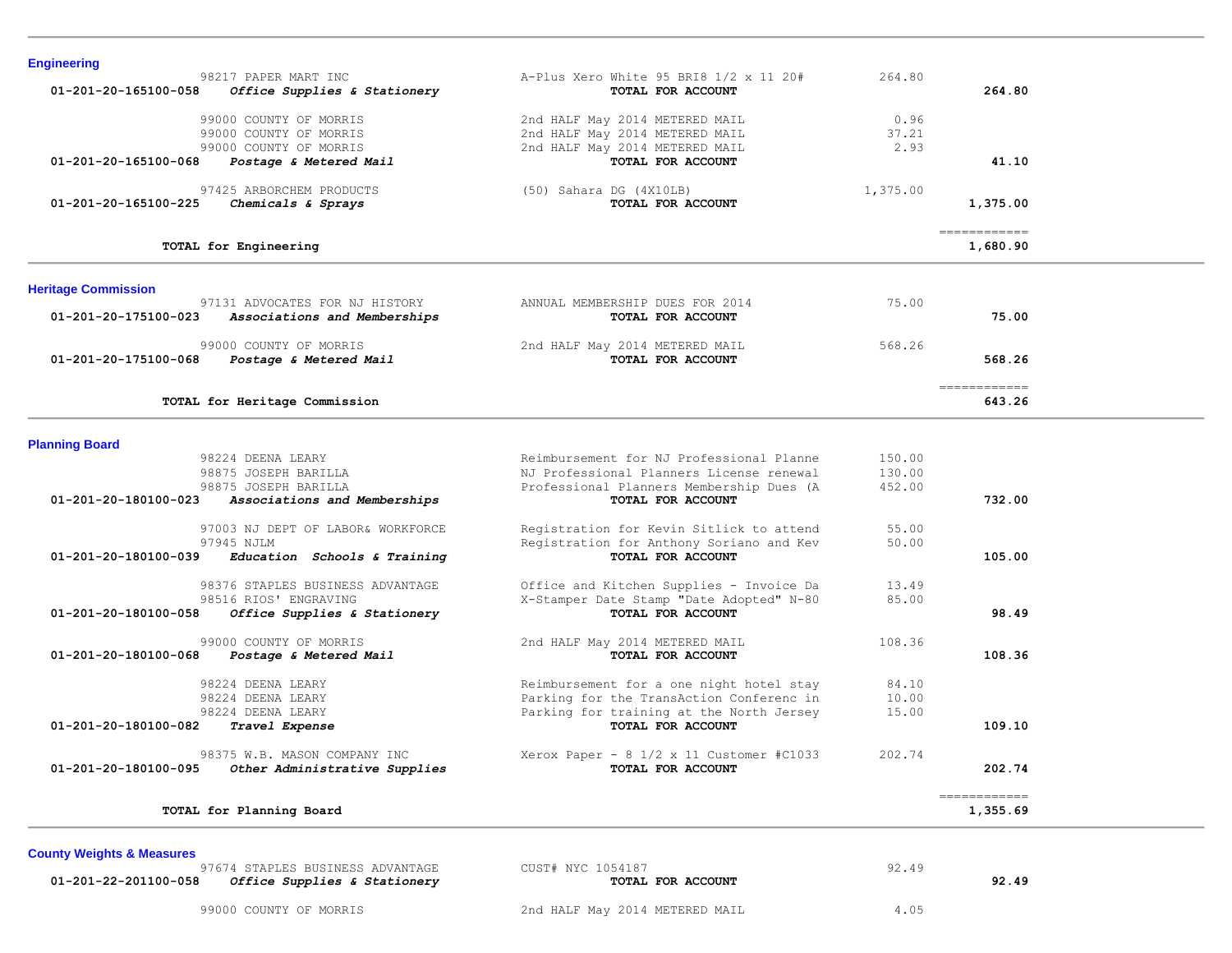| 01-201-22-201100-068<br>Postage & Metered Mail                                                                                              | TOTAL FOR ACCOUNT                                                                                                                                                        |                                               | 4.05                       |
|---------------------------------------------------------------------------------------------------------------------------------------------|--------------------------------------------------------------------------------------------------------------------------------------------------------------------------|-----------------------------------------------|----------------------------|
| 98474 DEER PARK<br>Other Outside Services<br>01-201-22-201100-084                                                                           | $04/15/14 - 05/14/14$<br>TOTAL FOR ACCOUNT                                                                                                                               | 22.91                                         | 22.91                      |
| TOTAL for County Weights & Measures                                                                                                         |                                                                                                                                                                          |                                               | ============<br>119.45     |
| <b>Employee Group Insurance</b>                                                                                                             |                                                                                                                                                                          |                                               |                            |
| 96039 DISCOVERY BENEFITS INC.<br>98808 BROWN & BROWN METRO, INC.<br>98808 BROWN & BROWN METRO, INC.<br>98370 HORIZON BLUE CROSS BLUE SHIELD | COBRA 3/2014 Main County and Morris View<br>April 2014 fee for Health Benefits Consu<br>May 2014 Health Benefits Consulting Fee<br>June 2014 Mosquito Medical #048290046 | 877.50<br>6, 250.00<br>6, 250.00<br>22,308.27 |                            |
| 98487 HORIZON BLUE CROSS BLUE SHIELD<br>Employee Group Insurance Expenditures<br>01-201-23-220100-090                                       | June 2014 Main County & Morris View Dent<br>TOTAL FOR ACCOUNT                                                                                                            | 37,092.21                                     | 72,777.98                  |
| TOTAL for Employee Group Insurance                                                                                                          |                                                                                                                                                                          |                                               | ============<br>72,777.98  |
|                                                                                                                                             |                                                                                                                                                                          |                                               |                            |
| <b>Office of Emergency Management</b><br>98001 VERIZON WIRELESS<br>98372 VERIZON WIRELESS                                                   | 542033839-00001 MAR 11 - APR 10, 2014 -<br>Wireless Service - EOC / MCP                                                                                                  | 279.40<br>80.04                               |                            |
| 01-201-25-252100-031<br>Cellular Phones/Pagers                                                                                              | TOTAL FOR ACCOUNT                                                                                                                                                        |                                               | 359.44                     |
| 97636 VILLAGE SUPER MARKET, INC.<br>97637 VILLAGE SUPER MARKET, INC.                                                                        | RCPT / UASI Mtg - $4/28/14$<br>Hurricane Jack Exercise 4/30/14                                                                                                           | 179.88<br>114.94                              |                            |
| 97637 VILLAGE SUPER MARKET, INC.<br>01-201-25-252100-039<br>Education Schools & Training                                                    | Hurricane Jack Exercise 4/30/14<br>TOTAL FOR ACCOUNT                                                                                                                     | 579.90                                        | 874.72                     |
| 98362 STAPLES BUSINESS ADVANTAGE                                                                                                            | Cust#NYC1054187, AC#1032181, Inv Date 5/                                                                                                                                 | 117.73                                        |                            |
| 98362 STAPLES BUSINESS ADVANTAGE                                                                                                            | Cust#NYC1054187, AC#1032181, Inv Date 5/                                                                                                                                 | 28.66                                         |                            |
| 98362 STAPLES BUSINESS ADVANTAGE<br>01-201-25-252100-058<br>Office Supplies & Stationery                                                    | Cust#NYC1054187, AC#1032181, invDate 5/1<br>TOTAL FOR ACCOUNT                                                                                                            | 21.50                                         | 167.89                     |
| 98678 ATHOME MEDICAL                                                                                                                        | Oxygen cylinder refill                                                                                                                                                   | 20.00                                         |                            |
| 97936 SOLARTECH INC.<br>97936 SOLARTECH INC.                                                                                                | VMS maintenance per invoice dated 5/5/14<br>FREIGHT                                                                                                                      | 110.00<br>20.00                               |                            |
| 98679 DIRECT TV INC                                                                                                                         | DirecTV HD access for EOC                                                                                                                                                | 90.00                                         |                            |
| 97127 SHI INTERNATIONAL CORP<br>01-201-25-252100-059<br>Other General Expenses                                                              | Everbridge Emergency Notification System<br>TOTAL FOR ACCOUNT                                                                                                            | 140,000.00                                    | 140,240.00                 |
| 99000 COUNTY OF MORRIS                                                                                                                      | 2nd HALF May 2014 METERED MAIL                                                                                                                                           | 6.91                                          |                            |
| 99000 COUNTY OF MORRIS<br>01-201-25-252100-068<br>Postage & Metered Mail                                                                    | 2nd HALF May 2014 METERED MAIL<br>TOTAL FOR ACCOUNT                                                                                                                      | 12.56                                         | 19.47                      |
| 98677 JEFFREY PAUL                                                                                                                          | ESF position table stands for EOC (Hurri                                                                                                                                 | 127.33                                        |                            |
| 01-201-25-252100-258<br>Equipment                                                                                                           | TOTAL FOR ACCOUNT                                                                                                                                                        |                                               | 127.33                     |
| TOTAL for Office of Emergency Management                                                                                                    |                                                                                                                                                                          |                                               | ============<br>141,788.85 |

#### **Communications Center**

| <b>Communications Center</b> |                                 |                                             |          |
|------------------------------|---------------------------------|---------------------------------------------|----------|
|                              | 97679 LIFESAVERS INC            | $5/8/14$ , Instructor re-cert fee - J. Zara | 130.00   |
|                              | 97679 LIFESAVERS INC            | 5/8/14, BLS for the Healthcare Provider     | 85.00    |
|                              | 96075 INTERNATINAL ACADEMIES OF | 3/28/14, EMD retesting, S.Moncavage 2025    | 30.00    |
|                              | 98572 PRIORITY DISPATCH CORP.   | 5/19/14, EPD recertification, R.Stackhou    | 50.00    |
|                              | 97805 AWARENESS PROTECTIVE      | 5/8/14, Telecommunications Role in Activ    | 1,615.00 |
|                              | 98006 PRIORITY DISPATCH CORP.   | 4/23/14, ETC-I recertification, C. James    | 90.00    |
|                              | 98006 PRIORITY DISPATCH CORP.   | 5/8/14, EMD recert, G.Janes, C.Davitt       | 100.00   |
|                              | 98006 PRIORITY DISPATCH CORP.   | 5/8/14, EPD recert, C.James, W.Taquinto,    | 1,100.00 |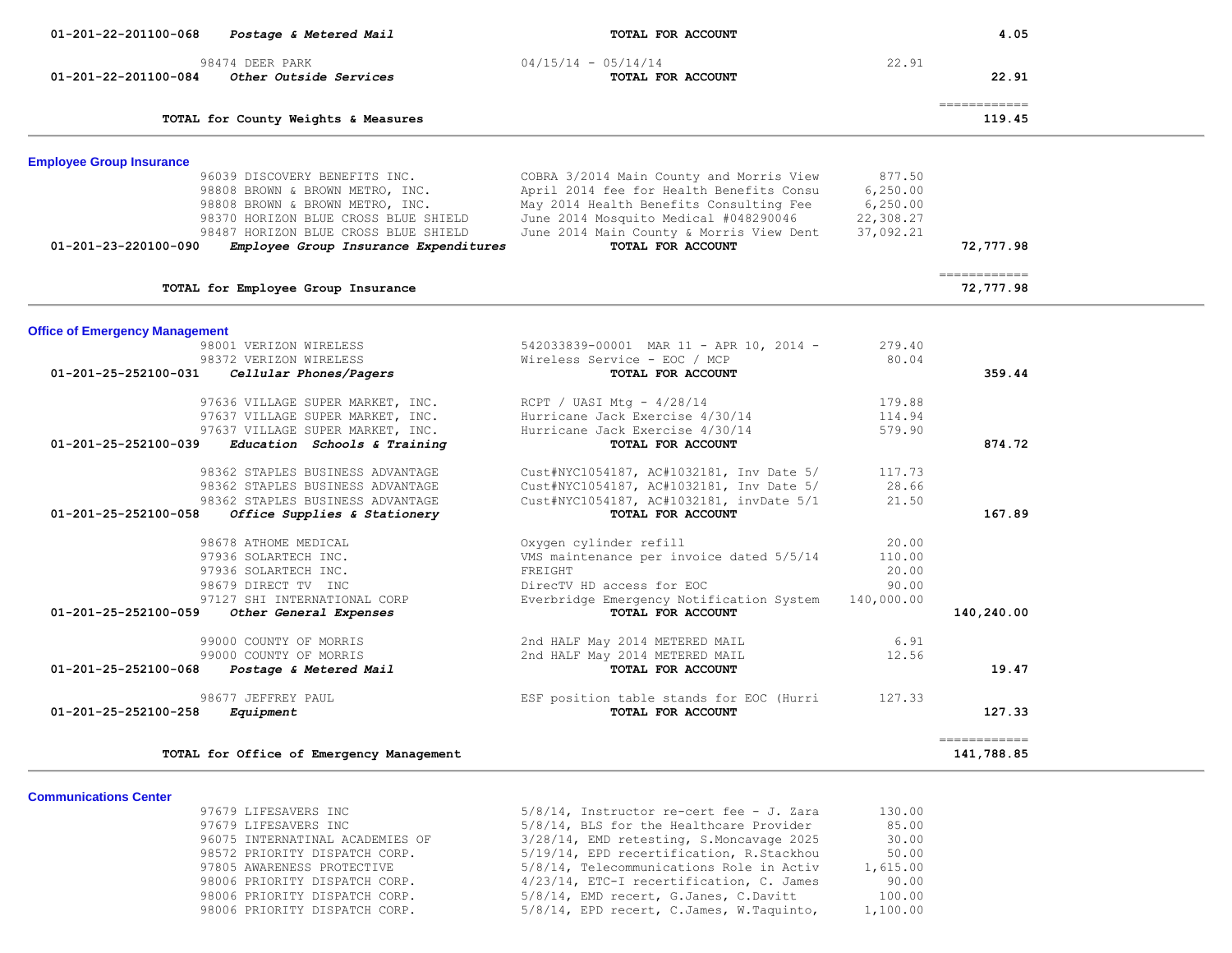**01-201-25-254100-055** *Morgue Fees* **TOTAL FOR ACCOUNT 1,380.00**

97998 MORRISTOWN MEMORIAL HOSPITAL Morgue Use 1st Qtr 2014 46 cases 1,380.00<br>Morque Fees 1,380.00

**County Medical Examiner Office**

| TOTAL for Communications Center                                                           |                                                                                      |                  | 76,025.32                 |
|-------------------------------------------------------------------------------------------|--------------------------------------------------------------------------------------|------------------|---------------------------|
| 88295 BFI<br>(2013) Furniture & Fixtures<br>01-203-25-252105-162                          | Furniture as per the attached quote.<br>TOTAL FOR ACCOUNT                            | 52,759.02        | 52,759.02<br>------------ |
| 98611 FFI PROFESSIONAL SAFETY SERVICES<br>01-201-25-252105-202<br>Uniform And Accessories | $5/23/14$ , Uniform, M.Thomson<br>TOTAL FOR ACCOUNT                                  | 756.59           | 756.59                    |
| 01-201-25-252105-137<br>Electricity                                                       | TOTAL FOR ACCOUNT                                                                    |                  | 3,115.97                  |
| 98556 JERSEY CENTRAL POWER & LIGHT                                                        | 100 100 194 933, 5/19/14, High Ridge Rd                                              | 468.04           |                           |
| 98556 JERSEY CENTRAL POWER & LIGHT                                                        | 100 078 771 605, 5/16/14, George St Dove                                             | 530.10           |                           |
| 98550 JERSEY CENTRAL POWER & LIGHT                                                        | 100 097 970 519, 5/21/14, W Hanover Dr R                                             | 1,269.38         |                           |
| 98550 JERSEY CENTRAL POWER & LIGHT<br>98550 JERSEY CENTRAL POWER & LIGHT                  | 100 078 772 421, 5/14/14 Hickory Tvrn Rd<br>100 097 920 035, 5/20/14, W Springtown R | 448.26<br>400.19 |                           |
| 01-201-25-252105-131<br>County Wide Radio System                                          | TOTAL FOR ACCOUNT                                                                    |                  | 1,836.00                  |
| 98549 AMERICAN TOWER CORPORATION                                                          | Tower rental for June 2014, Green Pond R                                             | 1,836.00         |                           |
| 98053 VOIANCE LANGUAGE SERVICES, LLC<br>01-201-25-252105-117<br>Interpretor Fees          | $4/30/14$ , Interpreter fees $(4/1/14-4/30/1$<br>TOTAL FOR ACCOUNT                   | 242.64           | 446.64                    |
| 98552 LANGUAGE LINE SERVICES                                                              | 902-0110022, 4/30/14, (4/1/14-4/30/14)                                               | 204.00           |                           |
| 01-201-25-252105-078<br>Software Maintenance                                              | TOTAL FOR ACCOUNT                                                                    |                  | 300.00                    |
| 98007 KEYSTONE PUBLIC SAFETY INC.                                                         | $4/30/14$ , RE: 135115 Event startup and qu                                          | 300.00           |                           |
| 99000 COUNTY OF MORRIS<br>01-201-25-252105-068<br>Postage & Metered Mail                  | 2nd HALF May 2014 METERED MAIL<br>TOTAL FOR ACCOUNT                                  | 11.93            | 11.93                     |
| 01-201-25-252105-058<br>Office Supplies & Stationery                                      | TOTAL FOR ACCOUNT                                                                    |                  | 974.17                    |
| 98557 W.B. MASON COMPANY INC                                                              | $5/12/14$ , cust# C1033751, office supplies                                          | 522.26           |                           |
| 97807 VILLAGE SUPER MARKET, INC.                                                          | $4/17/14$ 1:58pm, food and beverages                                                 | 115.88           |                           |
| 97807 VILLAGE SUPER MARKET, INC.                                                          | $4/17/14$ 9:13am, food and beverages                                                 | 112.65           |                           |
| 97807 VILLAGE SUPER MARKET, INC.<br>97807 VILLAGE SUPER MARKET, INC.                      | $4/15/14$ 9:07am, food and beverages<br>$4/15/14$ 9:09am, food and beverages         | 111.69<br>111.69 |                           |
|                                                                                           |                                                                                      |                  |                           |
| 01-201-25-252105-044<br>Equipment Service Agreements                                      | TOTAL FOR ACCOUNT                                                                    |                  | 11,905.00                 |
| 97715 BASE POWER SERVICES                                                                 | per invoice, 4/17/14 Boonton Best Major                                              | 350.00           |                           |
| 97715 BASE POWER SERVICES                                                                 | per invoice, 4/14/17 Kinnelon Best Major                                             | 350.00           |                           |
| 97715 BASE POWER SERVICES                                                                 | per invoice, 4/17/14 American Tower Best                                             | 350.00           |                           |
| 97715 BASE POWER SERVICES<br>97715 BASE POWER SERVICES                                    | per invoice, 4/15/14 Morristown Admin Ma<br>per invoice, 4/17/14 Bowling Green Best  | 350.00<br>350.00 |                           |
| 97715 BASE POWER SERVICES                                                                 | per invoice, 4/15/14 Dover Best Major                                                | 350.00           |                           |
| 97715 BASE POWER SERVICES                                                                 | per invoice, 4/15/14 Roxbury Best Major                                              | 350.00           |                           |
| 97715 BASE POWER SERVICES                                                                 | per invoice, 4/14/14 MCI Tower Best Majo                                             | 350.00           |                           |
| 97715 BASE POWER SERVICES                                                                 | per invoice, 4/14/14 Washington Best FE                                              | 350.00           |                           |
| 97715 BASE POWER SERVICES                                                                 | per invoice, 4/14/14 Chester Best FE Maj                                             | 350.00           |                           |
| 97715 BASE POWER SERVICES                                                                 | per invoice, 4/14/14 Long Hill Best FE M                                             | 350.00           |                           |
| 97715 BASE POWER SERVICES                                                                 | per invoice, 4/11/14 Randolph Tower Lieb                                             | 700.00           |                           |
| 97715 BASE POWER SERVICES                                                                 | per invoice, 4/11/14 Randolph Tower Best                                             | 700.00           |                           |
| 97715 BASE POWER SERVICES                                                                 | Inv date 4/17/14, per invoice, 4/11/14 C                                             | 350.00           |                           |
| 96908 BASE POWER SERVICES                                                                 | Quote 2/22/14, Battery replacement for L                                             | 585.00           |                           |
| 96908 BASE POWER SERVICES                                                                 | Quote 2/22/14, Battery replacement for R                                             | 5,720.00         |                           |

98006 PRIORITY DISPATCH CORP.<br>98006 PRIORITY DISPATCH CORP. 5/2/14, Shipping & Handling 3rd Ed.) 20.00

 **01-201-25-252105-039** *Education Schools & Training* **TOTAL FOR ACCOUNT 3,920.00**

98006 PRIORITY DISPATCH CORP.<br> **Education Schools & Training** 5/2/14, Shipping & Handling 20.000 POTAL FOR ACCOUNT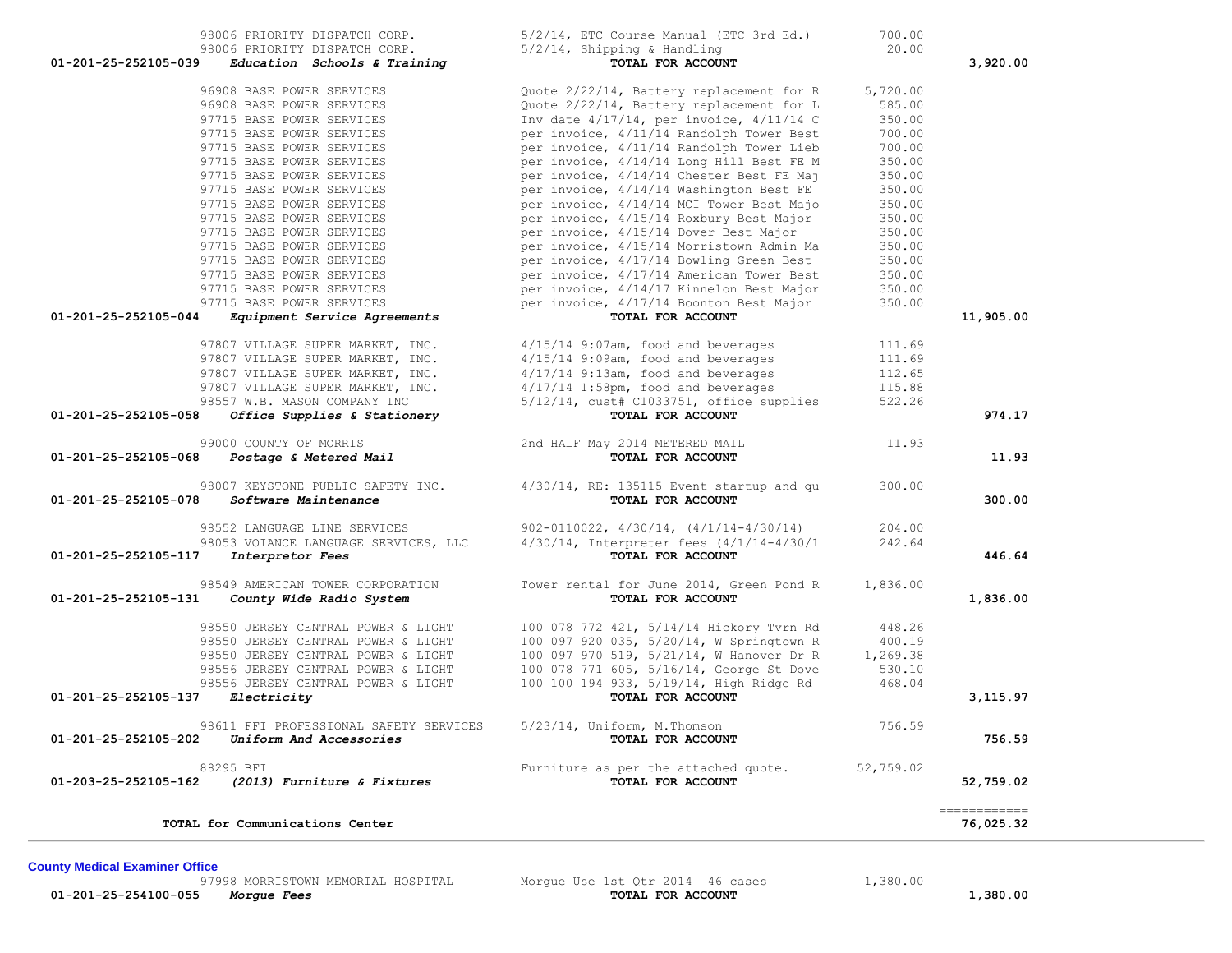| 98011 STAPLES BUSINESS ADVANTAGE<br>98944 DEER PARK<br>01-201-25-254100-058<br>Office Supplies & Stationery | NYC1054187, 5/9/14, AC#1032179<br>AC#0434597878, Billing Date 5/16/14<br>TOTAL FOR ACCOUNT | 326.91<br>14.54   | 341.45                   |
|-------------------------------------------------------------------------------------------------------------|--------------------------------------------------------------------------------------------|-------------------|--------------------------|
| 97244 TEW FUNERAL SERVICES INC.<br>98945 FEDEX<br>$01 - 201 - 25 - 254100 - 059$<br>Other General Expenses  | Transport Service - Warren County Servic<br>AC#164215938, 5/26/14<br>TOTAL FOR ACCOUNT     | 1,415.00<br>85.79 | 1,500.79                 |
| 99000 COUNTY OF MORRIS<br>01-201-25-254100-068<br>Postage & Metered Mail                                    | 2nd HALF May 2014 METERED MAIL<br><b>TOTAL FOR ACCOUNT</b>                                 | 12.28             | 12.28                    |
| TOTAL for County Medical Examiner Office                                                                    |                                                                                            |                   | ============<br>3.234.52 |

# **County Sheriff's Department**

| County Sheriff's Department    | 97645 INTERNATIONAL ASSOCIATIONS FOR                                    | "2014" - International Assoc for Propert                      | 50.00     |              |
|--------------------------------|-------------------------------------------------------------------------|---------------------------------------------------------------|-----------|--------------|
| $01 - 201 - 25 - 270100 - 023$ | Associations and Memberships                                            | TOTAL FOR ACCOUNT                                             |           | 50.00        |
| 01-201-25-270100-039           | 97641 THE PENNSYLVANIA STATE UNIVERSITY<br>Education Schools & Training | May 12-14/2014 "High Impact Supervision"<br>TOTAL FOR ACCOUNT | 390.00    | 390.00       |
|                                | 97647 NORTH JERSEY DETAIL, LLC                                          | Windshield Strip/Window Tint, G. Marinel                      | 50.00     |              |
|                                | 98137 STAPLES BUSINESS ADVANTAGE                                        | Hanging Rail Kits (2), K. Lehman/Admin,                       | 29.94     |              |
|                                | 97640 BATTLEWARE TECHNOLOGIES INC                                       | Shipping & Handling for Helmets ordered                       | 450.00    |              |
| 01-201-25-270100-059           | Other General Expenses                                                  | TOTAL FOR ACCOUNT                                             |           | 529.94       |
|                                | 98135 STAPLES BUSINESS ADVANTAGE                                        | HP Ink Item#591215, Inv dtd 4/29/14, P.                       | 63.06     |              |
|                                | 98135 STAPLES BUSINESS ADVANTAGE                                        | Color cartridges: Epson Black, Cyan, lig                      | 415.87    |              |
|                                | 98135 STAPLES BUSINESS ADVANTAGE                                        | HP advanced Gloss, ED envelope window wh                      | 38.89     |              |
| 01-201-25-270100-064           | Photographic Suppies                                                    | TOTAL FOR ACCOUNT                                             |           | 517.82       |
|                                | 99000 COUNTY OF MORRIS                                                  | 2nd HALF May 2014 METERED MAIL                                | 500.72    |              |
| 01-201-25-270100-068           | Postage & Metered Mail                                                  | TOTAL FOR ACCOUNT                                             |           | 500.72       |
|                                | 98136 STAPLES BUSINESS ADVANTAGE                                        | CA amplified speaker system, Inv dtd 4/1                      | 43.98     |              |
|                                | 98136 STAPLES BUSINESS ADVANTAGE                                        | Pens, Pads, mouse pad, K. Lehman/Admin,                       | 49.75     |              |
|                                | 98136 STAPLES BUSINESS ADVANTAGE                                        | Visiter Badges (3) boxes, K. Lehman/Admi                      | 216.12    |              |
| 01-201-25-270100-095           | Other Administrative Supplies                                           | TOTAL FOR ACCOUNT                                             |           | 309.85       |
|                                | 98134 MUNICIPAL CAPITAL CORP                                            | Ricoh (7) MP4002SP, Ricoh (2) MP2352SP C                      | 5,333.65  |              |
| 01-201-25-270100-164           | Office Machines - Rental                                                | TOTAL FOR ACCOUNT                                             |           | 5,333.65     |
|                                | 97617 NISIVOCCIA LLP                                                    | Auditing, accounting and related service                      | 10,221.00 |              |
| 01-203-25-270100-024           | $(2013)$ Audit                                                          | TOTAL FOR ACCOUNT                                             |           | 10,221.00    |
|                                | 96397 JOHN E. REID AND ASSOC.                                           | 4-Day Interview & Interrogatio Techique                       | 550.00    |              |
| 01-203-25-270100-039           | (2013) Education Schools & Training                                     | TOTAL FOR ACCOUNT                                             |           | 550.00       |
|                                |                                                                         |                                                               |           | ============ |
|                                | TOTAL for County Sheriff's Department                                   |                                                               |           | 18,402.98    |

# **County Prosecutor's Office**

| 97749 N J N E O A                                    | 2014 Memberships for: Sqt. Harrison Dill | 175.00   |          |
|------------------------------------------------------|------------------------------------------|----------|----------|
| Associations and Memberships<br>01-201-25-275100-023 | TOTAL FOR ACCOUNT                        |          | 175.00   |
| 92377 APPLE INC                                      | iPad with Retina display Wi-Fi + Circula | 1,658.00 |          |
| 98153 STAPLES BUSINESS ADVANTAGE                     | Office Toner & Ink                       | 1,217.21 |          |
| 01-201-25-275100-037<br>Data Processing Supplies     | TOTAL FOR ACCOUNT                        |          | 2,875.21 |
| 97160 DIVISION OF CRIMINAL JUSTICE                   | Criminal Procedures Update (MBCI) April  | 50.00    |          |
| 97195 DIVISION OF CRIMINAL JUSTICE                   | Investigator Safety & Security- April 15 | 100.00   |          |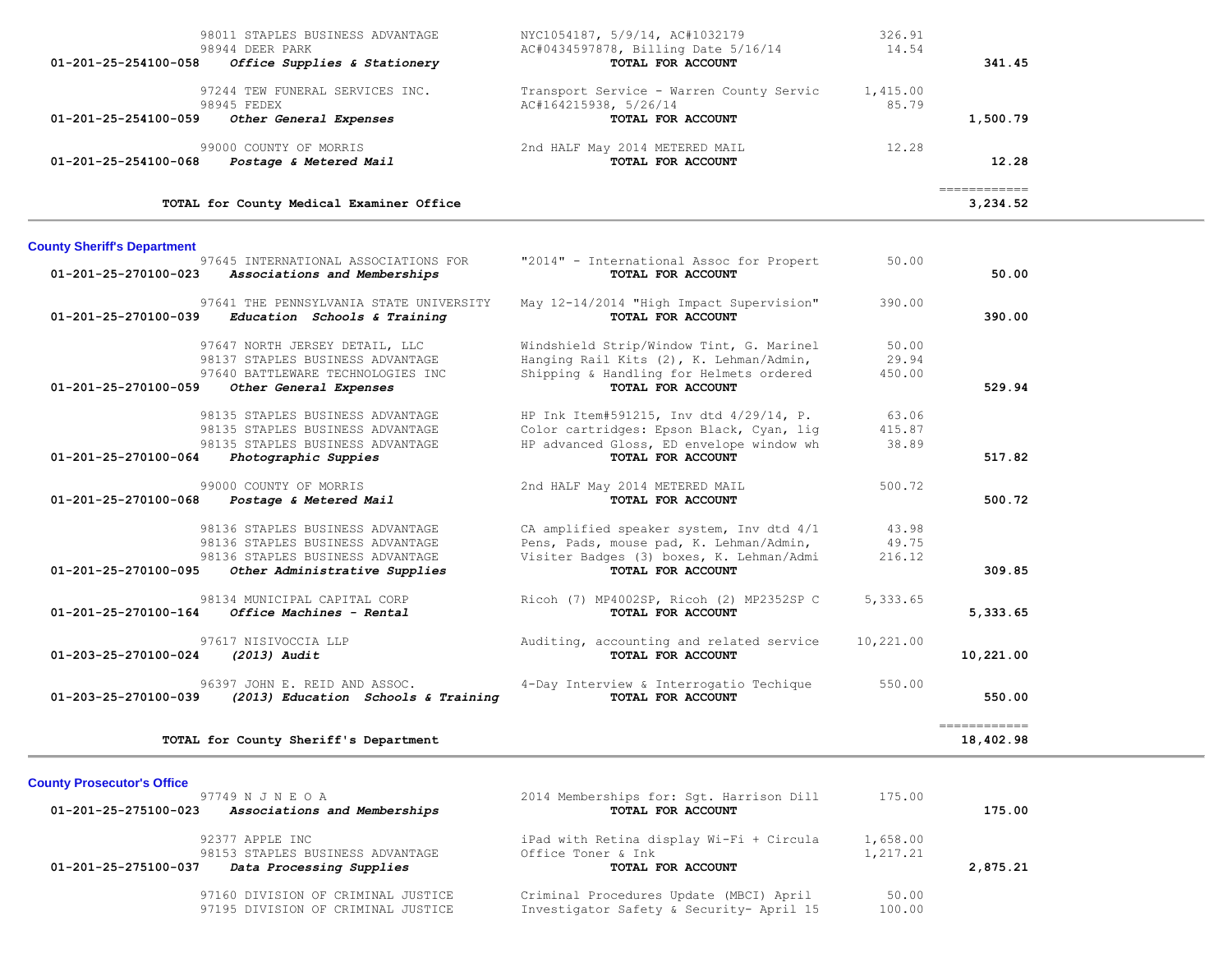| 01-201-25-275100-050<br>Law Books                                                                                                                                                                                                                             | 98527 BARNES & NOBLE BOOKSELLERS, INC. Supervision of Police Personnel / Editio<br>TOTAL FOR ACCOUNT                                                         | 256.64         | 256.64   |
|---------------------------------------------------------------------------------------------------------------------------------------------------------------------------------------------------------------------------------------------------------------|--------------------------------------------------------------------------------------------------------------------------------------------------------------|----------------|----------|
|                                                                                                                                                                                                                                                               | Courthouse Etchings-Retirees                                                                                                                                 | 440.00         |          |
| 97222 JOHN WILLS STUDIOS INC<br>97222 JOHN WILLS STUDIOS INC                                                                                                                                                                                                  | Prepay Freight                                                                                                                                               | 25.54          |          |
| 97767 ALPHA GRAPHICS MORRISTOWN                                                                                                                                                                                                                               | Prepay Freight<br>Assistant Prosecutor Certificate 17.50<br>8 1/2x11 Copy Paper 1,234.00                                                                     |                |          |
| 98533 PAPER MART INC                                                                                                                                                                                                                                          |                                                                                                                                                              |                |          |
| 97755 STAPLES BUSINESS ADVANTAGE                                                                                                                                                                                                                              | Account #NYC1054187 Paper, File Folders & 31.92<br>Account #NYC1054187 Paper, File Folders & 31.92                                                           |                |          |
| 97755 STAPLES BUSINESS ADVANTAGE                                                                                                                                                                                                                              |                                                                                                                                                              | 166.50         |          |
| 98531 STAPLES BUSINESS ADVANTAGE                                                                                                                                                                                                                              |                                                                                                                                                              | 190.40         |          |
| 98523 ALPHA GRAPHICS MORRISTOWN                                                                                                                                                                                                                               |                                                                                                                                                              | 17.50          |          |
| 01-201-25-275100-058<br>Office Supplies & Stationery                                                                                                                                                                                                          | Account #Nicrossis: 1990;<br>Labels & Glue Sticks<br>Misc.Office Supplies<br>11x14 AP Certificate: RE: DeNegri<br><b>TOTAL FOR ACCOUNT</b>                   |                | 2,123.36 |
|                                                                                                                                                                                                                                                               |                                                                                                                                                              |                |          |
|                                                                                                                                                                                                                                                               |                                                                                                                                                              |                |          |
|                                                                                                                                                                                                                                                               |                                                                                                                                                              |                |          |
|                                                                                                                                                                                                                                                               |                                                                                                                                                              |                |          |
|                                                                                                                                                                                                                                                               |                                                                                                                                                              |                |          |
| 97196 FEDEX<br>97720 FEDEX<br>97720 FEDEX<br>98000 COUNTY OF MORRIS<br>98155 FEDEX<br>98228 FEDEX<br>98228 FEDEX<br>98228 FEDEX<br>98228 FEDEX<br>98228 FEDEX<br>98228 FEDEX<br>98228 FEDEX<br>98228 FEDEX<br>98228 FEDEX<br>98228 FEDEX<br>98228 FEDEX<br>98 |                                                                                                                                                              |                | 1,709.05 |
| 95426 4N6XPRT SYSTEMS                                                                                                                                                                                                                                         | 2014 Annual Update of Auto Stats Program 220.00<br>Processing Fee 15.00<br>February 2014 Maintenance Services for t 6,666.67<br><b>TOTAL FOR ACCOUNT</b>     |                |          |
| 95426 4N6XPRT SYSTEMS                                                                                                                                                                                                                                         |                                                                                                                                                              |                |          |
| 95001 SHI INTERNATIONAL CORP                                                                                                                                                                                                                                  |                                                                                                                                                              |                |          |
| Software Maintenance<br>01-201-25-275100-078                                                                                                                                                                                                                  |                                                                                                                                                              |                | 6,901.67 |
|                                                                                                                                                                                                                                                               | 98522 M.C. PROSECUTOR'S EMERGENT Reimbursement for the Prosecutor's Confi 4,786.82                                                                           |                |          |
| $01 - 201 - 25 - 275100 - 079$ Special Projects                                                                                                                                                                                                               | TOTAL FOR ACCOUNT                                                                                                                                            |                | 4,786.82 |
| 97227 RAHWAY TRAVEL                                                                                                                                                                                                                                           | State v Luis Estrada (2013X-00257-SCC)Jo 1,324.00                                                                                                            |                |          |
| 01-201-25-275100-082<br>Travel Expense                                                                                                                                                                                                                        | TOTAL FOR ACCOUNT                                                                                                                                            |                | 1,324.00 |
|                                                                                                                                                                                                                                                               | 97709 M.C. BAR ASSOCIATION Morris County Bar Association Spring Fli 180.00                                                                                   |                |          |
| 01-201-25-275100-088 Meeting Exp Advisory Board Etc                                                                                                                                                                                                           | TOTAL FOR ACCOUNT                                                                                                                                            |                | 180.00   |
| 97220 BINARY INTELLIGENCE, LLC                                                                                                                                                                                                                                | Cellular telephone examination-Case #201 1,214.60                                                                                                            |                |          |
| 98158 COFFEE LOVERS COFFEE SERVICE Coffee, 1 Tea                                                                                                                                                                                                              |                                                                                                                                                              | 58.15          |          |
| 98158 COFFEE LOVERS COFFEE SERVICE                                                                                                                                                                                                                            | Coffee                                                                                                                                                       | 46.52          |          |
| 97748 CABLEVISION                                                                                                                                                                                                                                             | Account #07876-616338-01-7 (Court Street 179.90                                                                                                              |                |          |
| 97748 CABLEVISION                                                                                                                                                                                                                                             | Account#07876-625785-01-9 (SEU)                                                                                                                              | 229.85         |          |
| 98159 HAINES TOWING, INC.                                                                                                                                                                                                                                     | Towing Invoice: Lee Vonner (Escalade fro 193.85                                                                                                              |                |          |
| 98230 CABLEVISION<br>98230 CABLEVISION                                                                                                                                                                                                                        | Account #07876-629289-01-7 (SEU) 5/8-6/7                                                                                                                     | 96.91          |          |
| 98230 CABLEVISION                                                                                                                                                                                                                                             | Account #07876-629490-01-0 (MCPO) 5/8-6/                                                                                                                     | 149.86         |          |
|                                                                                                                                                                                                                                                               | 97739 SIRCHIE FINGER PRINT LAB INC. #620E Heat Seal Evidence Bags 3"x5"/100<br>97739 SIRCHIE FINGER PRINT LAB INC. #621E Heat Seal Evidence Bags 4"x9"/100   | 7.95           |          |
|                                                                                                                                                                                                                                                               |                                                                                                                                                              | 16.95          |          |
|                                                                                                                                                                                                                                                               | 97739 SIRCHIE FINGER PRINT LAB INC. #622E Heat Seal Evidence Bags, 8"x12"/10<br>97739 SIRCHIE FINGER PRINT LAB INC. #623E Heat Seal Evidence Bags,12"x20"/10 | 21.95<br>32.95 |          |
|                                                                                                                                                                                                                                                               |                                                                                                                                                              | 79.95          |          |
|                                                                                                                                                                                                                                                               | 97739 SIRCHIE FINGER PRINT LAB INC. #PDK100 Mini Photo Documentation Kit<br>97739 SIRCHIE FINGER PRINT LAB INC. #PEN15V Plastic Photo Evidence Numbers 1     | 31.50          |          |
| 97739 SIRCHIE FINGER PRINT LAB INC.                                                                                                                                                                                                                           | #PEN1650V Plastic Photo Evidence Numbers                                                                                                                     | 69.95          |          |
| 97739 SIRCHIE FINGER PRINT LAB INC.                                                                                                                                                                                                                           | Shipping                                                                                                                                                     | 15.50          |          |
| 98530 VERIZON                                                                                                                                                                                                                                                 | Account #973285439166950Y (5/14-6/13/14)                                                                                                                     | 265.97         |          |
| 98154 SPRINT                                                                                                                                                                                                                                                  | Account #296629811 $(4/7-5/6/14)$                                                                                                                            | 119.97         |          |
| 01-201-25-275100-118<br>Investigation Expense                                                                                                                                                                                                                 | TOTAL FOR ACCOUNT                                                                                                                                            |                | 2,832.28 |
| 98532 DEER PARK                                                                                                                                                                                                                                               | Account #0434996856 4/22-5/14/14                                                                                                                             | 344.83         |          |
| 01-201-25-275100-147<br>Water                                                                                                                                                                                                                                 | TOTAL FOR ACCOUNT                                                                                                                                            |                | 344.83   |
| 97821 STATE TOXICOLOGY LABORATORY                                                                                                                                                                                                                             | New Hire Drug Tests                                                                                                                                          | 180.00         |          |
| 01-201-25-275100-189<br>Medical                                                                                                                                                                                                                               | TOTAL FOR ACCOUNT                                                                                                                                            |                | 180.00   |
|                                                                                                                                                                                                                                                               |                                                                                                                                                              |                |          |

 **01-201-25-275100-039** *Education Schools & Training* **TOTAL FOR ACCOUNT 150.00**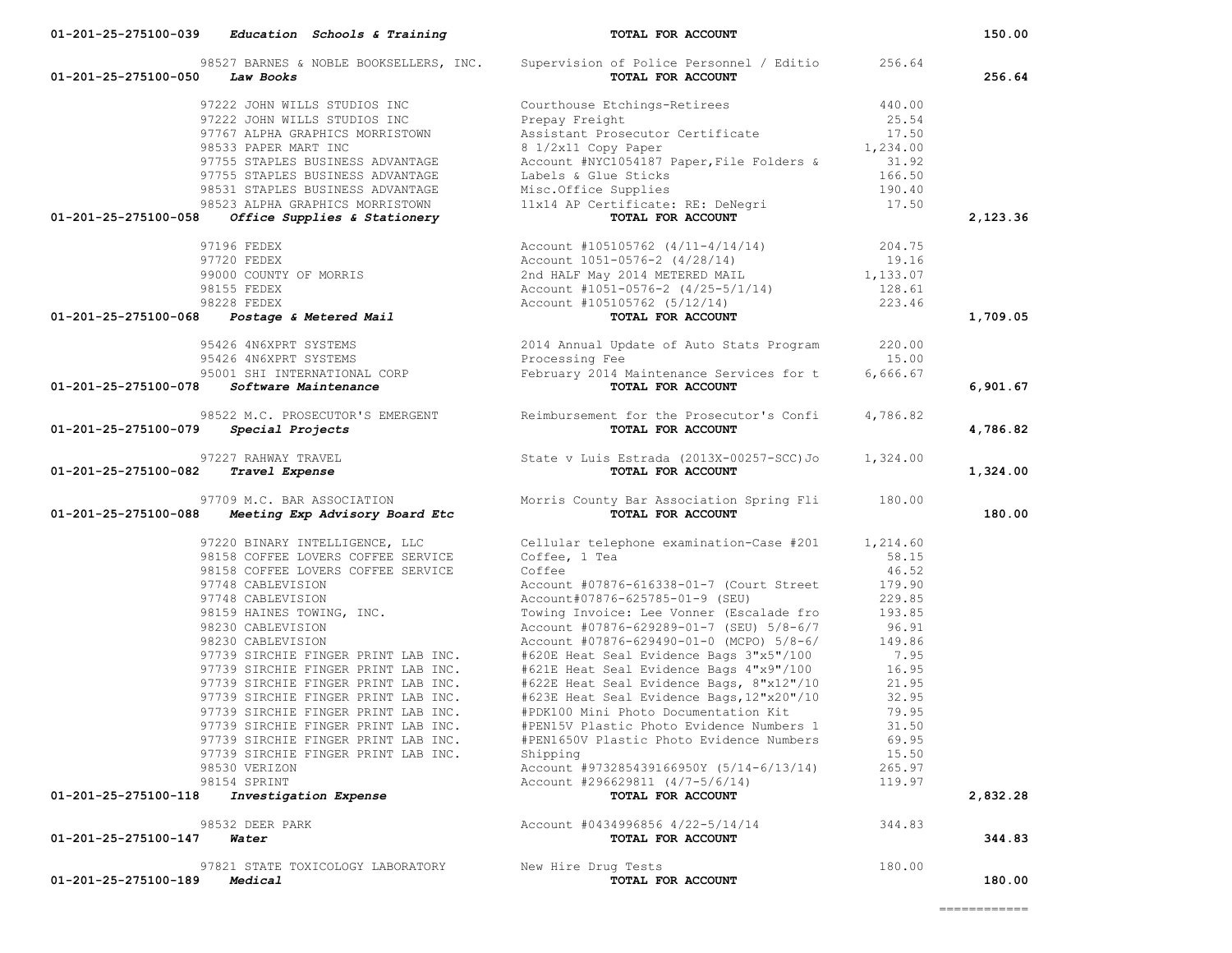| <b>County Jail</b>                                   |                                                 |          |              |
|------------------------------------------------------|-------------------------------------------------|----------|--------------|
| 98300 LARISSA GRAHAM                                 | REIMBURSEMENT FOR TRAINING CLASS DATED 3        | 125.00   |              |
| Education Schools & Training<br>01-201-25-280100-039 | TOTAL FOR ACCOUNT                               |          | 125.00       |
| 97347 STAPLES BUSINESS ADVANTAGE                     | OFFICE SUPPLIES DATED 4.16.14                   | 189.28   |              |
| 97745 STAPLES BUSINESS ADVANTAGE                     | OFFICE SUPPLIES DATED 4.23.14                   | 519.62   |              |
| 97745 STAPLES BUSINESS ADVANTAGE                     | OFFICE SUPPLIES DATED 4.23.14                   | 219.98   |              |
| 97745 STAPLES BUSINESS ADVANTAGE                     | OFFICE SUPPLIES DATED 4.25.14                   | 29.28    |              |
| 01-201-25-280100-058<br>Office Supplies & Stationery | TOTAL FOR ACCOUNT                               |          | 958.16       |
| 98301 DAWN STIFTER                                   | REIMBURSEMENT FOR NOTARY FEE DATED 5.1.1        | 25.00    |              |
| 96118 RADIO SHACK                                    | 2 TV'S DATED 3.25.14                            | 879.98   |              |
| Other General Expenses<br>01-201-25-280100-059       | TOTAL FOR ACCOUNT                               |          | 904.98       |
| 99000 COUNTY OF MORRIS                               | 2nd HALF May 2014 METERED MAIL                  | 492.19   |              |
| Postage & Metered Mail<br>01-201-25-280100-068       | TOTAL FOR ACCOUNT                               |          | 492.19       |
| 97729 ELEVATOR MAINTENANCE CORP                      | ELEVATOR MAINTENANCE FOR JUNE 2014 DATED        | 683.33   |              |
| Other Outside Services<br>01-201-25-280100-084       | TOTAL FOR ACCOUNT                               |          | 683.33       |
| 97350 GRAINGER                                       | SECURITY LOCK BOX DATED 4.18.14                 | 52.07    |              |
| 01-201-25-280100-128<br>Security Equipment           | TOTAL FOR ACCOUNT                               |          | 52.07        |
| 95562 VERIZON SELECT SERVICES INC                    | 20 WALLMOUNTS FOR PHONES DATED 3.20.14.         | 403.00   |              |
| 01-201-25-280100-161<br>Communications Equipment     | TOTAL FOR ACCOUNT                               |          | 403.00       |
| 97348 MUNICIPAL CAPITAL CORP                         | COPIER LEASE PAYMENT FOR COPIERS IN RECO        | 3,299.25 |              |
| Office Machines - Rental<br>01-201-25-280100-164     | TOTAL FOR ACCOUNT                               |          | 3,299.25     |
| 97346 ARAMARK CORRECTIONAL SERVICES                  | STAFF AND INMATE MEALS DATED 4.12.14 15,459.68  |          |              |
| 01-201-25-280100-185<br>Food                         | TOTAL FOR ACCOUNT                               |          | 15,459.68    |
| 98299 DONNA GRUBLE                                   | REIMBURSEMENT FOR MEALS FOR NURSES APPRE        | 52.00    |              |
| 01-201-25-280100-188<br>Meals                        | TOTAL FOR ACCOUNT                               |          | 52.00        |
| 97349 E.A. MORSE & CO. INC.                          | JANITORIAL SUPPLIES DATED 4.22.14               | 1,327.95 |              |
| 97349 E.A. MORSE & CO. INC.                          | JANITORIAL SUPPLIES DATED 4.22.14               | 173.88   |              |
| 01-201-25-280100-252<br>Janitorial Supplies          | TOTAL FOR ACCOUNT                               |          | 1,501.83     |
| 97746 FOWLER EQUIP CO INC.                           | WASHER MACHINE PARTS PLUS SHIPPING DATED 147.45 |          |              |
| Machinery Repairs & Parts<br>01-201-25-280100-262    | TOTAL FOR ACCOUNT                               |          | 147.45       |
|                                                      |                                                 |          | ============ |
| TOTAL for County Jail                                |                                                 |          | 24,078.94    |

# **County Youth Detention Facilit**

| 98758 CABLEVISION                                    | Service and Power to Learn filter Acct#  | 40.56    |          |
|------------------------------------------------------|------------------------------------------|----------|----------|
| 96590 JUVENILE JUSTICE COMMISSION                    | Basic JDO Academy Course (residing) - Of | 3,000.00 |          |
| 01-201-25-281100-039<br>Education Schools & Training | TOTAL FOR ACCOUNT                        |          | 3,040.56 |
| 99000 COUNTY OF MORRIS                               | 2nd HALF May 2014 METERED MAIL           | 43.72    |          |
| 01-201-25-281100-068<br>Postage & Metered Mail       | TOTAL FOR ACCOUNT                        |          | 43.72    |
| 98600 WHITES HEALTHCARE                              | Resident Medications                     | 181.99   |          |
| 01-201-25-281100-189<br>Medical                      | TOTAL FOR ACCOUNT                        |          | 181.99   |
| 97510 BOB BARKER COMPANY, INC.                       | socks, boxers, shoes, gloves, deod       | 1,375.89 |          |
| 97510 BOB BARKER COMPANY, INC.                       | freight                                  | 138.41   |          |
| 01-201-25-281100-202<br>Uniform And Accessories      | TOTAL FOR ACCOUNT                        |          | 1,514.30 |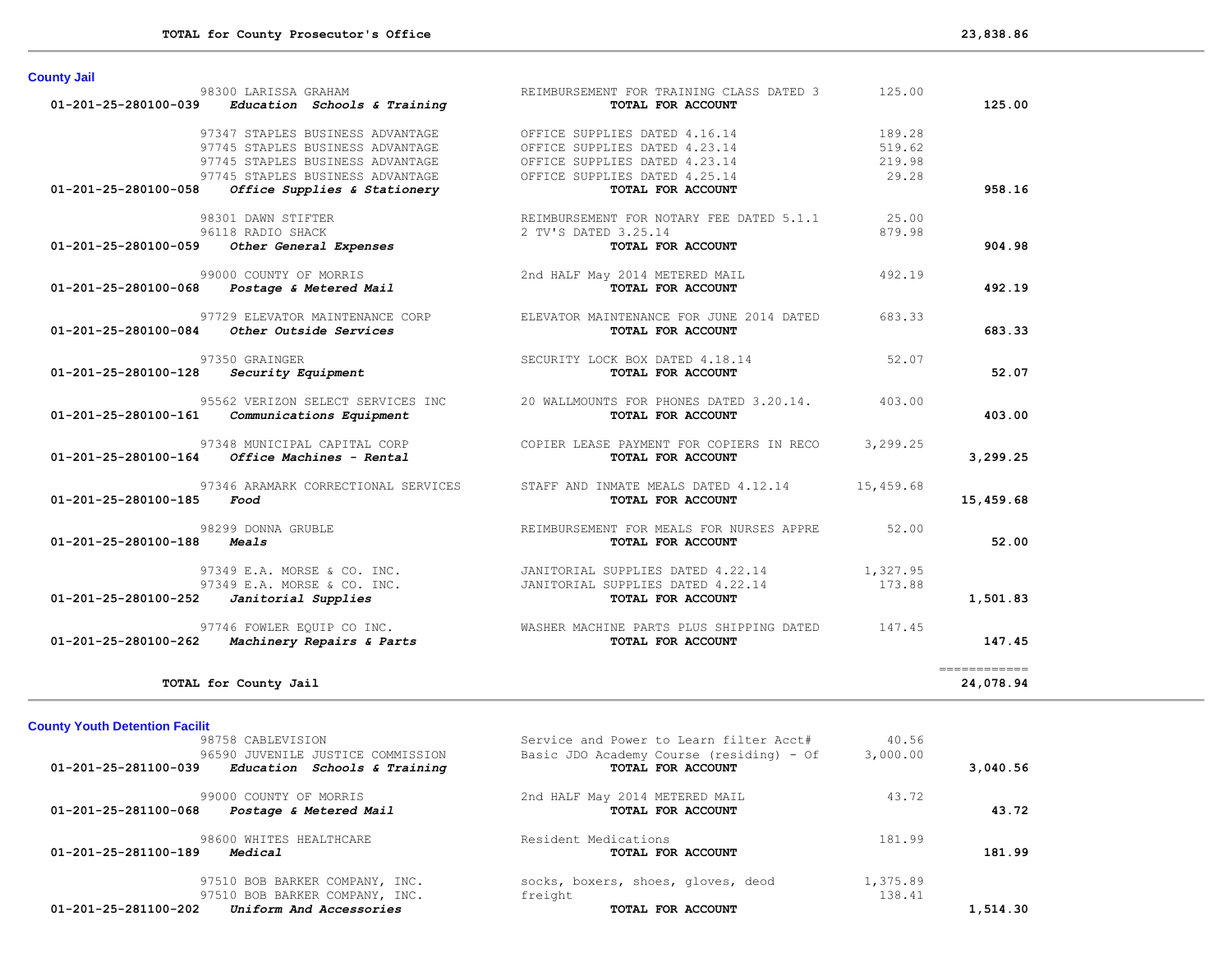| 97595 BOB BARKER COMPANY, INC.                                                                                                                                                                                                                                                                                                                                                                          | Disinfectant, Aeros spray                                                                                                                                                                                                                                                                                       | 91.90<br>23.72                                                                                                       |                                         |  |
|---------------------------------------------------------------------------------------------------------------------------------------------------------------------------------------------------------------------------------------------------------------------------------------------------------------------------------------------------------------------------------------------------------|-----------------------------------------------------------------------------------------------------------------------------------------------------------------------------------------------------------------------------------------------------------------------------------------------------------------|----------------------------------------------------------------------------------------------------------------------|-----------------------------------------|--|
| 97595 BOB BARKER COMPANY, INC.<br>01-201-25-281100-252<br>Janitorial Supplies                                                                                                                                                                                                                                                                                                                           | freight<br>TOTAL FOR ACCOUNT                                                                                                                                                                                                                                                                                    |                                                                                                                      | 115.62                                  |  |
| 97601 BOB BARKER COMPANY, INC.                                                                                                                                                                                                                                                                                                                                                                          | T-shirts                                                                                                                                                                                                                                                                                                        | 191.84                                                                                                               |                                         |  |
| 97601 BOB BARKER COMPANY, INC.                                                                                                                                                                                                                                                                                                                                                                          | Freight                                                                                                                                                                                                                                                                                                         | 9.59                                                                                                                 |                                         |  |
| (2013) Uniform And Accessories<br>01-203-25-281100-202                                                                                                                                                                                                                                                                                                                                                  | TOTAL FOR ACCOUNT                                                                                                                                                                                                                                                                                               |                                                                                                                      | 201.43                                  |  |
| TOTAL for County Youth Detention Facilit                                                                                                                                                                                                                                                                                                                                                                |                                                                                                                                                                                                                                                                                                                 |                                                                                                                      | $=$ = = = = = = = = = = = =<br>5,097.62 |  |
| <b>Road Repairs</b>                                                                                                                                                                                                                                                                                                                                                                                     |                                                                                                                                                                                                                                                                                                                 |                                                                                                                      |                                         |  |
| 97660 D&N ANIMAL RECOVERY<br>01-201-26-290100-036<br>Contracted Services                                                                                                                                                                                                                                                                                                                                | deer removal APRIL 1-30, 2014<br>TOTAL FOR ACCOUNT                                                                                                                                                                                                                                                              | 4,238.94                                                                                                             | 4,238.94                                |  |
| 98022 STAPLES BUSINESS ADVANTAGE<br>01-201-26-290100-058<br>Office Supplies & Stationery                                                                                                                                                                                                                                                                                                                | garbage bags, post-it<br>TOTAL FOR ACCOUNT                                                                                                                                                                                                                                                                      | 54.45                                                                                                                | 54.45                                   |  |
| 99000 COUNTY OF MORRIS<br><i>Postage &amp; Metered Mail</i><br>01-201-26-290100-068                                                                                                                                                                                                                                                                                                                     | 2nd HALF May 2014 METERED MAIL<br>TOTAL FOR ACCOUNT                                                                                                                                                                                                                                                             | 3.13                                                                                                                 | 3.13                                    |  |
| 97613 CENTURYLINK<br>01-201-26-290100-146<br>Telephone                                                                                                                                                                                                                                                                                                                                                  | 310111021 bill date 4/25/2014<br>TOTAL FOR ACCOUNT                                                                                                                                                                                                                                                              | 216.42                                                                                                               | 216.42                                  |  |
| 97678 BUDD LAKE DINER                                                                                                                                                                                                                                                                                                                                                                                   | meals $2/17-4/10/2014$                                                                                                                                                                                                                                                                                          | 200.00                                                                                                               |                                         |  |
| 97678 BUDD LAKE DINER<br>01-201-26-290100-188<br><i><b>Meals</b></i>                                                                                                                                                                                                                                                                                                                                    | 15% Gratuity<br>TOTAL FOR ACCOUNT                                                                                                                                                                                                                                                                               | 30.00                                                                                                                | 230.00                                  |  |
| 98680 WILLIAM G. STEPHENS<br>01-201-26-290100-207<br>Uniform & Clothing Allowance                                                                                                                                                                                                                                                                                                                       | boots<br>TOTAL FOR ACCOUNT                                                                                                                                                                                                                                                                                      | 90.00                                                                                                                | 90.00                                   |  |
| 98332 DENVILLE LINE PAINTING INC<br>98332 DENVILLE LINE PAINTING INC<br>98332 DENVILLE LINE PAINTING INC<br>98332 DENVILLE LINE PAINTING INC<br>98332 DENVILLE LINE PAINTING INC<br>98332 DENVILLE LINE PAINTING INC<br>98332 DENVILLE LINE PAINTING INC<br>01-201-26-290100-221<br>Beads & Paints                                                                                                      | 4/16/2014 extruded thermoplastic 8" line<br>extruded thermoplastic 4" lines<br>4/17/2014 yellow spray thermoplastic cen<br>white spray thermoplastic edgelines 8"<br>extruded thermoplastic arrows<br>extruded thermoplastic stop lines 12" 90<br>extruded thermoplastic stop lines (marke<br>TOTAL FOR ACCOUNT | 248.40<br>417.60<br>4,209.24<br>8,009.59<br>640.00<br>1,200.60<br>376.20                                             | 15,101.63                               |  |
| 97662 TILCON NEW YORK INC.<br>97662 TILCON NEW YORK INC.<br>97662 TILCON NEW YORK INC.<br>97253 TILCON NEW YORK INC.<br>97253 TILCON NEW YORK INC.<br>98267 GRINNELL RECYCLING INC.<br>98267 GRINNELL RECYCLING INC.<br>98267 GRINNELL RECYCLING INC.<br>98267 GRINNELL RECYCLING INC.<br>98267 GRINNELL RECYCLING INC.<br>98267 GRINNELL RECYCLING INC.<br>Bituminous Concrete<br>01-201-26-290100-222 | $I - 5$<br>$I-5$ , $I-6$<br>$I - 5$<br>$I-5$ , $I-6$<br>$I - 5$<br>disposable recycling 4/3/2014<br>disposable recycling 4/3/2014<br>disposable recycling $4/4/2014$<br>disposable recycling 4/10/2014<br>disposable recycling 4/11/2014<br>disposable recycling 4/11/2014<br>TOTAL FOR ACCOUNT                 | 1,008.27<br>1,662.75<br>1,351.20<br>1,333.32<br>1,479.68<br>253.08<br>207.77<br>206.63<br>336.02<br>170.72<br>189.53 | 8,198.97                                |  |
| 98023 COUNTY WELDING SUPPLY CO<br>98023 COUNTY WELDING SUPPLY CO                                                                                                                                                                                                                                                                                                                                        | acetylene, oxygen<br>acetylene, oxygen                                                                                                                                                                                                                                                                          | 8.85<br>8.85                                                                                                         |                                         |  |
| 01-201-26-290100-238<br>Signage                                                                                                                                                                                                                                                                                                                                                                         | TOTAL FOR ACCOUNT                                                                                                                                                                                                                                                                                               |                                                                                                                      | 17.70                                   |  |
| 97488 EASTERN CONCRETE MATERIALS, INC.<br>01-201-26-290100-244<br>Stone                                                                                                                                                                                                                                                                                                                                 | 18" mdm stn fill<br>TOTAL FOR ACCOUNT                                                                                                                                                                                                                                                                           | 1,031.17                                                                                                             | 1,031.17                                |  |
| 97593 CY DRAKE LOCKSMITHS, INC.                                                                                                                                                                                                                                                                                                                                                                         | lock, keys                                                                                                                                                                                                                                                                                                      | 95.25                                                                                                                |                                         |  |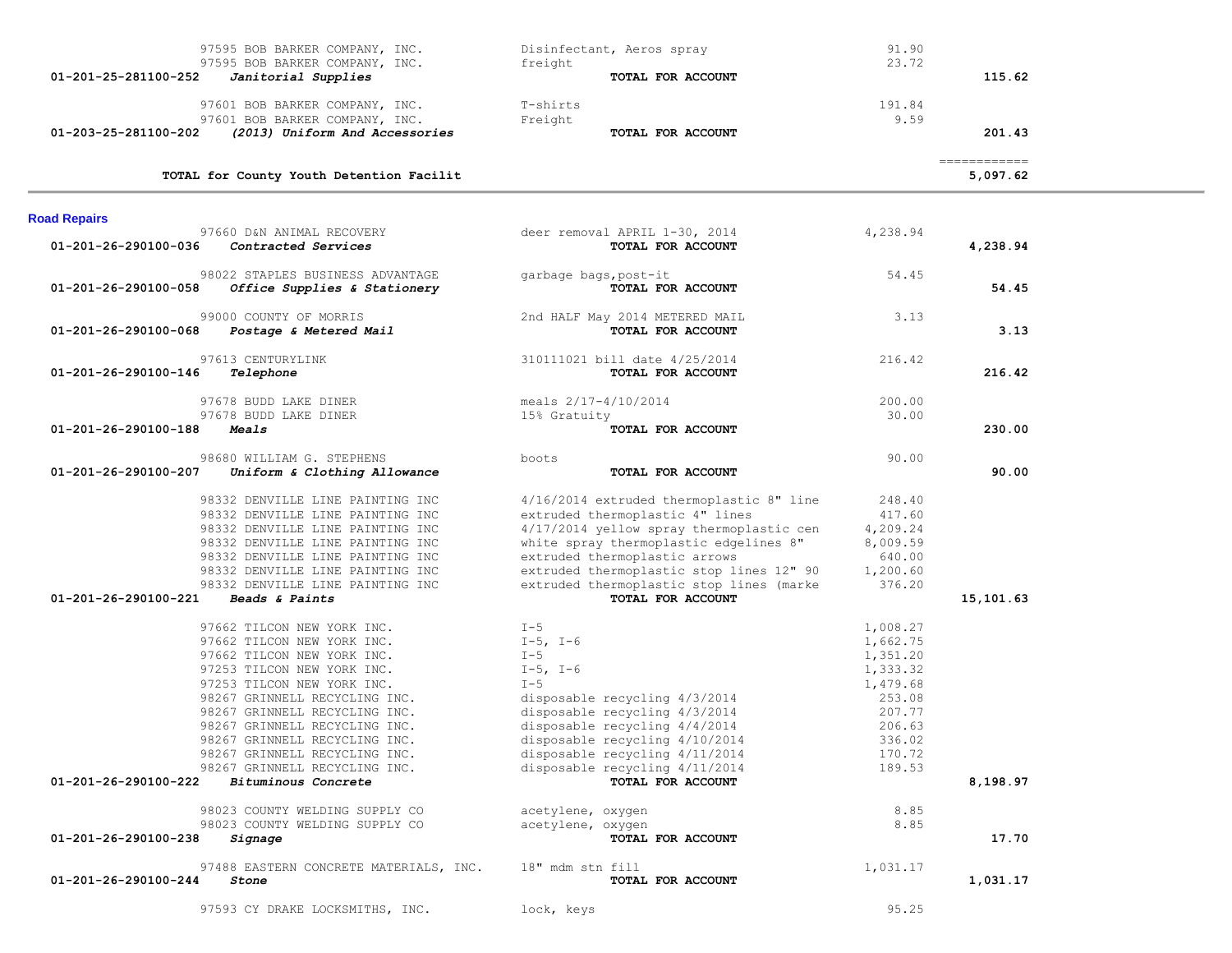| 97614 GRAINGER                                                                    | aluminum beam level, wet/dry vacuum                          | 267.74    |              |
|-----------------------------------------------------------------------------------|--------------------------------------------------------------|-----------|--------------|
| 97615 SUSSEX COUNTY MUA                                                           | CTM00001CM 4/24/2014                                         | 265.80    |              |
| 97615 SUSSEX COUNTY MUA                                                           | CTM00001CM 4/25/2014                                         | 232.05    |              |
| 97615 SUSSEX COUNTY MUA                                                           | CTM00001CM 4/29/2014                                         | 239.25    |              |
| 97615 SUSSEX COUNTY MUA                                                           | CTM00001CM 4/30/2014                                         | 208.50    |              |
| 97615 SUSSEX COUNTY MUA                                                           | CTM00001CM 4/30/2014                                         | 297.15    |              |
| 98325 MORRISTOWN LUMBER &                                                         | heavy/extra heavy barrel bolts                               | 30.08     |              |
| 98323 SUSSEX COUNTY MUA                                                           | CTM00001CM 5/8 street sweeping                               | 267.00    |              |
| 98323 SUSSEX COUNTY MUA                                                           | 5/8 street sweeping                                          | 228.90    |              |
| 98323 SUSSEX COUNTY MUA<br>Construction Materials<br>01-201-26-290100-260         | 5/8 street sweeping<br>TOTAL FOR ACCOUNT                     | 254.40    | 2,386.12     |
|                                                                                   |                                                              |           |              |
| 97612 CABLEVISION                                                                 | 07876-512349-01-9 5/1-5/31/2014                              | 97.79     |              |
| 97612 CABLEVISION                                                                 | 07876-512349-01-9 6/1-6/30/2014                              | 97.79     |              |
| 01-201-26-290100-266<br>Safety Items                                              | TOTAL FOR ACCOUNT                                            |           | 195.58       |
|                                                                                   |                                                              |           | ============ |
| TOTAL for Road Repairs                                                            |                                                              |           | 31,764.11    |
| <b>Bridges and Culverts</b><br>97766 VERIZON<br>01-201-26-292100-146<br>Telephone | Billing Date: 4/1/14 Acct# 973-361-6688<br>TOTAL FOR ACCOUNT | 396.98    | 396.98       |
| 97359 COUNTY CONCRETE CORP.                                                       | 2.50 cy - NJDOT Class B1.00 ea - Mon-Fri                     | 462.50    |              |
| 97381 KENVIL POWER EQUIPMENT, INC.                                                | Woodcutter Bar oil gallonengine oilx lin                     | 770.53    |              |
| 01-201-26-292100-227<br>Concrete                                                  | TOTAL FOR ACCOUNT                                            |           | 1,233.03     |
| 97592 ROAD SAFETY SYSTEMS LLC                                                     | Guide rail materials, apparatus, bolts                       | 22,295.70 |              |
| Guard Rails<br>$01 - 201 - 26 - 292100 - 230$                                     | TOTAL FOR ACCOUNT                                            |           | 22,295.70    |
| 97382 BAYWAY LUMBER                                                               | Plyform 4X8- 5/8                                             | 381.36    |              |
| 97382 BAYWAY LUMBER                                                               | $Fix/$ Hem $2x4-16$ $2xBTR$                                  | 109.60    |              |
| 01-201-26-292100-233<br>Lumber                                                    | TOTAL FOR ACCOUNT                                            |           | 490.96       |
| 97360 SHEAFFER SUPPLY INC.                                                        | POW27661/4x23/4PHIL TapconSBPHC20123/16                      | 44.07     |              |
| 01-201-26-292100-246<br><i>Tools - Others</i>                                     | TOTAL FOR ACCOUNT                                            |           | 44.07        |
|                                                                                   |                                                              |           | ============ |

#### **Shade Tree Commission**

| TOTAL for Shade Tree Commission                                                             |                                                              |        | 1,090.04 |  |
|---------------------------------------------------------------------------------------------|--------------------------------------------------------------|--------|----------|--|
| 97987 GEN-EL SAFETY & INDUSTRIAL<br>01-201-26-300100-266<br><i>Safety Items</i>             | Jacket-Three Season Class 3 Breathable,<br>TOTAL FOR ACCOUNT | 126.75 | 126.75   |  |
| 97319 NORTHEASTERN ARBORIST SUPPLY<br>01-201-26-300100-098<br>Other Operating&Repair Supply | steel carabiner, extension pole, sling,<br>TOTAL FOR ACCOUNT | 835.11 | 835.11   |  |
| 98309 STAPLES BUSINESS ADVANTAGE<br>Office Supplies & Stationery<br>01-201-26-300100-058    | brother black toner<br>TOTAL FOR ACCOUNT                     | 128.18 | 128.18   |  |

## **Buildings & Grounds**

| 97483 SCIENTIFIC WATER CONDITIONING                         | WATERGUARD OTRLY BILLING/ MARCH - APRIL  | 2,175.00 |
|-------------------------------------------------------------|------------------------------------------|----------|
| 97484 SCIENTIFIC WATER CONDITIONING                         | WATERGUARD OTRLY BILLING/ JANUARY - FEBR | 675.00   |
| 97485 SCIENTIFIC WATER CONDITIONING                         | WATERGUARD OTRLY BILLING/ APRIL - MAY -  | 675.00   |
| 01-201-26-310100-044<br><i>Equipment Service Agreements</i> | TOTAL FOR ACCOUNT                        | 3.525.00 |
| 98457 STAPLES BUSINESS ADVANTAGE                            | RE: OFFICE SUPPLIES/ 05-14-14            | 81.62    |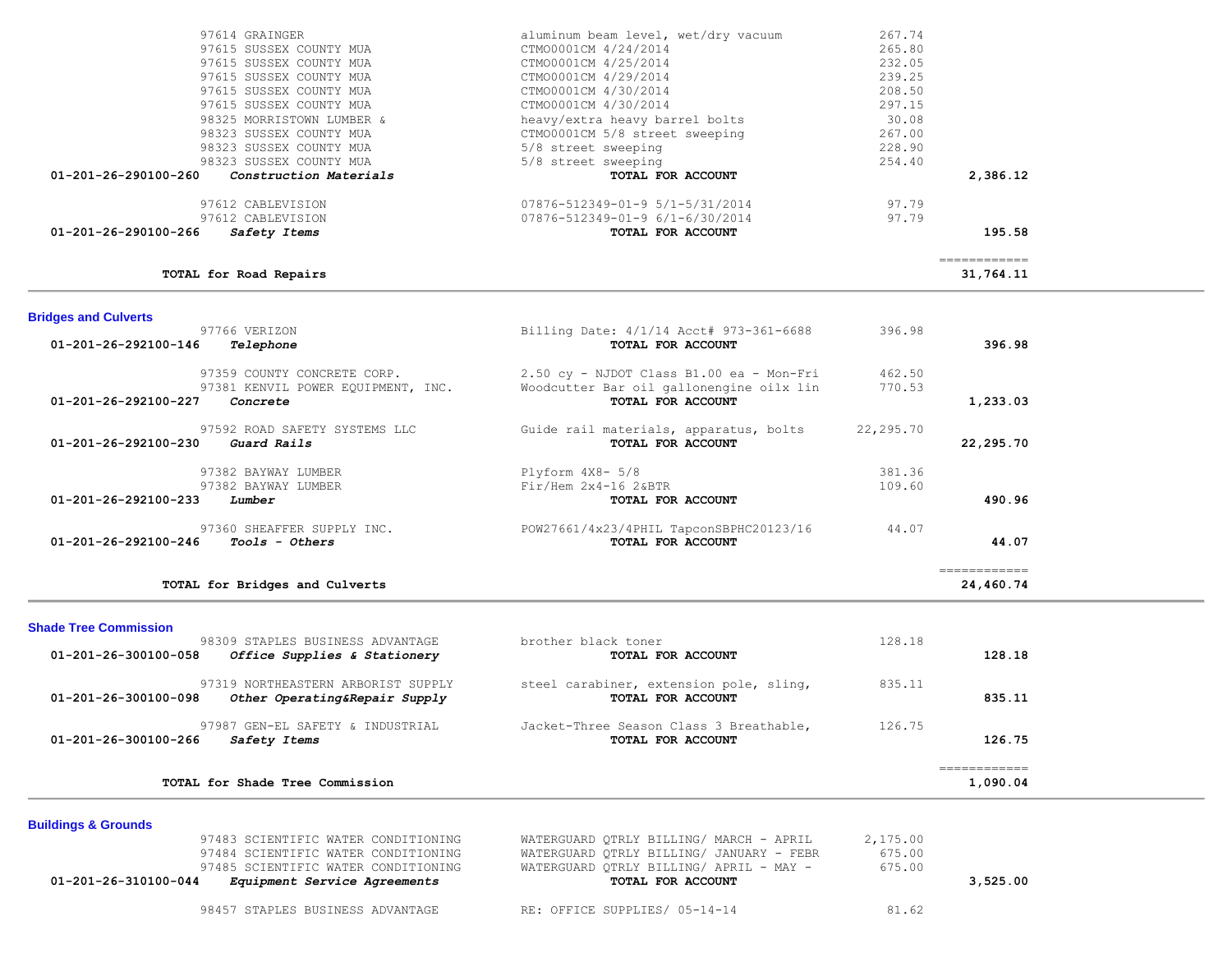| 01-201-26-310100-058                            | Office Supplies & Stationery                                                          | TOTAL FOR ACCOUNT                                                                                                                                                                                                                                         |                  | 86.80     |
|-------------------------------------------------|---------------------------------------------------------------------------------------|-----------------------------------------------------------------------------------------------------------------------------------------------------------------------------------------------------------------------------------------------------------|------------------|-----------|
|                                                 | 01-201-26-310100-062 Parking Lot Rental                                               | 99008 MORRISTOWN PARKING AUTHORITY APRIL 2014 - PARKING MAINTENANCE FEE 1,120.00<br>99008 MORRISTOWN PARKING AUTHORITY MAY 2014 - PARKING MAINTENANCE FEE 1,120.00<br>99008 MORRISTOWN PARKING AUTHORITY JUNE 2014 - PARKING MAINTEN<br>TOTAL FOR ACCOUNT |                  | 3,360.00  |
|                                                 |                                                                                       |                                                                                                                                                                                                                                                           |                  |           |
|                                                 |                                                                                       | 98511 EMPLOYMENT HORIZONS, INC.<br>97871 R.S. KNAPP CO. INC.<br><b>01-201-26-310100-084 <i>Other Outside Services</i></b> PLANS & SPECS -DOOR REPLACEMENT PROJECT/<br><b>01-201-26-310100-084 <i>Other Outside Services PLANS &amp; SPECS -DOOR R</i></b> |                  | 33,552.65 |
|                                                 |                                                                                       | 98584 DEER PARK 98584 DEER PARK 0434507703/ 4-15-14 THRU 5-14-14 98584 DEER PARK 01-201-26-310100-095 other Administrative Supplies                                                                                                                       |                  | 123.06    |
| 01-201-26-310100-098                            | Other Operating&Repair Supply                                                         | 97986 CARROT-TOP INDUSTRIES INC WO72261/ RE: B&G/ 05-07-14 412.73<br>TOTAL FOR ACCOUNT                                                                                                                                                                    |                  | 412.73    |
|                                                 |                                                                                       |                                                                                                                                                                                                                                                           |                  |           |
|                                                 |                                                                                       |                                                                                                                                                                                                                                                           |                  |           |
|                                                 |                                                                                       |                                                                                                                                                                                                                                                           |                  |           |
|                                                 |                                                                                       |                                                                                                                                                                                                                                                           |                  |           |
| $01 - 201 - 26 - 310100 - 223$ Building Repairs |                                                                                       | 97881 MORRIS BRICK AND STONE CO.<br>97881 MORRIS BRICK AND STONE CO.<br>97881 MORRIS BRICK AND STONE CO.<br>97881 MORRIS BRICK AND STONE CO.<br>98074 MORRIS BRICK AND STONE CO.<br>98074 MORRIS BRICK AND STONE CO.<br>98074 MORRIS BRICK                |                  | 215.70    |
|                                                 |                                                                                       | 97875 SHERWIN-WILLIAMS<br>97875 SHERWIN-WILLIAMS<br>97875 SHERWIN-WILLIAMS<br>97875 SHERWIN-WILLIAMS<br>97875 SHERWIN-WILLIAMS<br>97875 SHERWIN-WILLIAMS<br>97875 SHERWIN-WILLIAMS CREDIT MEMO / 04-24-14<br><b>Paint Por ACCOUNT</b><br>97               |                  |           |
|                                                 |                                                                                       |                                                                                                                                                                                                                                                           |                  |           |
|                                                 |                                                                                       |                                                                                                                                                                                                                                                           |                  |           |
|                                                 |                                                                                       |                                                                                                                                                                                                                                                           |                  |           |
| $01 - 201 - 26 - 310100 - 234$ Paint            |                                                                                       |                                                                                                                                                                                                                                                           |                  | 561.09    |
|                                                 |                                                                                       | 97258 GENERAL PLUMBING SUPPLY INC.<br>97258 GENERAL PLUMBING SUPPLY INC.<br>97258 GENERAL PLUMBING SUPPLY INC.<br>97258 GENERAL PLUMBING SUPPLY INC.<br>97258 GENERAL PLUMBING SUPPLY INC.<br>98061 WATER WORKS SUPPLY CO., INC.<br>98061                 |                  |           |
|                                                 |                                                                                       |                                                                                                                                                                                                                                                           |                  |           |
|                                                 |                                                                                       |                                                                                                                                                                                                                                                           |                  |           |
|                                                 |                                                                                       |                                                                                                                                                                                                                                                           |                  |           |
|                                                 |                                                                                       |                                                                                                                                                                                                                                                           |                  |           |
|                                                 |                                                                                       |                                                                                                                                                                                                                                                           |                  |           |
| $01-201-26-310100-235$ Pipes - Others           |                                                                                       |                                                                                                                                                                                                                                                           |                  | 1,283.34  |
|                                                 |                                                                                       |                                                                                                                                                                                                                                                           |                  |           |
|                                                 |                                                                                       |                                                                                                                                                                                                                                                           |                  |           |
|                                                 |                                                                                       |                                                                                                                                                                                                                                                           |                  |           |
|                                                 |                                                                                       |                                                                                                                                                                                                                                                           |                  |           |
| $01 - 201 - 26 - 310100 - 239$ Small Tools      |                                                                                       | 98222 BAYWAY LUMBER<br>97915 TURTLE & HUGHES, INC.<br>97915 TURTLE & HUGHES, INC.<br>97915 TURTLE & HUGHES, INC.<br>97915 TURTLE & HUGHES, INC.<br>97915 TURTLE & HUGHES, INC.<br>97915 TURTLE & HUGHES, INC.<br>97915 TURTLE & HUGHES, INC               |                  | 195.83    |
|                                                 |                                                                                       |                                                                                                                                                                                                                                                           |                  |           |
|                                                 | 98059 ACCREDITED LOCK SUPPLY CO<br>98222 BAYWAY LUMBER<br>WO71916/ RE: COUNTY LIBRARY | WO72084/RE: B&G/ 04-16-14<br>WO71916/RE: COUNTY LIBRARY/ 03-31-14 437.94                                                                                                                                                                                  |                  |           |
|                                                 |                                                                                       |                                                                                                                                                                                                                                                           |                  |           |
|                                                 |                                                                                       |                                                                                                                                                                                                                                                           | 312.83           |           |
|                                                 | 98349 ACCREDITED LOCK SUPPLY CO<br>97877 GRAINGER<br>97877 GRAINGER<br>97877 GRAINGER | WO72325/ RE: B&G/ 05-13-14<br>WO71321/ RE: B&G/ 01-10-14<br>WO71275/ RE: K-9/ 02-07-14                                                                                                                                                                    | 242.80<br>120.48 |           |
|                                                 | 97877 GRAINGER                                                                        | WO72136/ RE: PROSECUTORS'S/ 04-24-14 29.75                                                                                                                                                                                                                |                  |           |
|                                                 | 98244 GRAINGER                                                                        | WO72035/ RE: B&G/04-11-14                                                                                                                                                                                                                                 | 1,568.00         |           |
|                                                 | 98244 GRAINGER                                                                        | WO72273/ RE: SHERIFF/ 05-08-14                                                                                                                                                                                                                            | 112.20           |           |
|                                                 | 98244 GRAINGER                                                                        | WO72263/ RE: HOMELESS/ 05-08-14                                                                                                                                                                                                                           | 247.86           |           |
|                                                 | 98244 GRAINGER                                                                        | WO72260/ RE: A&R/ 05-07-14                                                                                                                                                                                                                                | 305.82           |           |
|                                                 | 98223 MOE DISTRIBUTORS INC.                                                           | WO71969/ RE: SCHUYLER/ 04-07-14                                                                                                                                                                                                                           | 17.70            |           |
|                                                 | 98223 MOE DISTRIBUTORS INC.                                                           | WO72024/ RE: GREYSTONE/ 04-22-14                                                                                                                                                                                                                          | 228.80           |           |
|                                                 | 98223 MOE DISTRIBUTORS INC.                                                           | WO71750/ RE: JDC/ 04-22-14                                                                                                                                                                                                                                | 209.68           |           |
|                                                 | 98223 MOE DISTRIBUTORS INC.                                                           | WO72019/ RE: PSTA/ 04-22-14                                                                                                                                                                                                                               | 117.96           |           |
|                                                 | 98223 MOE DISTRIBUTORS INC.<br>01-201-26-310100-249 Bldg Maintenance Supplies         | WO72266/ RE: SHADE TREE/ 04-23-14<br>TOTAL FOR ACCOUNT                                                                                                                                                                                                    | 45.00            | 4,026.70  |
|                                                 |                                                                                       |                                                                                                                                                                                                                                                           |                  |           |
|                                                 |                                                                                       | 97850 GRASS ROOTS TURF PRODUCTS INC WO72203/ RE: GROUNDS MAINT/ 04-30-14 159.30                                                                                                                                                                           |                  |           |

98457 STAPLES BUSINESS ADVANTAGE RE: OFFICE SUPPLIES/ 05-14-14 5.18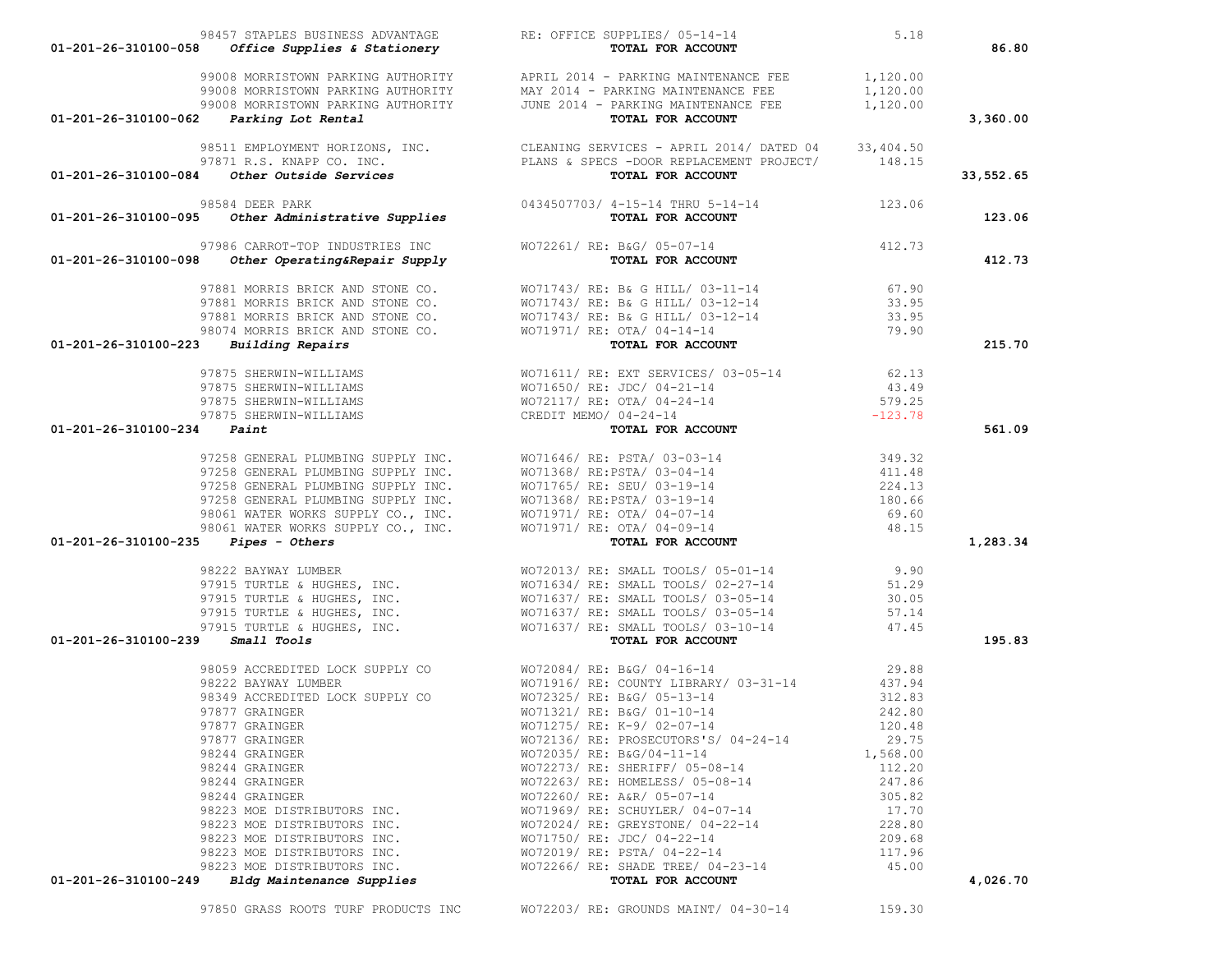| 98346 IRRIGATION & LANDSCAPE RE: 911 - ACTIVATION OF IRRIGATION SYSTE<br>98346 IRRIGATION & LANDSCAPE RE: CH - ACTIVATION OF IRRIGATION SYSTE<br>98346 IRRIGATION & LANDSCAPE RE: SCHUYLER PK - ACTIVATION OF IRRIGATI<br>98346 IRRIGA<br>91211-26-110100-2011 (1990-1101) (1991-1201) (1991-1201) (1991-1201) (1991-1201) (1991-1201-26-1101) (1991-271) (1991-271) (1991-271) (1991-271) (1991-271) (1991-271) (1991-271) (1991-271) (1991-271) (1991-271) (1991-271) |                                       |          | 819.05   |
|-------------------------------------------------------------------------------------------------------------------------------------------------------------------------------------------------------------------------------------------------------------------------------------------------------------------------------------------------------------------------------------------------------------------------------------------------------------------------|---------------------------------------|----------|----------|
|                                                                                                                                                                                                                                                                                                                                                                                                                                                                         |                                       |          |          |
|                                                                                                                                                                                                                                                                                                                                                                                                                                                                         |                                       |          | 106.80   |
|                                                                                                                                                                                                                                                                                                                                                                                                                                                                         |                                       |          |          |
|                                                                                                                                                                                                                                                                                                                                                                                                                                                                         |                                       |          |          |
|                                                                                                                                                                                                                                                                                                                                                                                                                                                                         |                                       |          |          |
|                                                                                                                                                                                                                                                                                                                                                                                                                                                                         |                                       |          |          |
|                                                                                                                                                                                                                                                                                                                                                                                                                                                                         |                                       |          |          |
|                                                                                                                                                                                                                                                                                                                                                                                                                                                                         |                                       |          |          |
|                                                                                                                                                                                                                                                                                                                                                                                                                                                                         |                                       |          |          |
|                                                                                                                                                                                                                                                                                                                                                                                                                                                                         |                                       |          |          |
|                                                                                                                                                                                                                                                                                                                                                                                                                                                                         |                                       |          |          |
|                                                                                                                                                                                                                                                                                                                                                                                                                                                                         |                                       |          |          |
|                                                                                                                                                                                                                                                                                                                                                                                                                                                                         |                                       |          | 1,745.34 |
|                                                                                                                                                                                                                                                                                                                                                                                                                                                                         |                                       |          |          |
|                                                                                                                                                                                                                                                                                                                                                                                                                                                                         |                                       |          |          |
|                                                                                                                                                                                                                                                                                                                                                                                                                                                                         |                                       |          |          |
|                                                                                                                                                                                                                                                                                                                                                                                                                                                                         |                                       |          |          |
|                                                                                                                                                                                                                                                                                                                                                                                                                                                                         |                                       |          |          |
|                                                                                                                                                                                                                                                                                                                                                                                                                                                                         |                                       |          |          |
|                                                                                                                                                                                                                                                                                                                                                                                                                                                                         |                                       |          | 2,698.22 |
|                                                                                                                                                                                                                                                                                                                                                                                                                                                                         |                                       |          |          |
|                                                                                                                                                                                                                                                                                                                                                                                                                                                                         |                                       |          |          |
|                                                                                                                                                                                                                                                                                                                                                                                                                                                                         |                                       |          |          |
|                                                                                                                                                                                                                                                                                                                                                                                                                                                                         |                                       |          |          |
|                                                                                                                                                                                                                                                                                                                                                                                                                                                                         |                                       |          |          |
|                                                                                                                                                                                                                                                                                                                                                                                                                                                                         |                                       |          |          |
|                                                                                                                                                                                                                                                                                                                                                                                                                                                                         |                                       |          |          |
|                                                                                                                                                                                                                                                                                                                                                                                                                                                                         |                                       |          |          |
|                                                                                                                                                                                                                                                                                                                                                                                                                                                                         |                                       |          |          |
|                                                                                                                                                                                                                                                                                                                                                                                                                                                                         |                                       |          |          |
|                                                                                                                                                                                                                                                                                                                                                                                                                                                                         |                                       |          |          |
|                                                                                                                                                                                                                                                                                                                                                                                                                                                                         |                                       |          |          |
|                                                                                                                                                                                                                                                                                                                                                                                                                                                                         |                                       |          |          |
|                                                                                                                                                                                                                                                                                                                                                                                                                                                                         |                                       |          |          |
|                                                                                                                                                                                                                                                                                                                                                                                                                                                                         |                                       |          |          |
|                                                                                                                                                                                                                                                                                                                                                                                                                                                                         |                                       |          |          |
|                                                                                                                                                                                                                                                                                                                                                                                                                                                                         |                                       |          |          |
|                                                                                                                                                                                                                                                                                                                                                                                                                                                                         |                                       |          |          |
|                                                                                                                                                                                                                                                                                                                                                                                                                                                                         |                                       |          |          |
|                                                                                                                                                                                                                                                                                                                                                                                                                                                                         |                                       |          |          |
|                                                                                                                                                                                                                                                                                                                                                                                                                                                                         |                                       |          |          |
|                                                                                                                                                                                                                                                                                                                                                                                                                                                                         |                                       |          |          |
| 97917 TURTLE & HUGHES, INC.                                                                                                                                                                                                                                                                                                                                                                                                                                             | WO71774/ RE: CH/ 03-25-14             | 98.80    |          |
| 97917 TURTLE & HUGHES, INC.                                                                                                                                                                                                                                                                                                                                                                                                                                             | WO71834/ RE: LIBRARY/ 03-25-14        | 47.84    |          |
| 97917 TURTLE & HUGHES, INC.                                                                                                                                                                                                                                                                                                                                                                                                                                             | WO71886/ RE: LIBRARY/ 03-26-14        | 64.56    |          |
| 97917 TURTLE & HUGHES, INC.                                                                                                                                                                                                                                                                                                                                                                                                                                             | WO71858/ RE: LEGAL SERV/ 03-27-14     | 2,966.36 |          |
| 97917 TURTLE & HUGHES, INC.                                                                                                                                                                                                                                                                                                                                                                                                                                             | WO71872/ RE: MEDICAL SERV/ 03-28-14   | 22.82    |          |
| 97917 TURTLE & HUGHES, INC.                                                                                                                                                                                                                                                                                                                                                                                                                                             | WO71842/ RE: CTY CLERK/ 03-28-14      | 136.37   |          |
| 97917 TURTLE & HUGHES, INC.                                                                                                                                                                                                                                                                                                                                                                                                                                             | WO71872/ RE: MEDICAL SERV/ 03-31-14   | 26.16    |          |
| 98234 TURTLE & HUGHES, INC.                                                                                                                                                                                                                                                                                                                                                                                                                                             | WO72014/ RE: CTY GRG/ 04-24-14        | 699.90   |          |
| 98234 TURTLE & HUGHES, INC.                                                                                                                                                                                                                                                                                                                                                                                                                                             | WO72014/ RE: CTY GRG/ 04-28-14        | 139.64   |          |
| 98234 TURTLE & HUGHES, INC.                                                                                                                                                                                                                                                                                                                                                                                                                                             | WO71799/ RE: SCHUYLER/ 04-24-14       | 403.00   |          |
| 98234 TURTLE & HUGHES, INC.                                                                                                                                                                                                                                                                                                                                                                                                                                             | WO71858/ RE: LEGAL SERVICES/ 04-01-14 | 168.88   |          |
| 98234 TURTLE & HUGHES, INC.                                                                                                                                                                                                                                                                                                                                                                                                                                             | WO71886/ RE: CTY LIBRARY/ 04-03-14    | 379.80   |          |

97256 M.C. FARMS INC WO72002/ RE: CH/ 04-11-14 78.00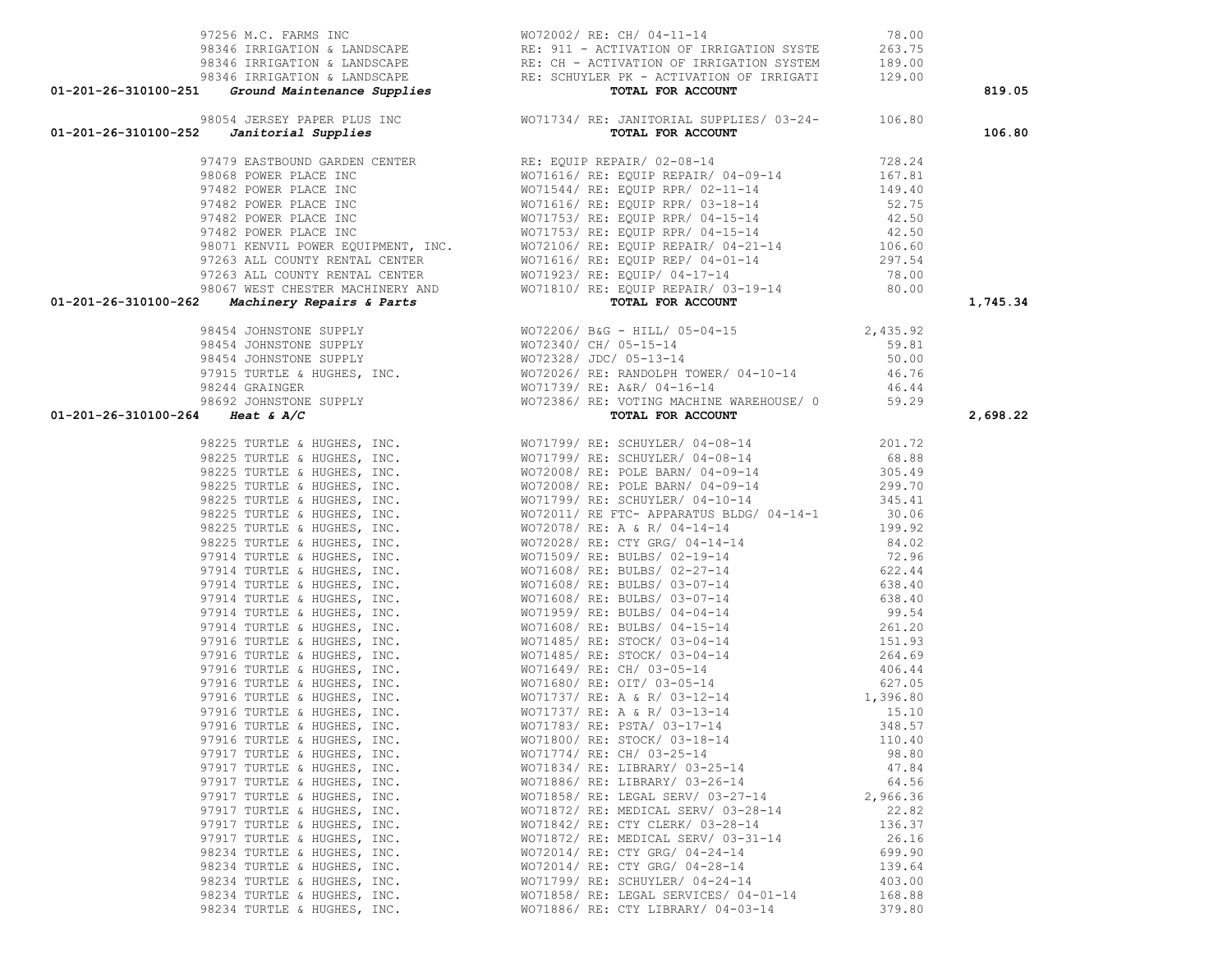| 01-201-26-310100-265 Electrical                                                                                                                                                                                                            |                                                                                                                                                                                                                                              |                  | 16,121.42                                                                                                                                                                                                                                                                                                                                                                                                                                                                              |  |
|--------------------------------------------------------------------------------------------------------------------------------------------------------------------------------------------------------------------------------------------|----------------------------------------------------------------------------------------------------------------------------------------------------------------------------------------------------------------------------------------------|------------------|----------------------------------------------------------------------------------------------------------------------------------------------------------------------------------------------------------------------------------------------------------------------------------------------------------------------------------------------------------------------------------------------------------------------------------------------------------------------------------------|--|
| 97874 AMANO MCGANN, INC.<br><b>01-203-26-310100-253</b> (2013) Maintenance-Parking Lot RE: COURT STREET - READER NOT WORKING/ 0 548.00                                                                                                     |                                                                                                                                                                                                                                              |                  |                                                                                                                                                                                                                                                                                                                                                                                                                                                                                        |  |
|                                                                                                                                                                                                                                            |                                                                                                                                                                                                                                              |                  | 548.00                                                                                                                                                                                                                                                                                                                                                                                                                                                                                 |  |
|                                                                                                                                                                                                                                            |                                                                                                                                                                                                                                              |                  |                                                                                                                                                                                                                                                                                                                                                                                                                                                                                        |  |
|                                                                                                                                                                                                                                            |                                                                                                                                                                                                                                              |                  | $\begin{array}{cccccccccc} \multicolumn{2}{c}{} & \multicolumn{2}{c}{} & \multicolumn{2}{c}{} & \multicolumn{2}{c}{} & \multicolumn{2}{c}{} & \multicolumn{2}{c}{} & \multicolumn{2}{c}{} & \multicolumn{2}{c}{} & \multicolumn{2}{c}{} & \multicolumn{2}{c}{} & \multicolumn{2}{c}{} & \multicolumn{2}{c}{} & \multicolumn{2}{c}{} & \multicolumn{2}{c}{} & \multicolumn{2}{c}{} & \multicolumn{2}{c}{} & \multicolumn{2}{c}{} & \multicolumn{2}{c}{} & \multicolumn{2}{c}{} & \mult$ |  |
| TOTAL for Buildings & Grounds                                                                                                                                                                                                              |                                                                                                                                                                                                                                              |                  | 69,381.73                                                                                                                                                                                                                                                                                                                                                                                                                                                                              |  |
|                                                                                                                                                                                                                                            |                                                                                                                                                                                                                                              |                  |                                                                                                                                                                                                                                                                                                                                                                                                                                                                                        |  |
| <b>Motor Services Center</b>                                                                                                                                                                                                               |                                                                                                                                                                                                                                              |                  |                                                                                                                                                                                                                                                                                                                                                                                                                                                                                        |  |
|                                                                                                                                                                                                                                            |                                                                                                                                                                                                                                              | 23.18            |                                                                                                                                                                                                                                                                                                                                                                                                                                                                                        |  |
|                                                                                                                                                                                                                                            |                                                                                                                                                                                                                                              | 189.57           |                                                                                                                                                                                                                                                                                                                                                                                                                                                                                        |  |
|                                                                                                                                                                                                                                            |                                                                                                                                                                                                                                              | $-23.18$         |                                                                                                                                                                                                                                                                                                                                                                                                                                                                                        |  |
|                                                                                                                                                                                                                                            |                                                                                                                                                                                                                                              | 179.90           |                                                                                                                                                                                                                                                                                                                                                                                                                                                                                        |  |
|                                                                                                                                                                                                                                            |                                                                                                                                                                                                                                              | 26.90            |                                                                                                                                                                                                                                                                                                                                                                                                                                                                                        |  |
|                                                                                                                                                                                                                                            |                                                                                                                                                                                                                                              | 125.44           |                                                                                                                                                                                                                                                                                                                                                                                                                                                                                        |  |
| 97836 STAPLES BUSINESS ADVANTAGE<br>98105 STAPLES BUSINESS ADVANTAGE<br>98105 STAPLES BUSINESS ADVANTAGE<br>98594 STAPLES BUSINESS ADVANTAGE<br>98594 STAPLES BUSINESS ADVANTAGE<br>96895 SHACHIHATA INC. (U.S.A.)<br>01-201-26-315100-058 |                                                                                                                                                                                                                                              |                  | 521.81                                                                                                                                                                                                                                                                                                                                                                                                                                                                                 |  |
|                                                                                                                                                                                                                                            |                                                                                                                                                                                                                                              | 756.00           |                                                                                                                                                                                                                                                                                                                                                                                                                                                                                        |  |
|                                                                                                                                                                                                                                            | 98092 JOHNSON & TOWERS, INC.<br>97814 BOONTON AUTO PARTS SUCTION CUPS SUCTION CUP                                                                                                                                                            | 13.55            |                                                                                                                                                                                                                                                                                                                                                                                                                                                                                        |  |
|                                                                                                                                                                                                                                            |                                                                                                                                                                                                                                              | 111.36           |                                                                                                                                                                                                                                                                                                                                                                                                                                                                                        |  |
| 97814 BOONTON AUTO PARTS CHROMABASE CHROMABASE STRONACLEAR STRONAGLER                                                                                                                                                                      |                                                                                                                                                                                                                                              | 463.92           |                                                                                                                                                                                                                                                                                                                                                                                                                                                                                        |  |
|                                                                                                                                                                                                                                            | $5/8/14 - 6/7/$<br><u> Tanzania (m. 1878)</u>                                                                                                                                                                                                | 59.95            |                                                                                                                                                                                                                                                                                                                                                                                                                                                                                        |  |
| 98084 CABLEVISION<br>98093 MCMASTER-CARR SUPPLY CO HOSE, FITTING                                                                                                                                                                           |                                                                                                                                                                                                                                              | 75.52            |                                                                                                                                                                                                                                                                                                                                                                                                                                                                                        |  |
|                                                                                                                                                                                                                                            |                                                                                                                                                                                                                                              | 389.00           |                                                                                                                                                                                                                                                                                                                                                                                                                                                                                        |  |
|                                                                                                                                                                                                                                            |                                                                                                                                                                                                                                              | 180.00           |                                                                                                                                                                                                                                                                                                                                                                                                                                                                                        |  |
|                                                                                                                                                                                                                                            |                                                                                                                                                                                                                                              | 495.15           |                                                                                                                                                                                                                                                                                                                                                                                                                                                                                        |  |
|                                                                                                                                                                                                                                            |                                                                                                                                                                                                                                              | 89.76            |                                                                                                                                                                                                                                                                                                                                                                                                                                                                                        |  |
|                                                                                                                                                                                                                                            | 98091 J & D SALES & SERVICE LLC<br>98091 J & D SALES & SERVICE LLC<br>97824 J & D SALES & SERVICE LLC<br>98113 WHITEMARSH CORPORATION<br>98565 BOONTON AUTO PARTS<br>98569 DEER PARK<br>98097 MSC INDUSTRIAL SUPPLY CO.<br>98097 MSC INDUSTR | 207.93           |                                                                                                                                                                                                                                                                                                                                                                                                                                                                                        |  |
|                                                                                                                                                                                                                                            |                                                                                                                                                                                                                                              | 36.18            |                                                                                                                                                                                                                                                                                                                                                                                                                                                                                        |  |
| 98097 MSC INDUSTRIAL SUPPLY CO.                                                                                                                                                                                                            | CABINET BOX                                                                                                                                                                                                                                  | 46.71            |                                                                                                                                                                                                                                                                                                                                                                                                                                                                                        |  |
| 98097 MSC INDUSTRIAL SUPPLY CO.                                                                                                                                                                                                            | CABINEI BOX<br>CHAIN, HHCS<br>DISC, TAPE<br>SCREW, GREASE FITTINGS, SPNS,<br>FUSE<br>CHAIN, HHCS                                                                                                                                             | 73.61            |                                                                                                                                                                                                                                                                                                                                                                                                                                                                                        |  |
| 96181 MSC INDUSTRIAL SUPPLY CO.                                                                                                                                                                                                            | DISC, TAPE                                                                                                                                                                                                                                   | 78.30            |                                                                                                                                                                                                                                                                                                                                                                                                                                                                                        |  |
| 96181 MSC INDUSTRIAL SUPPLY CO.                                                                                                                                                                                                            |                                                                                                                                                                                                                                              | 81.45            |                                                                                                                                                                                                                                                                                                                                                                                                                                                                                        |  |
| 96878 MSC INDUSTRIAL SUPPLY CO.                                                                                                                                                                                                            | FUSE                                                                                                                                                                                                                                         | 38.70            |                                                                                                                                                                                                                                                                                                                                                                                                                                                                                        |  |
| 96878 MSC INDUSTRIAL SUPPLY CO.                                                                                                                                                                                                            | BOOMS-SORBENT<br>COVERALL                                                                                                                                                                                                                    | 434.04<br>155.35 |                                                                                                                                                                                                                                                                                                                                                                                                                                                                                        |  |
| 96878 MSC INDUSTRIAL SUPPLY CO.<br>96878 MSC INDUSTRIAL SUPPLY CO.                                                                                                                                                                         | HOSE RACK, SORBENT PAD                                                                                                                                                                                                                       | 96.46            |                                                                                                                                                                                                                                                                                                                                                                                                                                                                                        |  |
| 96878 MSC INDUSTRIAL SUPPLY CO.                                                                                                                                                                                                            | SCREW, WASHER, NUT                                                                                                                                                                                                                           | 92.04            |                                                                                                                                                                                                                                                                                                                                                                                                                                                                                        |  |
| 96878 MSC INDUSTRIAL SUPPLY CO.                                                                                                                                                                                                            | CONTAINER                                                                                                                                                                                                                                    | 72.00            |                                                                                                                                                                                                                                                                                                                                                                                                                                                                                        |  |
| 96878 MSC INDUSTRIAL SUPPLY CO.                                                                                                                                                                                                            | <b>SOC</b>                                                                                                                                                                                                                                   | 328.54           |                                                                                                                                                                                                                                                                                                                                                                                                                                                                                        |  |
| 96878 MSC INDUSTRIAL SUPPLY CO.                                                                                                                                                                                                            | HOSE                                                                                                                                                                                                                                         | 35.22            |                                                                                                                                                                                                                                                                                                                                                                                                                                                                                        |  |
| 97449 MSC INDUSTRIAL SUPPLY CO.                                                                                                                                                                                                            | BUTT CONN                                                                                                                                                                                                                                    | 121.02           |                                                                                                                                                                                                                                                                                                                                                                                                                                                                                        |  |
| 97449 MSC INDUSTRIAL SUPPLY CO.                                                                                                                                                                                                            | DRILL BIT                                                                                                                                                                                                                                    | 8.00             |                                                                                                                                                                                                                                                                                                                                                                                                                                                                                        |  |
| 97829 MSC INDUSTRIAL SUPPLY CO.                                                                                                                                                                                                            | HANDLE                                                                                                                                                                                                                                       | 163.13           |                                                                                                                                                                                                                                                                                                                                                                                                                                                                                        |  |
| 01-201-26-315100-098<br>Other Operating&Repair Supply                                                                                                                                                                                      | TOTAL FOR ACCOUNT                                                                                                                                                                                                                            |                  | 4,702.89                                                                                                                                                                                                                                                                                                                                                                                                                                                                               |  |
|                                                                                                                                                                                                                                            |                                                                                                                                                                                                                                              |                  |                                                                                                                                                                                                                                                                                                                                                                                                                                                                                        |  |
| 98081 AMERICAN WEAR INC.                                                                                                                                                                                                                   | UNIFORMS AND MATS                                                                                                                                                                                                                            | 252.55           |                                                                                                                                                                                                                                                                                                                                                                                                                                                                                        |  |
| 98081 AMERICAN WEAR INC.                                                                                                                                                                                                                   | UNIFORMS                                                                                                                                                                                                                                     | 203.76           |                                                                                                                                                                                                                                                                                                                                                                                                                                                                                        |  |

×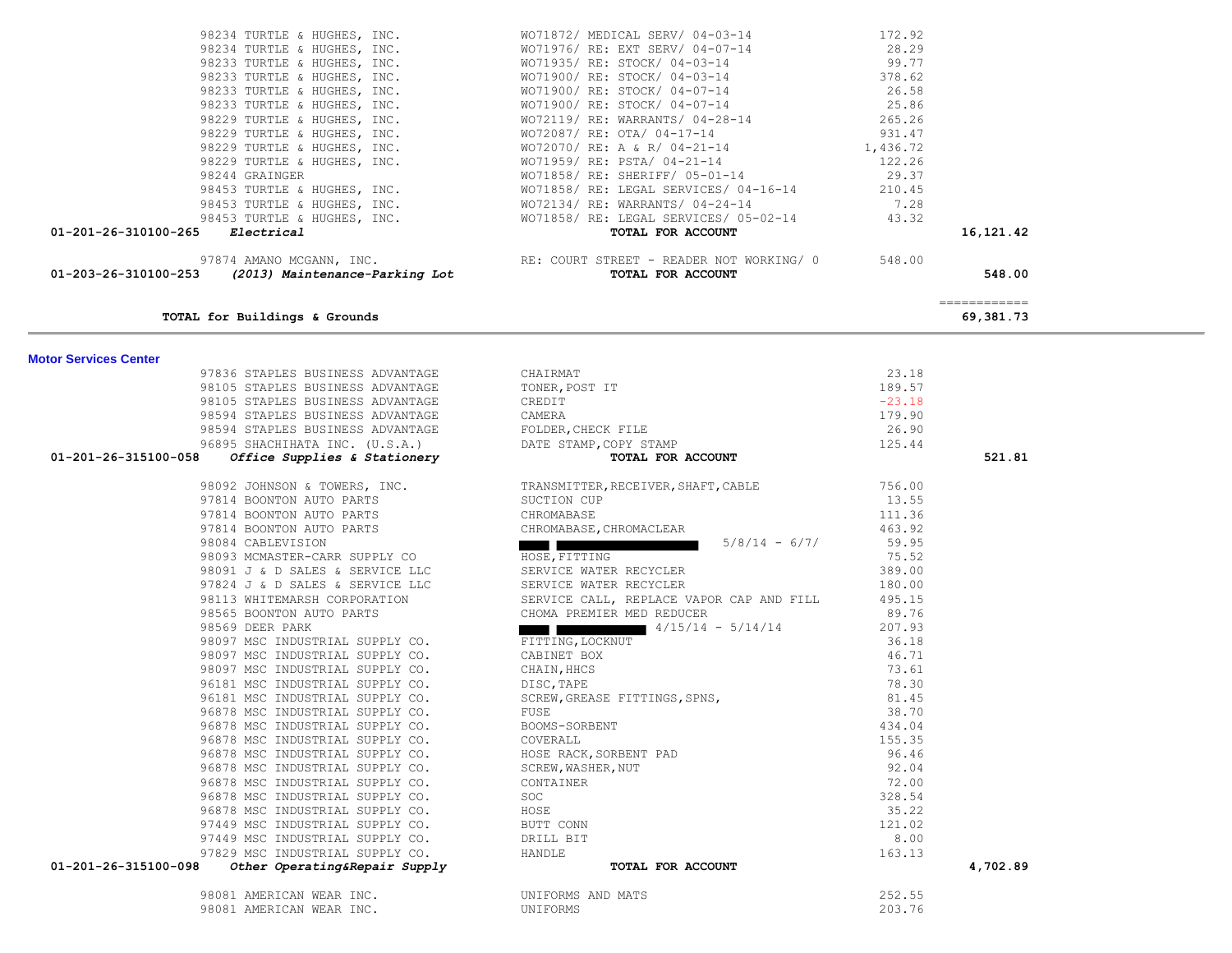| 98101 PETROCHOICE 15W40<br>98101 PETROCHOICE 98101 PETROCHOICE HYD 32<br><b>01-201-26-315100-232</b> Lubricants & Anti Freeze                                                                                                                     | 15W40 OIL                                                                                                                              | 4,354.46 |           |
|---------------------------------------------------------------------------------------------------------------------------------------------------------------------------------------------------------------------------------------------------|----------------------------------------------------------------------------------------------------------------------------------------|----------|-----------|
|                                                                                                                                                                                                                                                   | HYD 32                                                                                                                                 | 1,257.83 |           |
|                                                                                                                                                                                                                                                   | TOTAL FOR ACCOUNT                                                                                                                      |          | 5,612.29  |
|                                                                                                                                                                                                                                                   | 98098 MY TOOL LADY SOCKET SET, PLIERS, PUNCH SET 80.07<br>98097 MSC INDUSTRIAL SUPPLY CO. WIRE BRUSHES <b>TOTAL FOR ACCOUNT</b> 101.58 |          |           |
|                                                                                                                                                                                                                                                   |                                                                                                                                        |          |           |
| $01 - 201 - 26 - 315100 - 239$ Small Tools                                                                                                                                                                                                        |                                                                                                                                        |          | 181.65    |
|                                                                                                                                                                                                                                                   |                                                                                                                                        |          |           |
| $\begin{tabular}{lllllllllll} 97817 & CUSTOM BANDAG & INC & & & & \text{TIRES} \\ 97820 & GODYEAR \textit{AUTO} SERVICE & & & \text{TIRES} \end{tabular}$                                                                                         |                                                                                                                                        | 74.82    |           |
|                                                                                                                                                                                                                                                   |                                                                                                                                        | 219.96   |           |
| 97820 GOODYEAR AUTO SERVICE TIRES<br>98090 INTER CITY TIRE TIRES                                                                                                                                                                                  |                                                                                                                                        | 535.40   |           |
|                                                                                                                                                                                                                                                   |                                                                                                                                        | 898.08   |           |
|                                                                                                                                                                                                                                                   |                                                                                                                                        | 256.44   |           |
| 98108 STS TIRE & AUTO CENTERS<br>98108 STS TIRE & AUTO CENTERS<br>5 Tires                                                                                                                                                                         |                                                                                                                                        | 220.22   |           |
| $01-201-26-315100-245$ Tires                                                                                                                                                                                                                      | TOTAL FOR ACCOUNT                                                                                                                      |          | 2,204.92  |
|                                                                                                                                                                                                                                                   | COVER 629.62<br>TOTAL FOR ACCOUNT $163.88$                                                                                             |          |           |
|                                                                                                                                                                                                                                                   |                                                                                                                                        |          |           |
| $01-201-26-315100-246$ Tools - Others                                                                                                                                                                                                             |                                                                                                                                        |          | 793.50    |
|                                                                                                                                                                                                                                                   |                                                                                                                                        |          |           |
| 97839 TOMAR INDUSTRIES INC<br>97839 TOMAR INDUSTRIES INC<br><b>O1-201-26-315100-252</b> Janitorial Supplies<br>97811 AIR BRAKE & EQUIPMENT<br>98079 AIR BRAKE & EQUIPMENT<br>98079 AIR BRAKE & EQUIPMENT<br>98079 AIR BRAKE & EQUIPMENT<br>OIL PA |                                                                                                                                        | 77.00    |           |
|                                                                                                                                                                                                                                                   | TOTAL FOR ACCOUNT                                                                                                                      |          | 77.00     |
|                                                                                                                                                                                                                                                   |                                                                                                                                        |          |           |
|                                                                                                                                                                                                                                                   |                                                                                                                                        |          |           |
|                                                                                                                                                                                                                                                   |                                                                                                                                        |          |           |
|                                                                                                                                                                                                                                                   |                                                                                                                                        |          |           |
|                                                                                                                                                                                                                                                   |                                                                                                                                        |          |           |
|                                                                                                                                                                                                                                                   |                                                                                                                                        |          |           |
|                                                                                                                                                                                                                                                   |                                                                                                                                        |          |           |
|                                                                                                                                                                                                                                                   |                                                                                                                                        |          |           |
|                                                                                                                                                                                                                                                   |                                                                                                                                        |          |           |
|                                                                                                                                                                                                                                                   |                                                                                                                                        |          |           |
|                                                                                                                                                                                                                                                   |                                                                                                                                        |          |           |
|                                                                                                                                                                                                                                                   |                                                                                                                                        |          |           |
|                                                                                                                                                                                                                                                   |                                                                                                                                        |          |           |
|                                                                                                                                                                                                                                                   |                                                                                                                                        |          |           |
|                                                                                                                                                                                                                                                   |                                                                                                                                        |          |           |
|                                                                                                                                                                                                                                                   |                                                                                                                                        |          |           |
|                                                                                                                                                                                                                                                   |                                                                                                                                        |          |           |
|                                                                                                                                                                                                                                                   |                                                                                                                                        |          |           |
|                                                                                                                                                                                                                                                   |                                                                                                                                        |          |           |
|                                                                                                                                                                                                                                                   |                                                                                                                                        |          |           |
|                                                                                                                                                                                                                                                   |                                                                                                                                        |          |           |
|                                                                                                                                                                                                                                                   |                                                                                                                                        |          |           |
|                                                                                                                                                                                                                                                   |                                                                                                                                        |          |           |
|                                                                                                                                                                                                                                                   |                                                                                                                                        |          |           |
|                                                                                                                                                                                                                                                   |                                                                                                                                        |          |           |
| 97840 TRICO EQUIPMENT SERVICES LLC BAT CHARGER                                                                                                                                                                                                    |                                                                                                                                        | 105.00   |           |
| 98106 STORR TRACTOR CO.                                                                                                                                                                                                                           | FILTER                                                                                                                                 | 181.09   |           |
| 97837 SUMMIT TRANSMISSION BRAKE                                                                                                                                                                                                                   | TRANSMISSION (CG2080U)                                                                                                                 | 2,750.00 |           |
| 98586 RE-TRON TECHNOLOGIES INC.                                                                                                                                                                                                                   | BATTERY                                                                                                                                | 438.20   |           |
| 01-201-26-315100-261<br>Spare Parts for Equipment                                                                                                                                                                                                 | TOTAL FOR ACCOUNT                                                                                                                      |          | 11,133.43 |
| 98085 CY DRAKE LOCKSMITHS, INC.                                                                                                                                                                                                                   | IGN SWITCH, KEYING                                                                                                                     | 51.06    |           |
| 98082 BEYER FORD                                                                                                                                                                                                                                  | SWITCH ASY                                                                                                                             | 24.74    |           |
| 97813 BEYER FORD                                                                                                                                                                                                                                  | MODULE                                                                                                                                 | 119.88   |           |
| 97812 BEYER CHRYSLER JEEP                                                                                                                                                                                                                         | NUT-WHEEL                                                                                                                              | 118.80   |           |
| 98080 ARCOLA SALES & SERVICE CORP                                                                                                                                                                                                                 | AIR SPRING                                                                                                                             | 388.31   |           |
| 98083 BUNKY'S TOWING & AUTO REPAIR                                                                                                                                                                                                                | TOWING $(11-22)$                                                                                                                       | 190.00   |           |
| 97815 BUNKY'S TOWING & AUTO REPAIR                                                                                                                                                                                                                | TOWING (5-36)                                                                                                                          | 175.00   |           |

 **01-201-26-315100-207** *Uniform & Clothing Allowance* **TOTAL FOR ACCOUNT 456.31**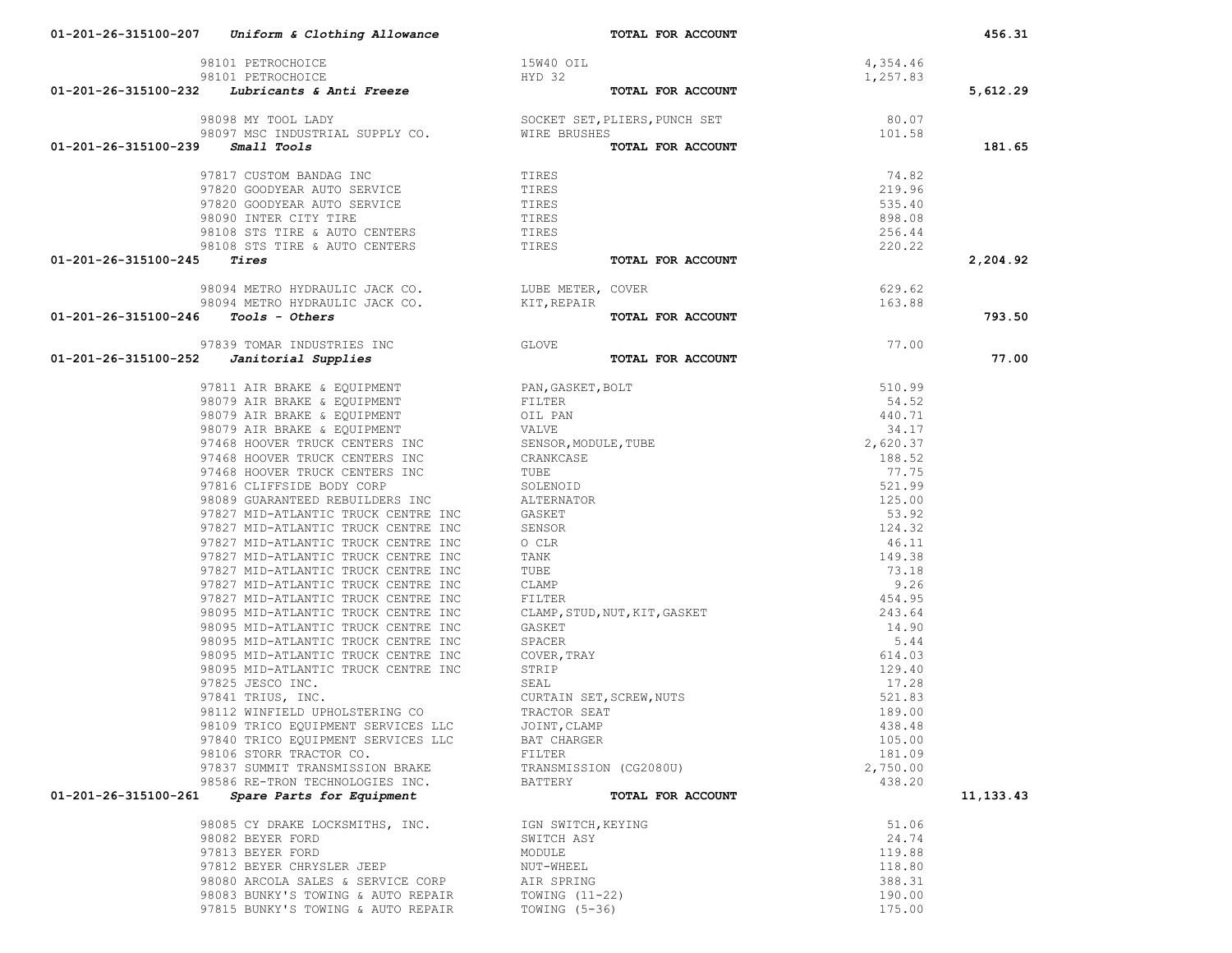|                                                                                                                                                                                                                                                                                                                                            | 97822 DITSCHMAN/FLEMINGTON FORD TERRIT (11–8)<br>97823 PLEMINGTON BUICK CHEVROLET TRANSMITTER (11–8)<br>97823 PLEMINGTON BUICK CHEVROLET TRANSMITTER (11–8)<br>97823 PLEMINGTON BUICK CHEVROLET TERRING<br>97823 PLEMINGTON BUICK CHE            |          |
|--------------------------------------------------------------------------------------------------------------------------------------------------------------------------------------------------------------------------------------------------------------------------------------------------------------------------------------------|--------------------------------------------------------------------------------------------------------------------------------------------------------------------------------------------------------------------------------------------------|----------|
|                                                                                                                                                                                                                                                                                                                                            |                                                                                                                                                                                                                                                  |          |
|                                                                                                                                                                                                                                                                                                                                            |                                                                                                                                                                                                                                                  |          |
|                                                                                                                                                                                                                                                                                                                                            |                                                                                                                                                                                                                                                  |          |
|                                                                                                                                                                                                                                                                                                                                            |                                                                                                                                                                                                                                                  |          |
|                                                                                                                                                                                                                                                                                                                                            |                                                                                                                                                                                                                                                  |          |
|                                                                                                                                                                                                                                                                                                                                            |                                                                                                                                                                                                                                                  |          |
|                                                                                                                                                                                                                                                                                                                                            |                                                                                                                                                                                                                                                  |          |
|                                                                                                                                                                                                                                                                                                                                            |                                                                                                                                                                                                                                                  |          |
|                                                                                                                                                                                                                                                                                                                                            |                                                                                                                                                                                                                                                  |          |
|                                                                                                                                                                                                                                                                                                                                            |                                                                                                                                                                                                                                                  |          |
|                                                                                                                                                                                                                                                                                                                                            |                                                                                                                                                                                                                                                  |          |
|                                                                                                                                                                                                                                                                                                                                            |                                                                                                                                                                                                                                                  |          |
|                                                                                                                                                                                                                                                                                                                                            |                                                                                                                                                                                                                                                  |          |
|                                                                                                                                                                                                                                                                                                                                            |                                                                                                                                                                                                                                                  |          |
|                                                                                                                                                                                                                                                                                                                                            |                                                                                                                                                                                                                                                  |          |
|                                                                                                                                                                                                                                                                                                                                            |                                                                                                                                                                                                                                                  | 55.88    |
|                                                                                                                                                                                                                                                                                                                                            |                                                                                                                                                                                                                                                  | 79.22    |
|                                                                                                                                                                                                                                                                                                                                            |                                                                                                                                                                                                                                                  |          |
|                                                                                                                                                                                                                                                                                                                                            |                                                                                                                                                                                                                                                  |          |
|                                                                                                                                                                                                                                                                                                                                            |                                                                                                                                                                                                                                                  | 62.36    |
| $\begin{tabular}{lllllllllll} 97450 & NIELSEN & DOOGE &-C-J-R & & & \multicolumn{2}{c}{SWITCH} \\ 97450 & NIELSEN & DOOGE &-C-J-R & & KEY\ FOB \\ 97450 & NIELSEN & DOOGE &-C-J-R & & KEY\ BIANK \\ 97450 & NIELSEN & DOOGE &-C-J-R & & & KEY\ BLANK \\ 97450 & NIELSEN & DOOGE &-C-J-R & & & \multicolumn{2}{c}{SENSOR} \\ \end{tabular}$ |                                                                                                                                                                                                                                                  | 120.80   |
|                                                                                                                                                                                                                                                                                                                                            |                                                                                                                                                                                                                                                  | 29.36    |
|                                                                                                                                                                                                                                                                                                                                            |                                                                                                                                                                                                                                                  | 56.76    |
|                                                                                                                                                                                                                                                                                                                                            |                                                                                                                                                                                                                                                  |          |
|                                                                                                                                                                                                                                                                                                                                            |                                                                                                                                                                                                                                                  |          |
|                                                                                                                                                                                                                                                                                                                                            |                                                                                                                                                                                                                                                  |          |
|                                                                                                                                                                                                                                                                                                                                            |                                                                                                                                                                                                                                                  |          |
|                                                                                                                                                                                                                                                                                                                                            |                                                                                                                                                                                                                                                  |          |
|                                                                                                                                                                                                                                                                                                                                            |                                                                                                                                                                                                                                                  |          |
|                                                                                                                                                                                                                                                                                                                                            |                                                                                                                                                                                                                                                  |          |
|                                                                                                                                                                                                                                                                                                                                            |                                                                                                                                                                                                                                                  |          |
|                                                                                                                                                                                                                                                                                                                                            |                                                                                                                                                                                                                                                  |          |
|                                                                                                                                                                                                                                                                                                                                            |                                                                                                                                                                                                                                                  |          |
|                                                                                                                                                                                                                                                                                                                                            |                                                                                                                                                                                                                                                  |          |
|                                                                                                                                                                                                                                                                                                                                            |                                                                                                                                                                                                                                                  |          |
|                                                                                                                                                                                                                                                                                                                                            |                                                                                                                                                                                                                                                  |          |
|                                                                                                                                                                                                                                                                                                                                            |                                                                                                                                                                                                                                                  |          |
|                                                                                                                                                                                                                                                                                                                                            |                                                                                                                                                                                                                                                  |          |
|                                                                                                                                                                                                                                                                                                                                            |                                                                                                                                                                                                                                                  |          |
|                                                                                                                                                                                                                                                                                                                                            |                                                                                                                                                                                                                                                  |          |
|                                                                                                                                                                                                                                                                                                                                            |                                                                                                                                                                                                                                                  |          |
|                                                                                                                                                                                                                                                                                                                                            |                                                                                                                                                                                                                                                  |          |
|                                                                                                                                                                                                                                                                                                                                            | FILTER, PADS, BOLT, RACK PINION, PIPE, SENSA 571.75<br>CREDIT -66.00                                                                                                                                                                             |          |
|                                                                                                                                                                                                                                                                                                                                            |                                                                                                                                                                                                                                                  |          |
|                                                                                                                                                                                                                                                                                                                                            |                                                                                                                                                                                                                                                  | $-31.30$ |
|                                                                                                                                                                                                                                                                                                                                            |                                                                                                                                                                                                                                                  | 238.01   |
|                                                                                                                                                                                                                                                                                                                                            |                                                                                                                                                                                                                                                  | 609.28   |
|                                                                                                                                                                                                                                                                                                                                            |                                                                                                                                                                                                                                                  | 88.47    |
|                                                                                                                                                                                                                                                                                                                                            | 98086 D&B AUTO SUPPLY<br>98086 D&B AUTO SUPPLY<br>98086 D&B AUTO SUPPLY<br>98086 D&B AUTO SUPPLY<br>98086 D&B AUTO SUPPLY<br>98086 D&B AUTO SUPPLY<br>98086 D&B AUTO SUPPLY<br>97835 ROUTE 23 AUTOMALL LLC<br>97835 ROUTE 23 AUTOMALL LLC<br>978 | 354.00   |
| 97835 ROUTE 23 AUTOMALL LLC MORN ASY                                                                                                                                                                                                                                                                                                       |                                                                                                                                                                                                                                                  | 74.20    |
| 97835 ROUTE 23 AUTOMALL LLC                                                                                                                                                                                                                                                                                                                | WIRE ASY                                                                                                                                                                                                                                         | 19.45    |
| 98103 ROUTE 23 AUTOMALL LLC                                                                                                                                                                                                                                                                                                                | FILTER                                                                                                                                                                                                                                           | 57.72    |
| 98103 ROUTE 23 AUTOMALL LLC                                                                                                                                                                                                                                                                                                                | SPARK PLUG, THERMOSTAT, O-RING                                                                                                                                                                                                                   | 41.35    |
| 98103 ROUTE 23 AUTOMALL LLC                                                                                                                                                                                                                                                                                                                | KIT, MANIFOLD, SHIELD, BOLT, STUD, NUT, TUBE                                                                                                                                                                                                     | 445.35   |
| 98103 ROUTE 23 AUTOMALL LLC                                                                                                                                                                                                                                                                                                                | BOLT                                                                                                                                                                                                                                             | 1.70     |
| 98103 ROUTE 23 AUTOMALL LLC                                                                                                                                                                                                                                                                                                                | CREDIT                                                                                                                                                                                                                                           | $-42.68$ |
| 98103 ROUTE 23 AUTOMALL LLC                                                                                                                                                                                                                                                                                                                | CREDIT                                                                                                                                                                                                                                           | $-6.51$  |
| 98104 SMITH MOTOR CO., INC.                                                                                                                                                                                                                                                                                                                | HOSE ASY                                                                                                                                                                                                                                         | 13.35    |
| 98104 SMITH MOTOR CO., INC.                                                                                                                                                                                                                                                                                                                | SENSOR ASY                                                                                                                                                                                                                                       | 72.39    |
| 98099 NIELSEN DODGE - C-J-R                                                                                                                                                                                                                                                                                                                | TRANSMRT, KEY BLANK                                                                                                                                                                                                                              | 145.60   |
| 98099 NIELSEN DODGE - C-J-R                                                                                                                                                                                                                                                                                                                | FILTER                                                                                                                                                                                                                                           | 76.80    |
| 98099 NIELSEN DODGE - C-J-R                                                                                                                                                                                                                                                                                                                | PANEL, SHIELD, RETAINER                                                                                                                                                                                                                          | 112.21   |
| 97831 NIELSEN DODGE - C-J-R                                                                                                                                                                                                                                                                                                                | LAMP, DOOR, MOLDING                                                                                                                                                                                                                              | 1,066.00 |

|                                                            | 97822 DITSCHMAIN PLEMINGTON FORD<br>97823 PLEMINGTON BUICK CHEVROLET TRANSMITTER (11–8)<br>97823 PLEMINGTON BUICK CHEVROLET TUBE<br>97823 PLEMINGTON BUICK CHEVROLET TUBE<br>97823 PLEMINGTON BUICK CHEVROLET TENSIONER, PIPE, RESERV          |           |
|------------------------------------------------------------|------------------------------------------------------------------------------------------------------------------------------------------------------------------------------------------------------------------------------------------------|-----------|
|                                                            |                                                                                                                                                                                                                                                |           |
|                                                            |                                                                                                                                                                                                                                                | $-111.54$ |
|                                                            |                                                                                                                                                                                                                                                |           |
|                                                            |                                                                                                                                                                                                                                                |           |
|                                                            |                                                                                                                                                                                                                                                |           |
|                                                            |                                                                                                                                                                                                                                                |           |
|                                                            |                                                                                                                                                                                                                                                |           |
|                                                            |                                                                                                                                                                                                                                                |           |
|                                                            |                                                                                                                                                                                                                                                |           |
|                                                            |                                                                                                                                                                                                                                                |           |
|                                                            |                                                                                                                                                                                                                                                |           |
|                                                            |                                                                                                                                                                                                                                                |           |
|                                                            |                                                                                                                                                                                                                                                |           |
|                                                            |                                                                                                                                                                                                                                                |           |
|                                                            |                                                                                                                                                                                                                                                |           |
|                                                            |                                                                                                                                                                                                                                                |           |
|                                                            |                                                                                                                                                                                                                                                |           |
| 97450 NIELSEN DODGE - C-J-R<br>97450 NIELSEN DODGE - C-J-R | COVER                                                                                                                                                                                                                                          | 3.96      |
|                                                            |                                                                                                                                                                                                                                                |           |
|                                                            |                                                                                                                                                                                                                                                |           |
|                                                            |                                                                                                                                                                                                                                                |           |
|                                                            |                                                                                                                                                                                                                                                |           |
|                                                            |                                                                                                                                                                                                                                                |           |
|                                                            |                                                                                                                                                                                                                                                |           |
|                                                            |                                                                                                                                                                                                                                                |           |
|                                                            |                                                                                                                                                                                                                                                |           |
|                                                            |                                                                                                                                                                                                                                                |           |
|                                                            |                                                                                                                                                                                                                                                |           |
|                                                            |                                                                                                                                                                                                                                                |           |
|                                                            |                                                                                                                                                                                                                                                |           |
|                                                            |                                                                                                                                                                                                                                                |           |
|                                                            | 97450 NIELSEN DOOG – C-J-R<br>97450 NIELSEN DOOG – C-J-R<br>97450 NIELSEN DOOG – C-J-R<br>97450 NIELSEN DOOG – C-J-R<br>97450 NIELSEN DOOG – C-J-R<br>97450 NIELSEN DOOG – C-J-R<br>97450 NIELSEN DOOG – C-J-R<br>97450 NIELSEN DOOG – C-J-    |           |
|                                                            |                                                                                                                                                                                                                                                |           |
|                                                            |                                                                                                                                                                                                                                                |           |
|                                                            |                                                                                                                                                                                                                                                |           |
|                                                            |                                                                                                                                                                                                                                                |           |
|                                                            | 97833 PLAINSMAN AUTO SUPPLY<br>97833 PLAINSMAN AUTO SUPPLY<br>97833 PLAINSMAN AUTO SUPPLY<br>97833 PLAINSMAN AUTO SUPPLY<br>97833 PLAINSMAN AUTO SUPPLY<br>97833 PLAINSMAN AUTO SUPPLY<br>98086 D&B AUTO SUPPLY<br>98086 D&B AUTO SUPPLY<br>98 |           |
|                                                            |                                                                                                                                                                                                                                                |           |
|                                                            |                                                                                                                                                                                                                                                |           |
|                                                            |                                                                                                                                                                                                                                                |           |
|                                                            |                                                                                                                                                                                                                                                |           |
|                                                            |                                                                                                                                                                                                                                                |           |
|                                                            |                                                                                                                                                                                                                                                |           |
|                                                            |                                                                                                                                                                                                                                                |           |
|                                                            |                                                                                                                                                                                                                                                |           |
|                                                            |                                                                                                                                                                                                                                                |           |
|                                                            |                                                                                                                                                                                                                                                |           |
|                                                            |                                                                                                                                                                                                                                                |           |
|                                                            | 98086 D&B AUTO SUPPLY<br>97834 QUALITY AUTO GLASS, INC<br>97835 ROUTE 23 AUTOMALL LLC<br>97835 ROUTE 23 AUTOMALL LLC<br>97835 ROUTE 23 AUTOMALL LLC<br>97835 ROUTE 23 AUTOMALL LLC<br>97835 ROUTE 23 AUTOMALL LLC<br>97835 ROUTE 23 AUTOMALL   | 354.00    |
|                                                            |                                                                                                                                                                                                                                                |           |
| 97835 ROUTE 23 AUTOMALL LLC                                | WIRE ASY                                                                                                                                                                                                                                       | 19.45     |
| 98103 ROUTE 23 AUTOMALL LLC                                | FILTER                                                                                                                                                                                                                                         | 57.72     |
| 98103 ROUTE 23 AUTOMALL LLC                                | SPARK PLUG, THERMOSTAT, O-RING                                                                                                                                                                                                                 | 41.35     |
| 98103 ROUTE 23 AUTOMALL LLC                                | KIT, MANIFOLD, SHIELD, BOLT, STUD, NUT, TUBE                                                                                                                                                                                                   | 445.35    |
| 98103 ROUTE 23 AUTOMALL LLC                                | BOLT                                                                                                                                                                                                                                           | 1.70      |
|                                                            |                                                                                                                                                                                                                                                |           |
| 98103 ROUTE 23 AUTOMALL LLC                                | CREDIT                                                                                                                                                                                                                                         | $-42.68$  |
| 98103 ROUTE 23 AUTOMALL LLC                                | CREDIT                                                                                                                                                                                                                                         | $-6.51$   |
| 98104 SMITH MOTOR CO., INC.                                | HOSE ASY                                                                                                                                                                                                                                       | 13.35     |
| 98104 SMITH MOTOR CO., INC.                                | SENSOR ASY                                                                                                                                                                                                                                     | 72.39     |
| 98099 NIELSEN DODGE - C-J-R                                | TRANSMRT, KEY BLANK                                                                                                                                                                                                                            | 145.60    |
| 98099 NIELSEN DODGE - C-J-R                                | FILTER                                                                                                                                                                                                                                         | 76.80     |
| 98099 NIELSEN DODGE - C-J-R                                | PANEL, SHIELD, RETAINER                                                                                                                                                                                                                        | 112.21    |
| 97831 NIELSEN DODGE - C-J-R                                | LAMP, DOOR, MOLDING                                                                                                                                                                                                                            | 1,066.00  |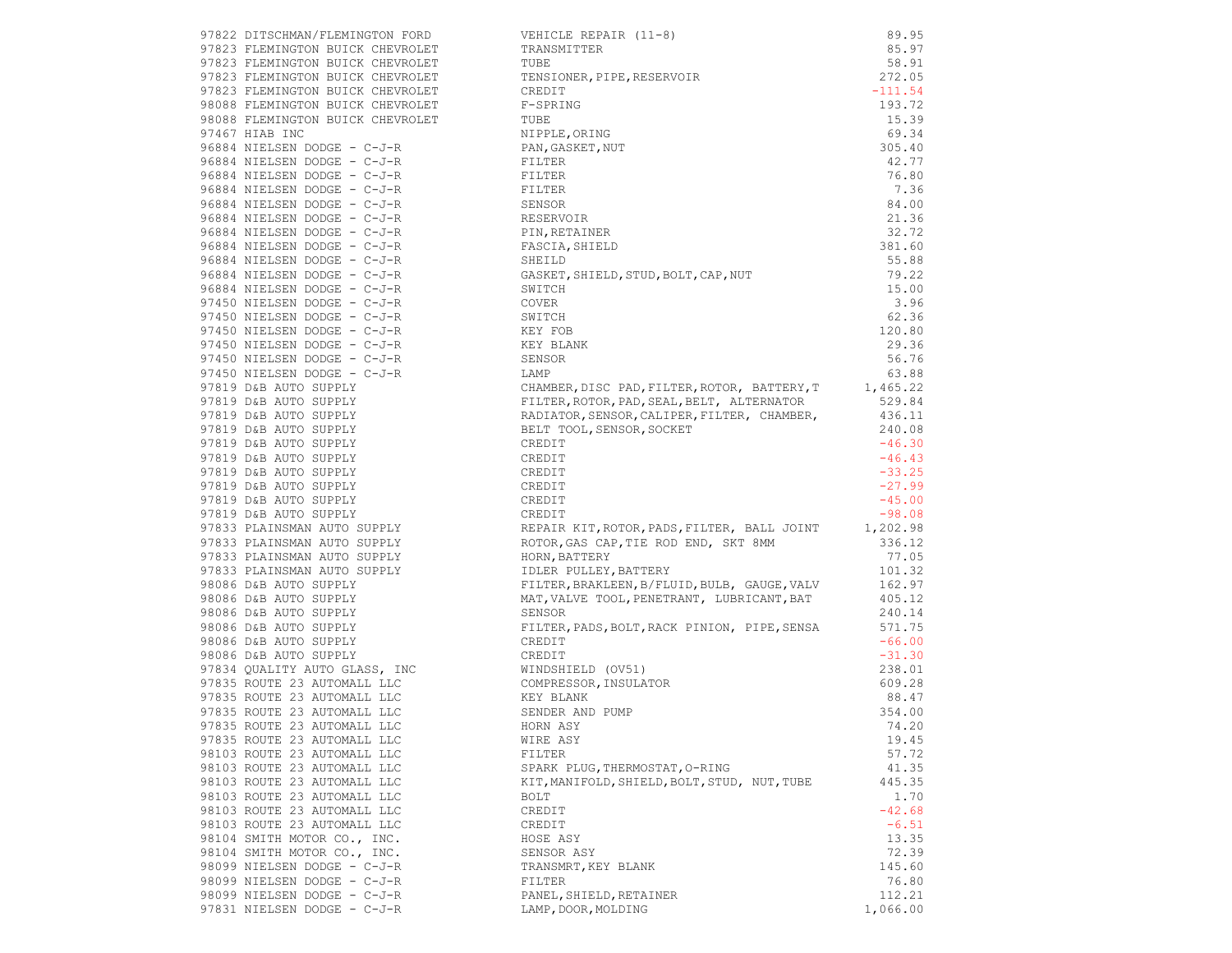| TOIAL TOL MOLOL SELVICES CENTER                     |                                                                                                                                                                                                                                              |       | 41, <b>103.00</b> |  |
|-----------------------------------------------------|----------------------------------------------------------------------------------------------------------------------------------------------------------------------------------------------------------------------------------------------|-------|-------------------|--|
| <b>Mosquito Extermination</b>                       |                                                                                                                                                                                                                                              |       |                   |  |
| 98338 DEER PARK                                     | 8450007060 Spring Water $3/31/14 - 4/30/$ 159.40                                                                                                                                                                                             |       |                   |  |
| $01-201-26-320100-058$ Office Supplies & Stationery | TOTAL FOR ACCOUNT                                                                                                                                                                                                                            |       | 159.40            |  |
| 98002 GRAINGER                                      | Weld-on Anchor hook, 4400lb. # 12M163 61.83                                                                                                                                                                                                  |       |                   |  |
| 98002 GRAINGER                                      | Weld-on Anchor Hook, 6600 lb. # 12M164 69.21                                                                                                                                                                                                 |       |                   |  |
|                                                     |                                                                                                                                                                                                                                              | 48.00 |                   |  |
|                                                     |                                                                                                                                                                                                                                              | 19.64 |                   |  |
|                                                     |                                                                                                                                                                                                                                              | 7.02  |                   |  |
|                                                     |                                                                                                                                                                                                                                              | 8.49  |                   |  |
| 01-201-26-320100-098                                | 98047 PLAINSMAN AUTO SUPPLY<br>98047 PLAINSMAN AUTO SUPPLY<br>98047 PLAINSMAN AUTO SUPPLY<br>98047 PLAINSMAN AUTO SUPPLY<br>98047 PLAINSMAN AUTO SUPPLY<br>98047 PLAINSMAN AUTO SUPPLY<br>98047 PLAINSMAN AUTO SUPPLY<br>98047 PLAINSMAN AUT |       | 214.19            |  |
| 98002 GRAINGER                                      | Analog Thermometer, $-40$ to 120 Degreee F $8.54$<br>Analog Thermometer, $-60$ to 120 Degree F $41.36$                                                                                                                                       |       |                   |  |
| 98002 GRAINGER                                      |                                                                                                                                                                                                                                              |       |                   |  |
| 01-201-26-320100-251 Ground Maintenance Supplies    | TOTAL FOR ACCOUNT                                                                                                                                                                                                                            |       | 49.90             |  |
|                                                     |                                                                                                                                                                                                                                              |       |                   |  |
|                                                     |                                                                                                                                                                                                                                              |       |                   |  |
|                                                     |                                                                                                                                                                                                                                              |       |                   |  |
|                                                     |                                                                                                                                                                                                                                              |       |                   |  |
|                                                     |                                                                                                                                                                                                                                              |       |                   |  |
|                                                     |                                                                                                                                                                                                                                              |       |                   |  |
|                                                     |                                                                                                                                                                                                                                              |       |                   |  |
|                                                     |                                                                                                                                                                                                                                              |       |                   |  |
|                                                     |                                                                                                                                                                                                                                              |       |                   |  |
|                                                     |                                                                                                                                                                                                                                              |       |                   |  |
|                                                     |                                                                                                                                                                                                                                              |       |                   |  |
|                                                     |                                                                                                                                                                                                                                              |       |                   |  |
|                                                     |                                                                                                                                                                                                                                              |       |                   |  |
|                                                     |                                                                                                                                                                                                                                              |       |                   |  |
| 01-201-26-320100-258                                |                                                                                                                                                                                                                                              |       | 1,270.28          |  |
|                                                     | 98371 PLAINSMAN AUTO SUPPLY <b>Brake Rotor only - Front - Pre # 4888050</b> 138.16                                                                                                                                                           |       |                   |  |
| 98371 PLAINSMAN AUTO SUPPLY                         | Brake Pads - Front, Ultra Prem # UP-8528 63.92                                                                                                                                                                                               |       |                   |  |
| 98371 PLAINSMAN AUTO SUPPLY                         | Plug # 755-5025                                                                                                                                                                                                                              | 16.96 |                   |  |
| 98371 PLAINSMAN AUTO SUPPLY                         | Oil Filter Pro Select # 21372                                                                                                                                                                                                                | 4.46  |                   |  |
|                                                     | 98371 PLAINSMAN AUTO SUPPLY Door Hinge Pin & Bushing Kit # 675-1245 7.76                                                                                                                                                                     |       |                   |  |
| 97887 PLAINSMAN AUTO SUPPLY                         | Wheel Cylinder - Rear # 37337                                                                                                                                                                                                                | 13.58 |                   |  |
| 97887 PLAINSMAN AUTO SUPPLY                         | Wheel Seal - Rear Wheel # 28426                                                                                                                                                                                                              | 15.40 |                   |  |

| TOTAL for Motor Services Center         |                                               | 41,705.66                 |
|-----------------------------------------|-----------------------------------------------|---------------------------|
| 01-201-26-315100-291<br>Vehicle Repairs | TOTAL FOR ACCOUNT                             | 16,021.86<br>------------ |
| 98102 PLAINSMAN AUTO SUPPLY             | GRS CRT, BEAM                                 | 132.44                    |
| 98102 PLAINSMAN AUTO SUPPLY             | HOSE END, FILTER,                             | 113.67                    |
| 98102 PLAINSMAN AUTO SUPPLY             | BATTERY, ROTOR, PAD, FILTER                   | 206.20                    |
| 98102 PLAINSMAN AUTO SUPPLY             | HOSE END                                      | 61.79                     |
| 98102 PLAINSMAN AUTO SUPPLY             | HOSE END                                      | 249.20                    |
| 98102 PLAINSMAN AUTO SUPPLY             | OIL TREATMENT, PAD, ROTOR, PUMP, BELT, SHOES  | 242.68                    |
| 98583 PLAINSMAN AUTO SUPPLY             | BULB, ROTOR, PADS, FITTING, REAR, WRENCH      | 235.10                    |
| 98583 PLAINSMAN AUTO SUPPLY             | FILTER, BUSHING KIT, ANTIFREEZE, SUPPORT, U   | 230.92                    |
| 98583 PLAINSMAN AUTO SUPPLY             | FUSE, MOTOR, RESISTOR, WHEEL, TAR REMOVER, PU | 349.34                    |
| 98583 PLAINSMAN AUTO SUPPLY             | RATCHET, HOSE END, FILTER, NUT, PAD, ROTOR, C | 965.86                    |
| 97831 NIELSEN DODGE - C-J-R             | SHOE KIT                                      | 104.00                    |
| 97831 NIELSEN DODGE - C-J-R             | BLADE                                         | 133.20                    |
| 97831 NIELSEN DODGE - C-J-R             | MIRROR                                        | 236.00                    |
| 97831 NIELSEN DODGE - C-J-R             | SENSOR                                        | 61.08                     |

 97831 NIELSEN DODGE - C-J-R FILTER 40.80 97831 NIELSEN DODGE - C-J-R PLENUM 575.20 97831 NIELSEN DODGE - C-J-R LAMP,HARNESS 30.53

97831 NIELSEN DODGE - C-J-R LATCH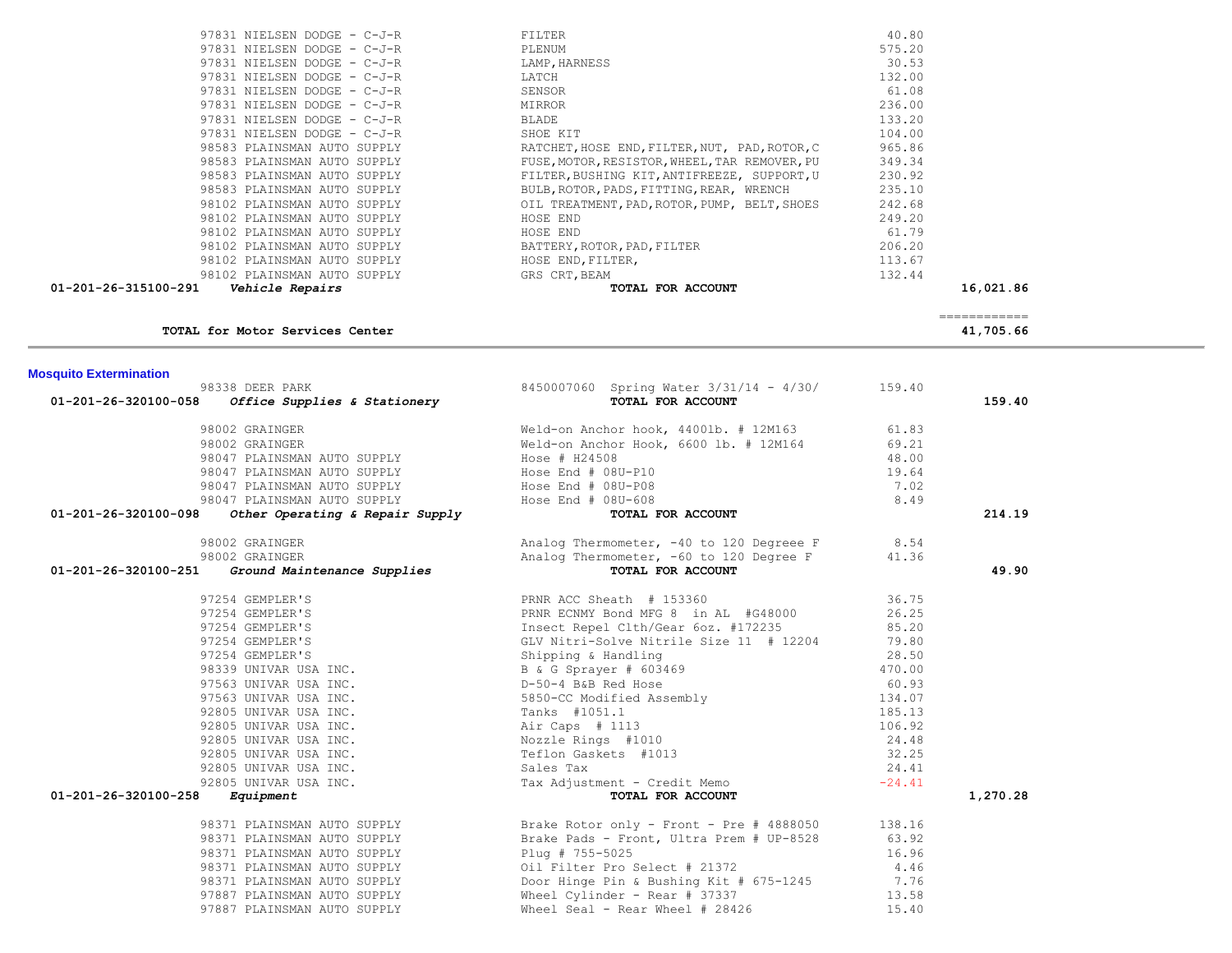| $01 - 201 - 26 - 320100 - 291$ Vehicle Repairs | TOTAL FOR ACCOUNT                                        |       | 522.79 |
|------------------------------------------------|----------------------------------------------------------|-------|--------|
| 98629 PLAINSMAN AUTO SUPPLY                    | 12oz 134A Refrigerant # ZX-3012                          | 13.44 |        |
|                                                | 98629 PLAINSMAN AUTO SUPPLY 601 Filter Pro Select #21348 | 4.46  |        |
| 98629 PLAINSMAN AUTO SUPPLY                    | H1 bulb # H1                                             | 3.56  |        |
| 98615 PLAINSMAN AUTO SUPPLY                    | R134A Supr Seal Freon #7652980                           | 25.20 |        |
| 98615 PLAINSMAN AUTO SUPPLY                    | Fuel Filter (Gold) # 3424                                | 17.34 |        |
| 98615 PLAINSMAN AUTO SUPPLY                    | Air Filter (Gold) # 6253                                 | 14.24 |        |
| 98615 PLAINSMAN AUTO SUPPLY                    | Wheel Seal - Front Wheel # 19223                         | 18.00 |        |
| 98615 PLAINSMAN AUTO SUPPLY                    | Brake Rotor & Hub Assy - Front # 4886597                 | 87.92 |        |
| 98615 PLAINSMAN AUTO SUPPLY                    | Brake Pads - Front, Premium # SS-7706-X                  | 41.29 |        |
| 98475 PLAINSMAN AUTO SUPPLY                    | Purple Power Car Wash # 9520P                            | 6.52  |        |
| 98475 PLAINSMAN AUTO SUPPLY                    | Lamp # 50-40202R-3                                       | 7.60  |        |
| 98475 PLAINSMAN AUTO SUPPLY                    | License Plate Lamp # 425WD                               | 12.65 |        |
| 98475 PLAINSMAN AUTO SUPPLY                    | License Lamp # 433WD                                     | 10.33 |        |

## **TOTAL for Mosquito Extermination 2,216.56**

============

| <b>Health Management</b>                                                           |                                                               |           |           |
|------------------------------------------------------------------------------------|---------------------------------------------------------------|-----------|-----------|
| 97911 CARLOS PEREZ JR.<br>01-201-27-330100-039<br>Education Schools & Training     | Reimbursement for "Control of Communicab<br>TOTAL FOR ACCOUNT | 35.96     | 35.96     |
| 98303 AHS HOSPITAL CORP<br>$01 - 201 - 27 - 330100 - 079$<br>Special Projects      | Services for the month of April 2014<br>TOTAL FOR ACCOUNT     | 10,000.00 | 10,000.00 |
| 98368 GRAINGER<br>01-201-27-330100-084<br>Other Outside Services                   | UV Flashlights for Inspections<br><b>TOTAL FOR ACCOUNT</b>    | 107.34    | 107.34    |
| 97910 JAMES E DEACON<br>$01 - 201 - 27 - 330100 - 210$<br>Environmental Compliance | Reimbursement for battery for Hazmat Dew<br>TOTAL FOR ACCOUNT | 95.23     | 95.23     |
| 98601 DEER PARK<br>01-201-27-330100-258<br>Equipment                               | 0434540191 billing period 4/15/14-5/14/1<br>TOTAL FOR ACCOUNT | 47.04     | 47.04     |
| TOTAL for Health Management                                                        |                                                               |           | 10,285.57 |

# **Human Services**

| 99000 COUNTY OF MORRIS                                 | 2nd HALF May 2014 METERED MAIL            | 171.92 |        |
|--------------------------------------------------------|-------------------------------------------|--------|--------|
| 01-201-27-331100-068<br>Postage & Metered Mail         | TOTAL FOR ACCOUNT                         |        | 171.92 |
| 98868 ELIZABETH A. JACOBSON                            | $3/20/2014$ parking fee in Trenton (A/D A | 8.00   |        |
| 98868 ELIZABETH A. JACOBSON                            | 3/28/2014 Parking fee for Trenton, (Plan  | 10.00  |        |
| 98868 ELIZABETH A. JACOBSON                            | 4/25/14 Parking Fee for Trenton A/D Asso  | 8.00   |        |
| 98868 ELIZABETH A. JACOBSON                            | 3/7/14 Roundtrip Mileage from Atlantic H  | 2.10   |        |
| 98868 ELIZABETH A. JACOBSON                            | 4/4/14 Roundtrip mileage to Atlantic Hea  | 2.10   |        |
| 98868 ELIZABETH A. JACOBSON                            | 4/24/14 Roundtrip to Mt Olive HS (Munici  | 7.70   |        |
| 98868 ELIZABETH A. JACOBSON                            | 5/1/14 Parking fee Trenton (Plan TA mtg)  | 10.00  |        |
| 98868 ELIZABETH A. JACOBSON                            | 5/16/14 Parking fee Trenton AD associati  | 8.00   |        |
| 98868 ELIZABETH A. JACOBSON                            | 5/28/14 Parking fee Trenton Plan TE meet  | 10.00  |        |
| 98868 ELIZABETH A. JACOBSON                            | 5/2 Roundtrip mileage to Atlantic Health  | 2.10   |        |
| 98868 ELIZABETH A. JACOBSON                            | 5/1/2014Roundtrip Mileage to Trenton TA   | 38.50  |        |
| 98868 ELIZABETH A. JACOBSON                            | 5/21/2014 Roundtrip Mileage from Randolp  | 3.50   |        |
| 98868 ELIZABETH A. JACOBSON                            | 5/22/14 Roundtrip Mileage to Jersey Shor  | 42.00  |        |
| 98868 ELIZABETH A. JACOBSON                            | $5/22/14$ GSP Tolls                       | 4.50   |        |
| 01-201-27-331100-082<br>Travel Expense                 | TOTAL FOR ACCOUNT                         |        | 156.50 |
| 98306 SODEXO INC & AFFILIATES                          | Refreshments for MHSAAB meeting on 5/18/  | 134.80 |        |
| 01-201-27-331100-088<br>Meeting Exp Advisory Board Etc | TOTAL FOR ACCOUNT                         |        | 134.80 |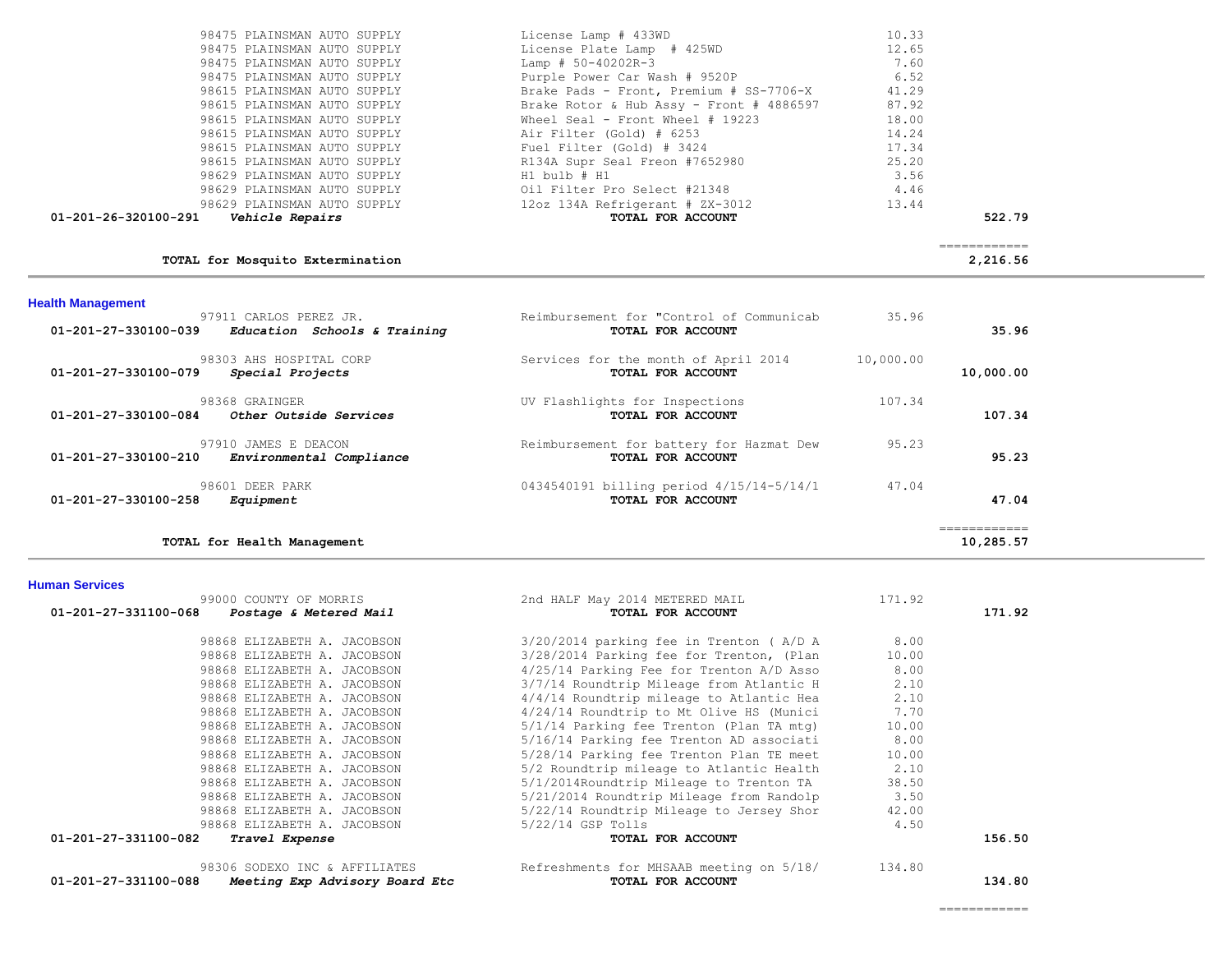| <b>Youth Shelter</b>                |                                                     |                                                 |          |                             |
|-------------------------------------|-----------------------------------------------------|-------------------------------------------------|----------|-----------------------------|
|                                     | 97994 LIFESAVERS INC                                | Admiistration Fee for CPR Cards                 | 35.00    |                             |
|                                     | $01-201-27-331110-039$ Education Schools & Training | TOTAL FOR ACCOUNT                               |          | 35.00                       |
|                                     | 97996 W.B. MASON COMPANY INC                        | Office Supplies                                 | 199.75   |                             |
| 01-201-27-331110-058                | Office Supplies & Stationery                        | TOTAL FOR ACCOUNT                               |          | 199.75                      |
|                                     | 96881 BOW TIE CINEMAS LLC                           | Movie Tickets 303281-303380                     | 700.00   |                             |
|                                     | 96900 BOB BARKER COMPANY, INC.                      | MORNJ9 - Resident HBA Supplies                  | 242.08   |                             |
|                                     | 96900 BOB BARKER COMPANY, INC.                      | Resident Shower Curtains                        | 78.06    |                             |
|                                     | 96900 BOB BARKER COMPANY, INC.                      | Credit Memo Shower Curtain Return               | $-65.34$ |                             |
|                                     | 96888 MOUNTAIN CREEK RESORT, INC.                   | Winter Activity                                 | 255.00   |                             |
|                                     | 98766 THOMAS POLLIO                                 | Resident Rewards, Activity, HBA                 | 274.72   |                             |
| 01-201-27-331110-059                | Other General Expenses                              | TOTAL FOR ACCOUNT                               |          | 1,484.52                    |
|                                     | 99000 COUNTY OF MORRIS                              | 2nd HALF May 2014 METERED MAIL                  | 0.96     |                             |
|                                     | 01-201-27-331110-068 Postage and Metered Mail       | TOTAL FOR ACCOUNT                               |          | 0.96                        |
|                                     | 94021 BFI                                           | Herman Miller Table DTICS 42LX                  | 726.00   |                             |
|                                     | 94021 BFI                                           | Court Room Chairs WC410P                        | 1,960.20 |                             |
| 01-201-27-331110-162                | <b>Furniture &amp; Fixtures</b>                     | TOTAL FOR ACCOUNT                               |          | 2,686.20                    |
|                                     | 98429 ALBERTSON INC                                 | Acct#6030 3751 0002 6118 Supplemental Fo 218.13 |          |                             |
| $01 - 201 - 27 - 331110 - 185$ Food |                                                     | TOTAL FOR ACCOUNT                               |          | 218.13                      |
|                                     | 97261 WHITES HEALTHCARE                             | Resident Medication March 2014                  | 2,901.67 |                             |
| 01-201-27-331110-189                | Medical                                             | TOTAL FOR ACCOUNT                               |          | 2,901.67                    |
|                                     | 97995 JERSEY PAPER PLUS INC                         | Ziplock Storage Bags Gal                        | 77.00    |                             |
|                                     | 97995 JERSEY PAPER PLUS INC                         | Forks                                           | 6.50     |                             |
|                                     | 97995 JERSEY PAPER PLUS INC                         | Aluminum Foil                                   | 31.24    |                             |
|                                     | 97669 JERSEY PAPER PLUS INC                         | 9" plates                                       | 126.00   |                             |
|                                     | 97669 JERSEY PAPER PLUS INC                         | teaspoons                                       | 13.00    |                             |
|                                     | 97669 JERSEY PAPER PLUS INC                         | soup spoons                                     | 13.00    |                             |
|                                     | 97669 JERSEY PAPER PLUS INC                         | forks                                           | 13.00    |                             |
|                                     | 97669 JERSEY PAPER PLUS INC                         | knives                                          | 6.50     |                             |
|                                     | 97669 JERSEY PAPER PLUS INC                         | bowls                                           | 279.00   |                             |
| 01-201-27-331110-252                | Janitorial Supplies                                 | TOTAL FOR ACCOUNT                               |          | 565.24                      |
|                                     |                                                     |                                                 |          | $=$ = = = = = = = = = = = = |
|                                     | TOTAL for Youth Shelter                             |                                                 |          | 8,091.47                    |
| <b>Office on Aging</b>              |                                                     |                                                 |          |                             |
|                                     | 98485 KRISTINE A. BEIRNE                            | Car Insurance reimbursement for Mar-Apr         | 24.00    |                             |
| 01-201-27-333100-048                | Insurance                                           | TOTAL FOR ACCOUNT                               |          | 24.00                       |
|                                     | 98490 W.B. MASON COMPANY INC                        | Paper xero/dup, we, ltr, 20#WBM21200            | 202.74   |                             |
|                                     | 97930 STAPLES BUSINESS ADVANTAGE                    | DPS reman toner HP 42A Q5942A, Fldr tt f        | 212.40   |                             |
| 01-201-27-333100-058                | Office Supplies & Stationery                        | TOTAL FOR ACCOUNT                               |          | 415.14                      |

 99000 COUNTY OF MORRIS 2nd HALF May 2014 METERED MAIL 150.80  **01-201-27-333100-068** *Postage & Metered Mail* **TOTAL FOR ACCOUNT 150.80**

98485 KRISTINE A. BEIRNE Miles reimbursement for Mar-Apr 2014 49.35<br>2 **Travel Expense Miles reimbursement for ACCOUNT 01-201-27-333100-082** *Travel Expense* **TOTAL FOR ACCOUNT 49.35**

============

**TOTAL for Office on Aging 639.29**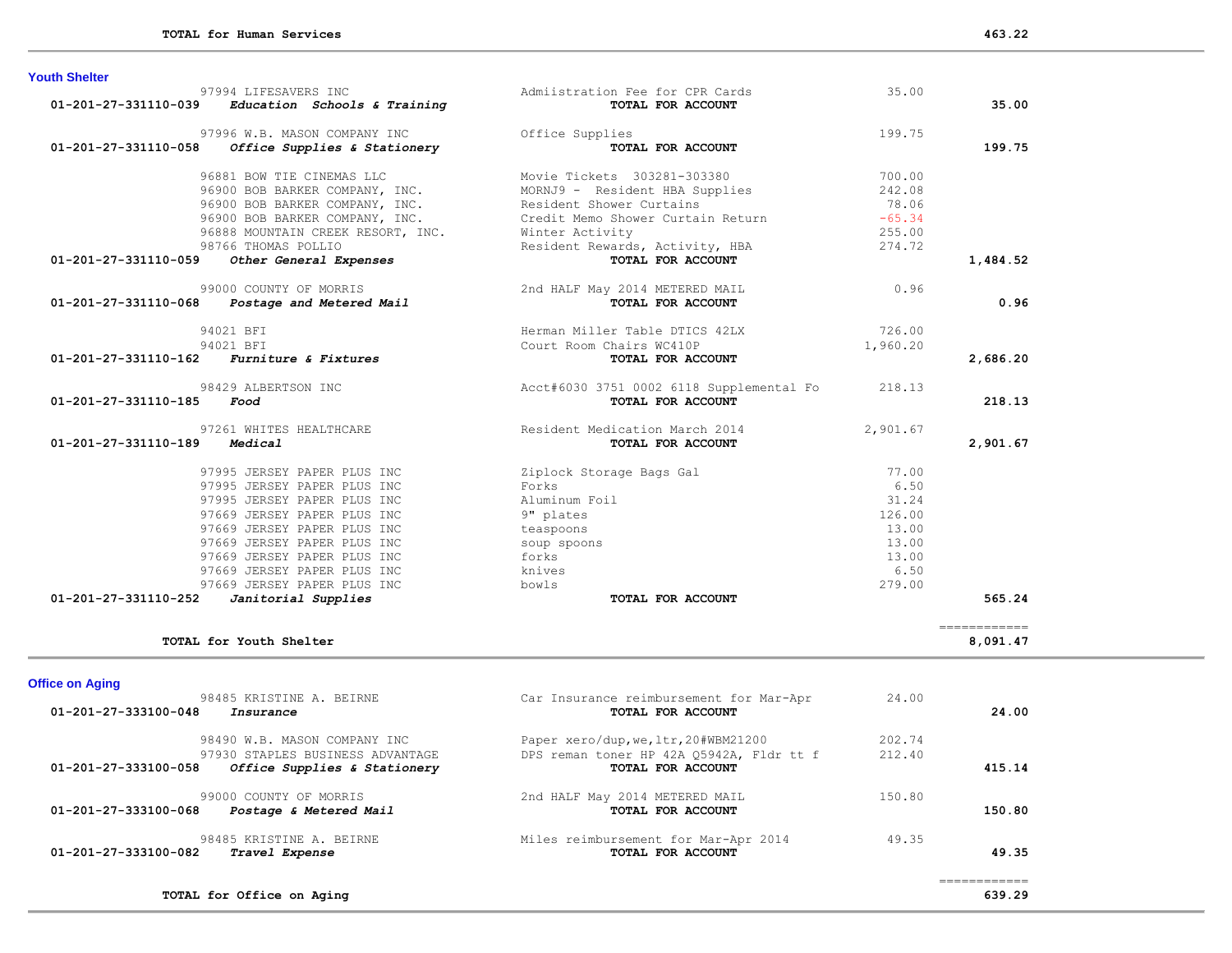| n Aid |                                               |
|-------|-----------------------------------------------|
|       | $\mathbf{a} \mathbf{a} \mathbf{b} \mathbf{b}$ |

| שות ווו חושוט                                                                                        |                                                               |           |               |
|------------------------------------------------------------------------------------------------------|---------------------------------------------------------------|-----------|---------------|
| 98777 ATLANTIC HEALTH SERVICES/MMH<br>01-201-27-342000-464<br>Grant in Aid GIA: MORR MEMOR. HOSPITAL | Services for April 2014<br>TOTAL FOR ACCOUNT                  | 2,951.00  | 2,951.00      |
|                                                                                                      |                                                               |           |               |
| 98065 CFCS - HOPE HOUSE                                                                              | #1439 Chore period 4/1/14-4/30/1468 unit                      | 2,317.00  |               |
| 98066 CFCS - HOPE HOUSE                                                                              | #1425 FIX-itPeriod 4/1/14-4/30/1410.75 u                      | 764.00    |               |
| 98617 CFCS - HOPE HOUSE                                                                              | Support Groups                                                | 942.00    |               |
| 98617 CFCS - HOPE HOUSE                                                                              | Individual Counseling sessions                                | 648.00    |               |
| 98617 CFCS - HOPE HOUSE                                                                              | Living with AIDS                                              | 883.00    |               |
| 98617 CFCS - HOPE HOUSE                                                                              | AIDS Education sessions                                       | 1,030.00  |               |
| 01-201-27-342000-480<br>Grant in Aid GIA: HOPEHOUSEOPERTNFIXIT                                       | TOTAL FOR ACCOUNT                                             |           | 6,584.00      |
| 98776 FREEDOM HOUSE INC.                                                                             | SERVICES RENDERED FOR THE MONTH OF APRIL                      | 5,324.00  |               |
| 01-201-27-342000-482<br>Grant in Aid: Freedom House                                                  | TOTAL FOR ACCOUNT                                             |           | 5,324.00      |
| 98778 DAYTOP VILLAGE OF NJ, INC.                                                                     | For residential services for client 1 fo                      | 3,900.00  |               |
| 98778 DAYTOP VILLAGE OF NJ, INC.                                                                     | For residential services for client 2 in                      | 3,900.00  |               |
| 98778 DAYTOP VILLAGE OF NJ, INC.                                                                     | For residential services for client 3 in                      | 2,600.00  |               |
| Grant in Aid: Daytop<br>01-201-27-342000-490                                                         | TOTAL FOR ACCOUNT                                             |           | 10,400.00     |
|                                                                                                      |                                                               |           | ------------- |
| TOTAL for Grant in Aid                                                                               |                                                               |           | 25,259.00     |
|                                                                                                      |                                                               |           |               |
| <b>County Board of Social Service</b>                                                                |                                                               |           |               |
| 97504 STAPLES BUSINESS ADVANTAGE                                                                     | Blue Cat - SE Cable / Order #7115904036-                      | 101.99    |               |
| 97504 STAPLES BUSINESS ADVANTAGE                                                                     | 10pk Cats Modular RJ 4 5/Order #71159040                      | 101.40    |               |
| 97504 STAPLES BUSINESS ADVANTAGE<br>01-201-27-345100-058                                             | Ideal Ratchet Crimp Tool / Order #711590<br>TOTAL FOR ACCOUNT | 81.75     | 285.14        |
| Office Supplies & Stationery                                                                         |                                                               |           |               |
| 98501 CHRISTINE HELLYER                                                                              | Postage exp.                                                  | 8.70      |               |
| 01-201-27-345100-068<br>Postage & Metered Mail                                                       | TOTAL FOR ACCOUNT                                             |           | 8.70          |
| 97506 UNITRONIX DATA SYSTEMS INC                                                                     | A.O.S.S. Web License                                          | 9,000.00  |               |
| 97714 UNITRONIX DATA SYSTEMS INC                                                                     | Software maintenance for the month of Ma                      | 5,412.00  |               |
| 98503 U.S. SECURITY ASSOCIATES, INC.                                                                 | Payment for Security Officer - Client #5                      | 682.55    |               |
| 98848 JOHNSON & JOHNSON, ESQS                                                                        | Legal services rendered for the month of                      | 3,864.00  |               |
| 98848 JOHNSON & JOHNSON, ESOS                                                                        | MCOTA Collections                                             | 1,530.00  |               |
| 98848 JOHNSON & JOHNSON, ESQS                                                                        | MED - Stackhouse v. OTA                                       | 516.00    |               |
| 98848 JOHNSON & JOHNSON, ESQS                                                                        | MED - Alma Galletta v. OTA                                    | 948.00    |               |
| 98847 U.S. SECURITY ASSOCIATES, INC.                                                                 | Payment for Security Officer - Client #5                      | 594.95    |               |
| 01-201-27-345100-325<br>Special Services                                                             | TOTAL FOR ACCOUNT                                             |           | 22,547.50     |
| 95738 HORIZON BLUE CROSS BLUE SHIELD                                                                 | Invoice for the month of April 2014 - 02                      | 10,233.78 |               |
| 95738 HORIZON BLUE CROSS BLUE SHIELD                                                                 | $02 - 86379$                                                  | 3,704.50  |               |
| 95738 HORIZON BLUE CROSS BLUE SHIELD                                                                 | 03-86379                                                      | 2,513.07  |               |
| 95738 HORIZON BLUE CROSS BLUE SHIELD                                                                 | 03-86379                                                      | 1,056.20  |               |
| 95738 HORIZON BLUE CROSS BLUE SHIELD                                                                 | 14-86379                                                      | 5,438.14  |               |
| 95738 HORIZON BLUE CROSS BLUE SHIELD                                                                 | 14-86379                                                      | 2,016.35  |               |
| 95738 HORIZON BLUE CROSS BLUE SHIELD                                                                 | 16-86379                                                      | 70,893.49 |               |
| 95738 HORIZON BLUE CROSS BLUE SHIELD                                                                 | 16-86379                                                      | 32,434.87 |               |
| 95738 HORIZON BLUE CROSS BLUE SHIELD                                                                 | $17 - 86379$                                                  | 3,193.76  |               |

95738 HORIZON BLUE CROSS BLUE SHIELD 17-86379 3,193.76 95738 HORIZON BLUE CROSS BLUE SHIELD 17-86379 1,269.34 95738 HORIZON BLUE CROSS BLUE SHIELD 25-86379<br>95738 HORIZON BLUE CROSS BLUE SHIELD 25-86379 3,835.63

 95943 HORIZON BLUE CROSS BLUE SHIELD 14-96295 41.48 95943 HORIZON BLUE CROSS BLUE SHIELD 14-96295<br>95943 HORIZON BLUE CROSS BLUE SHIELD 34-96295<br>95943 HORIZON BLUE CROSS BLUE SHIELD 34-96295 95943 HORIZON BLUE CROSS BLUE SHIELD 34-96295 -21.18 95943 HORIZON BLUE CROSS BLUE SHIELD 34-96295 275.34 95943 HORIZON BLUE CROSS BLUE SHIELD 54-96295 121.88

95738 HORIZON BLUE CROSS BLUE SHIELD 25-86379 3,835.63 95943 HORIZON BLUE CROSS BLUE SHIELD Dental coverage for the month of April 2 22.29 95943 HORIZON BLUE CROSS BLUE SHIELD 04-96295 735.57

**Grant in**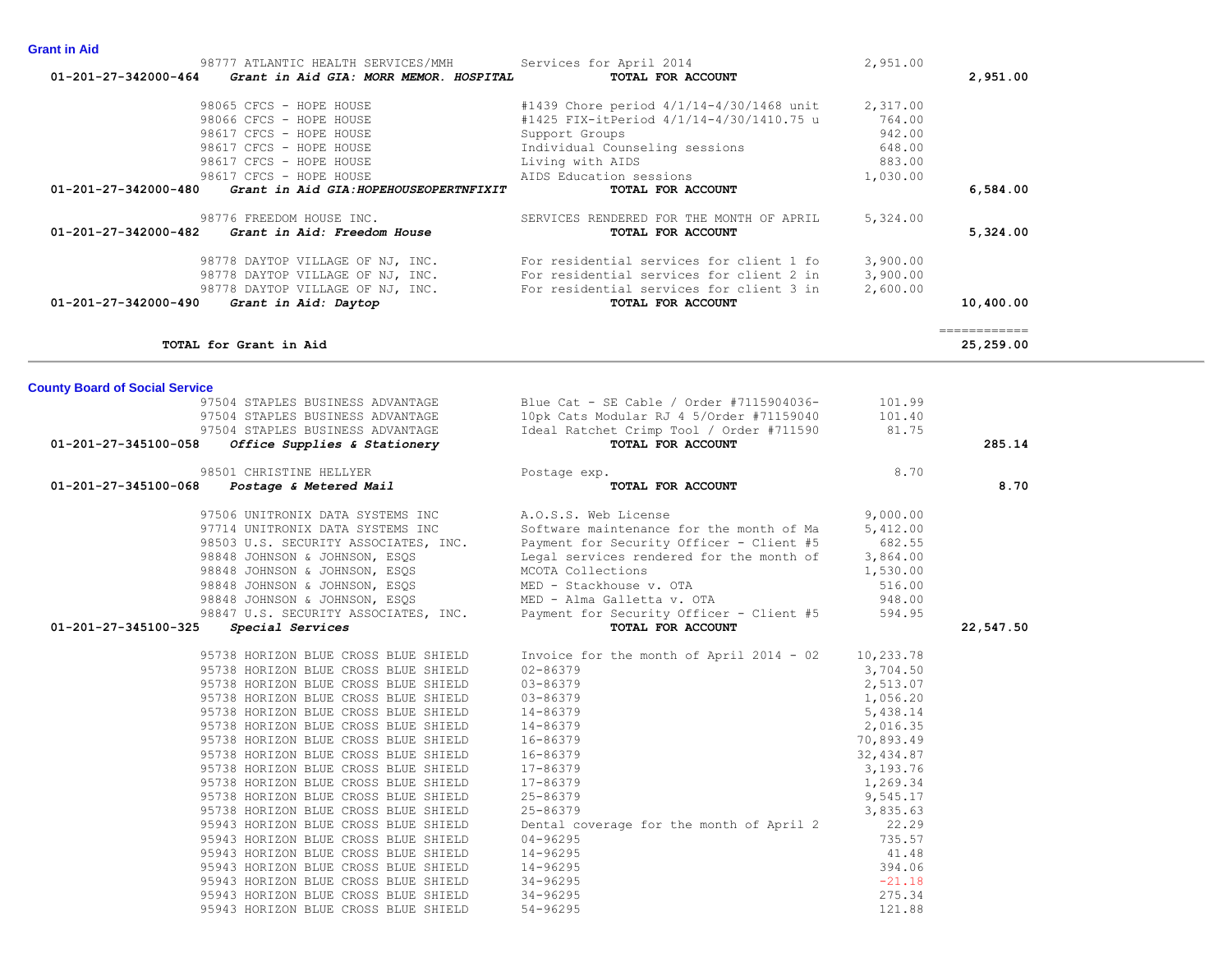98973 AEQUOR HEALTHCARE SERVICES, LLC AGENCY NURSING SERVICES, 5/4/14-5/10/14 9,578.47

| 99057 MADUKWE IMO IBOKO, RN 5/18/14-5/31/14<br>99033 ROSEMARY BATANE COBCOBO<br>99030 ROSE DUMAPIT<br>99032 SUZIE COLLIN<br>99031 TEODORA O. DELEON<br>01-201-27-350100-013<br>Temporary Help - Per Diem Nurses | $5/22/14 - 5/30/14$<br>$5/18/14-5/31/14$<br>5/19/14-5/30/14<br>5/18/14-5/27/14<br>TOTAL FOR ACCOUNT | 2,368.00<br>1,465.94<br>2,368.00<br>3,126.50<br>888.00<br>46,920.19                                                                                                                                                               |                                                        |
|-----------------------------------------------------------------------------------------------------------------------------------------------------------------------------------------------------------------|-----------------------------------------------------------------------------------------------------|-----------------------------------------------------------------------------------------------------------------------------------------------------------------------------------------------------------------------------------|--------------------------------------------------------|
|                                                                                                                                                                                                                 |                                                                                                     |                                                                                                                                                                                                                                   |                                                        |
|                                                                                                                                                                                                                 |                                                                                                     |                                                                                                                                                                                                                                   |                                                        |
|                                                                                                                                                                                                                 |                                                                                                     |                                                                                                                                                                                                                                   |                                                        |
|                                                                                                                                                                                                                 |                                                                                                     |                                                                                                                                                                                                                                   |                                                        |
|                                                                                                                                                                                                                 |                                                                                                     |                                                                                                                                                                                                                                   |                                                        |
| 99036 MICHELLE CAPILI                                                                                                                                                                                           | 5/25/14-5/30/14                                                                                     |                                                                                                                                                                                                                                   |                                                        |
| 99035 MELOJANE CELESTINO                                                                                                                                                                                        |                                                                                                     | 1,480.00                                                                                                                                                                                                                          |                                                        |
| 99056 MA. LIZA IMPERIAL                                                                                                                                                                                         |                                                                                                     | 3,848.00                                                                                                                                                                                                                          |                                                        |
| 99029 MARION ENNIS                                                                                                                                                                                              | 5/25/14-5/30/14                                                                                     | 1,080.00                                                                                                                                                                                                                          |                                                        |
| 99061 MIRLENE ESTRIPLET                                                                                                                                                                                         |                                                                                                     | 3,959.00                                                                                                                                                                                                                          |                                                        |
| 98993 MARTHA YAGHI                                                                                                                                                                                              | 5/20/14-5/27/14                                                                                     |                                                                                                                                                                                                                                   |                                                        |
| 98986 LOUISE R. MACCHIA                                                                                                                                                                                         |                                                                                                     | 2,599.25                                                                                                                                                                                                                          |                                                        |
| 98988 LOREEN RAFISURA                                                                                                                                                                                           | 5/20/14-5/21/14                                                                                     | 592.00                                                                                                                                                                                                                            |                                                        |
| 99055 JESSY JACOB                                                                                                                                                                                               |                                                                                                     | 217.50                                                                                                                                                                                                                            |                                                        |
| 99034 ILLIENE CHARLES, RN                                                                                                                                                                                       |                                                                                                     | 1,970.25                                                                                                                                                                                                                          |                                                        |
| 98992 HARRIET VALLECER RN                                                                                                                                                                                       |                                                                                                     | 1,184.00                                                                                                                                                                                                                          |                                                        |
| 99058 GEORGINA GRAY-HORSLEY                                                                                                                                                                                     |                                                                                                     | 464.00                                                                                                                                                                                                                            |                                                        |
| 98991 EVELYN TOLENTINO                                                                                                                                                                                          | 5/18/14-5/27/14                                                                                     | 1,655.75                                                                                                                                                                                                                          |                                                        |
| 98990 EMMA L. STANSKI                                                                                                                                                                                           | 5/23/14                                                                                             | 296.00                                                                                                                                                                                                                            |                                                        |
| 98985 EDITHA MARQUEZ                                                                                                                                                                                            | 5/19/14-5/28/14                                                                                     | 1,480.00                                                                                                                                                                                                                          |                                                        |
| 99054 DAVID JEAN-LOUIS                                                                                                                                                                                          | 5/18/14-5/29/14                                                                                     |                                                                                                                                                                                                                                   |                                                        |
| 98994 DANILO LAPID                                                                                                                                                                                              |                                                                                                     | 1,776.00                                                                                                                                                                                                                          |                                                        |
| 99037 CARRELLE L CALIXTE                                                                                                                                                                                        |                                                                                                     |                                                                                                                                                                                                                                   |                                                        |
| 98987 CHARLES NADARAJAH                                                                                                                                                                                         |                                                                                                     | 2,368.00                                                                                                                                                                                                                          |                                                        |
| 99060 BARKEL FLEMMING                                                                                                                                                                                           | 5/16/14-5/30/14                                                                                     | 2,204.00                                                                                                                                                                                                                          |                                                        |
| 99059 ARNEL P GARCIA                                                                                                                                                                                            | 5/18/14-5/31/14                                                                                     |                                                                                                                                                                                                                                   |                                                        |
|                                                                                                                                                                                                                 |                                                                                                     | 5/18/14-5/31/14<br>$5/19/14 - 5/31/14$<br>$5/18/14 - 5/31/14$<br>$5/18/14 - 5/25/14$<br>$5/22/14 - 5/30/14$<br>$5/19/14 - 5/31/14$<br>5/21/14<br>5/19/14-5/30/14<br>$5/19/14 - 5/31/14$<br>$5/21/14-5/31/14$<br>$5/20/14-5/30/14$ | 2,320.00<br>3,132.00<br>2,154.00<br>1,332.00<br>592.00 |

#### **MV:Adr**

| 97503 HORIZON BLUE CROSS BLUE SHIELD                | HMO Premium bill for the month of May 20        | 10,233.78 |              |
|-----------------------------------------------------|-------------------------------------------------|-----------|--------------|
| 97503 HORIZON BLUE CROSS BLUE SHIELD                | 02-86379                                        | 3,704.50  |              |
| 97503 HORIZON BLUE CROSS BLUE SHIELD                | 03-86379                                        | 2,513.07  |              |
| 97503 HORIZON BLUE CROSS BLUE SHIELD                | 03-86379                                        | 1,056.20  |              |
| 97503 HORIZON BLUE CROSS BLUE SHIELD                | 14-86379                                        | 5,438.14  |              |
| 97503 HORIZON BLUE CROSS BLUE SHIELD                | 14-86379                                        | 2,016.35  |              |
| 97503 HORIZON BLUE CROSS BLUE SHIELD                | 16-86379                                        | 722.62    |              |
| 97503 HORIZON BLUE CROSS BLUE SHIELD                | 16-86379                                        | 71,254.80 |              |
| 97503 HORIZON BLUE CROSS BLUE SHIELD                | 16-86379                                        | 357.28    |              |
| 97503 HORIZON BLUE CROSS BLUE SHIELD                | 16-86379                                        | 32,613.51 |              |
| 97503 HORIZON BLUE CROSS BLUE SHIELD                | 17-86379                                        | 3,193.76  |              |
| 97503 HORIZON BLUE CROSS BLUE SHIELD                | 17-86379                                        | 1,269.34  |              |
| 97503 HORIZON BLUE CROSS BLUE SHIELD                | 25-86379                                        | 9,545.17  |              |
| 97503 HORIZON BLUE CROSS BLUE SHIELD                | 25-86379                                        | 3,835.63  |              |
| 01-201-27-345100-329<br>Hospital Insurance Premiums | TOTAL FOR ACCOUNT                               |           | 298,470.59   |
| 98501 CHRISTINE HELLYER                             | ADM - Mileage reimb. for March 2014             | 5.25      |              |
| 98849 JOAN BRUSEO                                   | ADM - Mileage reimb. for January to June 154.70 |           |              |
| 99072 PRISCILLA COLVIN                              | MAP - Mileage reimb. for May 2014               | 37.80     |              |
| 01-201-27-345100-332<br><i>Mileage</i>              | TOTAL FOR ACCOUNT                               |           | 197.75       |
| 98849 JOAN BRUSEO                                   | Insurance reimb. for January to June 201        | 72.00     |              |
| 98849 JOAN BRUSEO                                   | Parking Fees                                    | 8.00      |              |
| 98846 SANDRA MENDOZA                                | FSS - Insurance reimb. from January to J        | 72.00     |              |
| 01-201-27-345100-333<br>Other Allowances            | TOTAL FOR ACCOUNT                               |           | 152.00       |
|                                                     |                                                 |           | ------------ |
| TOTAL for County Board of Social Service            |                                                 |           | 321,661.68   |

95943 HORIZON BLUE CROSS BLUE SHIELD 54-96295 2,869.70

96297 DISCOVERY BENEFITS INC. COBRA payment for February 2014 71.50 96297 DISCOVERY BENEFITS INC. COBRA payment for March 2014 71.50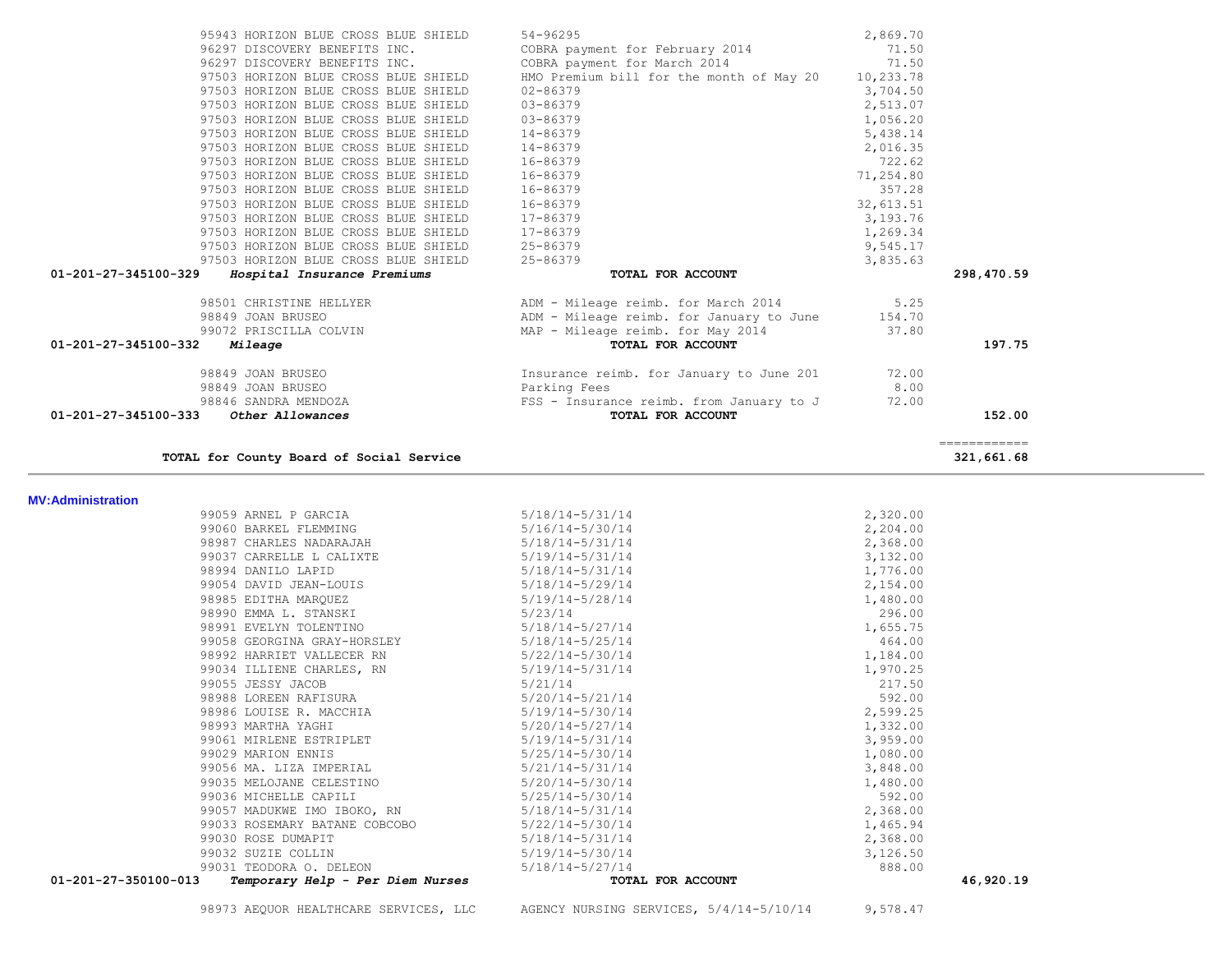|                             | 98971 KAESER AND BLAIR, INC. 003031206, 5/7/14                             |                                                                   | 1,499.09    |                           |
|-----------------------------|----------------------------------------------------------------------------|-------------------------------------------------------------------|-------------|---------------------------|
| 01-201-27-350100-022        | Advertising                                                                | TOTAL FOR ACCOUNT                                                 |             | 1,499.09                  |
|                             | 99043 PREMIER HEALTHCARE                                                   | Professional Consulting Fee April 2014                            | 680.00      |                           |
| 01-201-27-350100-035        | Consultation Fee                                                           | TOTAL FOR ACCOUNT                                                 |             | 680.00                    |
|                             |                                                                            |                                                                   |             |                           |
|                             | 98958 STAPLES BUSINESS ADVANTAGE                                           | 1032198, APRIL 2014                                               | 1,509.31    |                           |
|                             | 98958 STAPLES BUSINESS ADVANTAGE                                           | 1032198, APRIL 2014                                               | 39.34       |                           |
|                             | 98958 STAPLES BUSINESS ADVANTAGE                                           | 1032198, APRIL 2014                                               | 53.00       |                           |
|                             | 98958 STAPLES BUSINESS ADVANTAGE                                           | 1032198, APRIL 2014                                               | 2,093.76    |                           |
|                             | 98958 STAPLES BUSINESS ADVANTAGE                                           | 1032198, APRIL 2014                                               | 87.35       |                           |
|                             | 98958 STAPLES BUSINESS ADVANTAGE                                           | 1032198, APRIL 2014                                               | 53.00       |                           |
|                             | 98958 STAPLES BUSINESS ADVANTAGE                                           | 1032198, APRIL 2014                                               | 97.69       |                           |
|                             | 98958 STAPLES BUSINESS ADVANTAGE                                           | 1032198, CREDIT MEMO, 5/3/14                                      | $-1,856.85$ |                           |
|                             | 98958 STAPLES BUSINESS ADVANTAGE                                           | 1032198, CREDIT MEMO 4/16/14                                      | $-97.69$    |                           |
|                             | 98958 STAPLES BUSINESS ADVANTAGE                                           | 1032198, CREIT MEMO, 5/3/14                                       | $-96.02$    |                           |
| 01-201-27-350100-058        | Office Supplies & Stationery                                               | TOTAL FOR ACCOUNT                                                 |             | 1,882.89                  |
|                             | 99000 COUNTY OF MORRIS                                                     | 2nd HALF May 2014 METERED MAIL                                    | 137.85      |                           |
|                             | 98950 FEDEX                                                                | $3684 - 0206 - 0, 5/5/14$                                         | 28.45       |                           |
| 01-201-27-350100-068        | Postage & Metered Mail                                                     | TOTAL FOR ACCOUNT                                                 |             | 166.30                    |
|                             |                                                                            |                                                                   |             |                           |
|                             | 95647 VERIZON SELECT SERVICES INC                                          | 755991 Locking Wallmount Kits for the 79 525.25                   |             |                           |
|                             | 94249 VERIZON SELECT SERVICES INC                                          | VOIP Phone Components, Quote#1-10QH3DJ                            | 2,629.20    |                           |
| 01-201-27-350100-146        | Telephone                                                                  | TOTAL FOR ACCOUNT                                                 |             | 3,154.45                  |
|                             | 97405 NISIVOCCIA LLP                                                       | Client#00174R001-Professional Accounting                          | 8,757.00    |                           |
| 01-203-27-350100-024        | $(2013)$ Audit                                                             | TOTAL FOR ACCOUNT                                                 |             | 8,757.00                  |
|                             |                                                                            |                                                                   |             |                           |
|                             | TOTAL for MV:Administration                                                |                                                                   |             | ============<br>72,638.39 |
|                             |                                                                            |                                                                   |             |                           |
| <b>MV:Building Services</b> |                                                                            |                                                                   |             |                           |
| 01-201-27-350110-036        | 98961 SODEXO INC & AFFILIATES 100022833, APRIL-2014<br>Contracted Services | TOTAL FOR ACCOUNT                                                 | 173,036.30  | 173,036.30                |
|                             |                                                                            |                                                                   |             |                           |
|                             | 98946 CURRENT THERAPEUTICS, INC. INSPECTION, 5/14/14                       |                                                                   | 280.00      |                           |
| 01-201-27-350110-046        | General Stores                                                             | TOTAL FOR ACCOUNT                                                 |             | 280.00                    |
|                             | 97393 SHERWIN WILLIAMS                                                     | $6776 - 8278 - 3, 4 - 7 - 2014$                                   | 186.56      |                           |
|                             | 97393 SHERWIN WILLIAMS                                                     | $6776 - 8278 - 3, 4 - 7 - 2014$                                   | 26.16       |                           |
|                             | 97393 SHERWIN WILLIAMS                                                     | $6776 - 8278 - 3, 4 - 7 - 2014$                                   | 77.71       |                           |
| 01-201-27-350110-204        | Plant Operation                                                            | TOTAL FOR ACCOUNT                                                 |             | 290.43                    |
|                             | 97599 FIRE AND SECURITY TECHNOLOGIES                                       | Implement Fire Inspection Recommendation                          | 1,384.00    |                           |
|                             | 97523 J.A. SEXAUER                                                         | $276826, 4-11-2014$                                               | 1,023.16    |                           |
|                             | 97396 WHITE & SHAUGER INC.                                                 | $COU200, 4-4-2014$                                                | 352.47      |                           |
|                             | 97524 WHITE & SHAUGER INC.                                                 | $COU200, 4-17-2014$                                               | 10.73       |                           |
|                             | 98953 J.A. SEXAUER                                                         |                                                                   | 1,017.98    |                           |
|                             | 98953 J.A. SEXAUER                                                         | $276826, 5/8/14$<br>$276826, 5/19/14$                             | 838.08      |                           |
|                             | 98953 J.A. SEXAUER                                                         |                                                                   | 21.72       |                           |
|                             | 98952 SCHINDLER ELEVATOR CORPORATION                                       |                                                                   | 1,079.49    |                           |
|                             | 98952 SCHINDLER ELEVATOR CORPORATION                                       | 276826, $5/9/14$<br>5000013604, $5/13/14$<br>100013604, $5/12/14$ | 5,226.00    |                           |
|                             |                                                                            |                                                                   |             |                           |
|                             |                                                                            |                                                                   | 737.69      |                           |
| 01-201-27-350110-262        | 98952 SCHINDLER ELEVATOR CORPORATION<br>Machinery Repairs & Parts          | 5000013604, 4/25/14<br>TOTAL FOR ACCOUNT                          |             | 11,691.32                 |

 **01-201-27-350100-016** *Outside Salaries & Wages* **TOTAL FOR ACCOUNT 9,578.47**

97599 FIRE AND SECURITY TECHNOLOGIES Implement Fire Inspection Recommendation 1,720.00<br>194.80 M13000,12-13-2013 97525 TBS CONTROLS LLC 13 = 97525 M13000,12-13-2013<br>**01-203-27-350110-262** (2013) Machinery Repairs & Parts 1978L FOR ACCOUNT  **01-203-27-350110-262** *(2013) Machinery Repairs & Parts* **TOTAL FOR ACCOUNT 1,914.80**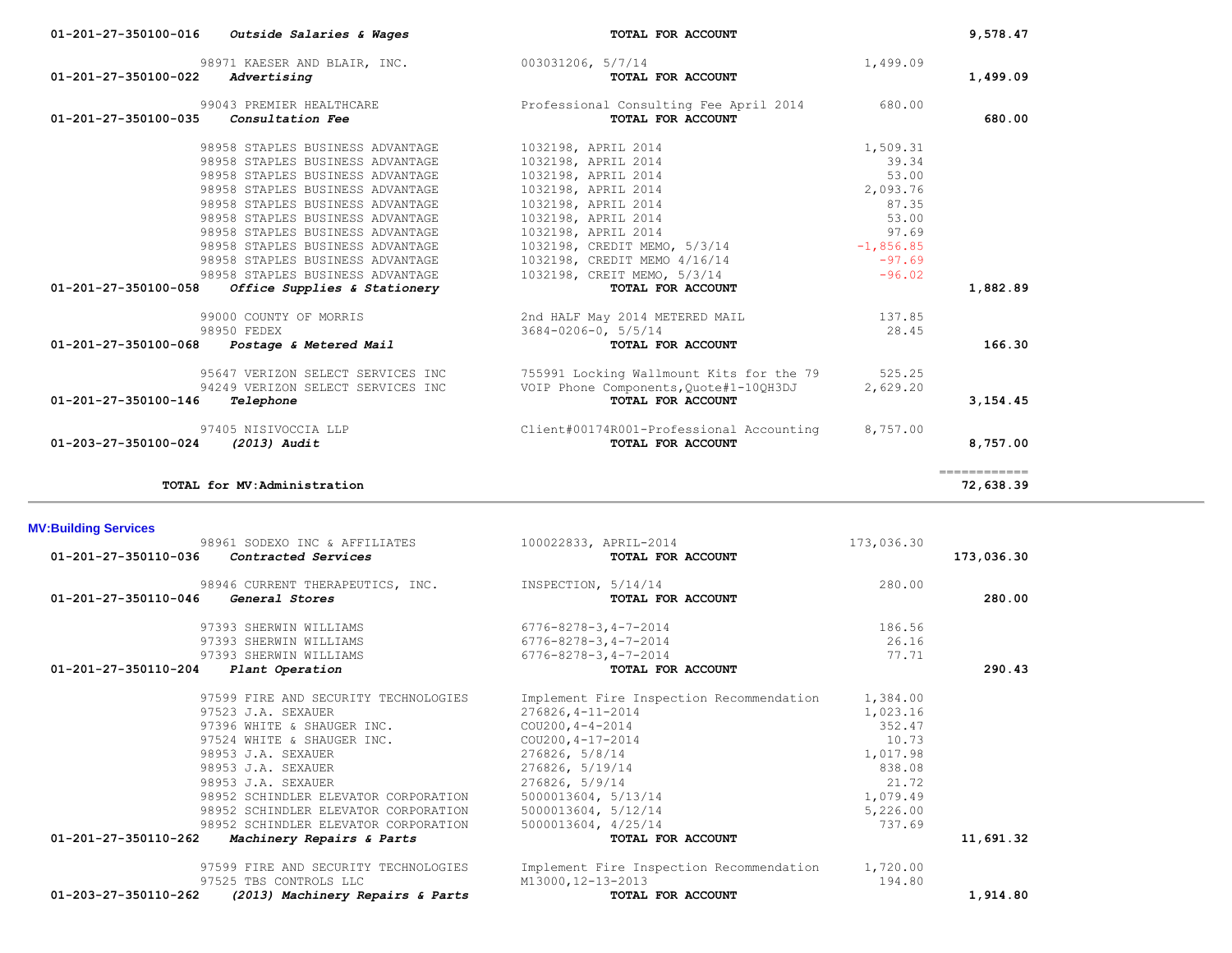============

| <b>MV:Dietary</b>                                                            |                                                               |                    |                            |
|------------------------------------------------------------------------------|---------------------------------------------------------------|--------------------|----------------------------|
| 98962 SODEXO INC & AFFILIATES                                                | 100005746, APRIL-2014                                         | 278, 357.32        |                            |
| 01-201-27-350115-036<br>Contracted Services                                  | TOTAL FOR ACCOUNT                                             |                    | 278, 357.32                |
| 97514 ACME AMERICAN REPAIRS INC.                                             | 0118615, 2nd Qtr. 2014                                        | 2,426.50           |                            |
| 01-201-27-350115-262<br>Machinery Repairs & Parts                            | TOTAL FOR ACCOUNT                                             |                    | 2,426.50                   |
| TOTAL for MV:Dietary                                                         |                                                               |                    | ------------<br>280,783.82 |
|                                                                              |                                                               |                    |                            |
| <b>MV:Laundry</b>                                                            |                                                               |                    |                            |
| 98960 SODEXO INC & AFFILIATES<br>01-201-27-350125-036<br>Contracted Services | 100011720, APRIL-2014<br>TOTAL FOR ACCOUNT                    | 88,722.85          | 88,722.85                  |
| 98956 READY SUPPLY                                                           | B06Q, 5/7/14                                                  | 1,208.50           |                            |
| 01-201-27-350125-182<br><i>Diapers</i>                                       | TOTAL FOR ACCOUNT                                             |                    | 1,208.50                   |
| TOTAL for MV: Laundry                                                        |                                                               |                    | -------------<br>89,931.35 |
|                                                                              |                                                               |                    |                            |
| <b>MV:Nursing</b><br>98943 JAMES H WOLF                                      | MEDICAL DIRECTOR, 5/15/14, 5/19/14, 5/22                      | 1,250.00           |                            |
| 01-201-27-350130-036<br>Contracted Services                                  | TOTAL FOR ACCOUNT                                             |                    | 1,250.00                   |
| 97390 MEDCARE MEDICAL SUPPLY INC.                                            | MOR, Rx Nursing Supplies for January~2014                     | 107.10             |                            |
| 97390 MEDCARE MEDICAL SUPPLY INC.                                            | MOR, Rx Nursing Supplies for February~201                     | 580.50             |                            |
| 97390 MEDCARE MEDICAL SUPPLY INC.                                            | MOR, Rx Nursing Supplies for March~2014                       | 373.32             |                            |
| 98948 DIRECT SUPPLY INC                                                      | 29406, 5/15/14                                                | 380.99             |                            |
| 98954 GULF SOUTH MEDICAL SUPPLY INC                                          | 1225058, 5/7/14                                               | 173.18             |                            |
| 98942 GULF SOUTH MEDICAL SUPPLY INC                                          | 1225058, 5/21/14                                              | 2,161.89           |                            |
| 98957 JML MEDICAL INC.                                                       | 5MOC02, 5/1/14                                                | 5,287.28           |                            |
| 98957 JML MEDICAL INC.                                                       | 5MOC02, 5/8/14                                                | 393.12             |                            |
| 98957 JML MEDICAL INC.                                                       | 5MOC02, 5/8/14                                                | 1,177.14           |                            |
| 98957 JML MEDICAL INC.                                                       | 5MOC02, 5/7/14                                                | 1,808.97           |                            |
| 98957 JML MEDICAL INC.                                                       | 5MOC02, 4/3/14                                                | 2,370.94           |                            |
| 98957 JML MEDICAL INC.<br>98957 JML MEDICAL INC.                             | 5MOC02, 4/10/14<br>5MOC02, 4/14/14                            | 5,684.04<br>282.84 |                            |
| 98957 JML MEDICAL INC.                                                       | 5MOC02, 5/8/14                                                | 868.00             |                            |
| 99004 PENN-JERSEY PAPER CO.                                                  | 20955, 5/15/14                                                | 547.40             |                            |
| 01-201-27-350130-046<br>General Stores                                       | TOTAL FOR ACCOUNT                                             |                    | 22,196.71                  |
| 98983 CHERYL A PHILLIPS                                                      |                                                               | 30.00              |                            |
| 98979 CECILIA WILLIAMS                                                       | CNA RE-CERTIFICATION 4/29/14<br>CNA RE-CERTIFICATION, 4/29/14 | 30.00              |                            |
| 98976 FAITH M CADET                                                          | CNA RE-CERTIFICATION 4/17/14                                  | 30.00              |                            |
| 98981 GHYSLAINE F. BRILLANT                                                  | CNA RE-CERTIFICATION, 4/21/14                                 | 30.00              |                            |
| 98975 HAZEL HUNTE                                                            | CNA RE-CERTIFICATION 7/22/14                                  | 30.00              |                            |
| 98978 JUDITH I EDWARDS                                                       | CNA RE-CERTIFICATION                                          | 30.00              |                            |
| 98982 NERLANDE DEFORGES                                                      | CNA RE-CERTIFICATION 4/21/14                                  | 30.00              |                            |
| 98977 ROUSSELIE STIMPHONT                                                    | CDA RE-CERTIFICATION 4/21/14                                  | 30.00              |                            |
| 98980 ROXANN GRANT                                                           | CNA RE-CERTIFICATION, 4/22/14                                 | 30.00              |                            |
| 01-201-27-350130-191<br>Nursing                                              | TOTAL FOR ACCOUNT                                             |                    | 270.00                     |
| 98949 ON TIME TRANSPORT INC.                                                 | TRANSPORT, 4/28/14                                            | 106.00             |                            |
| 98949 ON TIME TRANSPORT INC.                                                 | TRANSPORT, 4/28/14                                            | 94.00              |                            |
| 98949 ON TIME TRANSPORT INC.                                                 | TRANSPORT, 4/29/14                                            | 106.00             |                            |
| 98949 ON TIME TRANSPORT INC.                                                 | TRANSPORT, 4/29/14                                            | 124.00             |                            |
| 98949 ON TIME TRANSPORT INC.                                                 | TRANSPORT, 5/2/14                                             | 106.00             |                            |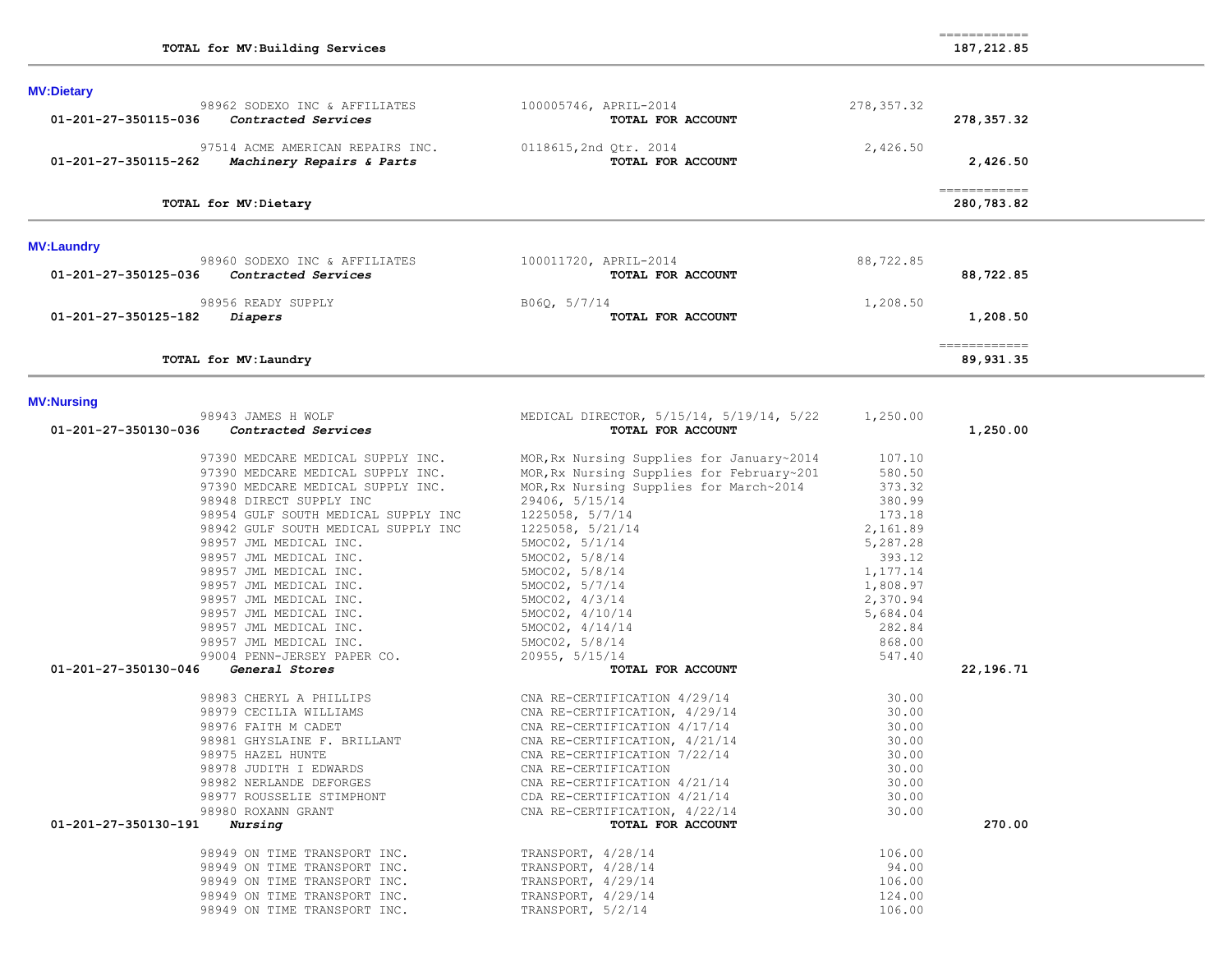| 01-201-27-350130-340               | Transportation Services                                                                                                                                                  | TOTAL FOR ACCOUNT                                                                                                                                                                                 |                                                                  | 536.00                                                                                                                                                                                                                                                                                                                                                                                                                                                                                           |  |
|------------------------------------|--------------------------------------------------------------------------------------------------------------------------------------------------------------------------|---------------------------------------------------------------------------------------------------------------------------------------------------------------------------------------------------|------------------------------------------------------------------|--------------------------------------------------------------------------------------------------------------------------------------------------------------------------------------------------------------------------------------------------------------------------------------------------------------------------------------------------------------------------------------------------------------------------------------------------------------------------------------------------|--|
|                                    | 97387 MEDCARE MEDICAL SUPPLY INC.<br>97387 MEDCARE MEDICAL SUPPLY INC.<br>97387 MEDCARE MEDICAL SUPPLY INC.                                                              | MOR, Rx Nursing Supplies for February~201<br>MOR, Rx Nursing Supplies for March~2013<br>MOR, Rx Nursing Supplies for April~2013                                                                   | 409.21<br>1,708.78<br>1,565.91                                   |                                                                                                                                                                                                                                                                                                                                                                                                                                                                                                  |  |
| 01-203-27-350130-046               | 97387 MEDCARE MEDICAL SUPPLY INC.<br>(2013) General Stores                                                                                                               | MOR, Rx Nursing Supplies for May~2013<br>TOTAL FOR ACCOUNT                                                                                                                                        | 1,314.26                                                         | 4,998.16                                                                                                                                                                                                                                                                                                                                                                                                                                                                                         |  |
|                                    | TOTAL for MV: Nursing                                                                                                                                                    |                                                                                                                                                                                                   |                                                                  | -------------<br>29,250.87                                                                                                                                                                                                                                                                                                                                                                                                                                                                       |  |
| <b>MV:Recreation/Volunteer Svc</b> |                                                                                                                                                                          |                                                                                                                                                                                                   |                                                                  |                                                                                                                                                                                                                                                                                                                                                                                                                                                                                                  |  |
| 01-201-27-350135-036               | 98951 CABLEVISION<br>Contracted Services                                                                                                                                 | $07876 - 533982 - 01 - 2, 5/15/14 - 6/14/14$<br>TOTAL FOR ACCOUNT                                                                                                                                 | 4,651.57                                                         | 4,651.57                                                                                                                                                                                                                                                                                                                                                                                                                                                                                         |  |
|                                    | 98965 ARTS! BY THE PEOPLE INC.<br>98959 CREATING WITH CLAY LLC<br>98966 CREATING WITH CLAY LLC<br>98964 DENNIS GRAU<br>98963 FRANK PINTO<br>98970 MOONLIGHT DESIGNS      | POETRY CLASS 5/12/14<br>CLAY CLASS IN ATRIUM, 5/23/14<br>CLAY CLASS IN ATRIUM 5/13/14<br>MUSIC THERAPY IN ATRIUM 5/20/14<br>PETTY CASH REIMBURSEMENT FOR 3/14/14-4/6<br>ART THERAPY CLASS, 5/9/14 | 75.00<br>100.00<br>100.00<br>150.00<br>52.98<br>165.00<br>109.65 |                                                                                                                                                                                                                                                                                                                                                                                                                                                                                                  |  |
| 01-201-27-350135-194               | 98972 AFI FOODSERVICE DISTRIBUTORS<br>Patient Activities                                                                                                                 | 185674, 5/15/14<br>TOTAL FOR ACCOUNT                                                                                                                                                              |                                                                  | 752.63                                                                                                                                                                                                                                                                                                                                                                                                                                                                                           |  |
|                                    | TOTAL for MV: Recreation/Volunteer Svc                                                                                                                                   |                                                                                                                                                                                                   |                                                                  | ------------<br>5,404.20                                                                                                                                                                                                                                                                                                                                                                                                                                                                         |  |
| <b>County Adjuster</b>             | 99000 COUNTY OF MORRIS                                                                                                                                                   | 2nd HALF May 2014 METERED MAIL                                                                                                                                                                    | 169.60                                                           |                                                                                                                                                                                                                                                                                                                                                                                                                                                                                                  |  |
| 01-201-27-357100-068               | Postage & Metered Mail                                                                                                                                                   | TOTAL FOR ACCOUNT                                                                                                                                                                                 |                                                                  | 169.60                                                                                                                                                                                                                                                                                                                                                                                                                                                                                           |  |
|                                    | TOTAL for County Adjuster                                                                                                                                                |                                                                                                                                                                                                   |                                                                  | $\begin{array}{cccccccccc} \multicolumn{2}{c}{} & \multicolumn{2}{c}{} & \multicolumn{2}{c}{} & \multicolumn{2}{c}{} & \multicolumn{2}{c}{} & \multicolumn{2}{c}{} & \multicolumn{2}{c}{} & \multicolumn{2}{c}{} & \multicolumn{2}{c}{} & \multicolumn{2}{c}{} & \multicolumn{2}{c}{} & \multicolumn{2}{c}{} & \multicolumn{2}{c}{} & \multicolumn{2}{c}{} & \multicolumn{2}{c}{} & \multicolumn{2}{c}{} & \multicolumn{2}{c}{} & \multicolumn{2}{c}{} & \multicolumn{2}{c}{} & \mult$<br>169.60 |  |
| <b>County Library</b>              |                                                                                                                                                                          |                                                                                                                                                                                                   |                                                                  |                                                                                                                                                                                                                                                                                                                                                                                                                                                                                                  |  |
|                                    | 97410 BOOK PAGE<br>97409 BAKER & TAYLOR BOOKS<br>97417 GANN LAW BOOKS<br>97418 INFORMATION TODAY INC<br>97422 WEST PAYMENT CENTER                                        | M6054 dated 04/15/14<br>321652 C000745 3 B00000 dated 04/03/14<br>000184 ship Id:0<br>American Book Trade Directory dated 04/1<br>1000689797 dated 04/04/14                                       | 480.00<br>146.09<br>113.00<br>385.53<br>778.80                   |                                                                                                                                                                                                                                                                                                                                                                                                                                                                                                  |  |
| $01 - 201 - 29 - 390100 - 028$     | Books & Periodicals                                                                                                                                                      | TOTAL FOR ACCOUNT                                                                                                                                                                                 |                                                                  | 1,903.42                                                                                                                                                                                                                                                                                                                                                                                                                                                                                         |  |
| 01-201-29-390100-058               | 98042 STAPLES BUSINESS ADVANTAGE<br>98042 STAPLES BUSINESS ADVANTAGE<br>98045 W.B. MASON COMPANY INC<br>Office Supplies & Stationery                                     | NYC1054187 dated 04/17/14<br>NYC1054187 dated $05/07/14$ - ship/rec<br>C1033751 dated 04/10/14<br>TOTAL FOR ACCOUNT                                                                               | 9.99<br>48.96<br>40.12                                           | 99.07                                                                                                                                                                                                                                                                                                                                                                                                                                                                                            |  |
|                                    | 99000 COUNTY OF MORRIS<br>01-201-29-390100-068 Postage & Metered Mail                                                                                                    | 2nd HALF May 2014 METERED MAIL<br>TOTAL FOR ACCOUNT                                                                                                                                               | 812.52                                                           | 812.52                                                                                                                                                                                                                                                                                                                                                                                                                                                                                           |  |
| 01-201-29-390100-083               | 97420 MIDWEST TAPE LLC<br>97421 RECORDED BOOKS LLC<br>Video & Film Materials                                                                                             | 2000001148 dated 04/11/14<br>91165 dated 04/04/14<br>TOTAL FOR ACCOUNT                                                                                                                            | 9.59<br>13.90                                                    | 23.49                                                                                                                                                                                                                                                                                                                                                                                                                                                                                            |  |
|                                    | 97416 DEMCO<br>98043 PRINCESS THOMAS<br>98042 STAPLES BUSINESS ADVANTAGE<br>98045 W.B. MASON COMPANY INC<br>98045 W.B. MASON COMPANY INC<br>98045 W.B. MASON COMPANY INC | 290190055 dated 04/17/14<br>13th Annual Poetry Contest - Children<br>NYC1054187 dated 04/26/14<br>C1033751 dated 02/26/14<br>C1033751 dated 02/28/14<br>C1033751 dated 04/17/14                   | 85.78<br>180.00<br>592.52<br>$-9.64$<br>9.64<br>523.30           |                                                                                                                                                                                                                                                                                                                                                                                                                                                                                                  |  |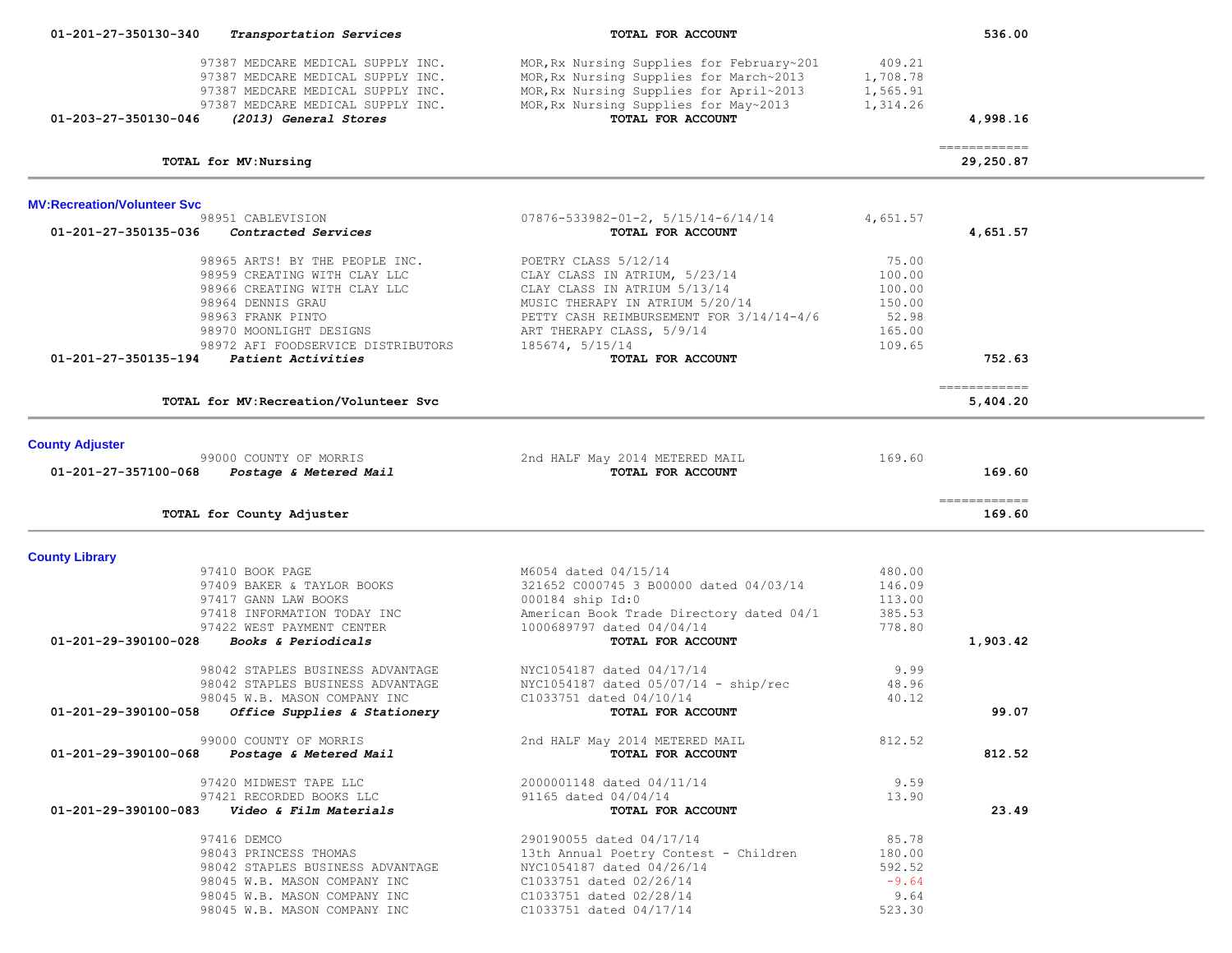| 01-201-29-390100-095                                          | Other Administrative Supplies                                                                                                                                                | TOTAL FOR ACCOUNT                                                               |                                  | 1,381.60                                                                                                                                                                                                                                                                                                                                                                                                                                                                                         |  |
|---------------------------------------------------------------|------------------------------------------------------------------------------------------------------------------------------------------------------------------------------|---------------------------------------------------------------------------------|----------------------------------|--------------------------------------------------------------------------------------------------------------------------------------------------------------------------------------------------------------------------------------------------------------------------------------------------------------------------------------------------------------------------------------------------------------------------------------------------------------------------------------------------|--|
|                                                               | TOTAL for County Library                                                                                                                                                     |                                                                                 |                                  | $=$ = = = = = = = = = = = =<br>4,220.10                                                                                                                                                                                                                                                                                                                                                                                                                                                          |  |
| <b>County Superintendent of Schoo</b><br>01-201-29-392100-068 | 99000 COUNTY OF MORRIS<br>Postage & Metered Mail                                                                                                                             | 2nd HALF May 2014 METERED MAIL<br>TOTAL FOR ACCOUNT                             | 138.18                           | 138.18                                                                                                                                                                                                                                                                                                                                                                                                                                                                                           |  |
|                                                               | TOTAL for County Superintendent of Schoo                                                                                                                                     |                                                                                 |                                  | $\begin{array}{cccccccccc} \multicolumn{2}{c}{} & \multicolumn{2}{c}{} & \multicolumn{2}{c}{} & \multicolumn{2}{c}{} & \multicolumn{2}{c}{} & \multicolumn{2}{c}{} & \multicolumn{2}{c}{} & \multicolumn{2}{c}{} & \multicolumn{2}{c}{} & \multicolumn{2}{c}{} & \multicolumn{2}{c}{} & \multicolumn{2}{c}{} & \multicolumn{2}{c}{} & \multicolumn{2}{c}{} & \multicolumn{2}{c}{} & \multicolumn{2}{c}{} & \multicolumn{2}{c}{} & \multicolumn{2}{c}{} & \multicolumn{2}{c}{} & \mult$<br>138.18 |  |
| <b>Contribution to County College</b><br>01-201-29-395100-090 | 99024 COUNTY COLLEGE OF MORRIS<br>Expenditures                                                                                                                               | 1ST HALF 6/14 OPERATING BUDGET COUNTY CO<br>TOTAL FOR ACCOUNT                   | 568,256.75                       | 568,256.75                                                                                                                                                                                                                                                                                                                                                                                                                                                                                       |  |
|                                                               | TOTAL for Contribution to County College                                                                                                                                     |                                                                                 |                                  | -------------<br>568,256.75                                                                                                                                                                                                                                                                                                                                                                                                                                                                      |  |
| <b>Rutgers Extension Service</b><br>01-201-29-396100-058      | 97937 STAPLES BUSINESS ADVANTAGE<br>Office Supplies & Stationery                                                                                                             | supplies<br>TOTAL FOR ACCOUNT                                                   | 55.26                            | 55.26                                                                                                                                                                                                                                                                                                                                                                                                                                                                                            |  |
| 01-201-29-396100-068                                          | 99000 COUNTY OF MORRIS<br>Postage & Metered Mail                                                                                                                             | 2nd HALF May 2014 METERED MAIL<br>TOTAL FOR ACCOUNT                             | 212.64                           | 212.64                                                                                                                                                                                                                                                                                                                                                                                                                                                                                           |  |
|                                                               | TOTAL for Rutgers Extension Service                                                                                                                                          |                                                                                 |                                  | $=$ = = = = = = = = = = = =<br>267.90                                                                                                                                                                                                                                                                                                                                                                                                                                                            |  |
| <b>Fire and Police Academy</b><br>01-201-29-407100-044        | 96869 KIDDE FIRE TRAINERS, INC.<br>Equipment Service Agreements                                                                                                              | Maintenance Contract<br>TOTAL FOR ACCOUNT                                       | 34,243.00                        | 34,243.00                                                                                                                                                                                                                                                                                                                                                                                                                                                                                        |  |
| 01-201-29-407100-058                                          | 98365 STAPLES BUSINESS ADVANTAGE<br>98365 STAPLES BUSINESS ADVANTAGE<br>98365 STAPLES BUSINESS ADVANTAGE<br>98365 STAPLES BUSINESS ADVANTAGE<br>Office Supplies & Stationery | Typewriter Ribbon<br>Legal Folders<br>Glue Sticks<br>Seals<br>TOTAL FOR ACCOUNT | 27.30<br>81.96<br>16.56<br>26.10 | 151.92                                                                                                                                                                                                                                                                                                                                                                                                                                                                                           |  |
| 01-201-29-407100-059                                          | 97818 PAPER MART INC<br>97818 PAPER MART INC<br>Other General Expenses                                                                                                       | 5 1/2 Bar Envelopes<br>handling & delivery<br>TOTAL FOR ACCOUNT                 | 135.25<br>10.00                  | 145.25                                                                                                                                                                                                                                                                                                                                                                                                                                                                                           |  |
| 01-201-29-407100-068                                          | 99000 COUNTY OF MORRIS<br>Postage & Metered Mail                                                                                                                             | 2nd HALF May 2014 METERED MAIL<br>TOTAL FOR ACCOUNT                             | 118.00                           | 118.00                                                                                                                                                                                                                                                                                                                                                                                                                                                                                           |  |
| 01-201-29-407100-202                                          | 97489 GILBY'S<br>Uniform And Accessories                                                                                                                                     | Shirts<br>TOTAL FOR ACCOUNT                                                     | 360.00                           | 360.00                                                                                                                                                                                                                                                                                                                                                                                                                                                                                           |  |
| 01-201-29-407100-258                                          | 98365 STAPLES BUSINESS ADVANTAGE<br>98365 STAPLES BUSINESS ADVANTAGE<br>Equipment                                                                                            | Toner BLK<br>Toner Magenta<br>TOTAL FOR ACCOUNT                                 | 125.45<br>174.46                 | 299.91                                                                                                                                                                                                                                                                                                                                                                                                                                                                                           |  |
|                                                               | TOTAL for Fire and Police Academy                                                                                                                                            |                                                                                 |                                  | -------------<br>35,318.08                                                                                                                                                                                                                                                                                                                                                                                                                                                                       |  |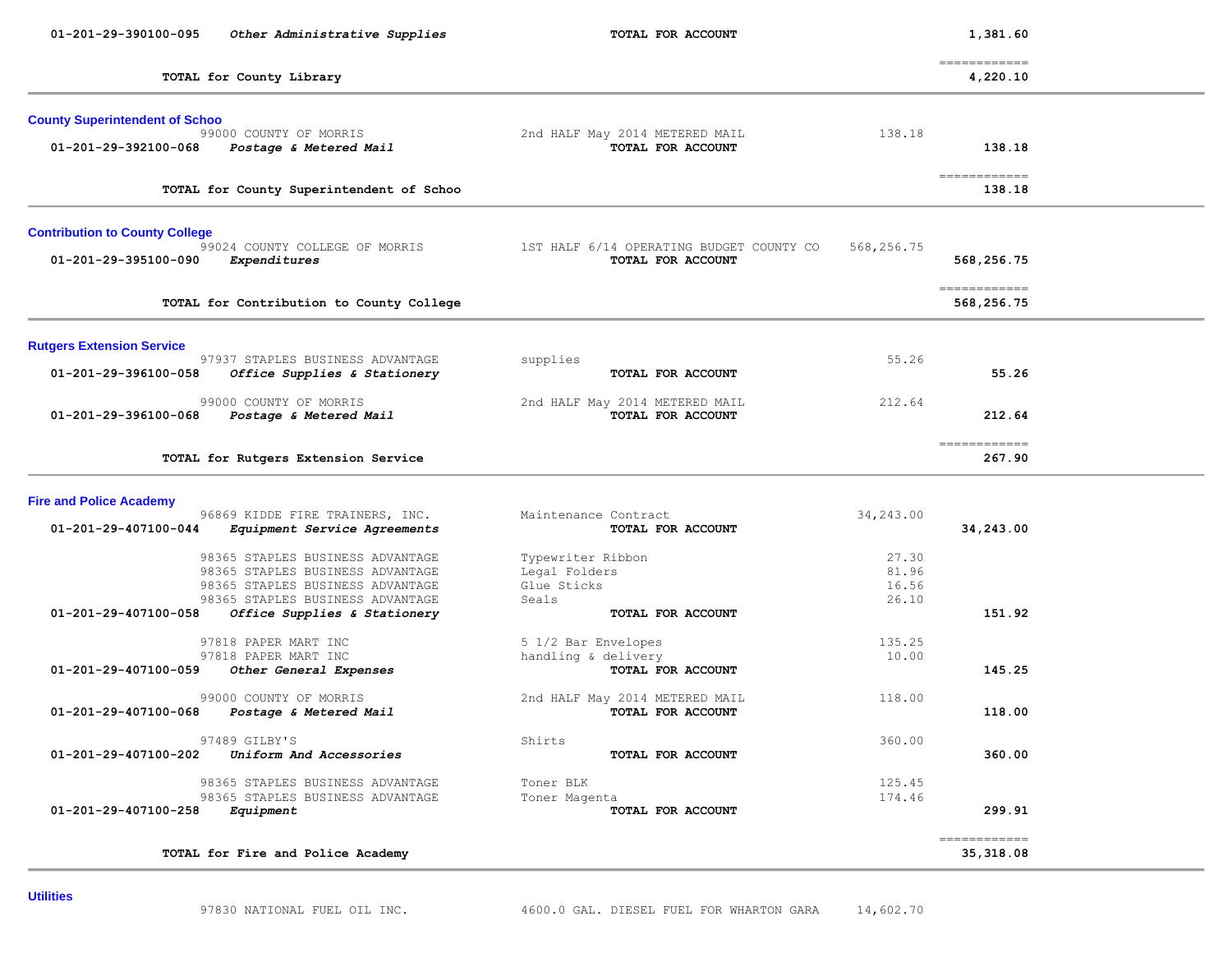|                        | Diesel Fuel                                                | TOTAL FOR ACCOUNT                                            |            | 14,602.70                   |  |
|------------------------|------------------------------------------------------------|--------------------------------------------------------------|------------|-----------------------------|--|
|                        |                                                            |                                                              |            |                             |  |
|                        | 98333 JERSEY CENTRAL POWER & LIGHT                         | 10-00-01-6063-0-8 Street Lighting 5/16/2                     | 673.22     |                             |  |
|                        | 98337 JERSEY CENTRAL POWER & LIGHT                         | 10-00-05-8414-2-2 Street Lighting 5/16/2                     | 354.26     |                             |  |
|                        | 98238 JERSEY CENTRAL POWER & LIGHT                         | 10-00-84-5117-1-4 O Berkshire Valley Roa                     | 20.04      |                             |  |
|                        | 98239 JERSEY CENTRAL POWER & LIGHT                         | 10-00-84-5137-1-0 O Berkshire Valley Roa                     | 20.17      |                             |  |
|                        | 98243 JERSEY CENTRAL POWER & LIGHT                         | 10-00-44-7627-6-1 Rt 46 & Canfield Ave 5                     | 21.90      |                             |  |
|                        | 98709 JERSEY CENTRAL POWER & LIGHT                         | 10-00-89-1397-3-5 O Rt 206 5/27/2014                         | 93.83      |                             |  |
|                        | 97320 JERSEY CENTRAL POWER & LIGHT                         | 100 105 119 190 4/25/2014 0 Rt 10 & Hill                     | 60.58      |                             |  |
| 01-201-31-430100-137   | Electricity                                                | TOTAL FOR ACCOUNT                                            |            | 1,244.00                    |  |
|                        | 95428 EXTEL COMMUNICATIONS                                 | Maintenance Renewal - Telephone Services                     | 542.88     |                             |  |
|                        | 98019 VERIZON                                              | 973-361-0398 892 16Y, 5/1/14, Randolph T                     | 122.46     |                             |  |
|                        | 98019 VERIZON                                              | 973-455-1700 480 36Y, 5/2/14, Emerg. Lin                     | 98.82      |                             |  |
|                        | 98019 VERIZON                                              | 973-328-3165 455 58Y, 5/4/14, Dover WT (                     | 31.57      |                             |  |
|                        | 98019 VERIZON                                              | 973-829-0312 882 15Y, 5/4/14, Randolph O                     | 65.60      |                             |  |
|                        | 98774 VERIZON                                              | Phone /Fax Bill 973-539-6466 62155Y                          | 65.71      |                             |  |
|                        | 98334 VERIZON                                              | Acct# 973 993-1440 628 16Y, 05/01/14                         | 65.85      |                             |  |
|                        | 97793 VERIZON CABS                                         | 201 M55-5534 968, 4/25/14, E911 fiber li                     | 4,477.44   |                             |  |
|                        | 98004 VERIZON BUSINESS                                     | 6000057810 X26, 5/1/14 Mthly charge (auto                    | 464.00     |                             |  |
|                        | 98608 VERIZON                                              | 201 V03-7261 127 66Y, 5/16/14, 911 Switc                     | 10,305.75  |                             |  |
|                        | 98555 VERIZON                                              | 973-299-6835 828 04Y, 5/10/14, Boonton                       | 31.56      |                             |  |
|                        | 98555 VERIZON                                              | 973-584-2050 195 53Y, 5/11/14, Mt Rd Rox                     | 27.86      |                             |  |
|                        | 98555 VERIZON                                              | 973-644-3258 153 04Y, 5/13/14, CAD dialu                     | 149.34     |                             |  |
|                        | 98555 VERIZON                                              | 973-539-7933 842 07Y, 5/16/14, Randolph                      | 27.86      |                             |  |
|                        | 98609 VERIZON                                              | 201 V03-1289 703 57Y, 5/16/14, Mine Hill                     | 210.14     |                             |  |
|                        | 98609 VERIZON                                              | 201 V03-1541 818 53Y, 5/16/14, Mt Arling                     | 200.95     |                             |  |
| 01-201-31-430100-146   | Telephone                                                  | TOTAL FOR ACCOUNT                                            |            | 16,887.79                   |  |
|                        |                                                            |                                                              |            |                             |  |
|                        |                                                            |                                                              |            | $=$ = = = = = = = = = = = = |  |
|                        |                                                            |                                                              |            |                             |  |
|                        | TOTAL for Utilities                                        |                                                              |            | 32,734.49                   |  |
|                        |                                                            |                                                              |            |                             |  |
| <b>Social Security</b> |                                                            |                                                              |            |                             |  |
|                        | 99132 MORRIS COUNTY PARK COMMISSION                        | PP#25 - ELECTION WORKERS - EMPLOYER FICA                     | 15.30      |                             |  |
|                        | $01-203-36-472100-090$ (2013) Social Security Expenditures | TOTAL FOR ACCOUNT                                            |            | 15.30                       |  |
|                        |                                                            |                                                              |            |                             |  |
|                        | TOTAL for Social Security                                  |                                                              |            | -------------<br>15.30      |  |
|                        |                                                            |                                                              |            |                             |  |
|                        |                                                            |                                                              |            |                             |  |
|                        |                                                            |                                                              | 380.32     |                             |  |
| 01-201-41-716100-098   | 98483 PATRICIA W. GIBBONS                                  | 19.25 Hours Nutrition Support Services.<br>TOTAL FOR ACCOUNT |            | 380.32                      |  |
| <b>Nutrition</b>       | Other Operating&Repair Supply                              |                                                              |            |                             |  |
|                        | 98489 VERIZON                                              | Monthly Service Charge. May2014Acct#201                      | 799.66     |                             |  |
| 01-201-41-716100-146   | Telephone                                                  | TOTAL FOR ACCOUNT                                            |            | 799.66                      |  |
|                        |                                                            |                                                              |            |                             |  |
|                        | 98484 SODEXO INC & AFFILIATES                              | Daily Meals, Services for 3/1/14-4/04/14                     | 153,451.80 |                             |  |
|                        | 98484 SODEXO INC & AFFILIATES                              | Weekend Meals                                                | 8,240.00   |                             |  |
|                        | 98484 SODEXO INC & AFFILIATES                              | Frozen Meals                                                 | 5,478.59   |                             |  |
|                        | 98484 SODEXO INC & AFFILIATES                              | Boxed Meals                                                  | 20,663.76  |                             |  |
|                        | 98484 SODEXO INC & AFFILIATES                              | Kosher Meals                                                 | 264.00     |                             |  |
|                        | 98484 SODEXO INC & AFFILIATES                              | Coffee                                                       | 1,038.42   |                             |  |
|                        | 98484 SODEXO INC & AFFILIATES                              |                                                              | 393.57     |                             |  |
| 01-201-41-716100-185   | Food                                                       | TOTAL FOR ACCOUNT                                            |            | 189,530.14                  |  |
|                        |                                                            |                                                              |            | ============                |  |

**Area Plan Grant**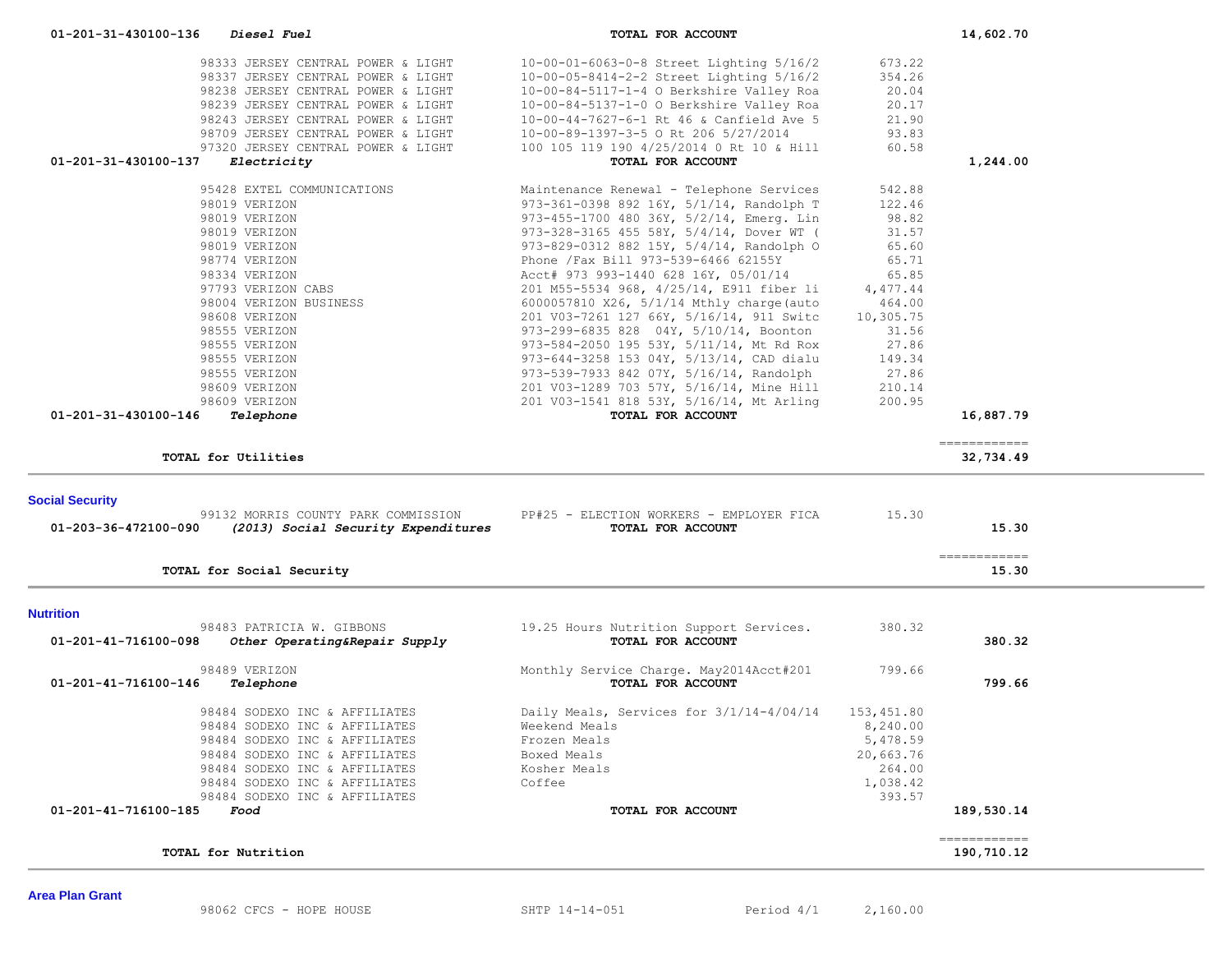| 98063 CFCS - HOPE HOUSE                                                                                                                                                                                                                                                                                                                                                                             | OAA Chore 14-14-051<br>Period 4/1/14-4/30                                                                                                                                                                                              | 1,686.00                                                                                                                                            |                           |  |
|-----------------------------------------------------------------------------------------------------------------------------------------------------------------------------------------------------------------------------------------------------------------------------------------------------------------------------------------------------------------------------------------------------|----------------------------------------------------------------------------------------------------------------------------------------------------------------------------------------------------------------------------------------|-----------------------------------------------------------------------------------------------------------------------------------------------------|---------------------------|--|
| 98613 VMC<br>01-201-41-716110-090<br>Expenditures                                                                                                                                                                                                                                                                                                                                                   | 14-14-026 OAA ASE<br>Period $4/1/$<br>TOTAL FOR ACCOUNT                                                                                                                                                                                | 4,954.00                                                                                                                                            | 8,800.00                  |  |
| TOTAL for Area Plan Grant                                                                                                                                                                                                                                                                                                                                                                           |                                                                                                                                                                                                                                        |                                                                                                                                                     | -------------<br>8,800.00 |  |
| <b>ALPN</b>                                                                                                                                                                                                                                                                                                                                                                                         |                                                                                                                                                                                                                                        |                                                                                                                                                     |                           |  |
| 98064 CFCS - HOPE HOUSE<br>01-201-41-759000-063<br>ALPN Peer Grouping                                                                                                                                                                                                                                                                                                                               | #1403 Chore period 4/1/14-4/30/1440 un<br>TOTAL FOR ACCOUNT                                                                                                                                                                            | 1,363.00                                                                                                                                            | 1,363.00                  |  |
| TOTAL for ALPN                                                                                                                                                                                                                                                                                                                                                                                      |                                                                                                                                                                                                                                        |                                                                                                                                                     | -------------<br>1,363.00 |  |
|                                                                                                                                                                                                                                                                                                                                                                                                     | <b>Grant Fund</b>                                                                                                                                                                                                                      |                                                                                                                                                     |                           |  |
|                                                                                                                                                                                                                                                                                                                                                                                                     |                                                                                                                                                                                                                                        |                                                                                                                                                     |                           |  |
| <b>Bio-Terrorism Grant</b><br>98998 COUNTY OF MORRIS<br>98302 W.B. MASON COMPANY INC<br>98302 W.B. MASON COMPANY INC<br>98302 W.B. MASON COMPANY INC<br>97993 W.B. MASON COMPANY INC<br>Public Health Emer Grant (7/1/13-6/30/14)<br>02-213-41-718405-391                                                                                                                                           | 2nd HALF May 2014 METERED MAIL<br>customer C1033751 Invoice dated 4/29/201<br>invoice dated 4/30/2014<br>invoice dated 4/30/2014<br>customer C1033751 Invoice dated 15/6/201<br>TOTAL FOR ACCOUNT                                      | 112.59<br>344.56<br>$-36.54$<br>36.54<br>645.49                                                                                                     | 1,102.64                  |  |
| TOTAL for Bio-Terrorism Grant                                                                                                                                                                                                                                                                                                                                                                       |                                                                                                                                                                                                                                        |                                                                                                                                                     | ============<br>1,102.64  |  |
| <b>TANF</b><br>98397 WARREN COUNTY TECHNICAL SCHOOL<br>02-213-41-741015-392<br>TANF State Share                                                                                                                                                                                                                                                                                                     | LPN Tuition; Jacqueline B.<br>TOTAL FOR ACCOUNT                                                                                                                                                                                        | 31.96                                                                                                                                               | 31.96                     |  |
| TOTAL for TANF                                                                                                                                                                                                                                                                                                                                                                                      |                                                                                                                                                                                                                                        |                                                                                                                                                     | -------------<br>31.96    |  |
| <b>DEPARTMENT 741415</b>                                                                                                                                                                                                                                                                                                                                                                            |                                                                                                                                                                                                                                        |                                                                                                                                                     |                           |  |
| 98361 FRED PRYOR SEMINARS<br>98444 EDWARDS LEARNING CENTER<br>96993 AT&T<br>97007 DEER PARK<br>95241 GTI INTERNET<br>97005 MANPOWER<br>98668 PROJECT SELF SUFFICIENCY<br>98676 STATE SHUTTLE INC<br>98751 WARREN COUNTY COMMUNITY COLL.<br>98439 TECHNOFORCE LLC<br>98399 STATE SHUTTLE INC<br>98398 SUSSEX COUNTY DIVISION<br>98121 TELESEARCH INC<br>98121 TELESEARCH INC<br>98121 TELESEARCH INC | April expenses.<br>Bobbi W.; W/E 3/30/14.<br>Ariel C., Amber D.; 60-day retention.<br>Transportation from 5/5/14 to 5/9/14.<br>Kristal C.<br>Transportation from $4/28/14$ to $5/2/2014$ .<br>Work Activity Funds per letter of agreem | 119.40<br>4,199.98<br>2.41<br>2.85<br>2.99<br>89.16<br>400.00<br>2,523.68<br>2,592.00<br>335.46<br>2,949.55<br>40,000.00<br>33.58<br>38.14<br>29.49 |                           |  |
| 98142 STAPLES BUSINESS ADVANTAGE<br>98425 STAPLES BUSINESS ADVANTAGE<br>97009 US LIFE INSURANCE COMPANY<br>97009 US LIFE INSURANCE COMPANY<br>98392 VERIZON<br>96997 TELESEARCH INC<br>96997 TELESEARCH INC                                                                                                                                                                                         | Jason D., W/E 3/30/14                                                                                                                                                                                                                  | 1.38<br>47.29<br>14.37<br>11.50<br>13.48<br>33.58<br>220.78                                                                                         |                           |  |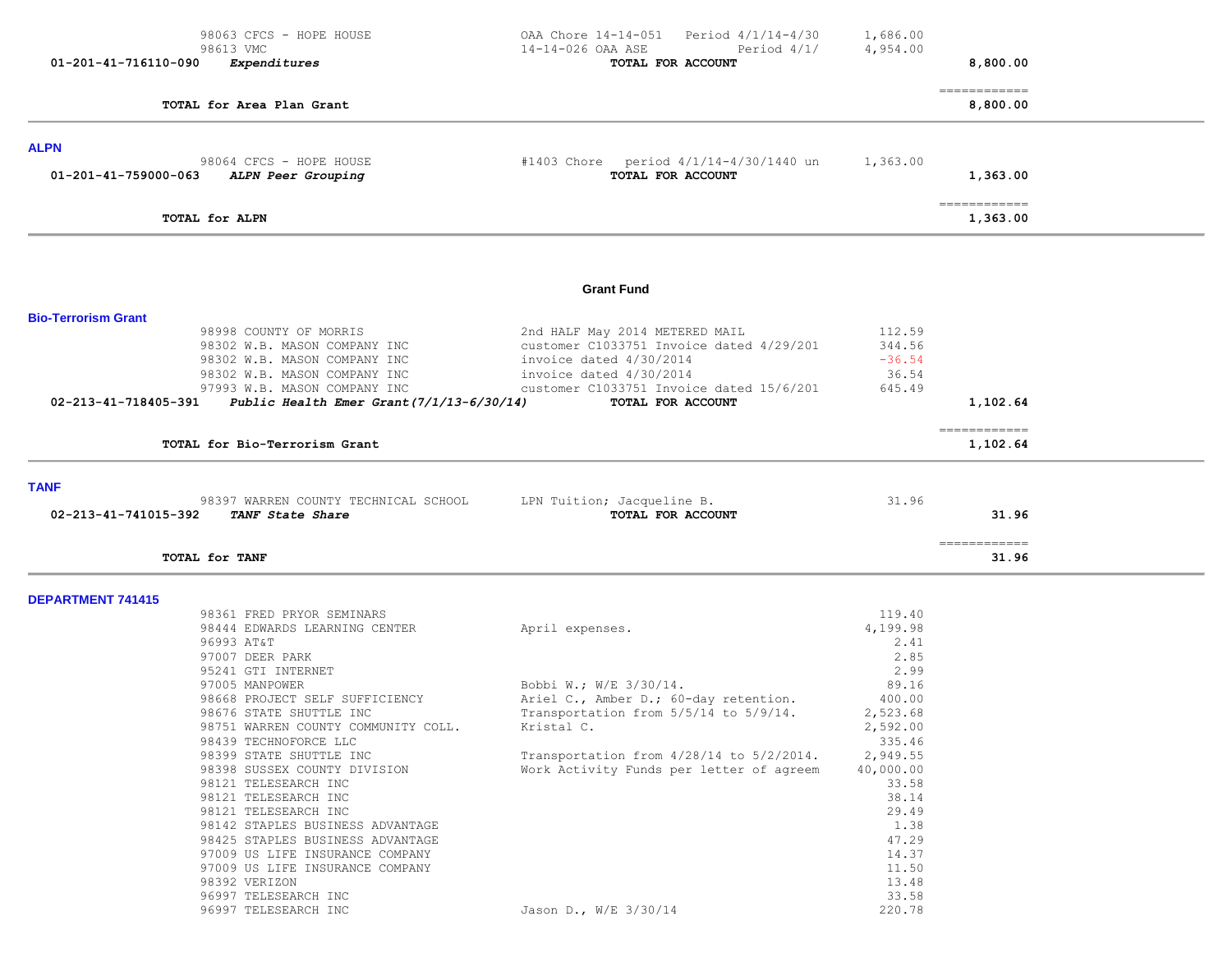| 02-213-41-741415-392<br>WFNJ-TANF (7/1/13-6/30/14) | TOTAL FOR ACCOUNT                     | 58,228.83 |
|----------------------------------------------------|---------------------------------------|-----------|
| 98400 STATE SHUTTLE INC                            |                                       | 2,336.73  |
| 97027 TELESEARCH INC                               |                                       | 23.59     |
| 97027 TELESEARCH INC                               |                                       | 20.63     |
| 97027 TELESEARCH INC                               |                                       | 26.91     |
| 97027 TELESEARCH INC                               | Jason D., W/E $4/13/14$ & $4/20/14$ . | 535.13    |
| 96996 TELESEARCH INC                               | Jason D., W/E $4/6/14$ .              | 316.71    |
| 97002 TELESEARCH INC                               | Marlene W., $W/E$ 3/23/14.            | 364.65    |
| 97002 TELESEARCH INC                               |                                       | 33.99     |
| 97002 TELESEARCH INC                               |                                       | 34.39     |
| 97002 TELESEARCH INC                               |                                       | 32.83     |
| 96992 TELESEARCH INC                               | Marlene W.; $W/E$ 4/6/14.             | 102.10    |
| 96992 TELESEARCH INC                               |                                       | 33.24     |
| 96992 TELESEARCH INC                               |                                       | 34.39     |
| 96991 TELESEARCH INC                               |                                       | 29.49     |
| 96991 TELESEARCH INC                               |                                       | 38.14     |
| 96991 TELESEARCH INC                               |                                       | 37.33     |
| 96997 TELESEARCH INC                               | Marlene W., W/E 3/30/14.              | 510.51    |
| 96997 TELESEARCH INC                               |                                       | 29.49     |
| 96997 TELESEARCH INC                               |                                       | 27.51     |

#### **TOTAL for DEPARTMENT 741415 58,228.83**

============

| 98361 FRED PRYOR SEMINARS           |                        | 95.52     |
|-------------------------------------|------------------------|-----------|
| 98444 EDWARDS LEARNING CENTER       |                        | 466.67    |
| 96993 AT&T                          |                        | 1.93      |
| 97007 DEER PARK                     |                        | 2.28      |
| 95241 GTI INTERNET                  |                        | 2.25      |
| 97011 MANPOWER                      | Barry L., W/E 4/13/14. | 318.34    |
| 97005 MANPOWER                      | Barry L., W/E 3/30/14. | 911.61    |
| 97010 MANPOWER                      | Barry L., W/E 4/6/14   | 976.73    |
| 98673 AMERICAN INSTITUTE OF         | Sejal P.               | 2,300.00  |
| 98676 STATE SHUTTLE INC             |                        | 630.92    |
| 98753 WARREN COUNTY COMMUNITY COLL. | Joshua S.              | 2,592.00  |
| 98439 TECHNOFORCE LLC               |                        | 268.37    |
| 98399 STATE SHUTTLE INC             |                        | 737.39    |
| 98398 SUSSEX COUNTY DIVISION        |                        | 10,000.00 |
| 98121 TELESEARCH INC                |                        | 26.86     |
| 98121 TELESEARCH INC                |                        | 30.51     |
| 98121 TELESEARCH INC                |                        | 23.59     |
| 98142 STAPLES BUSINESS ADVANTAGE    |                        | 1.10      |
| 98425 STAPLES BUSINESS ADVANTAGE    |                        | 37.83     |
| 98392 VERIZON                       |                        | 10.78     |
| 96997 TELESEARCH INC                |                        | 26.86     |
| 96997 TELESEARCH INC                |                        | 212.12    |
| 96997 TELESEARCH INC                |                        | 22.01     |
| 96997 TELESEARCH INC                |                        | 23.59     |
| 96997 TELESEARCH INC                |                        | 490.47    |
| 96991 TELESEARCH INC                |                        | 29.86     |
| 96991 TELESEARCH INC                |                        | 30.51     |
| 96991 TELESEARCH INC                |                        | 23.59     |
| 96992 TELESEARCH INC                |                        | 27.51     |
| 96992 TELESEARCH INC                |                        | 26.59     |
| 96992 TELESEARCH INC                |                        | 98.10     |
| 97002 TELESEARCH INC                |                        | 26.27     |
| 97002 TELESEARCH INC                |                        | 27.51     |
| 97002 TELESEARCH INC                |                        | 27.19     |
| 97002 TELESEARCH INC                |                        | 350.35    |
| 96996 TELESEARCH INC                |                        | 304.29    |
| 97027 TELESEARCH INC                |                        | 514.15    |
|                                     |                        |           |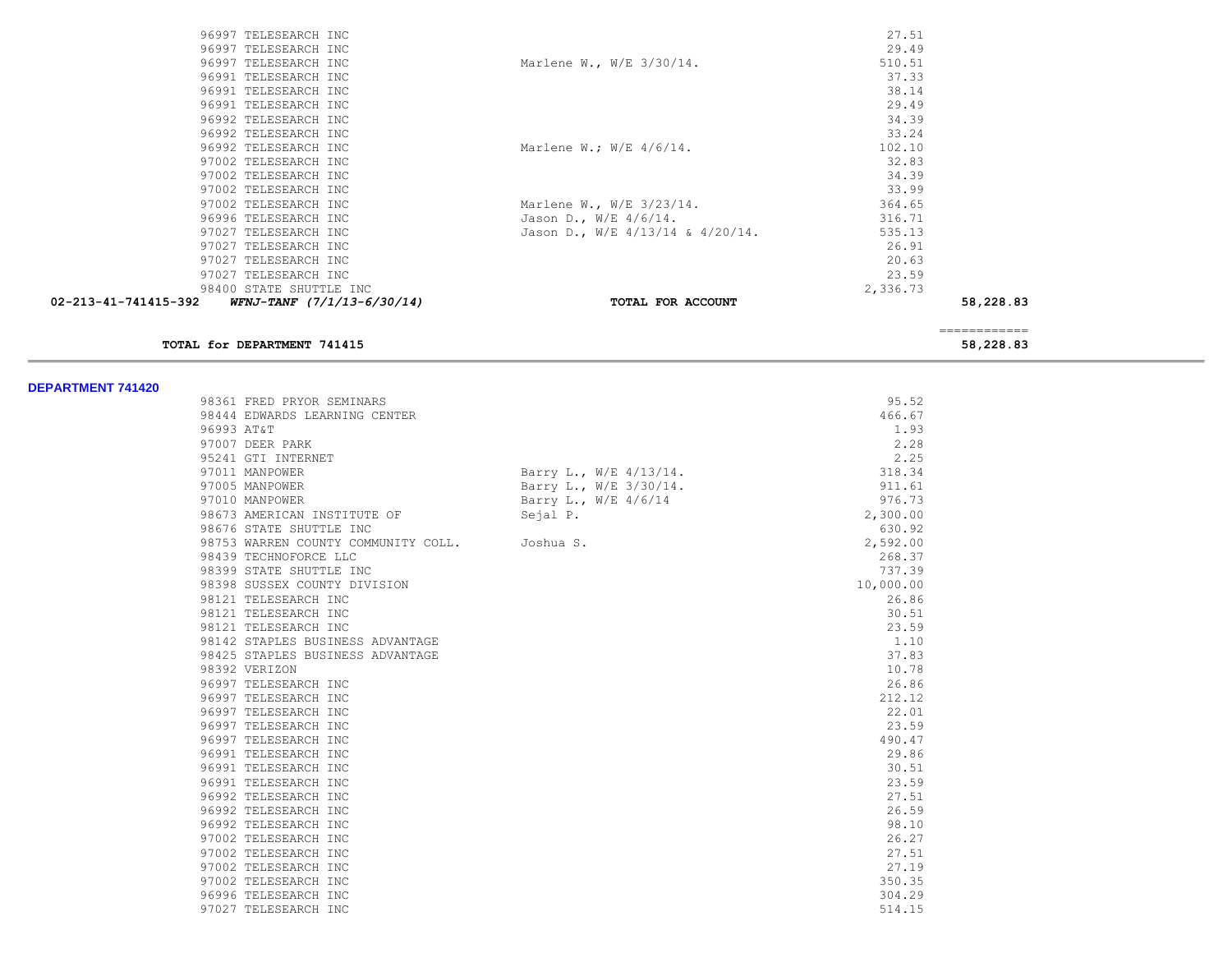|                                | 97027 TELESEARCH INC<br>97027 TELESEARCH INC<br>97027 TELESEARCH INC               |                              |                                        | 21.53<br>16.51<br>18.87 |                            |  |
|--------------------------------|------------------------------------------------------------------------------------|------------------------------|----------------------------------------|-------------------------|----------------------------|--|
| 02-213-41-741420-392           | 98400 STATE SHUTTLE INC<br>WFNJ-General Assistance (7/1/13-6/30/14)                |                              | TOTAL FOR ACCOUNT                      | 584.18                  | 22,336.74                  |  |
|                                | TOTAL for DEPARTMENT 741420                                                        |                              |                                        |                         | -------------<br>22,336.74 |  |
| <b>DEPARTMENT 741435</b>       |                                                                                    |                              |                                        |                         |                            |  |
| 02-213-41-741435-392           | 98646 NORTHAMPTON COMMUNITY COLLEGE<br>WDP DW $(7/1/13-6/30/14)$                   | Edward A.                    | TOTAL FOR ACCOUNT                      | 3,200.00                | 3,200.00                   |  |
|                                | TOTAL for DEPARTMENT 741435                                                        |                              |                                        |                         | -------------<br>3,200.00  |  |
| <b>WIA: Adult</b>              |                                                                                    |                              |                                        |                         |                            |  |
|                                | 98401 FORTIS INSTITUTE<br>98402 FORTIS INSTITUTE                                   | Alejandro L.<br>Alejandro L. |                                        | 733.39<br>587.40        |                            |  |
|                                | 98395 BERKELEY COLLEGE                                                             | Serena A.                    |                                        | 844.00                  |                            |  |
|                                | 98445 BERKELEY COLLEGE                                                             | Danny S.                     |                                        | 539.00                  |                            |  |
|                                | 98396 PC AGE                                                                       | Matthew W.                   |                                        | 800.00                  |                            |  |
| 02-213-41-742005-391           | WIA: Adult Federal Share                                                           |                              | TOTAL FOR ACCOUNT                      |                         | 3,503.79                   |  |
|                                | TOTAL for WIA: Adult                                                               |                              |                                        |                         | -------------<br>3,503.79  |  |
| <b>WIA: Disclocated Worker</b> |                                                                                    |                              |                                        |                         |                            |  |
|                                | 98394 FAIRLEIGH DICKINSON UNIVERSITY<br>98426 BERKELEY COLLEGE                     | Denise Z.                    |                                        | 457.56<br>800.00        |                            |  |
|                                | 98412 WARREN COUNTY TECHNICAL SCHOOL                                               | Marilyn C.<br>Hannah A.O.    |                                        | 300.70                  |                            |  |
| 02-213-41-742010-391           | WIA: Disclocated Worker Federal Share                                              |                              | TOTAL FOR ACCOUNT                      |                         | 1,558.26                   |  |
|                                | TOTAL for WIA: Disclocated Worker                                                  |                              |                                        |                         | ============<br>1,558.26   |  |
| <b>WIA: Youth</b>              |                                                                                    |                              |                                        |                         |                            |  |
|                                | 98667 PROJECT SELF SUFFICIENCY                                                     | Andrew A.                    |                                        | 168.00                  |                            |  |
| 02-213-41-742020-391           | 98419 WARREN COUNTY TECHNICAL SCHOOL<br>WIA: Youth Federal Share                   | Joel F.                      | TOTAL FOR ACCOUNT                      | 455.90                  | 623.90                     |  |
|                                | TOTAL for WIA: Youth                                                               |                              |                                        |                         | ------------<br>623.90     |  |
| DEPARTMENT 742135              |                                                                                    |                              |                                        |                         |                            |  |
| 02-213-41-742135-391           | 98664 RUTGERS CENTER FOR CONTINUING<br>$WIA/NEG$ $(10/1/10-9/30/13)$ ext $3/31/14$ | Ying P.                      | TOTAL FOR ACCOUNT                      | 1,387.50                | 1,387.50                   |  |
|                                | TOTAL for DEPARTMENT 742135                                                        |                              |                                        |                         | ============<br>1,387.50   |  |
|                                |                                                                                    |                              |                                        |                         |                            |  |
| <b>DEPARTMENT 742505</b>       | 98361 FRED PRYOR SEMINARS                                                          |                              |                                        | 453.72                  |                            |  |
|                                | 96993 AT&T                                                                         |                              |                                        | 9.17                    |                            |  |
|                                | 97007 DEER PARK                                                                    |                              | (9) gallons of drinking water for ETS. | 10.82                   |                            |  |
|                                | 95241 GTI INTERNET                                                                 |                              |                                        | 19.46                   |                            |  |
|                                | 97389 MANPOWER                                                                     | Stacy E.; W/E 4/27/14        |                                        | 234.17                  |                            |  |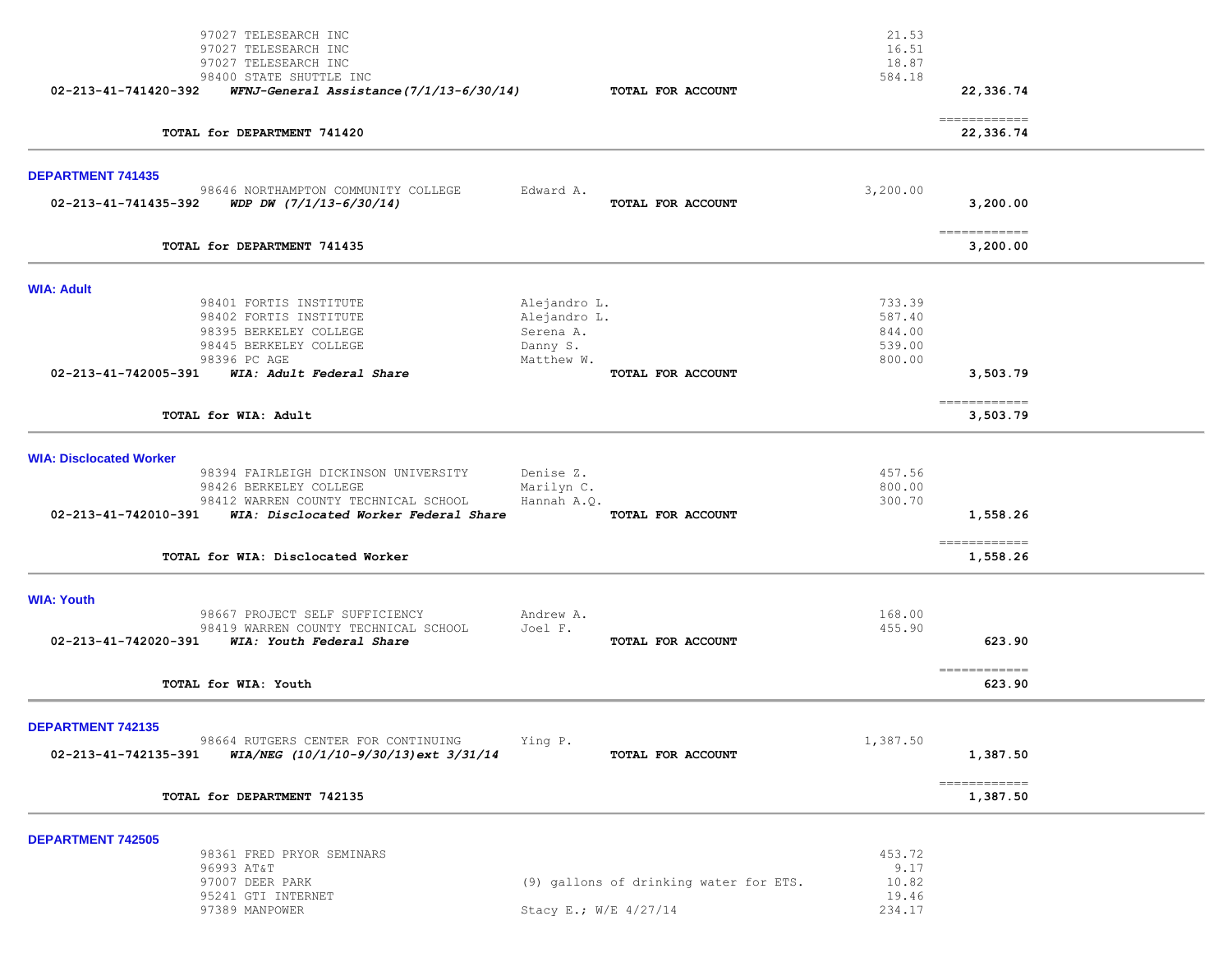| TOTAL for DEPARTMENT 742505                                                |                   | 14,972.70          |
|----------------------------------------------------------------------------|-------------------|--------------------|
|                                                                            |                   | ------------       |
| 97027 TELESEARCH INC<br>02-213-41-742505-391<br>WIA Adult (7/1/13-6/30/15) | TOTAL FOR ACCOUNT | 89.64<br>14,972.70 |
| 97027 TELESEARCH INC                                                       |                   | 78.40              |
| 97027 TELESEARCH INC                                                       |                   | 102.26             |
| 97002 TELESEARCH INC                                                       |                   | 129.15             |
| 97002 TELESEARCH INC                                                       |                   | 130.67             |
| 97002 TELESEARCH INC                                                       |                   | 124.77             |
| 96992 TELESEARCH INC                                                       |                   | 126.30             |
| 96992 TELESEARCH INC                                                       |                   | 130.67             |
| 96991 TELESEARCH INC                                                       |                   | 112.05             |
| 96991 TELESEARCH INC                                                       |                   | 144.92             |
| 96991 TELESEARCH INC                                                       |                   | 141.84             |
| 96997 TELESEARCH INC                                                       |                   | 112.05             |
| 96997 TELESEARCH INC                                                       |                   | 104.54             |
| 96997 TELESEARCH INC                                                       |                   | 127.59             |
| 98392 VERIZON                                                              |                   | 51.22              |
| 97009 US LIFE INSURANCE COMPANY                                            |                   | 54.61              |
| 98425 STAPLES BUSINESS ADVANTAGE                                           |                   | 179.71             |
| 98142 STAPLES BUSINESS ADVANTAGE                                           |                   | 5.24               |
| 98121 TELESEARCH INC                                                       |                   | 112.05             |
| 98121 TELESEARCH INC                                                       |                   | 144.92             |
| 98121 TELESEARCH INC                                                       |                   | 127.59             |
| 98411 WARREN COUNTY TECHNICAL SCHOOL                                       | Teresa F.         | 504.40             |
| 98439 TECHNOFORCE LLC                                                      |                   | 1,274.77           |
| 98405 WINSOR'S TRACTOR TRAILER                                             | Rickie C.         | 3,200.00           |
| 98641 WARREN COUNTY COMMUNITY COLL.                                        | April Z.          | 2,592.00           |
| 98672 WILLIAM PATERSON UNIVERSITY                                          | Maria A.          | 800.00             |
| 98647 NORTHAMPTON COMMUNITY COLLEGE                                        | Marc C.           | 800.00             |
| 98414 RUTGERS SCHOOL OF BUSINESS                                           | Dawn B.           | 2,744.00           |

| DEPARTMENT 742510 |                                                 |                                                                             |          |
|-------------------|-------------------------------------------------|-----------------------------------------------------------------------------|----------|
|                   |                                                 | 98361 FRED PRYOR SEMINARS Proposal for staff training for 35 parti 1,313.40 |          |
|                   | 96993 AT&T                                      | 030 515 8956 001 Mar 27, 2014 973-383 26.53                                 |          |
|                   | 97007 DEER PARK                                 | 0434508545 3/15/14-4/14/14                                                  | 31.30    |
|                   |                                                 | 95241 GTI INTERNET $period 3/15/14$ to $6/15/14$ .                          | 40.42    |
|                   | 98417 RUTGERS CENTER FOR CONTINUING Jennifer F. |                                                                             | 2,676.00 |
|                   | 98415 RUTGERS, THE STATE UNIVERSITY Luis R.     |                                                                             | 3,196.00 |
|                   | 98413 RUTGERS, THE STATE UNIVERSITY Anthony L.  |                                                                             | 800.00   |
|                   | 97389 MANPOWER                                  |                                                                             | 673.03   |
|                   | 98418 RUTGERS CENTER FOR CONTINUING Keith K.    |                                                                             | 1,828.00 |
|                   | 98416 RUTGERS CENTER FOR CONTINUING Erika R.    |                                                                             | 1,820.00 |
|                   | 98410 RUTGERS, THE STATE UNIVERSITY Malinda F.  |                                                                             | 3,196.00 |
|                   | 98998 COUNTY OF MORRIS                          | 2nd HALF May 2014 METERED MAIL 214.95                                       |          |
|                   | 98675 AVTECH INSTITUTE                          | Shawn M.                                                                    | 800.00   |
|                   | Kelly H.<br>98684 EASTWICK COLLEGE              |                                                                             | 1,000.00 |
|                   | 98661 FAIRLEIGH DICKINSON UNIVERSITY Mary R.    |                                                                             | 768.24   |
|                   | 98674 FAIRLEIGH DICKINSON UNIVERSITY Vinay S.   |                                                                             | 1,295.00 |
|                   | 98670 FLORAL SCHOOL OF DESIGN Trisha W.         |                                                                             | 1,224.00 |
|                   | 98669 JERSEY TRACTOR-TRAILER Robert K.          |                                                                             | 800.00   |
|                   | 98662 JERSEY TRACTOR-TRAILER Vincent S.         |                                                                             | 3,200.00 |
|                   | 98671 JERSEY TRACTOR-TRAILER Dennis P.          |                                                                             | 3,200.00 |
|                   | 98749 JUMBOOL DRIVING SCHOOL CHOOL Peter P.     |                                                                             | 2,340.00 |
|                   | 98648 NORTHAMPTON COMMUNITY COLLEGE Emran H.    |                                                                             | 800.00   |
|                   | 98642 RUTGERS CENTER FOR CONTINUING Dana S.     |                                                                             | 1,920.00 |
|                   | 98643 RUTGERS CENTER FOR CONTINUING Dana G.     |                                                                             | 2,076.00 |
|                   | 98665 ROBOTECH CAD SOLUTIONS Chris G.           |                                                                             | 1,099.58 |
|                   | 98681 SMITH & SOLOMON                           | Thomas S.                                                                   | 3,200.00 |
|                   | 98645 SMITH & SOLOMON                           | Domenick S.                                                                 | 864.00   |
|                   | 98644 SMITH & SOLOMON                           | Anthony A.                                                                  | 3,200.00 |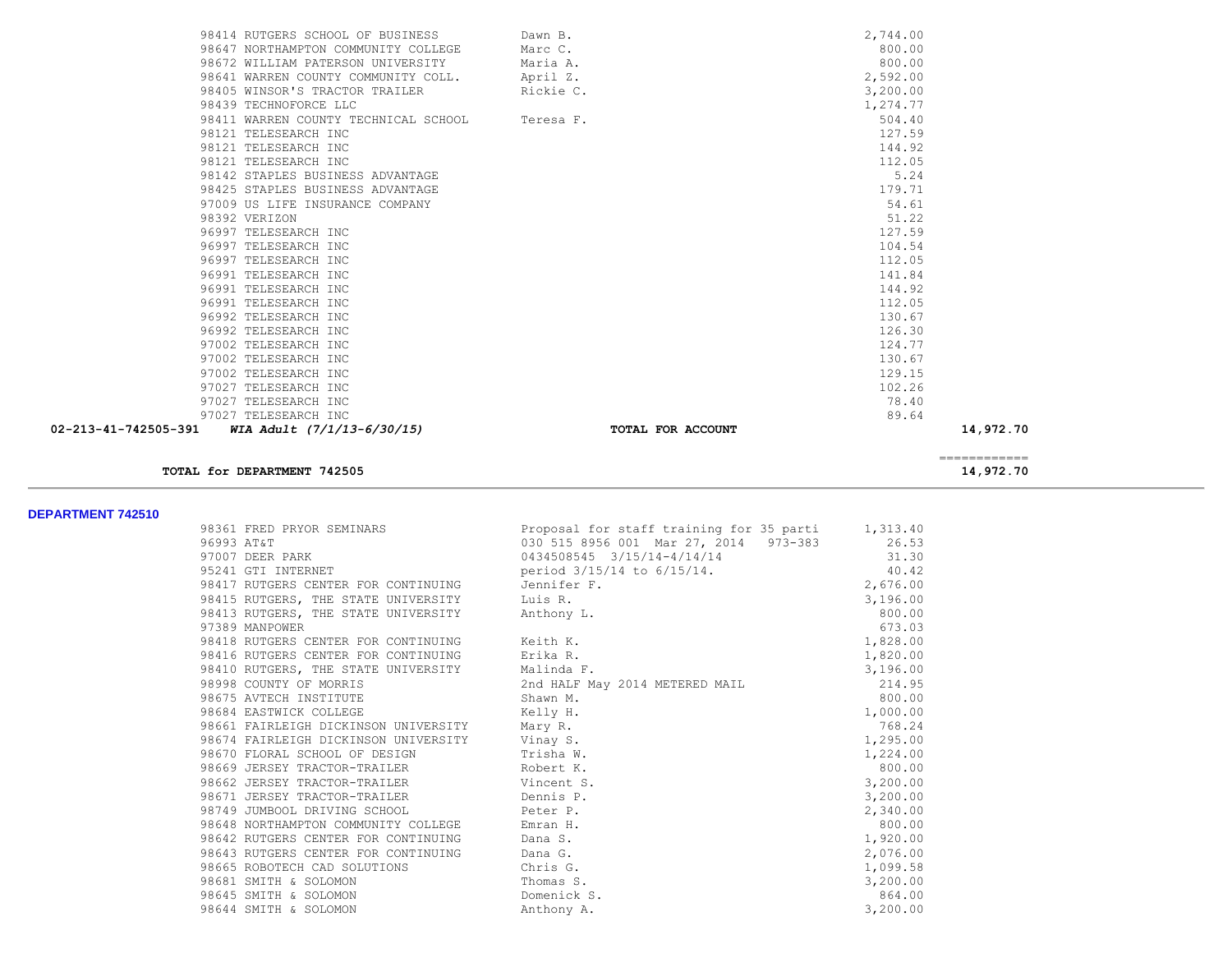| 02-213-41-742510-391 |                                                                                                                                                                                                                                       | 89,909.10 |
|----------------------|---------------------------------------------------------------------------------------------------------------------------------------------------------------------------------------------------------------------------------------|-----------|
|                      |                                                                                                                                                                                                                                       |           |
|                      |                                                                                                                                                                                                                                       |           |
|                      |                                                                                                                                                                                                                                       |           |
|                      |                                                                                                                                                                                                                                       |           |
|                      |                                                                                                                                                                                                                                       |           |
|                      |                                                                                                                                                                                                                                       |           |
|                      |                                                                                                                                                                                                                                       |           |
|                      |                                                                                                                                                                                                                                       |           |
|                      |                                                                                                                                                                                                                                       |           |
|                      | 96777 WARREN CONNITY COMINITY COLL. Heather 8.<br>96775 WARREN COMINITY COMINITY (2011, Heather 8.<br>96775 WARREN CONTROLL (2014 ARTS) 4.600,000<br>96766 WARREN CONTROLL (2014 ARTS) 2.592.000<br>96766 WARREN ULLIMA FATERDON UNIV |           |
|                      |                                                                                                                                                                                                                                       |           |
|                      |                                                                                                                                                                                                                                       |           |
|                      |                                                                                                                                                                                                                                       |           |
|                      |                                                                                                                                                                                                                                       |           |
|                      |                                                                                                                                                                                                                                       |           |
|                      |                                                                                                                                                                                                                                       |           |
|                      |                                                                                                                                                                                                                                       |           |
|                      |                                                                                                                                                                                                                                       |           |
|                      |                                                                                                                                                                                                                                       |           |
|                      |                                                                                                                                                                                                                                       |           |
|                      |                                                                                                                                                                                                                                       |           |
|                      |                                                                                                                                                                                                                                       |           |
|                      |                                                                                                                                                                                                                                       |           |
|                      |                                                                                                                                                                                                                                       |           |
|                      |                                                                                                                                                                                                                                       |           |
|                      |                                                                                                                                                                                                                                       |           |
|                      |                                                                                                                                                                                                                                       |           |
|                      |                                                                                                                                                                                                                                       |           |
|                      |                                                                                                                                                                                                                                       |           |
|                      |                                                                                                                                                                                                                                       |           |
|                      |                                                                                                                                                                                                                                       |           |
|                      |                                                                                                                                                                                                                                       |           |
|                      |                                                                                                                                                                                                                                       |           |
|                      |                                                                                                                                                                                                                                       |           |
|                      |                                                                                                                                                                                                                                       |           |
|                      |                                                                                                                                                                                                                                       |           |
|                      |                                                                                                                                                                                                                                       |           |
|                      |                                                                                                                                                                                                                                       |           |
|                      |                                                                                                                                                                                                                                       |           |
|                      |                                                                                                                                                                                                                                       |           |
|                      |                                                                                                                                                                                                                                       |           |
|                      |                                                                                                                                                                                                                                       |           |

#### ============ **TOTAL for DEPARTMENT 742510 89,909.10**

| 405.96   |
|----------|
| 8.20     |
| 9.68     |
| 9.73     |
| 923.13   |
| 1,415.00 |
| 3,101.00 |
| 2,415.00 |
| 1,415.00 |
| 1,915.00 |
| 1,415.00 |
| 1,415.00 |
| 1,415.00 |
| 4,325.00 |
| 1,140.58 |
|          |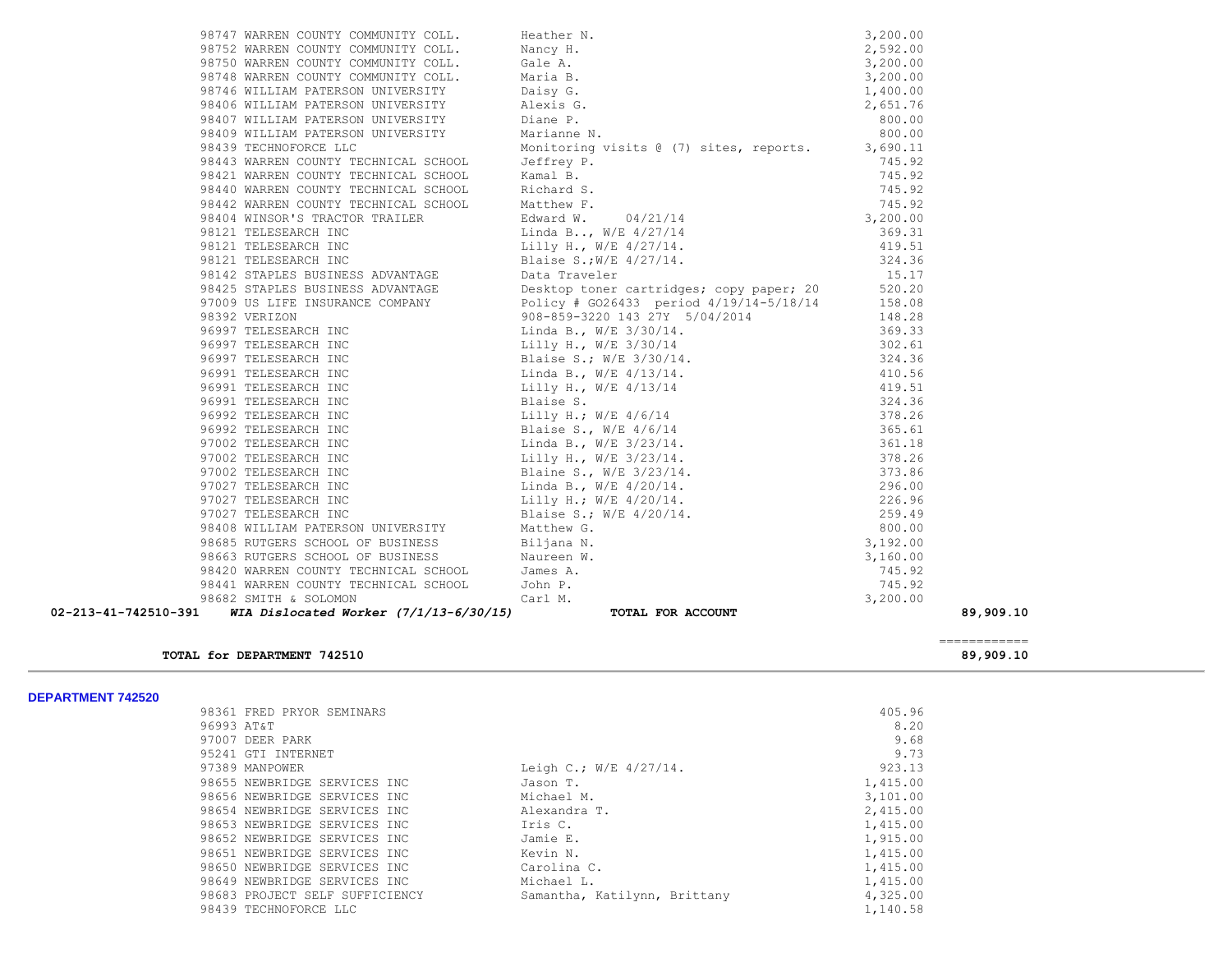| 98121 TELESEARCH INC<br>98121 TELESEARCH INC<br>98121 TELESEARCH INC<br>98142 STAPLES BUSINESS ADVANTAGE<br>98425 STAPLES BUSINESS ADVANTAGE<br>97009 US LIFE INSURANCE COMPANY<br>98392 VERIZON<br>96997 TELESEARCH INC<br>96997 TELESEARCH INC<br>96997 TELESEARCH INC<br>96991 TELESEARCH INC<br>96991 TELESEARCH INC<br>96991 TELESEARCH INC<br>96992 TELESEARCH INC<br>96992 TELESEARCH INC<br>97002 TELESEARCH INC<br>97002 TELESEARCH INC |                                                                                      | 114.16<br>129.67<br>100.26<br>4.69<br>160.79<br>48.86<br>45.83<br>114.16<br>93.53<br>100.26<br>126.91<br>129.67<br>100.26<br>116.92<br>113.01<br>111.64<br>116.92 |                           |  |
|--------------------------------------------------------------------------------------------------------------------------------------------------------------------------------------------------------------------------------------------------------------------------------------------------------------------------------------------------------------------------------------------------------------------------------------------------|--------------------------------------------------------------------------------------|-------------------------------------------------------------------------------------------------------------------------------------------------------------------|---------------------------|--|
| 97002 TELESEARCH INC                                                                                                                                                                                                                                                                                                                                                                                                                             |                                                                                      | 115.56                                                                                                                                                            |                           |  |
| 97027 TELESEARCH INC<br>97027 TELESEARCH INC                                                                                                                                                                                                                                                                                                                                                                                                     |                                                                                      | 91.49<br>70.15                                                                                                                                                    |                           |  |
| 97027 TELESEARCH INC                                                                                                                                                                                                                                                                                                                                                                                                                             |                                                                                      | 80.21                                                                                                                                                             |                           |  |
| 02-213-41-742520-391<br>WIA Youth $(7/1/13-6/30/15)$                                                                                                                                                                                                                                                                                                                                                                                             | TOTAL FOR ACCOUNT                                                                    |                                                                                                                                                                   | 23, 413. 23               |  |
|                                                                                                                                                                                                                                                                                                                                                                                                                                                  |                                                                                      |                                                                                                                                                                   | ------------              |  |
| TOTAL for DEPARTMENT 742520                                                                                                                                                                                                                                                                                                                                                                                                                      |                                                                                      |                                                                                                                                                                   | 23,413.23                 |  |
| <b>Reach Program</b>                                                                                                                                                                                                                                                                                                                                                                                                                             |                                                                                      |                                                                                                                                                                   |                           |  |
| 98400 STATE SHUTTLE INC                                                                                                                                                                                                                                                                                                                                                                                                                          | Transportation from $4/21/14$ to $4/25/14$ .                                         | 766.03                                                                                                                                                            |                           |  |
| Reach Program (7/1/13-6/30/14)<br>02-213-41-751405-392                                                                                                                                                                                                                                                                                                                                                                                           | TOTAL FOR ACCOUNT                                                                    |                                                                                                                                                                   | 766.03                    |  |
| TOTAL for Reach Program                                                                                                                                                                                                                                                                                                                                                                                                                          |                                                                                      |                                                                                                                                                                   | -------------<br>766.03   |  |
|                                                                                                                                                                                                                                                                                                                                                                                                                                                  |                                                                                      |                                                                                                                                                                   |                           |  |
| <b>Chapter 51</b>                                                                                                                                                                                                                                                                                                                                                                                                                                |                                                                                      |                                                                                                                                                                   |                           |  |
| 98628 MORRISTOWN MEMORIAL HOSPITAL                                                                                                                                                                                                                                                                                                                                                                                                               | FOR SERVICES RENDERED FROM Jan- March 20                                             | 2,700.00                                                                                                                                                          |                           |  |
| 98632 ALFRE INC.<br>98626 CURA INC.                                                                                                                                                                                                                                                                                                                                                                                                              | Halfway house services for 6 women from<br>Reimbursement for 28 days adult resident  | 13,410.00<br>5,670.00                                                                                                                                             |                           |  |
| 98779 DAYTOP VILLAGE OF NJ, INC.                                                                                                                                                                                                                                                                                                                                                                                                                 | ADOLESCENT SERVICES FOR THE MONTH OF APR                                             | 5,936.00                                                                                                                                                          |                           |  |
| 98631 CFCS - HOPE HOUSE                                                                                                                                                                                                                                                                                                                                                                                                                          | ADOLESCENT SERVICES GRANT FOR JAN. 2014                                              | 3,815.00                                                                                                                                                          |                           |  |
| 98631 CFCS - HOPE HOUSE                                                                                                                                                                                                                                                                                                                                                                                                                          | ADOLESCENT SERVICES GRANT FOR FEB. 2014                                              | 4,125.00                                                                                                                                                          |                           |  |
| 98631 CFCS - HOPE HOUSE                                                                                                                                                                                                                                                                                                                                                                                                                          | ADOLESCENT SERVICES GRANT FOR MARCH 2014                                             | 3,615.00                                                                                                                                                          |                           |  |
| 98631 CFCS - HOPE HOUSE                                                                                                                                                                                                                                                                                                                                                                                                                          | ADOLESCENT SERVICES GRANT FOR APRIL 2014                                             | 5,390.00                                                                                                                                                          |                           |  |
| 98634 NEW HOPE FOUNDATION INC.                                                                                                                                                                                                                                                                                                                                                                                                                   | CLIENT BED DAYS FOR 7 CLIENTS                                                        | 14,445.00                                                                                                                                                         |                           |  |
| 98622 TURNING POINT, INC<br>02-213-41-757405-392<br>CHAPTER 51 (1/1/14-12/31/14)                                                                                                                                                                                                                                                                                                                                                                 | SERVICES RENDERED FOR THE MONTH OF APRIL<br>TOTAL FOR ACCOUNT                        | 4,896.00                                                                                                                                                          | 64,002.00                 |  |
|                                                                                                                                                                                                                                                                                                                                                                                                                                                  |                                                                                      |                                                                                                                                                                   |                           |  |
| TOTAL for Chapter 51                                                                                                                                                                                                                                                                                                                                                                                                                             |                                                                                      |                                                                                                                                                                   | ------------<br>64,002.00 |  |
|                                                                                                                                                                                                                                                                                                                                                                                                                                                  |                                                                                      |                                                                                                                                                                   |                           |  |
| DEPARTMENT 758310                                                                                                                                                                                                                                                                                                                                                                                                                                |                                                                                      | 29.69                                                                                                                                                             |                           |  |
| 98307 STEPHEN NEBESNI<br>98588 PARSIPPANY-TROY HILLS                                                                                                                                                                                                                                                                                                                                                                                             | BREAKFAST FO CASS FUNDING REVIEWS ON 3/2<br>2013 Q5 Parisppany Municipal Alliance Ex | 3,925.39                                                                                                                                                          |                           |  |
| 98607 TOWNSHIP OF ROCKAWAY                                                                                                                                                                                                                                                                                                                                                                                                                       | 2013 Rockaway Township Municipal Allianc                                             | 1,979.55                                                                                                                                                          |                           |  |
| 02-213-41-758310-392<br>Municipal Alliance $(1/1/13-6/30/14)$                                                                                                                                                                                                                                                                                                                                                                                    | TOTAL FOR ACCOUNT                                                                    |                                                                                                                                                                   | 5,934.63                  |  |
| 98554 PARSIPPANY-TROY HILLS                                                                                                                                                                                                                                                                                                                                                                                                                      | 2013 Supplemental Funding: Portion of Dr                                             | 258.31                                                                                                                                                            |                           |  |
| 02-213-41-758310-394<br>Municipal Alliance $(1/1/13-6/30/14)$                                                                                                                                                                                                                                                                                                                                                                                    | TOTAL FOR ACCOUNT                                                                    |                                                                                                                                                                   | 258.31                    |  |
|                                                                                                                                                                                                                                                                                                                                                                                                                                                  |                                                                                      |                                                                                                                                                                   | ------------              |  |
| TOTAL for DEPARTMENT 758310                                                                                                                                                                                                                                                                                                                                                                                                                      |                                                                                      |                                                                                                                                                                   | 6,192.94                  |  |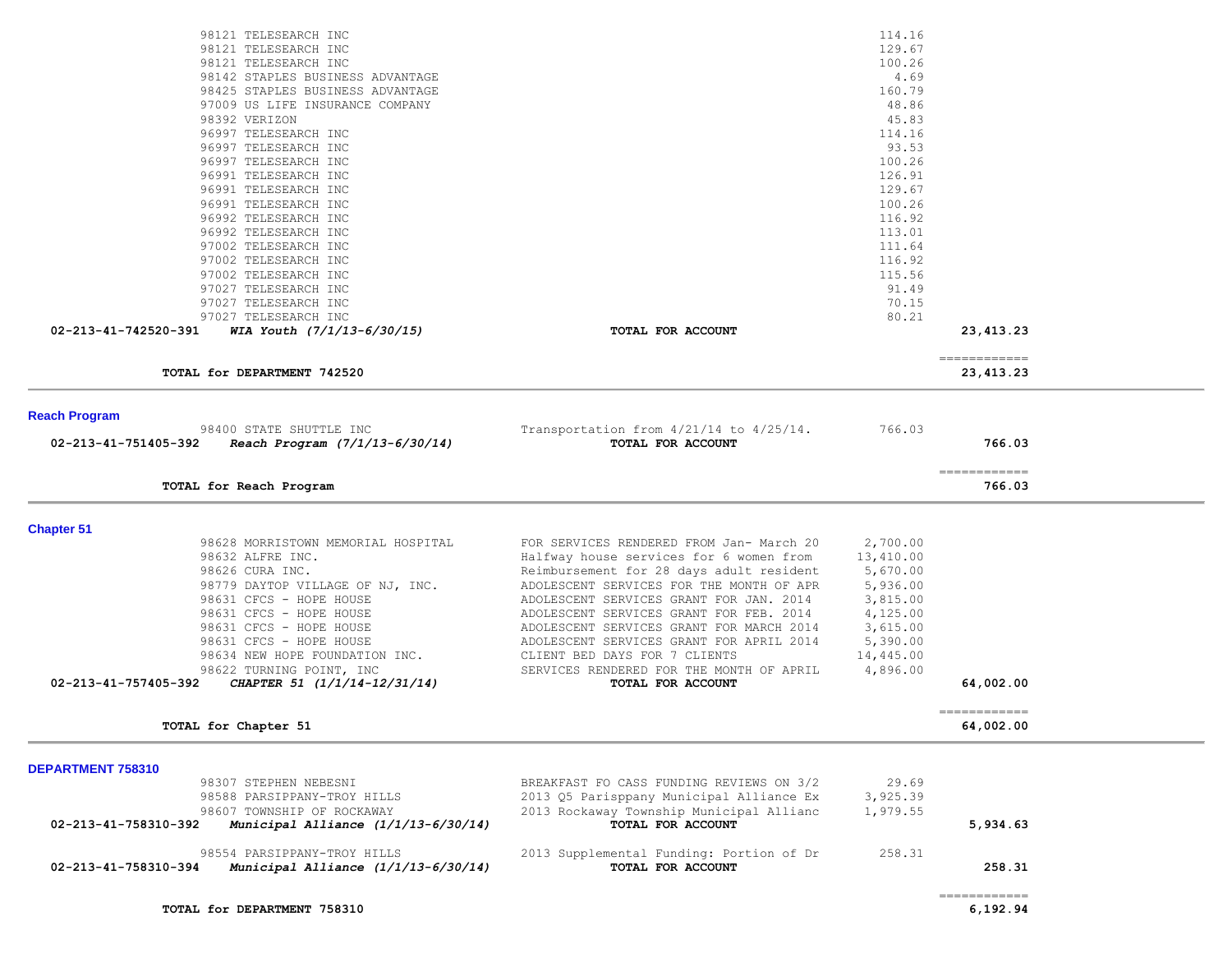| <b>Safe Communities Construction</b><br>99127 MORRISTOWN MEMORIAL HOSPITAL | NORTHERN NJ SAFE COMMUNITES 2013-2014 JA   | 19,803.26 |                           |
|----------------------------------------------------------------------------|--------------------------------------------|-----------|---------------------------|
| 02-213-41-773405-391<br>Safe Communities (10/1/13-9/30/14)                 | TOTAL FOR ACCOUNT                          |           | 19,803.26                 |
| TOTAL for Safe Communities Construction                                    |                                            |           | ------------<br>19,803.26 |
| <b>DEPARTMENT 774405</b>                                                   |                                            |           |                           |
| 97699 MENDHAM BOROUGH                                                      | P.McNicholl 10/25/13                       | 385.00    |                           |
| 97699 MENDHAM BOROUGH                                                      | P.McNicholl 1/19/14                        | 220.00    |                           |
| 97699 MENDHAM BOROUGH                                                      | P.McNicholl 2/6/14                         | 220.00    |                           |
| 97699 MENDHAM BOROUGH                                                      | P.McNicholl 2/11/14                        | 220.00    |                           |
| 97699 MENDHAM BOROUGH                                                      | P.McNicholl 2/16/14                        | 220.00    |                           |
| 97699 MENDHAM BOROUGH                                                      | P.McNicholl 3/2/14                         | 220.00    |                           |
| 97699 MENDHAM BOROUGH                                                      | P.McNicholl 3/3/14                         | 220.00    |                           |
| 97699 MENDHAM BOROUGH                                                      | P.McNicholl 3/31/14                        | 220.00    |                           |
| 97701 ROCKAWAY TOWNSHIP POLICE DEPT                                        | M.Hatzimihalis Callout 10/20/13            | 220.00    |                           |
| 97701 ROCKAWAY TOWNSHIP POLICE DEPT                                        | M.Hatzimihallis Callout 2/27/14            | 220.00    |                           |
| 97701 ROCKAWAY TOWNSHIP POLICE DEPT                                        | M.Hatzimihallis Callout 3/16/14            | 220.00    |                           |
|                                                                            |                                            |           |                           |
| 97702 MT OLIVE POLICE DEPT.                                                | D. Turner Callout 10/2/2013                | 165.00    |                           |
| 97702 MT OLIVE POLICE DEPT.                                                | D. Turner Callout 1/14/14                  | 165.00    |                           |
| 97702 MT OLIVE POLICE DEPT.                                                | D.Turner Callout 3/28/14                   | 165.00    |                           |
| 97700 CHESTER TOWNSHIP POLICE DEPT                                         | T.Williver 10/25/13 Callout                | 220.00    |                           |
| 97703 WHARTON BOROUGH POLICE DEPT                                          | A.Belcher Callout 10/27/13                 | 220.00    |                           |
| 97704 ANDOVER TOWNSHIP                                                     | J.Abrusci Callout 10/8/13                  | 275.00    |                           |
| 97704 ANDOVER TOWNSHIP                                                     | Training 10/9/13                           | 330.00    |                           |
| 97704 ANDOVER TOWNSHIP                                                     | Training $10/10/13$                        | 330.00    |                           |
| 97704 ANDOVER TOWNSHIP                                                     | Inst Wit 10/14/13                          | 220.00    |                           |
| 97704 ANDOVER TOWNSHIP                                                     | Callout 10/19/13                           | 220.00    |                           |
| 97704 ANDOVER TOWNSHIP                                                     | Court 10/22/13                             | 220.00    |                           |
| 97704 ANDOVER TOWNSHIP                                                     | Inst Wit 10/27/13                          | 220.00    |                           |
| 97704 ANDOVER TOWNSHIP                                                     | Callout $1/1/14$                           | 275.00    |                           |
| 97704 ANDOVER TOWNSHIP                                                     | Callout $1/9/14$                           | 275.00    |                           |
| 97704 ANDOVER TOWNSHIP                                                     | Callout 1/10/14                            | 275.00    |                           |
| 97704 ANDOVER TOWNSHIP                                                     | Callout $1/11/14$                          | 275.00    |                           |
| 97704 ANDOVER TOWNSHIP                                                     | Callout 1/12/14 (2 Evals)                  | 495.00    |                           |
| 97704 ANDOVER TOWNSHIP                                                     | Callout $1/14/14$ (2 evals separate agenci | 440.00    |                           |
| 97704 ANDOVER TOWNSHIP                                                     | Callout $1/14/14$                          | 275.00    |                           |
| 97704 ANDOVER TOWNSHIP                                                     | Callout $1/18/14$ (2 evals separate agenci | 495.00    |                           |
| 97704 ANDOVER TOWNSHIP                                                     | Callout 1/26/14                            | 220.00    |                           |
| 97704 ANDOVER TOWNSHIP                                                     | Callout 1/27/14                            | 275.00    |                           |
| 97704 ANDOVER TOWNSHIP                                                     | Callouit $1/28/14$                         | 275.00    |                           |
| 97704 ANDOVER TOWNSHIP                                                     | Callout 2/22/14                            | 275.00    |                           |
| 97704 ANDOVER TOWNSHIP                                                     | Callout $3/3/14$                           | 275.00    |                           |
| 97704 ANDOVER TOWNSHIP                                                     | Callout $3/5/14$                           | 275.00    |                           |
| 97704 ANDOVER TOWNSHIP                                                     | Callout 3/6/14                             | 330.00    |                           |
| 97704 ANDOVER TOWNSHIP                                                     | Callout $3/14/14$                          | 275.00    |                           |
| 97704 ANDOVER TOWNSHIP                                                     | Callout $3/15/14$                          | 275.00    |                           |
| 97704 ANDOVER TOWNSHIP                                                     | Callout $3/16/14$                          | 330.00    |                           |
| 97704 ANDOVER TOWNSHIP                                                     | 3/17/14 Teaching Basic DRE class for cer   | 330.00    |                           |
| 97704 ANDOVER TOWNSHIP                                                     | Court 3/21/14                              | 220.00    |                           |
| 97704 ANDOVER TOWNSHIP                                                     | Callout 3/24/14                            | 220.00    |                           |
| 97704 ANDOVER TOWNSHIP                                                     | Court 3/25/14                              | 220.00    |                           |
| 97704 ANDOVER TOWNSHIP                                                     | Callout 3/26/14                            | 220.00    |                           |
| 97704 ANDOVER TOWNSHIP                                                     | Callout 3/29/14***PLEASE NOTE: \$1,430.00  | 275.00    |                           |
| 97705 WASHINGTON TWP POLICE DEPT                                           | C.Bratus Callout 10/22/13                  | 220.00    |                           |
| DRE Call Out (10/1/13-9/30/14)<br>02-213-41-774405-391                     | TOTAL FOR ACCOUNT                          |           | 12,650.00                 |
|                                                                            |                                            |           |                           |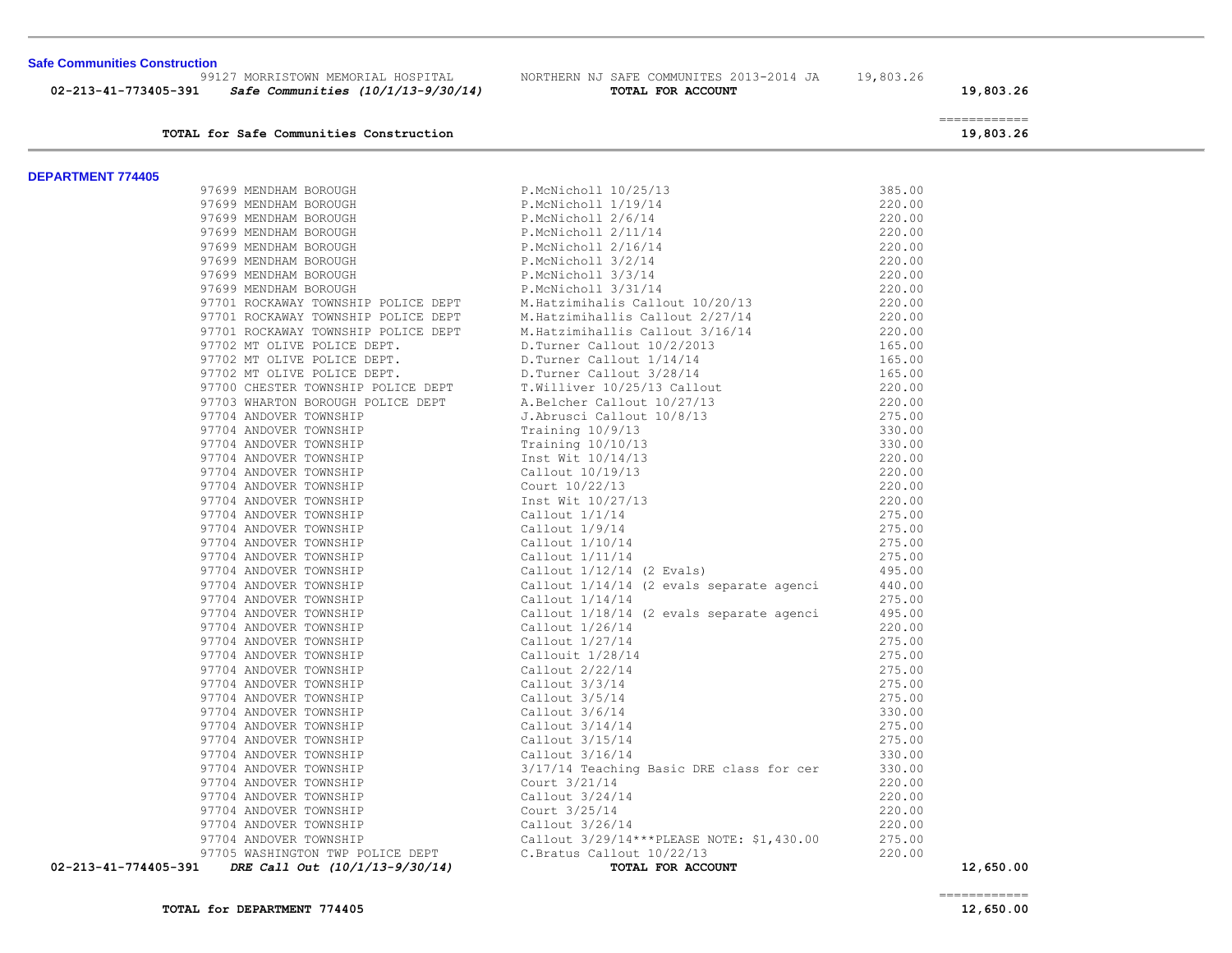| <b>DEPARTMENT 784430</b>                                                                                                                       |                                                                                                    |                         |                                                                                                                                                                                                                                                                                                                                                                                                                                                                                                    |  |
|------------------------------------------------------------------------------------------------------------------------------------------------|----------------------------------------------------------------------------------------------------|-------------------------|----------------------------------------------------------------------------------------------------------------------------------------------------------------------------------------------------------------------------------------------------------------------------------------------------------------------------------------------------------------------------------------------------------------------------------------------------------------------------------------------------|--|
| 98431 RUTGERS UNIVERSITY<br>98431 RUTGERS UNIVERSITY<br>02-213-41-784430-391<br>FFY11 UASI(12/27/11-8/31/14)                                   | Billing Period 7/1/13-9/30/13<br>Billing Period 10/1/13-12/31/13<br>TOTAL FOR ACCOUNT              | 99, 133.51<br>85,078.74 | 184,212.25                                                                                                                                                                                                                                                                                                                                                                                                                                                                                         |  |
| TOTAL for DEPARTMENT 784430                                                                                                                    |                                                                                                    |                         | -------------<br>184, 212, 25                                                                                                                                                                                                                                                                                                                                                                                                                                                                      |  |
| <b>MAPS</b>                                                                                                                                    |                                                                                                    |                         |                                                                                                                                                                                                                                                                                                                                                                                                                                                                                                    |  |
| 98482 ROUTEMATCH SOFTWARE, INC.<br>MAPS (1/1/14-12/31/14)<br>02-213-41-786405-394                                                              | Annual Technical Support 5/14 to 4/15<br>TOTAL FOR ACCOUNT                                         | 23,700.05               | 23,700.05                                                                                                                                                                                                                                                                                                                                                                                                                                                                                          |  |
| TOTAL for MAPS                                                                                                                                 |                                                                                                    |                         | -------------<br>23,700.05                                                                                                                                                                                                                                                                                                                                                                                                                                                                         |  |
| <b>JARC Grant</b>                                                                                                                              |                                                                                                    |                         |                                                                                                                                                                                                                                                                                                                                                                                                                                                                                                    |  |
| 98676 STATE SHUTTLE INC<br>02-213-41-792510-393 JARC Grant Round 13 $(7/1/13-6/30/15)$                                                         | TOTAL FOR ACCOUNT                                                                                  | 532.34                  | 532.34                                                                                                                                                                                                                                                                                                                                                                                                                                                                                             |  |
| TOTAL for JARC Grant                                                                                                                           |                                                                                                    |                         | -------------<br>532.34                                                                                                                                                                                                                                                                                                                                                                                                                                                                            |  |
| <b>Body Armor Replacement-Sheriff</b>                                                                                                          |                                                                                                    |                         |                                                                                                                                                                                                                                                                                                                                                                                                                                                                                                    |  |
| 95997 ATLANTIC TACTICAL OF NJ, INC. Second Chance Summit SM01 Level II 06 ce<br>Body Armor-Sheriff (11/20/12-11/19/17)<br>02-213-41-801210-392 | TOTAL FOR ACCOUNT                                                                                  | 708.00                  | 708.00                                                                                                                                                                                                                                                                                                                                                                                                                                                                                             |  |
| TOTAL for Body Armor Replacement-Sheriff                                                                                                       |                                                                                                    |                         | ------------<br>708.00                                                                                                                                                                                                                                                                                                                                                                                                                                                                             |  |
| <b>Police &amp; Fire Training</b>                                                                                                              |                                                                                                    |                         |                                                                                                                                                                                                                                                                                                                                                                                                                                                                                                    |  |
| 97633 STATE TOXICOLOGY LABORATORY<br>02-213-41-803805-392 State Share                                                                          | APRIL 30, 2014 BPC Drug Testing 14L0012<br>TOTAL FOR ACCOUNT                                       | 2,295.00                | 2,295.00                                                                                                                                                                                                                                                                                                                                                                                                                                                                                           |  |
| TOTAL for Police & Fire Training                                                                                                               |                                                                                                    |                         | $\begin{array}{cccccccccc} \multicolumn{2}{c}{} & \multicolumn{2}{c}{} & \multicolumn{2}{c}{} & \multicolumn{2}{c}{} & \multicolumn{2}{c}{} & \multicolumn{2}{c}{} & \multicolumn{2}{c}{} & \multicolumn{2}{c}{} & \multicolumn{2}{c}{} & \multicolumn{2}{c}{} & \multicolumn{2}{c}{} & \multicolumn{2}{c}{} & \multicolumn{2}{c}{} & \multicolumn{2}{c}{} & \multicolumn{2}{c}{} & \multicolumn{2}{c}{} & \multicolumn{2}{c}{} & \multicolumn{2}{c}{} & \multicolumn{2}{c}{} & \mult$<br>2,295.00 |  |
| <b>FY08 SCAAP</b>                                                                                                                              |                                                                                                    |                         |                                                                                                                                                                                                                                                                                                                                                                                                                                                                                                    |  |
| 98160 ATLANTIC HEALTH SYSTEM<br>98298 CARRIER CORPORATION<br>02-213-41-806815-391 FY08 SCAAP Federal Share                                     | MEDICAL CARE FOR M.ABATO DATED 4.17.14<br>HVAC DIAGNOSIS/REPAIR DATED 2.27.14<br>TOTAL FOR ACCOUNT | 2,886.79<br>8,840.52    | 11,727.31                                                                                                                                                                                                                                                                                                                                                                                                                                                                                          |  |
| TOTAL for FY08 SCAAP                                                                                                                           |                                                                                                    |                         | ============<br>11,727.31                                                                                                                                                                                                                                                                                                                                                                                                                                                                          |  |
| DEPARTMENT 864510                                                                                                                              |                                                                                                    |                         |                                                                                                                                                                                                                                                                                                                                                                                                                                                                                                    |  |
| 98352 T.Y. LIN INTERNATIONAL<br>02-213-41-864510-392<br>STP-C00S(242)(9/11/12-9/11/15)                                                         | Berkshire Valley Road Br. 1400-832 Const<br>TOTAL FOR ACCOUNT                                      | 2,146.43                | 2,146.43                                                                                                                                                                                                                                                                                                                                                                                                                                                                                           |  |
| TOTAL for DEPARTMENT 864510                                                                                                                    |                                                                                                    |                         | ============<br>2,146.43                                                                                                                                                                                                                                                                                                                                                                                                                                                                           |  |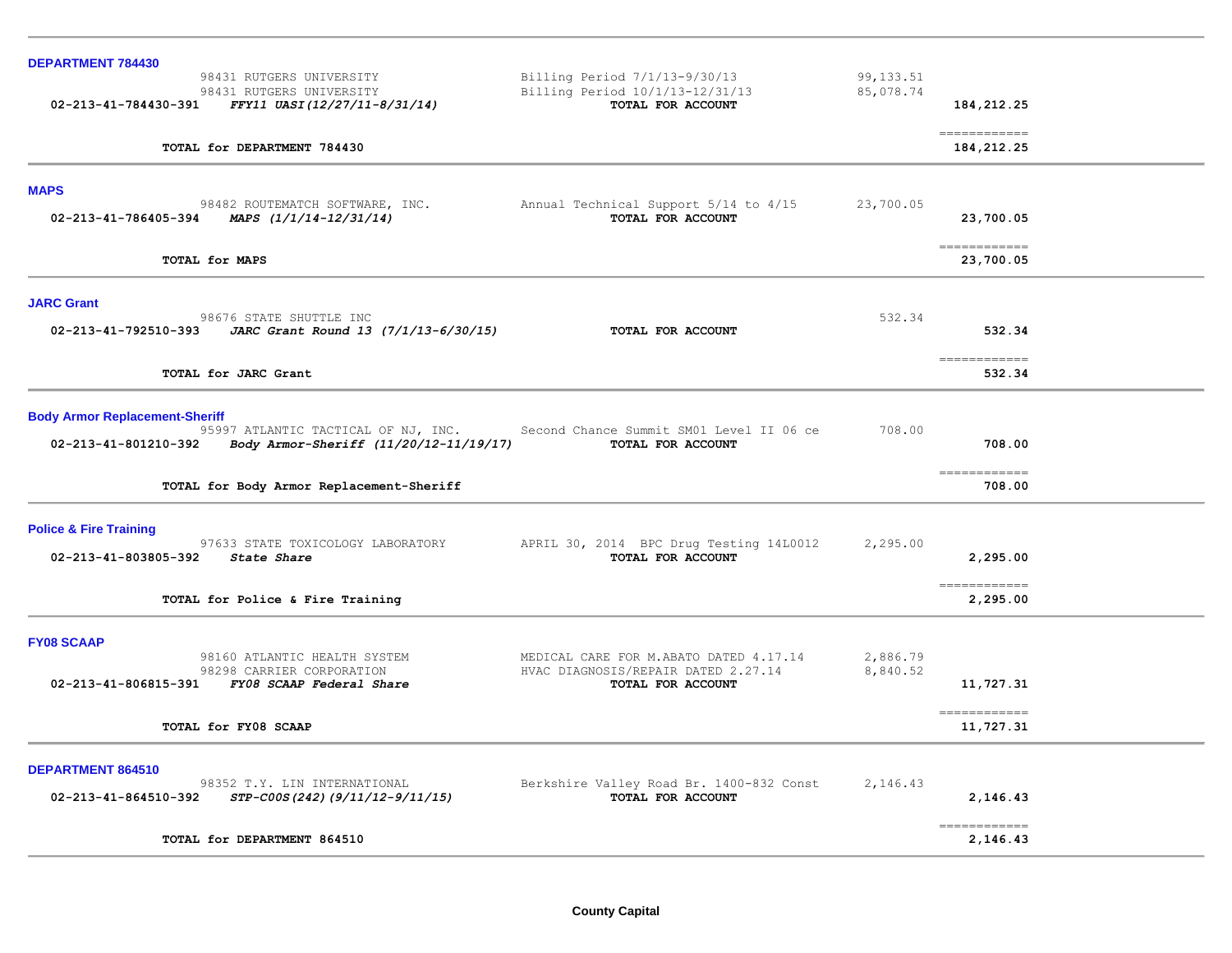| <b>Design &amp; Constr. of Emerg Fac</b>                                                   |                                                               |           |                                                                                                                                                                                                                                                                                                                                                                                                                                                                                                    |  |
|--------------------------------------------------------------------------------------------|---------------------------------------------------------------|-----------|----------------------------------------------------------------------------------------------------------------------------------------------------------------------------------------------------------------------------------------------------------------------------------------------------------------------------------------------------------------------------------------------------------------------------------------------------------------------------------------------------|--|
| 98765 PROFESSIONAL CONSULTING, INC.<br>04-216-55-953030-909<br>Miscellaneous - Other       | Safety Bldg - Additional Services (Plan<br>TOTAL FOR ACCOUNT  | 980.00    | 980.00                                                                                                                                                                                                                                                                                                                                                                                                                                                                                             |  |
| TOTAL for Design & Constr. of Emerg Fac                                                    |                                                               |           | -------------<br>980.00                                                                                                                                                                                                                                                                                                                                                                                                                                                                            |  |
| <b>Roof Rplmnt at Var Cty Fac</b>                                                          |                                                               |           |                                                                                                                                                                                                                                                                                                                                                                                                                                                                                                    |  |
| 97870 HIGH GRADE CONTRACTING                                                               | RE CENTRAL AVE- ROOF REPAIRS/ 05-05-14                        | 1,200.00  |                                                                                                                                                                                                                                                                                                                                                                                                                                                                                                    |  |
| 99063 HIGH GRADE CONTRACTING                                                               | RE: FIRE GROUNDS APPARATUS BUILDING - RO                      | 8,500.00  |                                                                                                                                                                                                                                                                                                                                                                                                                                                                                                    |  |
| 99063 HIGH GRADE CONTRACTING                                                               | RE: FIRE GROUNDS APPARATUS BUILDING - RO                      | 8,900.00  |                                                                                                                                                                                                                                                                                                                                                                                                                                                                                                    |  |
| 04-216-55-953076-951<br>Building & Improvements                                            | TOTAL FOR ACCOUNT                                             |           | 18,600.00                                                                                                                                                                                                                                                                                                                                                                                                                                                                                          |  |
| TOTAL for Roof Rplmnt at Var Cty Fac                                                       |                                                               |           | 18,600.00                                                                                                                                                                                                                                                                                                                                                                                                                                                                                          |  |
|                                                                                            |                                                               |           |                                                                                                                                                                                                                                                                                                                                                                                                                                                                                                    |  |
| Analy dam condition, rehab dams                                                            |                                                               |           |                                                                                                                                                                                                                                                                                                                                                                                                                                                                                                    |  |
| 98500 RON-JON CONSTRUCTION CORP.<br>04-216-55-953113-951<br>Building & Improvements        | PROFESSIONAL SERVICES - REHABILITATION O<br>TOTAL FOR ACCOUNT | 84,280.00 | 84,280.00                                                                                                                                                                                                                                                                                                                                                                                                                                                                                          |  |
|                                                                                            |                                                               |           |                                                                                                                                                                                                                                                                                                                                                                                                                                                                                                    |  |
| TOTAL for Analy dam condition, rehab dams                                                  |                                                               |           | -------------<br>84,280.00                                                                                                                                                                                                                                                                                                                                                                                                                                                                         |  |
|                                                                                            |                                                               |           |                                                                                                                                                                                                                                                                                                                                                                                                                                                                                                    |  |
| <b>InstallCty Roadway Drain Imprv</b>                                                      |                                                               |           |                                                                                                                                                                                                                                                                                                                                                                                                                                                                                                    |  |
| 98353 D.R. JOHNSON & ASSOCIATES, LLC                                                       | General Engineering Services for the per                      | 1,560.30  |                                                                                                                                                                                                                                                                                                                                                                                                                                                                                                    |  |
| 04-216-55-953141-909<br>Miscellaneous - Other                                              | TOTAL FOR ACCOUNT                                             |           | 1,560.30                                                                                                                                                                                                                                                                                                                                                                                                                                                                                           |  |
| TOTAL for InstallCty Roadway Drain Imprv                                                   |                                                               |           | $\begin{array}{cccccccccc} \multicolumn{2}{c}{} & \multicolumn{2}{c}{} & \multicolumn{2}{c}{} & \multicolumn{2}{c}{} & \multicolumn{2}{c}{} & \multicolumn{2}{c}{} & \multicolumn{2}{c}{} & \multicolumn{2}{c}{} & \multicolumn{2}{c}{} & \multicolumn{2}{c}{} & \multicolumn{2}{c}{} & \multicolumn{2}{c}{} & \multicolumn{2}{c}{} & \multicolumn{2}{c}{} & \multicolumn{2}{c}{} & \multicolumn{2}{c}{} & \multicolumn{2}{c}{} & \multicolumn{2}{c}{} & \multicolumn{2}{c}{} & \mult$<br>1,560.30 |  |
|                                                                                            |                                                               |           |                                                                                                                                                                                                                                                                                                                                                                                                                                                                                                    |  |
| <b>Road Design/Construction</b><br>98345 KEEGAN TECHNOLOGY &                               | Replacement of Bridge #832 on Berkshire                       | 826.00    |                                                                                                                                                                                                                                                                                                                                                                                                                                                                                                    |  |
| Miscellaneous - Other<br>04-216-55-953165-909                                              | TOTAL FOR ACCOUNT                                             |           | 826.00                                                                                                                                                                                                                                                                                                                                                                                                                                                                                             |  |
|                                                                                            |                                                               |           |                                                                                                                                                                                                                                                                                                                                                                                                                                                                                                    |  |
| TOTAL for Road Design/Construction                                                         |                                                               |           | ------------<br>826.00                                                                                                                                                                                                                                                                                                                                                                                                                                                                             |  |
|                                                                                            |                                                               |           |                                                                                                                                                                                                                                                                                                                                                                                                                                                                                                    |  |
| <b>DEPARTMENT 953202</b><br>98625 DIFRANCESCO, BATEMAN, COLEY, YOSPIN LE Carpenter/Polyone |                                                               | 128.46    |                                                                                                                                                                                                                                                                                                                                                                                                                                                                                                    |  |
| 98560 OMLAND ENGINEERING                                                                   | Schooley's Mtn StudySchooley's Mtn Servi                      | 373.75    |                                                                                                                                                                                                                                                                                                                                                                                                                                                                                                    |  |
| 04-216-55-953202-909<br>Road Resurfacing/Construction/Imprvments                           | TOTAL FOR ACCOUNT                                             |           | 502.21                                                                                                                                                                                                                                                                                                                                                                                                                                                                                             |  |
| 98635 CONCRETE CONSTRUCTION CORP.                                                          | Intersection Improvements to Hillside Av                      | 17,402.55 |                                                                                                                                                                                                                                                                                                                                                                                                                                                                                                    |  |
| 98344 R.S. KNAPP CO. INC.                                                                  | Plans & Specs for the Milling & Resurfac                      | 245.63    |                                                                                                                                                                                                                                                                                                                                                                                                                                                                                                    |  |
| 98344 R.S. KNAPP CO. INC.                                                                  |                                                               | 372.25    |                                                                                                                                                                                                                                                                                                                                                                                                                                                                                                    |  |
| 97247 TOWN OF MORRISTOWN                                                                   | Vehicle Fee $4/11-4/14/2014$ James St/Sout                    | 1,845.76  |                                                                                                                                                                                                                                                                                                                                                                                                                                                                                                    |  |
| 98768 TOP LINE CONSTRUCTION CORP<br>98050 SCHIFANO CONSTRUCTION CORP.                      |                                                               | 616.77    |                                                                                                                                                                                                                                                                                                                                                                                                                                                                                                    |  |
| Road Resurfacing/Construction/Imprvments<br>04-216-55-953202-951                           | Cat B 1 bituminous concrete, Cat C 2 HMA<br>TOTAL FOR ACCOUNT | 80,091.57 | 100,574.53                                                                                                                                                                                                                                                                                                                                                                                                                                                                                         |  |
|                                                                                            |                                                               |           | -------------                                                                                                                                                                                                                                                                                                                                                                                                                                                                                      |  |
| TOTAL for DEPARTMENT 953202                                                                |                                                               |           | 101,076.74                                                                                                                                                                                                                                                                                                                                                                                                                                                                                         |  |
|                                                                                            |                                                               |           |                                                                                                                                                                                                                                                                                                                                                                                                                                                                                                    |  |
| <b>DEPARTMENT 953225</b><br>98016 T. Y. LIN INTERNATIONAL                                  | Jaqui Mill Pond Dam-Dam Hazard Classsifi                      | 1,744.89  |                                                                                                                                                                                                                                                                                                                                                                                                                                                                                                    |  |

 **04-216-55-953225-909** *Bridge Design, Renov, Construc - Var Loc* **TOTAL FOR ACCOUNT 1,744.89**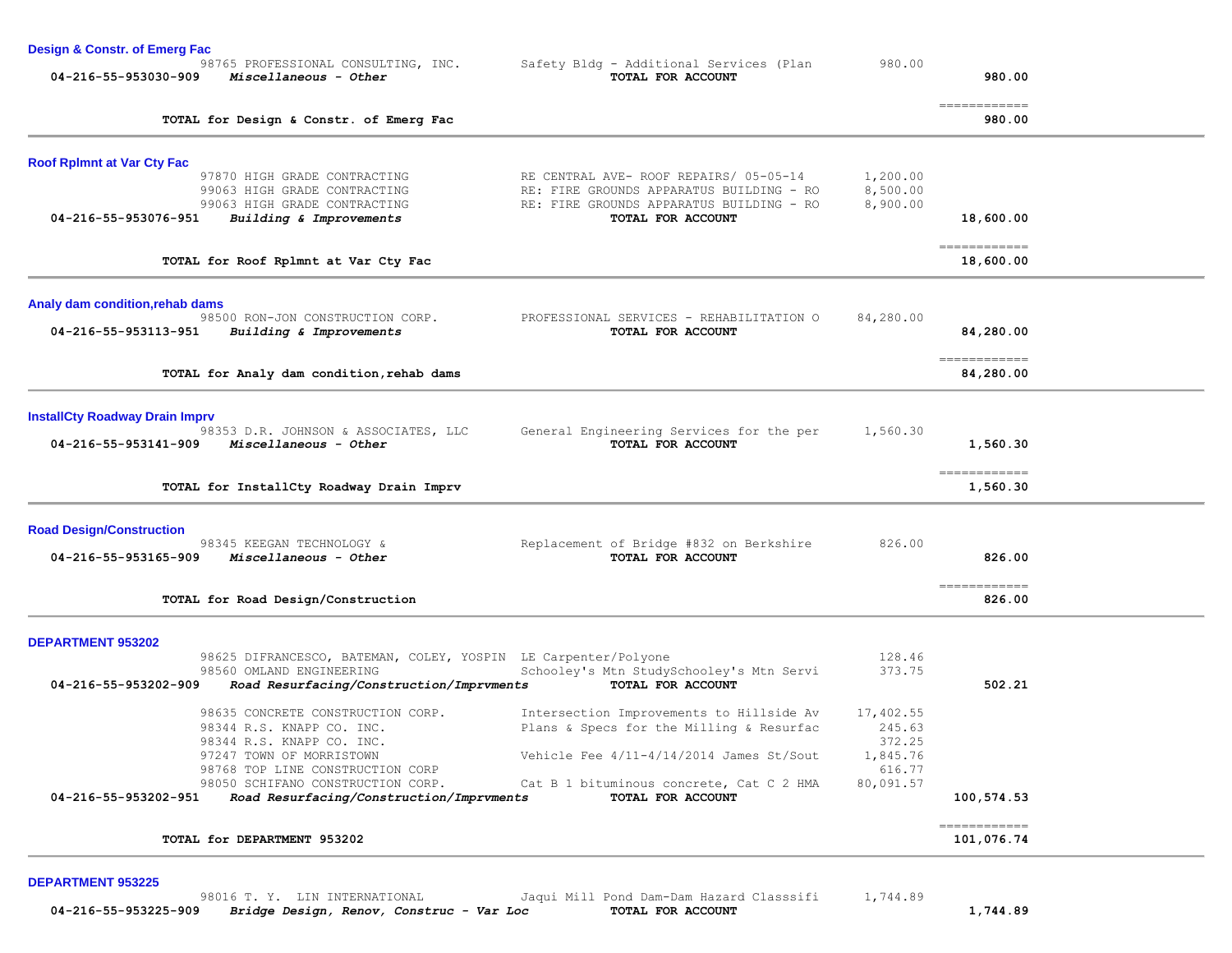|                                                                                                                                  |                    | 132,619.37                                                                                                                                                                                                                                                                                                                                                                                                                                                                                           |
|----------------------------------------------------------------------------------------------------------------------------------|--------------------|------------------------------------------------------------------------------------------------------------------------------------------------------------------------------------------------------------------------------------------------------------------------------------------------------------------------------------------------------------------------------------------------------------------------------------------------------------------------------------------------------|
| TOTAL for DEPARTMENT 953225                                                                                                      |                    | $\begin{array}{cccccccccccccc} \multicolumn{2}{c}{} & \multicolumn{2}{c}{} & \multicolumn{2}{c}{} & \multicolumn{2}{c}{} & \multicolumn{2}{c}{} & \multicolumn{2}{c}{} & \multicolumn{2}{c}{} & \multicolumn{2}{c}{} & \multicolumn{2}{c}{} & \multicolumn{2}{c}{} & \multicolumn{2}{c}{} & \multicolumn{2}{c}{} & \multicolumn{2}{c}{} & \multicolumn{2}{c}{} & \multicolumn{2}{c}{} & \multicolumn{2}{c}{} & \multicolumn{2}{c}{} & \multicolumn{2}{c}{} & \multicolumn{2}{c}{} & \$<br>134,364.26 |
| <b>DEPARTMENT 953266</b><br>98515 GMT CONTRACTING CORP.                                                                          |                    |                                                                                                                                                                                                                                                                                                                                                                                                                                                                                                      |
| RE: ASBESTOS ABATEMENT AT MORRIS COUNTY<br>Courthouse AsbestosAbatemnt-Public Works<br>04-216-55-953266-951<br>TOTAL FOR ACCOUNT | 101,069.31         | 101,069.31                                                                                                                                                                                                                                                                                                                                                                                                                                                                                           |
| TOTAL for DEPARTMENT 953266                                                                                                      |                    | -------------<br>101,069.31                                                                                                                                                                                                                                                                                                                                                                                                                                                                          |
| DEPARTMENT 953269                                                                                                                |                    |                                                                                                                                                                                                                                                                                                                                                                                                                                                                                                      |
| 98480 IZENBERG APPRAISAL ASSOCIATES<br>Bl.43, Lot 95                                                                             | 360.00             |                                                                                                                                                                                                                                                                                                                                                                                                                                                                                                      |
| 98480 IZENBERG APPRAISAL ASSOCIATES<br>Bl.43, Lot 96.01<br>98480 IZENBERG APPRAISAL ASSOCIATES<br>Bl.44, Lot 1                   | 360.00<br>360.00   |                                                                                                                                                                                                                                                                                                                                                                                                                                                                                                      |
| 98755 KELLER & KIRKPATRICK<br>Construction Inspection - Clerk of Works                                                           | 8,320.00           |                                                                                                                                                                                                                                                                                                                                                                                                                                                                                                      |
| 98756 KELLER & KIRKPATRICK<br>Morris County Bridge No. 1401-107 on Fla                                                           | 1,486.67           |                                                                                                                                                                                                                                                                                                                                                                                                                                                                                                      |
| Bridge Design/Constr - var locations<br>TOTAL FOR ACCOUNT<br>04-216-55-953269-909                                                |                    | 10,886.67                                                                                                                                                                                                                                                                                                                                                                                                                                                                                            |
| TOTAL for DEPARTMENT 953269                                                                                                      |                    | $=$ = = = = = = = = = = = =<br>10,886.67                                                                                                                                                                                                                                                                                                                                                                                                                                                             |
| <b>DEPARTMENT 953275</b>                                                                                                         |                    |                                                                                                                                                                                                                                                                                                                                                                                                                                                                                                      |
| 97918 BINSKY & SNYDER SERVICES LLC<br>RE:SHADE TREE/ 01-06-14                                                                    | 309.56             |                                                                                                                                                                                                                                                                                                                                                                                                                                                                                                      |
| 97918 BINSKY & SNYDER SERVICES LLC<br>RE:LIBRARY/ 01-30-14                                                                       | 460.00             |                                                                                                                                                                                                                                                                                                                                                                                                                                                                                                      |
| 97918 BINSKY & SNYDER SERVICES LLC<br>RE:A & R/ 03-26-14<br>97918 BINSKY & SNYDER SERVICES LLC<br>RE:LIBRARY/ 04-14-14           | 276.00<br>368.00   |                                                                                                                                                                                                                                                                                                                                                                                                                                                                                                      |
| HVAC Equip Var Bldgs - Bldgs & Grounds<br>04-216-55-953275-951<br>TOTAL FOR ACCOUNT                                              |                    | 1,413.56                                                                                                                                                                                                                                                                                                                                                                                                                                                                                             |
| TOTAL for DEPARTMENT 953275                                                                                                      |                    | $=$ = = = = = = = = = = = =<br>1,413.56                                                                                                                                                                                                                                                                                                                                                                                                                                                              |
| <b>DEPARTMENT 953282</b>                                                                                                         |                    |                                                                                                                                                                                                                                                                                                                                                                                                                                                                                                      |
| WO72199/ RE: MOSQUITO/ 04-05-14<br>97873 CAPOZZI OVERHEAD DOORS, INC.                                                            | 488.10             |                                                                                                                                                                                                                                                                                                                                                                                                                                                                                                      |
| 97873 CAPOZZI OVERHEAD DOORS, INC.<br>WO72196/ RE: W & M/ 04-03-14                                                               | 260.00             |                                                                                                                                                                                                                                                                                                                                                                                                                                                                                                      |
| WO72122/ RE: CTY GRG/ 04-09-14<br>97873 CAPOZZI OVERHEAD DOORS, INC.                                                             | 457.20             |                                                                                                                                                                                                                                                                                                                                                                                                                                                                                                      |
| WO71404/ RE: CH/ 02-27-14<br>97238 BAYWAY LUMBER<br>98222 BAYWAY LUMBER<br>WO71918/ RE: LAW & PUB SAFETY/ 04-29-14               | 1,014.04<br>956.00 |                                                                                                                                                                                                                                                                                                                                                                                                                                                                                                      |
| WO72341/ RE: COUNTY LIBRARY/ 04-03-14<br>98069 R.D. SALES DOOR & HARDWARE LLC                                                    | 285.00             |                                                                                                                                                                                                                                                                                                                                                                                                                                                                                                      |
| 04-216-55-953282-951<br>Door Replacmnt Var Facil-Bldgs & Grounds<br>TOTAL FOR ACCOUNT                                            |                    | 3,460.34                                                                                                                                                                                                                                                                                                                                                                                                                                                                                             |
| TOTAL for DEPARTMENT 953282                                                                                                      |                    | $=$ = = = = = = = = = = = =<br>3,460.34                                                                                                                                                                                                                                                                                                                                                                                                                                                              |
|                                                                                                                                  |                    |                                                                                                                                                                                                                                                                                                                                                                                                                                                                                                      |
| <b>DEPARTMENT 953309</b><br>97880 AUTOMATED BUILDING CONTROLS<br>RE: CHECK BOILER CONTROLLERS CASCADE SYS                        | 400.00             |                                                                                                                                                                                                                                                                                                                                                                                                                                                                                                      |
| 04-216-55-953309-951<br>Upgr HVAC BldgAutomationSys-BldgsGrnds<br>TOTAL FOR ACCOUNT                                              |                    | 400.00                                                                                                                                                                                                                                                                                                                                                                                                                                                                                               |
| TOTAL for DEPARTMENT 953309                                                                                                      |                    | ------------<br>400.00                                                                                                                                                                                                                                                                                                                                                                                                                                                                               |

98465 REMINGTON & VERNICK ENGINEERS INC RE: PSTA- BOILER REPLACEMENT PROJECT / 0 654.73  **04-216-55-953314-909** *Repair/Rplcment/Upgrd VarEquip-BldgGrnds* **TOTAL FOR ACCOUNT 654.73**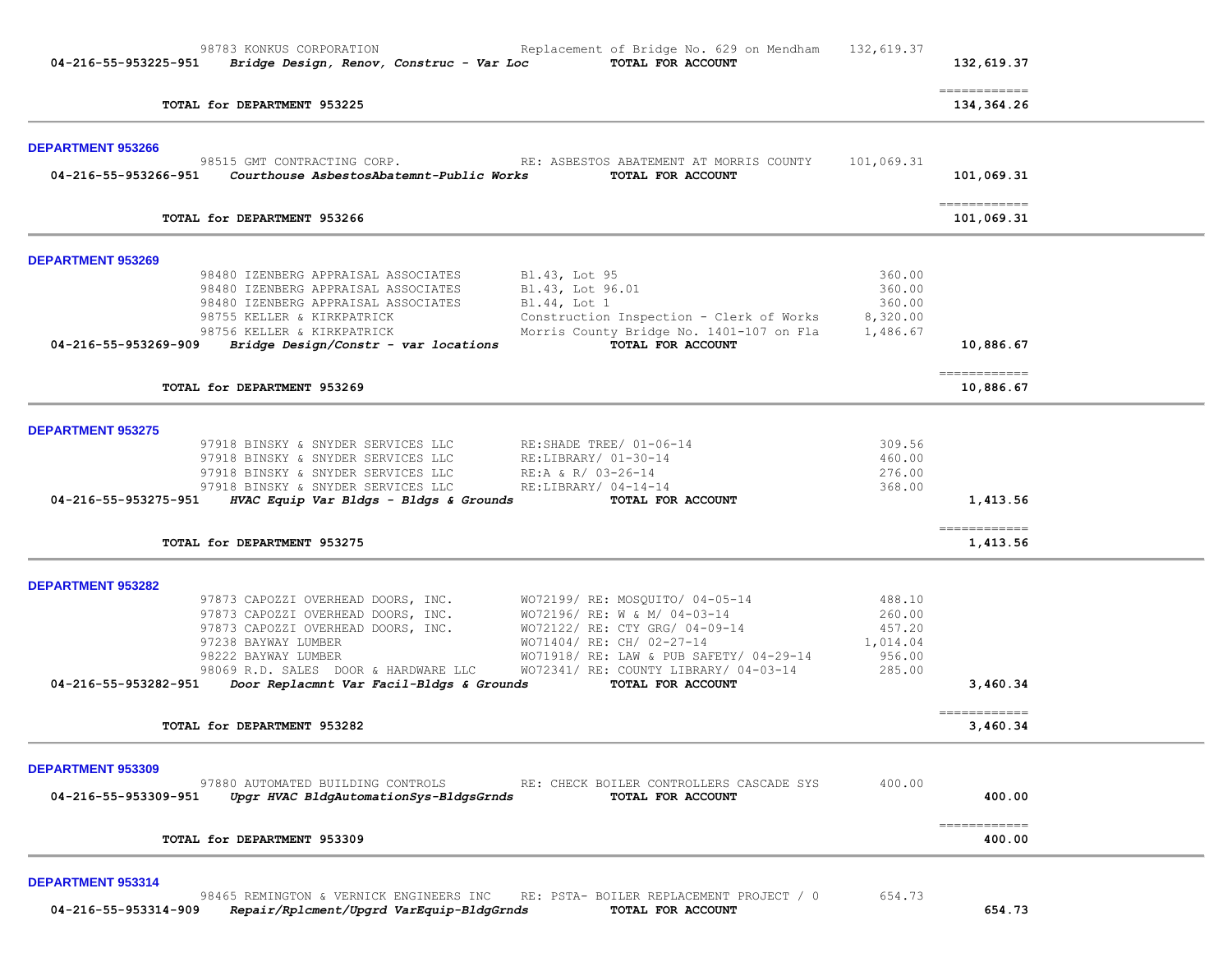| 98248 EDGE PROPERTY MAINTENANCE<br>RE: DOVER PROBATION OFFICE ALTERATION/ P<br>97872 RUG AND FLOOR STORE<br>WO71770/ RE: FREEHOLDER - MASTRANGELO/ 0<br>Repair/Rplcment/Upgrd VarEquip-BldgGrnds<br>TOTAL FOR ACCOUNT<br>04-216-55-953314-951                                   | 1,652.40<br>2,995.00         | 4,647.40                          |  |
|---------------------------------------------------------------------------------------------------------------------------------------------------------------------------------------------------------------------------------------------------------------------------------|------------------------------|-----------------------------------|--|
| TOTAL for DEPARTMENT 953314                                                                                                                                                                                                                                                     |                              | ------------<br>5,302.13          |  |
| DEPARTMENT 953320<br>98941 THE LANDTEK GROUP, INC. The Central Park, Morris County Application<br>InstalTurfFields/PhaseIICentrlPk-PblcWrk<br>TOTAL FOR ACCOUNT<br>04-216-55-953320-951                                                                                         | 150,626.00                   | 150,626.00                        |  |
| TOTAL for DEPARTMENT 953320                                                                                                                                                                                                                                                     |                              | ------------<br>150,626.00        |  |
| <b>Cty Bridge Design&amp;Construction</b><br>98769 DIAMOND CONSTRUCTION<br>Concrete Floor Construction and Under Dr<br>04-216-55-953908-940<br>Hard Costs<br>TOTAL FOR ACCOUNT                                                                                                  | 33,293.70                    | 33,293.70                         |  |
| TOTAL for Cty Bridge Design&Construction                                                                                                                                                                                                                                        |                              | ------------<br>33,293.70         |  |
| <b>Cty Bridge Design &amp; Constructi</b><br>98354 CHERRY WEBER & ASSOC. PC<br>Clerk of the Works Agreement for the Con<br>Miscellaneous - Other<br>TOTAL FOR ACCOUNT<br>04-216-55-953975-909                                                                                   | 212.00                       | 212.00<br>-------------           |  |
| TOTAL for Cty Bridge Design & Constructi                                                                                                                                                                                                                                        |                              | 212.00                            |  |
| <b>DEPARTMENT 954200</b><br>95410 MTM BUSINESS SYSTEMS<br>MODEL - CWS/Combat Weapon Storage, 18 to<br>Shipping & Handling<br>95410 MTM BUSINESS SYSTEMS<br>Acq Shelve/Ladder/Fridge/Freezer-Sheriff<br>04-216-55-954200-956<br>TOTAL FOR ACCOUNT<br>TOTAL for DEPARTMENT 954200 | 467.07<br>60.00              | 527.07<br>-------------<br>527.07 |  |
| <b>DEPARTMENT 955321</b><br>96518 RUG AND FLOOR STORE<br>Wall-to-Wall Carpet in File Room of Nurs<br>Carpet Install in Rehab area of Sub-Acut<br>97696 RUG AND FLOOR STORE<br>$04-216-55-955321-951$ Var Cap Proj at Morris View - MV<br>TOTAL FOR ACCOUNT                      | 1,946.34<br>2,695.00         | 4,641.34<br>-------------         |  |
| TOTAL for DEPARTMENT 955321                                                                                                                                                                                                                                                     |                              | 4,641.34                          |  |
| DEPARTMENT 962308<br>96755 WESCOM SOLUTIONS INC.<br>PCC - April 2014<br>96755 WESCOM SOLUTIONS INC.<br>$HL7 - April 2014$<br>96755 WESCOM SOLUTIONS INC.<br>Sandbox - April 2014<br>Medical Record Sys for Morris View - IT<br>04-216-55-962308-955<br>TOTAL FOR ACCOUNT        | 2,638.13<br>384.73<br>100.00 | 3,122.86                          |  |
| TOTAL for DEPARTMENT 962308                                                                                                                                                                                                                                                     |                              | -------------<br>3,122.86         |  |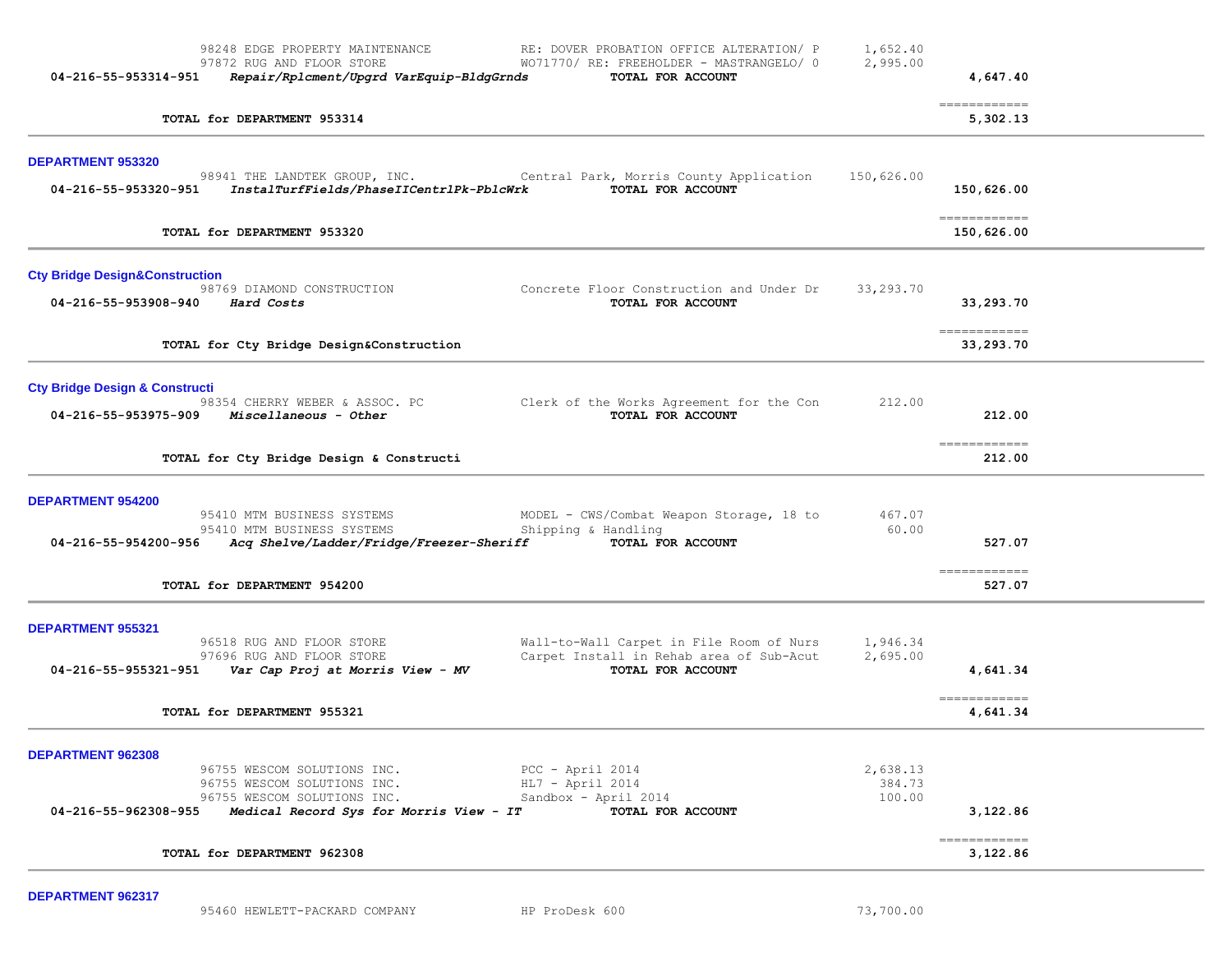| 04-216-55-962317-955                                    | Var IT Equip, Upgrades & Replacements-IT                                                                                                                                                                                | TOTAL FOR ACCOUNT                                                                                                                                                       |                                                                                              | 73,700.00                               |  |
|---------------------------------------------------------|-------------------------------------------------------------------------------------------------------------------------------------------------------------------------------------------------------------------------|-------------------------------------------------------------------------------------------------------------------------------------------------------------------------|----------------------------------------------------------------------------------------------|-----------------------------------------|--|
| TOTAL for DEPARTMENT 962317                             |                                                                                                                                                                                                                         |                                                                                                                                                                         |                                                                                              | ------------<br>73,700.00               |  |
| DEPARTMENT 969261<br>04-216-55-969261-951               | 98422 COUNTY COLLEGE OF MORRIS<br>Renov & Improvmnt to Academic Blgs at CCM                                                                                                                                             | Grafas Painting Contractors, Inc.<br>TOTAL FOR ACCOUNT                                                                                                                  | 53,667.65                                                                                    | 53,667.65                               |  |
|                                                         | TOTAL for DEPARTMENT 969261                                                                                                                                                                                             |                                                                                                                                                                         |                                                                                              | ============<br>53,667.65               |  |
| DEPARTMENT 969332<br>04-216-55-969332-951               | 98422 COUNTY COLLEGE OF MORRIS<br>Expansion/Renovation Various Facil - CCM                                                                                                                                              | Grafas Painting Contractors, Inc.<br>TOTAL FOR ACCOUNT                                                                                                                  | 9,104.61                                                                                     | 9,104.61                                |  |
|                                                         | TOTAL for DEPARTMENT 969332                                                                                                                                                                                             |                                                                                                                                                                         |                                                                                              | $=$ = = = = = = = = = = = =<br>9,104.61 |  |
|                                                         |                                                                                                                                                                                                                         | <b>Dedicated Trust</b>                                                                                                                                                  |                                                                                              |                                         |  |
| <b>Motor Vehicle Fines</b><br>13-290-56-575701-888      | 98768 TOP LINE CONSTRUCTION CORP<br>99108 COUNTY OF MORRIS<br>Motor Vehicle Fines                                                                                                                                       | Milling & Resurfacing of Boulevard in Bo<br>TRANSFER FUNDS FOR DEDICATED MOTOR VEHIC<br>TOTAL FOR ACCOUNT                                                               | 484,009.63<br>625,902.01                                                                     | 1,109,911.64                            |  |
|                                                         | TOTAL for Motor Vehicle Fines                                                                                                                                                                                           |                                                                                                                                                                         |                                                                                              | ------------<br>1,109,911.64            |  |
| <b>Weights &amp; Measures</b><br>13-290-56-575801-888   | 97921 COMPLETE SECURITY SYSTEMS, INC.<br>97675 TSUJ CORPORATION<br>99110 COUNTY OF MORRIS<br>99110 COUNTY OF MORRIS<br>99110 COUNTY OF MORRIS<br>99110 COUNTY OF MORRIS<br>99110 COUNTY OF MORRIS<br>Weights & Measures | CUST# 5006 BID # 13-17<br>APPLICATION FOR PAYMENT #1- DATE:APR 12,<br>$S/W$ 2014<br>$O/E$ 2014<br>$S/W$ 2013<br>$O/E$ 2013<br>LESS: PRIOR TRANSFER<br>TOTAL FOR ACCOUNT | 21,645.00<br>5,292.00<br>223,901.98<br>36,678.81<br>34,024.26<br>21,162.19<br>$-251, 793.33$ | 90,910.91                               |  |
|                                                         | TOTAL for Weights & Measures                                                                                                                                                                                            |                                                                                                                                                                         |                                                                                              | ------------<br>90,910.91               |  |
| DEPARTMENT 578001<br>13-290-56-578001-888               | 99065 COUNTY OF MORRIS<br>Accumulated Absences<br>TOTAL for DEPARTMENT 578001                                                                                                                                           | RMB CURRENT FOR COMPENSATED ABSENCES<br>TOTAL FOR ACCOUNT                                                                                                               | 13,489.75                                                                                    | 13,489.75<br>============<br>13,489.75  |  |
| <b>County Clerk \$1.00 Fund</b><br>13-290-56-578401-888 | 96814 SHI INTERNATIONAL CORP<br>County Clerk \$1.00 Fund                                                                                                                                                                | software license-total (one time) SOE SO<br>TOTAL FOR ACCOUNT                                                                                                           | 53,401.46                                                                                    | 53,401.46                               |  |

============